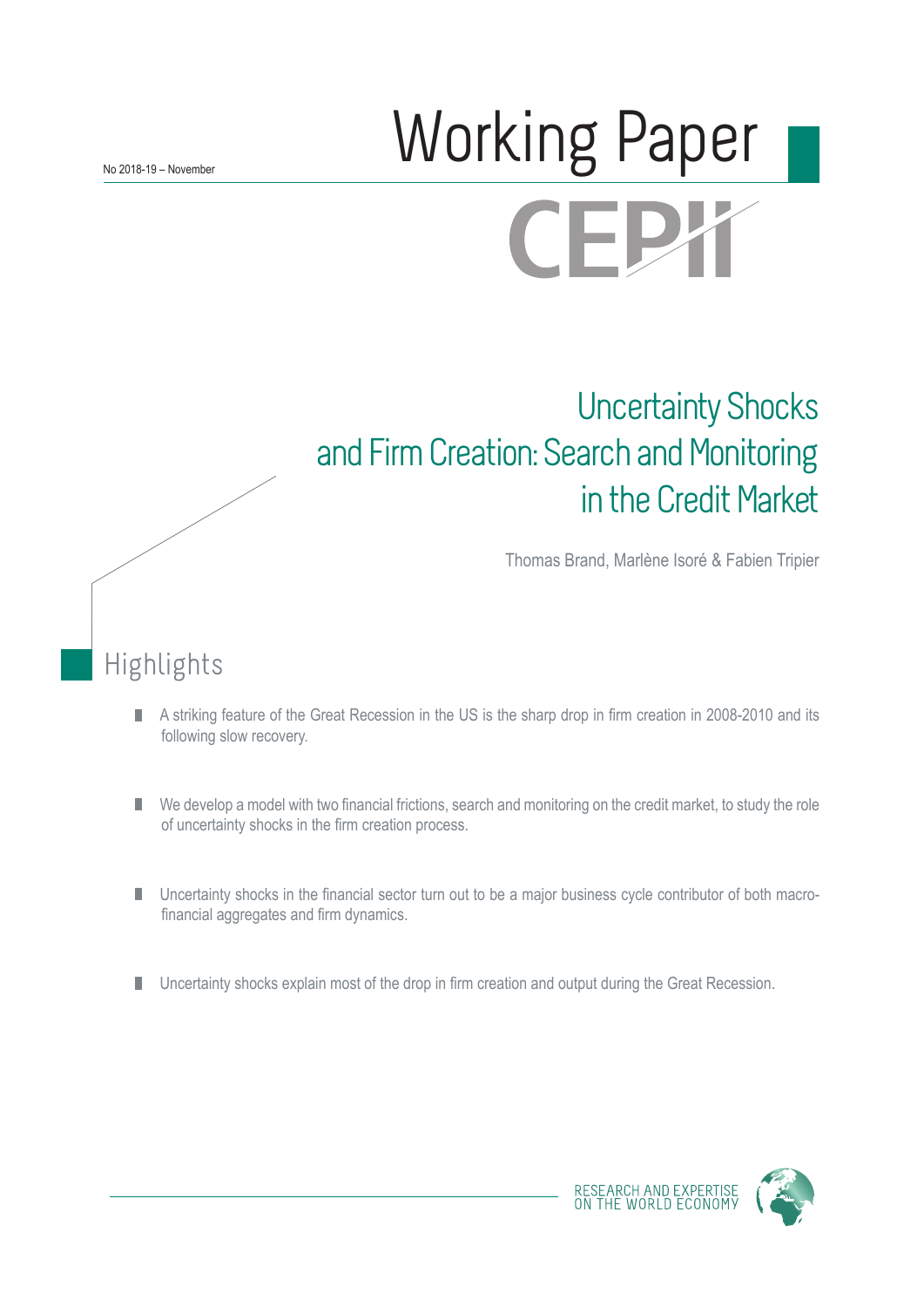# **Abstract**

We develop a business cycle model where endogenous firm creation stems from two credit market frictions. First, entrepreneurs search for a lending relationship with a bank. Second, an optimal debt contract with monitoring is implemented. We analyze the interplay between both frictions, and embed it into an otherwise standard business cycle model, which we estimate with Bayesian techniques. We find that uncertainty shocks are a prime contributor to business cycle fluctuations in the US, not only for macro-financial aggregates but also for firm creation. Moreover, we point out that the credit search friction dampens the financial accelerator mechanism because default may imply the end of the lending relationship.

# **Keywords**

Uncertainty, Financial Frictions, Search and Matching, Business Cycle, Firm Creation, Firm Dynamics.

JEL

D8, E3, E4, E5.



CEPII (Centre d'Etudes Prospectives et d'Informations Internationales) is a French institute dedicated to producing independent, policyoriented economic research helpful to understand the international economic environment and challenges in the areas of trade policy, competitiveness, macroeconomics, international finance and growth.

CEPII Working Paper Contributing to research in international economics

© CEPII, PARIS, 2018

All rights reserved. Opinions expressed. in this publication are those of the author(s) alone.

Editorial Director: Sébastien Jean

Production: Laure Boivin

No ISSN: 1293-2574

CEPII 20, avenue de Ségur TSA 10726 75334 Paris Cedex 07 +33 1 53 68 55 00 www.cepii.fr Press contact: presse@cepii.fr

RESEARCH AND EXPERTISE<br>ON THE WORLD ECONOMY

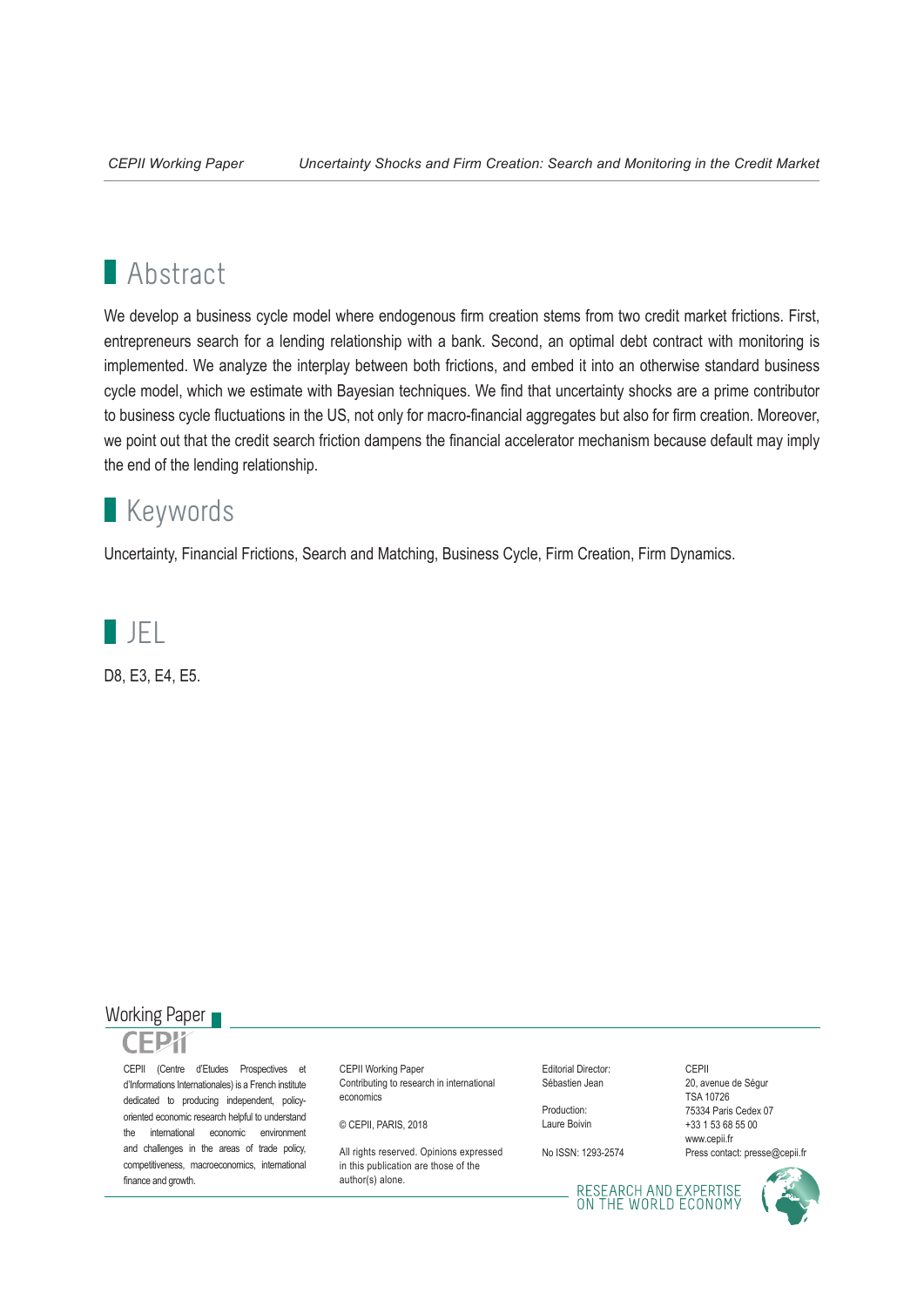## <span id="page-2-0"></span>Uncertainty Shocks and Firm Creation: Search and Monitoring in the Credit Market<sup>1</sup>

Thomas Brand\*, Marlène Isoré<sup>†</sup>. and Fabien Tripier<sup>‡</sup>.

<sup>&</sup>lt;sup>1</sup>The views expressed in these papers are the authors' and do not represent those of the Bank of Finland or the Eurosystem. We thank two anonymous referees, Gene Ambrocio, Andrea Caggese, Miguel Casares, Fabrice Collard, Francesco Furlanetto, Simon Galle, Adam Gulan, Nobu Kiyotaki, François Langot, Zheng Liu, Thomas Lubik, Cyril Monnet, Erica Perego, Antti Ripatti, Aino Silvo, Jouko Vilmunen, Casper de Vries, Boromeus Wanengkirtyo, and Raf Wouters for fruitful comments, as well as participants to numerous seminars and conferences. Usual disclaimers apply. Marlène Isoré acknowledges the financial support of the OP Pohjola Research Group Foundation's grant 201600112. Fabien Tripier acknowledges the financial support of the Labex MME-DII's grant ANR-11-LBX-0023-01.

CEPREMAP. Email: <thomas.brand@cepremap.org>

<sup>&</sup>lt;sup>†</sup>University of Helsinki & Bank of Finland. Email: <marlene.isore@helsinki.fi>

<sup>&</sup>lt;sup>‡</sup>EPEE, Univ Evry, Université Paris-Saclay & CEPII. Email: <fabien.tripier@univ-evry.fr>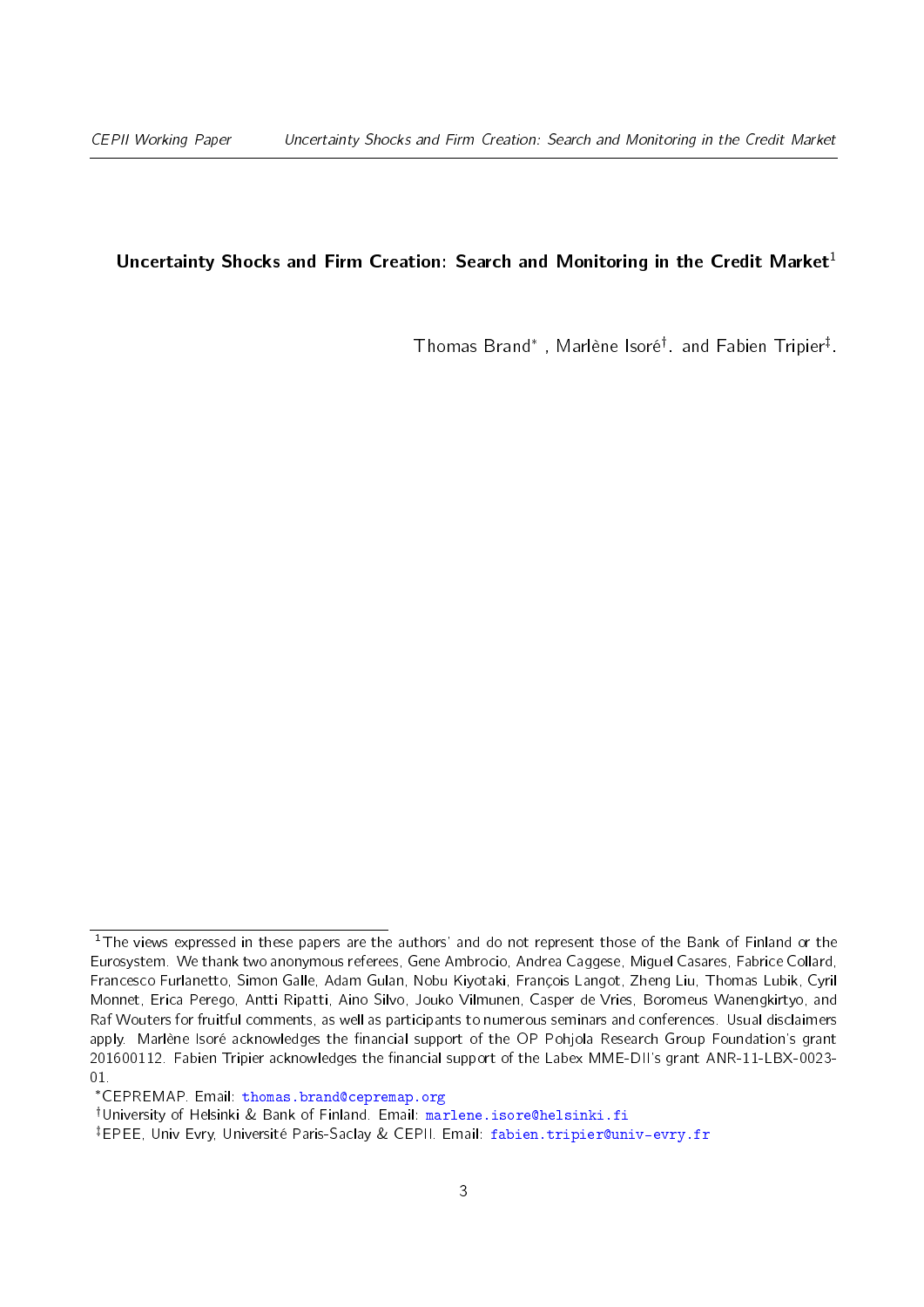### <span id="page-3-0"></span>1. Introduction

A striking feature of the Great Recession in the US is the sharp drop in firm creation in 2008-2010 and its following slow recovery (Figure [1\)](#page-4-0). It is well known that the US economy has not recovered from the Great Recession as strongly as expected (e.g., [Taylor](#page-47-0) [\(2014\)](#page-47-0)), and the lack of firm creation has likely contributed to it (e.g [Gourio et al.](#page-45-0) [\(2016\)](#page-45-0). [Clementi and Palazzo](#page-44-0) [\(2016\)](#page-44-0)). Meanwhile, the contemporaneous rise in credit spread has been extensively calling for models with macro-financial linkages. Uncertainty shocks are particularly interesting in these models as they are often found to contribute to both macroeconomic and financial dynamics. This includes [Christiano et al.](#page-44-1) [\(2014\)](#page-44-1) (henceforth, CMR)'s so-called "risk shocks", defined as changes in the volatility of firms' idiosyncratic productivity.<sup>[2](#page-2-0)</sup> Yet, this literature mostly ignores the effects of uncertainty shocks on the extensive margins of activity, i.e firm creation, so far.

In this paper, we thus ask whether uncertainty shocks can explain the drop in firm creation observed in the data, along with the increase in credit spread, during the Great Recession. We develop a general equilibrium model where the credit market is characterized by an interplay between two frictions. First, a search friction between entrepreneurs and financial intermediaries (or "banks", for short). It allows us to endogenize an entry decision which depends on expected costs and gains of long-term lending relationships. Second, a match coincides with the implementation of a loan contract under a *costly state-verification* (henceforth, CSV) problem à la [Townsend](#page-48-0) [\(1979\)](#page-48-0). In short, banks do not observe the idiosyncractic productivity of entrepreneurs and therefore have to monitor them in case of default. Although this latter mechanism has become standard in macroeconomic models (e.g. [Carlstrom and Fuerst](#page-44-2) [\(1997\)](#page-44-2), [Bernanke et al.](#page-43-0)  $(1999)$  – henceforth, BGG), it is usually restricted to existing firms in the econ-

<sup>&</sup>lt;sup>2</sup>We adopt CMR's definition here and will therefore use the terms "uncertainty shocks" and "risk shocks" interchangeably throughout this paper, which affect firms' borrowing capacity via costly state-verification contracts, and thereby the real economy. As emphasized in [Bloom](#page-44-3) [\(2014\)](#page-44-3), the concept of "uncertainty" in this literature is a mixture of risk and Knightian uncertainty.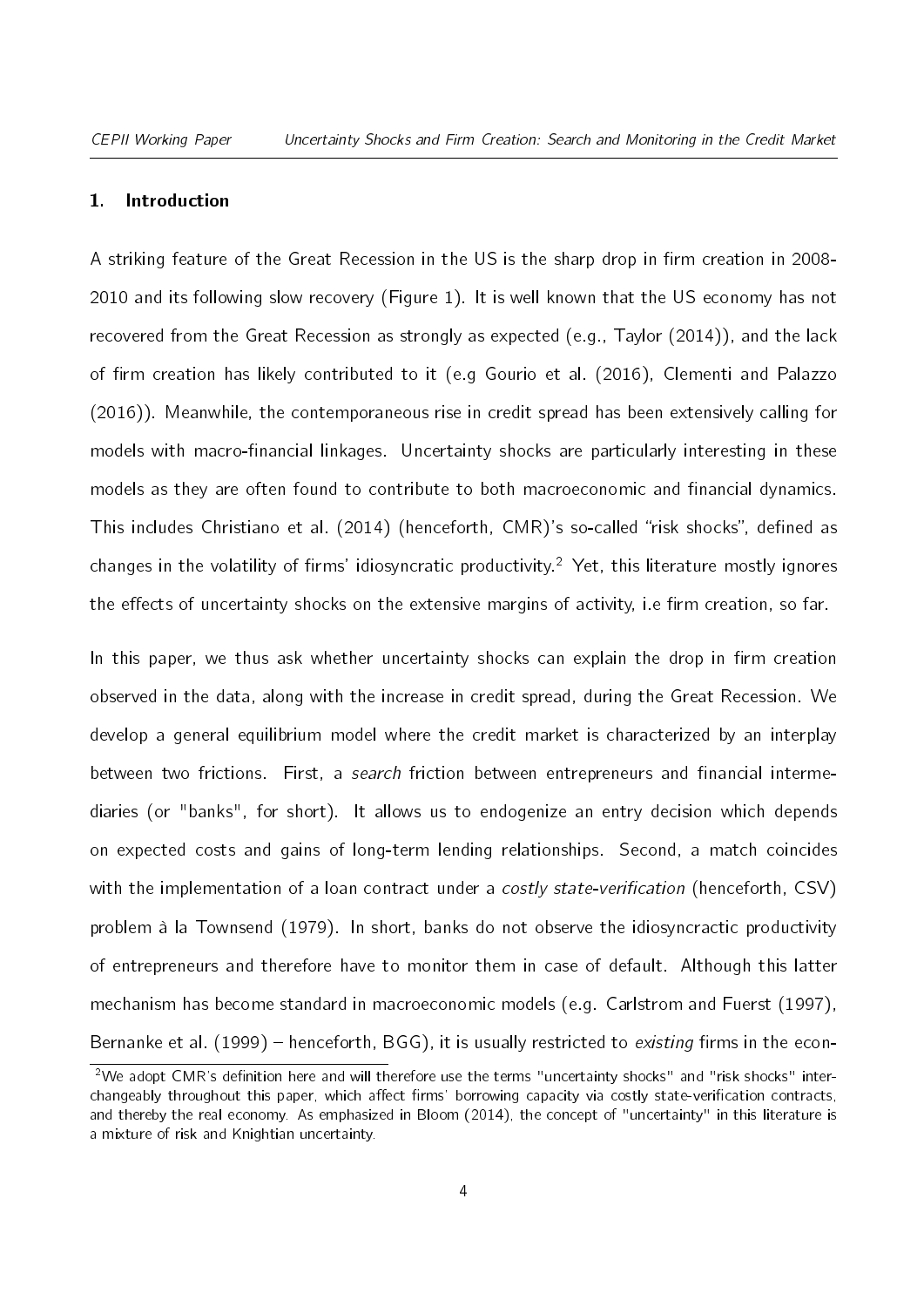<span id="page-4-0"></span>

Figure 1 - Output Growth, Credit Spread, and Firm Creation in the US. Note: All series are quarterly. Output growth is the quarterly year-to-year growth rate of real GDP per capita (percentage deviation from average). Credit spread is the difference between yields on BBA Corporate bonds and 10-year Government bonds (percentage points deviation from average). Firm creation is expressed per capita and in log (percentage deviation from average). Sources: FRED and BLS, see Appendix [1](#page-3-0) for details.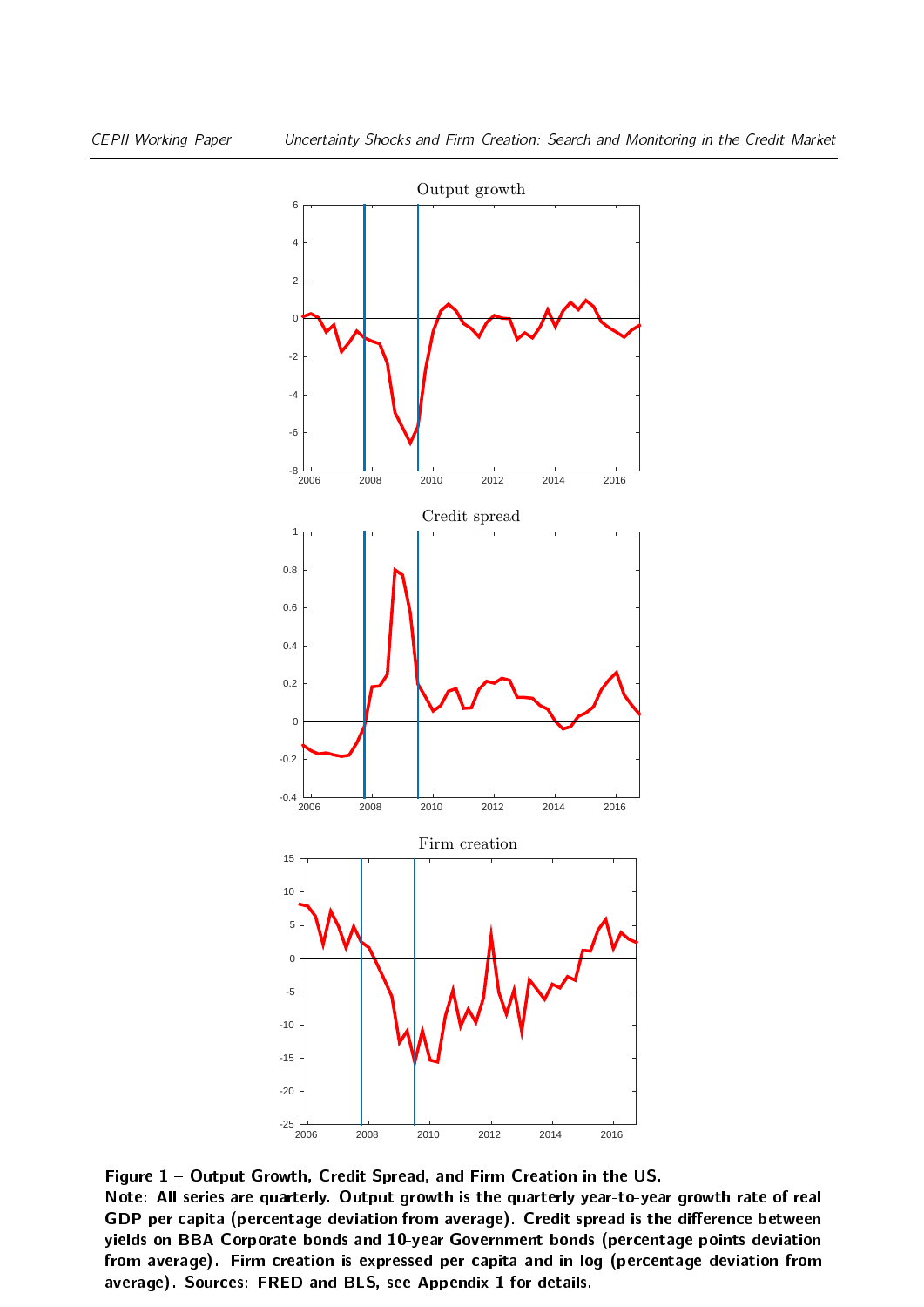omy only, whereas we also consider its effects on firm *creation* here. By combining these two financial frictions, we analyze how search frictions affect the optimal terms of the CSV contract, but still nest the searchless economy as a limit case. We then embed these credit market features, namely search and monitoring, into an otherwise standard Dynamic Stochastic General Equilibrium (DSGE) model, which we estimate with Bayesian techniques for the US economy over the period 1980Q1-2016Q4.

The intuition on the effects of a risk shock is as follows. By definition, a risk shock increases the cross-sectional dispersion of entrepreneurs' productivity. In the CSV setup, this implies a higher loan default rate. As a consequence, the credit spread goes up to ensure the participation of bankers. Therefore, the demand for credit falls, leading to a macroeconomic downturn, characterized by drops in investment and output. In terms of firm dynamics, the entrepreneurial activity becomes less profitable, both because of the macroeconomic contraction and because bankers' share increases. For new potential entrepreneurs, searching for a lending relationship is thus less attractive, such that firm creation slows down. Simultaneously, defaults on loans become more frequent and are associated with an increase in firm destruction. The combination of lower firm creation and higher firm destruction overall contributes to a persistent decline in the number of productive firms in the economy. Overall, uncertainty shocks thus generate appealing responses of both macro-financial aggregates and firm dynamics.

From a quantitative point of view, our main results are as follows. First, uncertainty shocks turn out to be a major business cycle contributor of both macro-financial aggregates and firm dynamics. Indeed, the variance decomposition reveals that they are the first contributor to business cycles fluctuations, not only for credit spread and credit growth, in line with the literature, but also for firm creation. Second, during Great Recession episode in particular, uncertainty shocks explain most of the initial drop in firm creation and output, together with the rise in credit

6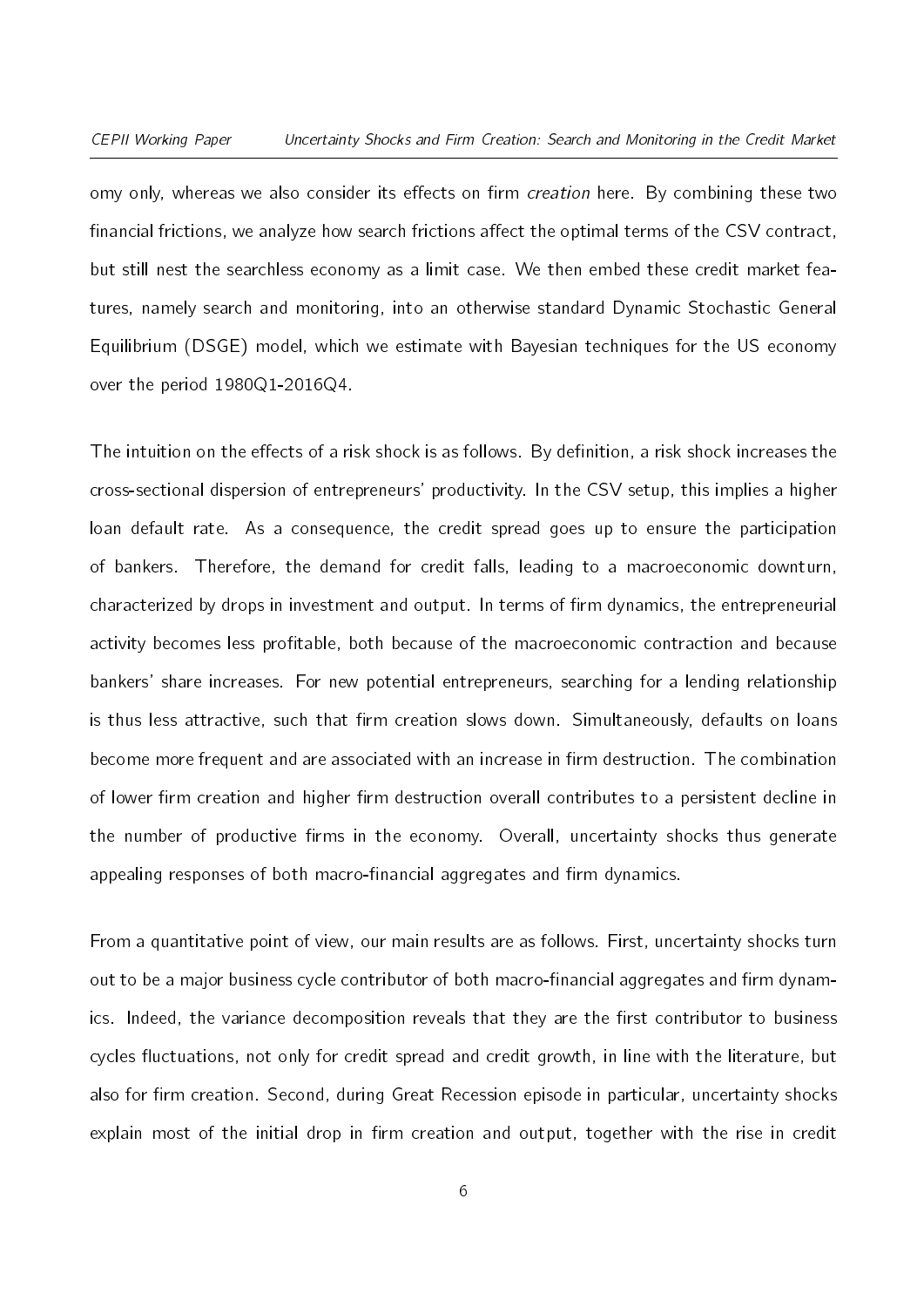spread. However, they rapidly vanish in the aftermath of the crisis, while firm creation remains low due to other reasons, such as productivity and investment efficiency shocks in particular. Third, as for the importance of the credit search friction, we find that an average entrepreneur in our sample pays two third of a quarterly income over the search for its lending relationship. Finally, we show that the credit search friction tends to dampen the financial acceleration effect of uncertainty shocks on macro-financial variables as compared to a model with CSV only. Indeed, entrepreneurs chose to default less when default is associated with a risk of losing their lending relationship and having to search for a new one.

The paper continues as follows. The rest of the Introduction reviews the related literature. Section [2](#page-9-0) presents the core of our model, which consists of the optimal loan contracting problem between entrepreneurs and banks in the presence of search frictions. The rest of the general equilibrium environment is standard and relegated to Appendix. Section [3](#page-21-0) provides a Bayesian estimation of the model and simulations of an uncertainty shock in particular. Section [4](#page-33-0) presents counterfactual exercises in order to explicit the mechanism at play in the model, as well as external sectoral-level data evidence on the role of uncertainty shocks on firm dynamics. Finally, Section [5](#page-42-0) concludes.

## Literature review

Our work relates to several strands of literature. First, we contribute to the literature on macroeconomic effects of uncertainty shocks. In [Bloom](#page-44-4) [\(2009\)](#page-44-4)'s seminal paper, uncertainty shocks take the form of an increase in the variance of firms' productivity, at individual, sectoral, and aggregate levels.<sup>[3](#page-2-0)</sup> The existence of non-monotonous capital and labor adjustment costs makes firms occasionally enter zones of inactivity as uncertainty shocks hit. As a consequence,

 $3$ Alternatively, [Fernández-Villaverde et al.](#page-45-1) [\(2015\)](#page-45-1) consider uncertainty on fiscal policy and [Basu and Bundick](#page-43-1) [\(2017\)](#page-43-1) uncertainty in agents' preferences.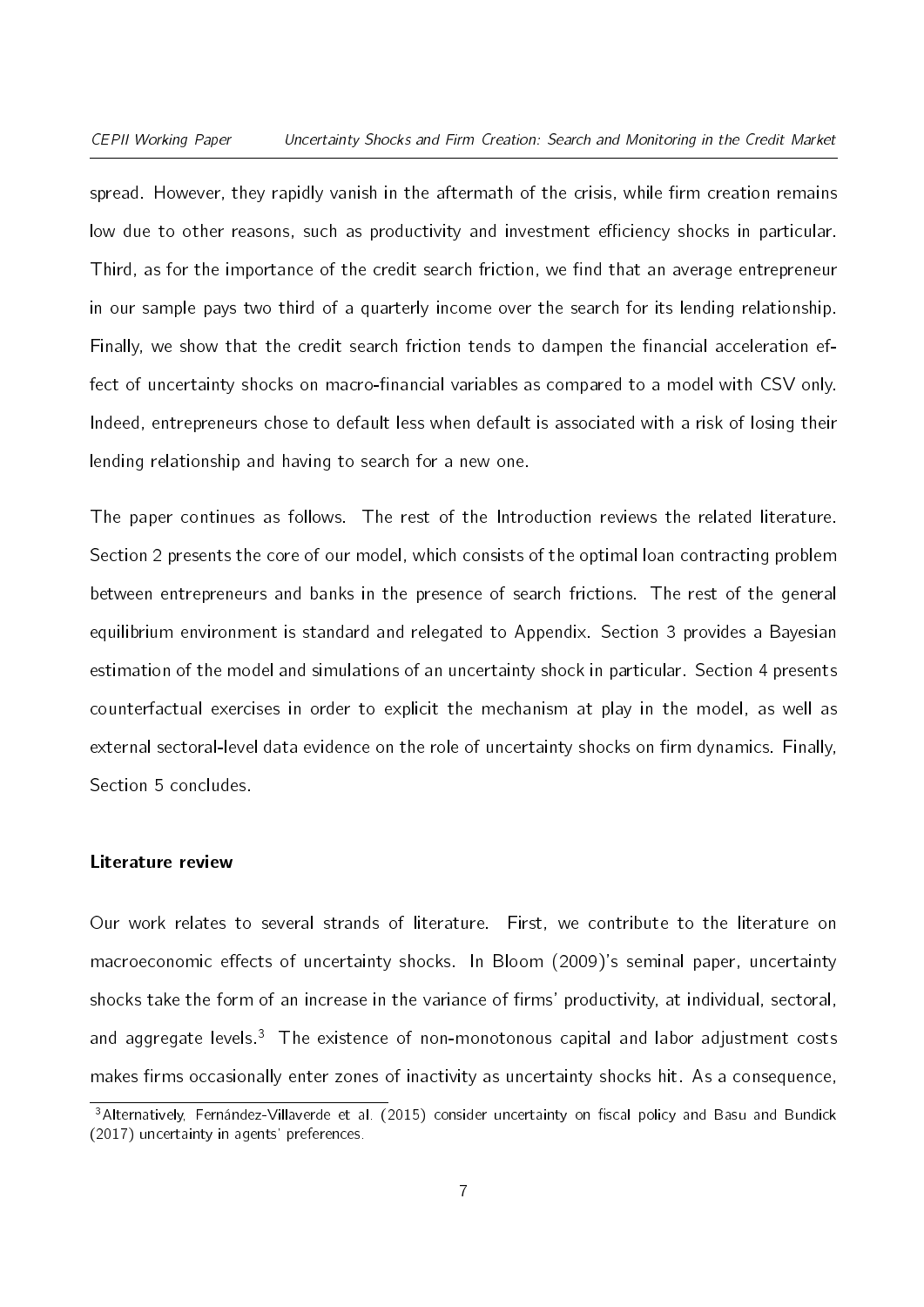investment and hiring break down such that the economy enters a recession. CMR's definition of risk shocks is close (variance of firms' idiosyncratic productivity) but the transmission channel very different as it relates to the optimal debt contract. We here build on the latest to incorporate credit search frictions, and thereby firm dynamics. Other recent papers also assess the effects of uncertainty shocks through search and matching frictions, such as [Leduc and Liu](#page-46-0) [\(2016\)](#page-46-0) and [Schaal](#page-47-1) [\(2017\)](#page-47-1), yet on the labor market and not the credit market as we do here. Moreover, the mechanism through which the search friction operates differ. Indeed, in [Leduc and Liu](#page-46-0)  $(2016)$ , uncertainty shocks create an option value of waiting rather than posting new vacancies for firms. In our paper, uncertainty shocks also make firms better off while waiting rather than searching for a bank, but this is due to their deteriorated financial prospects on the credit market rather than to the option value of irreversible costs.

Second, our paper contributes to the literature on credit market search and matching frictions. Specifically, new entrepreneurs have to search for banks from whom they could obtain a loan in order to start their business, similarly to [Mortensen and Pissarides](#page-47-2) [\(1994\)](#page-47-2)'s job search of unemployed workers. The seminal works in this area, [Den Haan et al.](#page-45-2) [\(2003\)](#page-45-2) and [Wasmer and Weil](#page-48-1) [\(2004\)](#page-48-1), have further been extended to address puzzles in labor market dynamics by [Petrosky-](#page-47-3)[Nadeau and Wasmer](#page-47-3) [\(2013,](#page-47-3) [2015\)](#page-47-4). Empirically, [Dell'Ariccia and Garibaldi](#page-45-3) [\(2005\)](#page-45-3), [Herrera et al.](#page-45-4) [\(2011\)](#page-45-4), [Craig and Haubrich](#page-45-5) [\(2013\)](#page-45-5), and [Hyun and Minetti](#page-46-1) [\(2014\)](#page-46-1) have documented the importance of credit search in the allocation of bank credit to firms. A common feature in this literature is the Nash bargaining rule, which splits the surplus of a lending relationship between the entrepreneur and the bank, exactly as it does split the match surplus on the labor market in [Mortensen and Pissarides](#page-47-2) [\(1994\)](#page-47-2). In particular, [Wasmer and Weil](#page-48-1) [\(2004\)](#page-48-1), [Petrosky-Nadeau and](#page-47-3) [Wasmer](#page-47-3) [\(2013\)](#page-47-3), [Petrosky-Nadeau and Wasmer](#page-47-4) [\(2015\)](#page-47-4), and [Beaubrun-Diant and Tripier](#page-43-2) [\(2015\)](#page-43-2) all use Nash bargaining on credit markets.<sup>[4](#page-2-0)</sup> Here, the novelty is that we adopt the optimal debt

 $4$ Alternative contracts have been related to specific moral hazard [\(Den Haan et al.](#page-45-2) [\(2003\)](#page-45-2)) or adverse selection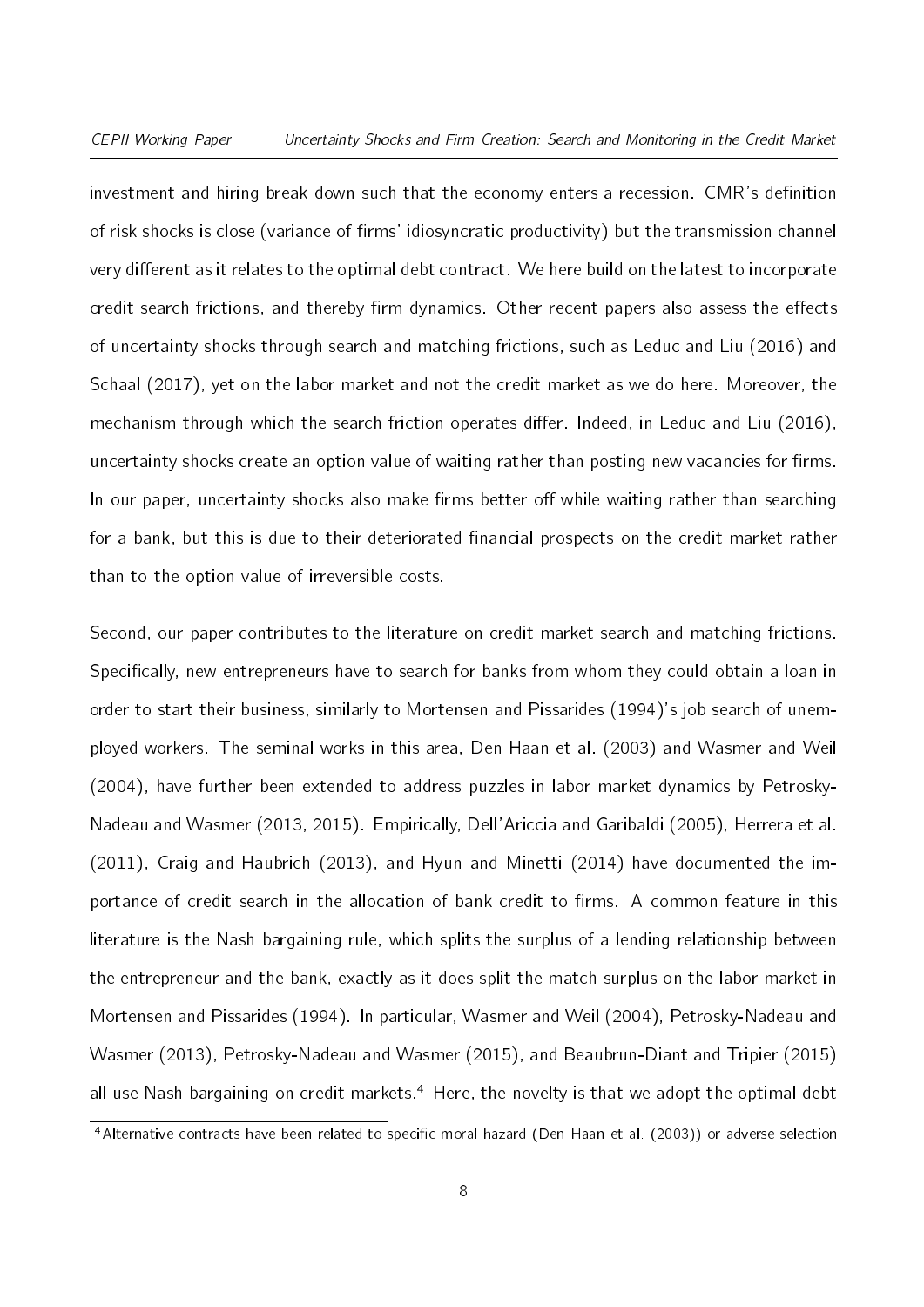contract with costly state-verification, which is more commonly used in the banking and macro-finance literatures [\(Townsend](#page-48-0) [\(1979\)](#page-48-0), [Carlstrom and Fuerst](#page-44-2) [\(1997\)](#page-44-2), BGG). That allows us to study the impact of search on the terms of the optimal debt contract, namely the amount of loan, the interest rate on the loan, and the productivity level that entails default on the loan. In particular, we find that whenever loan default is associated with a potential separation of the lending relationship, the incentive to default is reduced for entrepreneurs, mitigating the effects of adverse shocks on aggregate variables. It is worth mentioning that [Arseneau et al.](#page-43-3) [\(2017\)](#page-43-3) recently built a model with a CSV contract and search frictions, but the contract is at play on the primary credit market while search frictions are on the OTC market. As far as we know, we are the first to combine a search friction and a CSV problem directly on the same credit market.

Third, our paper relates to the literature on firm dynamics in business cycles. Since the seminal works by [Jaimovich and Floetotto](#page-46-2) [\(2008\)](#page-46-2) and [Bilbiie et al.](#page-43-4) [\(2012\)](#page-43-4), many papers have analyzed causes and consequences of fluctuations in the number of incumbent firms in an economy (e.g. [Bergin and Corsetti](#page-43-5) [\(2008\)](#page-43-5); [Lewis](#page-46-3) [\(2009\)](#page-46-3); [Lewis and Poilly](#page-46-4) [\(2012\)](#page-46-4); [Lewis and Stevens](#page-46-5) [\(2015\)](#page-46-5); [Lewis and Winkler](#page-46-6) [\(2017\)](#page-46-6); [Gourio et al.](#page-45-0) [\(2016\)](#page-45-0); [Clementi and Palazzo](#page-44-0) [\(2016\)](#page-44-0)). Some of them directly relate firm entry to financial frictions, starting from [Cooley and Quadrini](#page-44-5) [\(2001\)](#page-44-5) to [Poutineau and Vermandel](#page-47-5) [\(2015\)](#page-47-5) or [Rossi](#page-47-6) [\(2016\)](#page-47-6). Our search and matching approach provides an alternative way to formalize firm dynamics, with several advantages. First, while firm entry takes place in monopolistically competitive markets in the abovementioned literature, it does so in perfectly competitive markets in our setup. This is useful to analyze the role of financial frictions net of any other markup effects. Second, although debt contracts are set-up for one period, the presence of costly search here gives a value to the long-term relationship between entrepreneurs and banks. Growing evidence demonstrates the importance of lending relationships for the macroeconomic effect of financial crises, in particular in the US (e.g. [Chodorow-Reich](#page-44-6)

[<sup>\(</sup>Chamley and Rochon](#page-44-7) [\(2011\)](#page-44-7)) problems.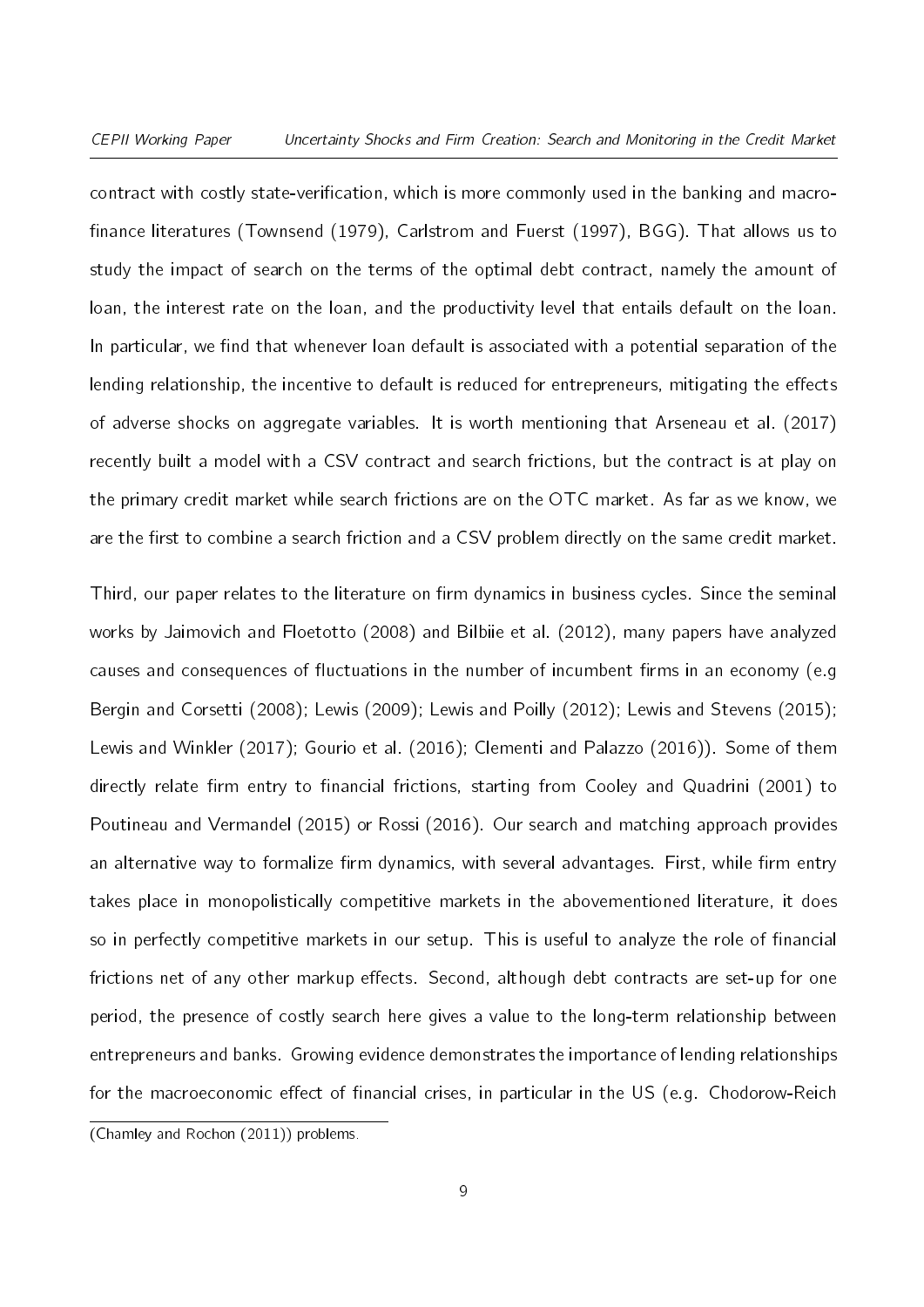[\(2014\)](#page-44-6); [Darmouni](#page-45-6) [\(2016\)](#page-45-6)), and in Europe (e.g. [Sette and Gobbi](#page-47-7) [\(2015\)](#page-47-7)).<sup>[5](#page-2-0)</sup> Third, it rationalizes a congestion externality in firm creation, which has been found important in the above literature. Finally, it is worth mentioning that [Becsi et al.](#page-43-6) [\(2013\)](#page-43-6) also investigated the role of credit search frictions on firm dynamics. However, they do so with a steady-state analysis only, i.e without the business cycle effects and estimations that we deliver here.

#### <span id="page-9-0"></span>2. Model

The economy is populated by entrepreneurs, infinitely-lived households  $-$  who own monopolistic intermediate producers, a competitive final good sector, and financial intermediaries  $-$ , and a public authority. We only explicit the credit market in this Section, while the rest of the model is DSGE-standard and relegated to Appendix.

# 2.1. Entrepreneurs

### 2.1.1. Population and transitions across states

Entrepreneurs' population is separate from households. In each period of time, an exogenous fraction  $(1 - \gamma_t)$  dies and is born.<sup>[6](#page-2-0)</sup> More importantly, during their lifetime, entrepreneurs evolve across three distinct states, respectively 'passive', 'unmatched', and 'matched'. These transitions go as follows:

- When new-born, an entrepreneur is always `passive'.
- He/she becomes 'unmatched' when starting to search for a 'lending relationship'.
- When a relationship is established, the entrepreneur is referred to as 'matched' with the bank.

A one-period debt can then be (optimally) contracted, and further renewed in each and every

<sup>&</sup>lt;sup>5</sup> [Rocheteau et al.](#page-47-8) [\(2017\)](#page-47-8) recently incorporated credit market search frictions in a New Monetarist model to study optimal monetary policy with endogenous formation of lending relationships.

<sup>&</sup>lt;sup>6</sup>This fraction is time-varying to allow for a shock in the Bayesian estimation.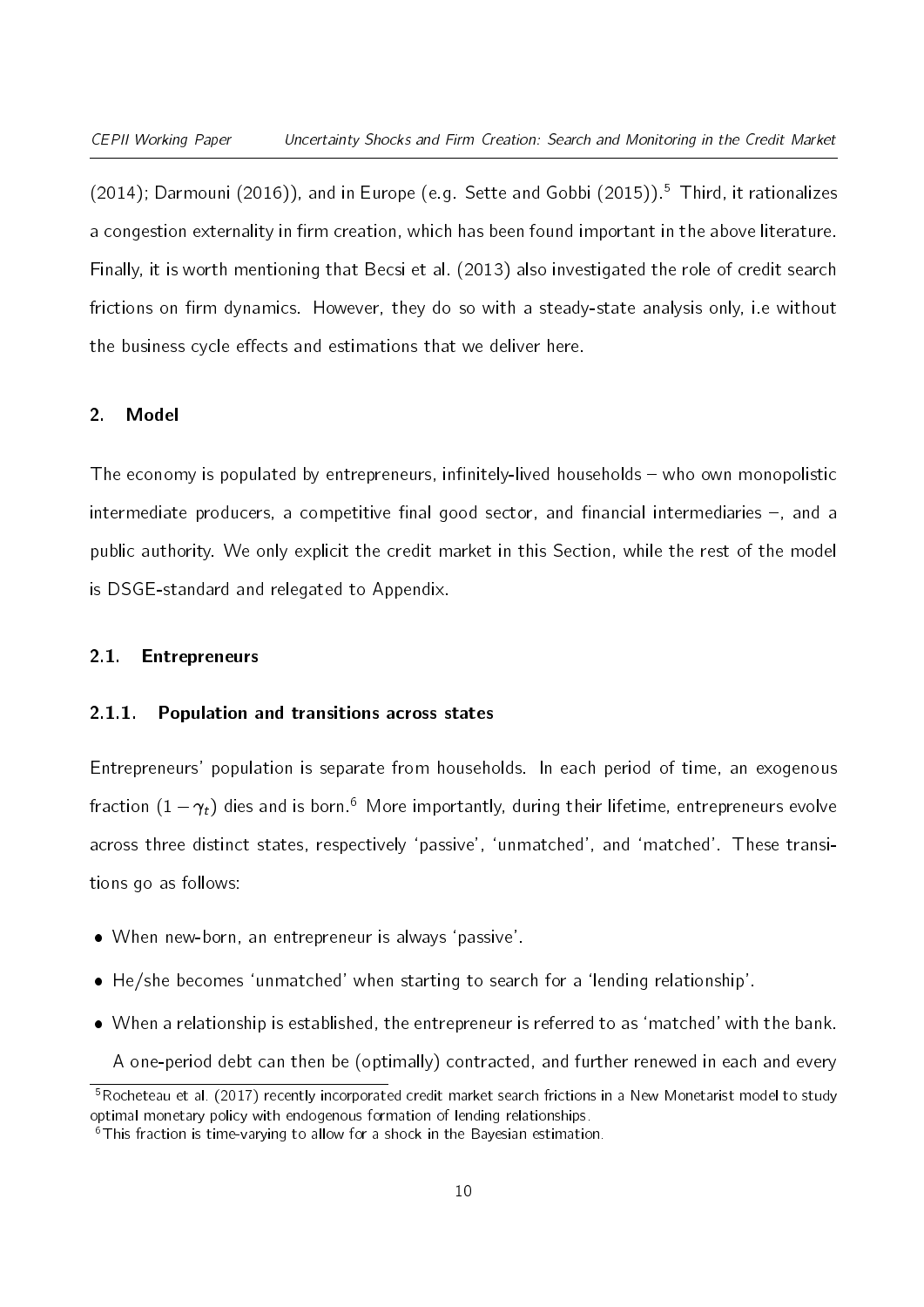period as long the lending relationship continues.

 Some entrepreneurs may default on their loan (since their business is risky), among which a fraction separates from their bank. In that case, they become `unmatched' again, or passive again if searching for a new bank is not profitable enough.

Figure [2](#page-10-0) summarizes the timeline of `unmatched' and `matched' entrepreneurs.

## 2.1.2. Search for a loan

A constant returns-to-scale technology matches new lending relationships as

<span id="page-10-1"></span>new lending relationship<sub>t</sub> = 
$$
z^{c} (u_{t}^{e})^{\alpha^{c}} (u_{t}^{b})^{1-\alpha^{c}}
$$
 (1)

<span id="page-10-0"></span>

Figure 2 - Timeline, for matched and unmatched entrepreneurs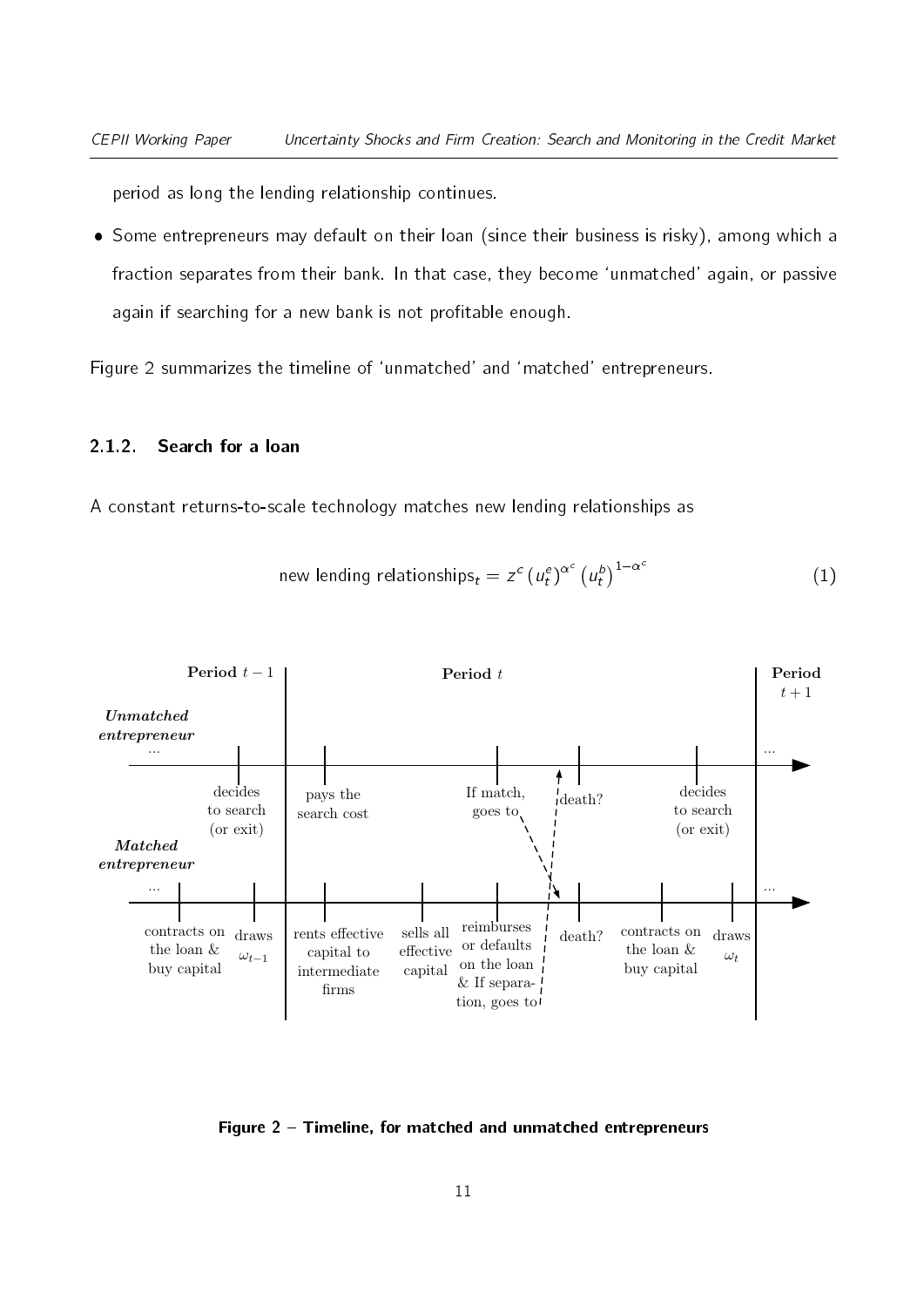where  $u_t^e$  denotes the mass of unmatched entrepreneurs at time  $t$ ,  $u_t^b$  the mass of bankers searching for an entrepreneur at time t,  $z^c$  the efficiency of the matching process, and 0  $<$  $\alpha^{\text{\rm\tiny{c}}} < 1$  a parameter. The matching probability is thus given by

$$
\rho_t^{\theta} \equiv \frac{\text{credit flows}_t}{u_t^e} = z^c \theta_t^{\alpha^c - 1} \tag{2}
$$

where

<span id="page-11-1"></span><span id="page-11-0"></span>
$$
\theta_t \equiv \frac{u_t^e}{u_t^b} \tag{3}
$$

is referred to as the credit market tightness.

An unmatched entrepreneur's asset value can be written as

$$
\mathcal{E}_{t-1}^{u} = -D_t^S + \gamma_t \beta^e \left[ p_t^{\theta} \mathcal{E}_t^m + \left( 1 - p_t^{\theta} \right) \mathcal{E}_t^u \right] \tag{4}
$$

where  $D_t^S$  is a periodic cost of search,  $\pmb{\beta}^e$  denotes entrepreneurs' discount factor, and where  $\mathcal{E}_t^m$ is the expected present-value of being matched at the end of period  $t.^7$  $t.^7$  As for the timing of events, we assume that the decision to search is taken at the end of period  $t - 1$  (hence, the value of being unmatched  ${\mathcal E}_{t-1}^u$ ), knowing all time  $t$  variables. Hence, there is no expectation operator in [\(4\)](#page-11-0). However, the value of being matched,  $\mathcal{E}_t^{\,m}$  will incorporate expectations on both idiosyncratic and aggregate shocks.

# 2.1.3. Production and long-term value of a lending relationship

At the end of period t, all matched entrepreneurs chose their individual capital holding  $K_{t+1}$  for the next period, bought at market price  $Q_{K,t}$ , taken as given, from households. This capital purchase is made using their personal wealth,  $N_{t+1}$ , and a one-period debt amount  $B_{t+1}$  con-

 $7$ The search cost is time-indexed here but a fixed parameter in real detrended terms (see [F\)](#page-30-0).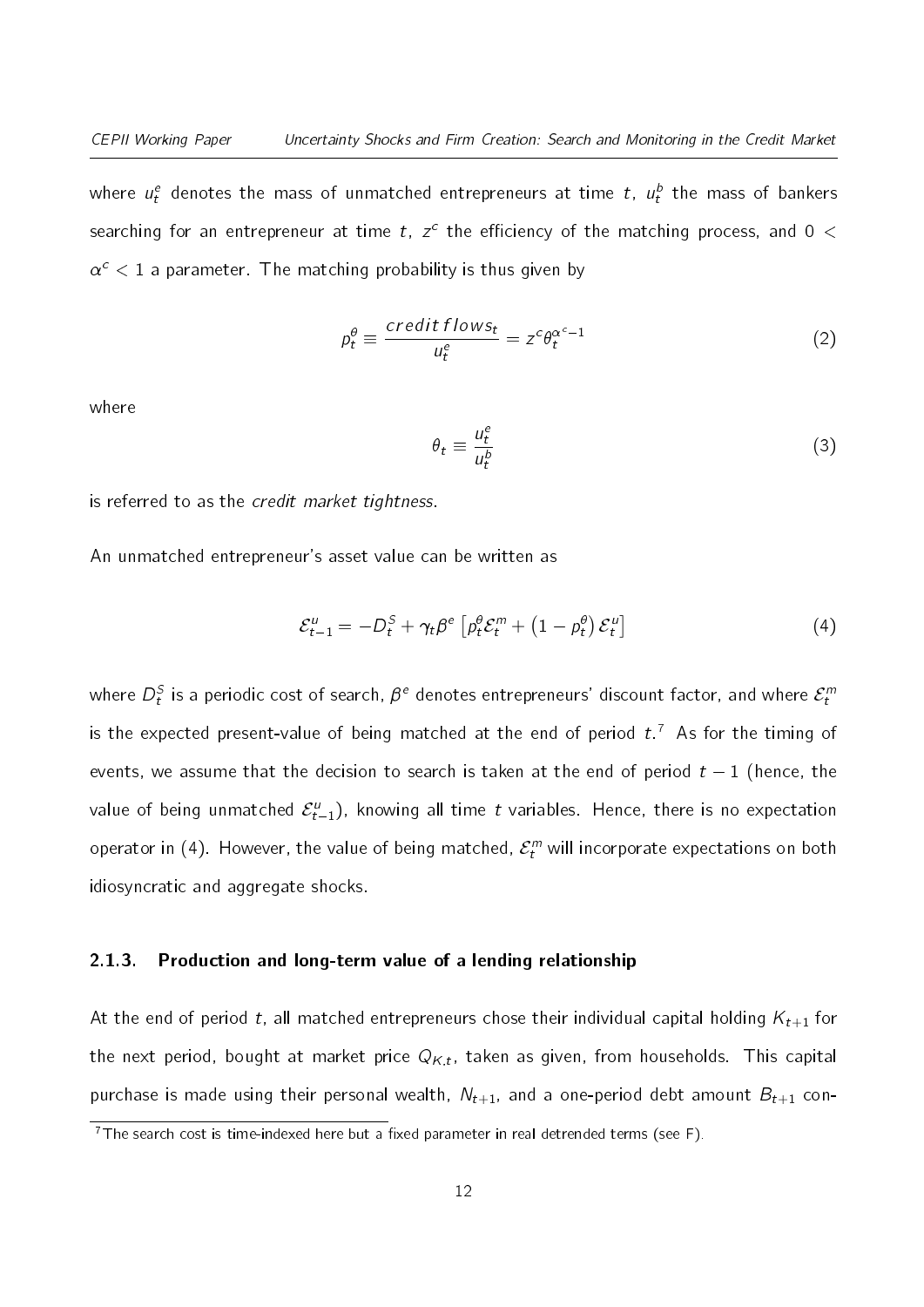<span id="page-12-0"></span>tracted optimally with the bank at the end of time  $t$  (see further below). Thus, it satisfies the constraint

$$
Q_{K,t}K_{t+1} = N_{t+1} + B_{t+1}
$$
\n(5)

Note that both types of funding are always required. In other words, entrepreneurs can never become so rich that they would not need intermediation and never too poor that they would not be able to borrow.<sup>[8](#page-2-0)</sup>

This  $K_{t+1}$  "raw" capital is then transformed into  $\omega K_{t+1}$  "efficiency" units, where  $\omega$  is an idiosyncratic productivity shock with unit-mean log-normal distribution. The standard deviation of log  $\omega$ , denoted  $\sigma_{\omega,t}$ , is an "uncertainty" shock, itself following an exogenous stochastic process as

$$
\log \sigma_{\omega,t} = (1 - \rho_{\sigma}) \log \sigma_{\omega} + \rho_{\sigma} \log \sigma_{\omega,t-1} + \varepsilon_{\omega,t} \tag{6}
$$

with

$$
\varepsilon_{\omega,t} = \xi_{0,t} + \xi_{1,t-1} + \ldots + \xi_{p,t-p} \tag{7}
$$

where  $\xi_{0,t}$  and  $\xi_{j,t-j}, j>0$  are respectively unanticipated and anticipated (or "news") components.

Each unit of efficient capital yields a (gross) return  $R^k_{t+1}$ . As an entrepreneur, this is taken as given. However, in general equilibrium, it is endogenously determined with, among other things, the demand for capital by monopolistic intermediate good producers.<sup>[9](#page-2-0)</sup> The total return on efficient capital is therefore given by  $R^k_{t+1}\overline{\omega}_{t+1}Q_{K,t}K_{t+1}$ . According to a CSV loan contract, the entrepreneur can either (i) repay the loan  $B_{t+1}$  with state-contingent (gross) interest rate  $Z_{t+1}$ , or (ii) default on the loan, in which case the bank seizes all entrepreneur's revenue net

 $\overline{\text{B}}$  8Technically, the latter case is avoided by a negligible amount of wealth transferred from households to entrepreneurs.

 $9$ The general equilibrium expression for this return is relegated to Appendix, equation [\(3.30\)](#page-70-0).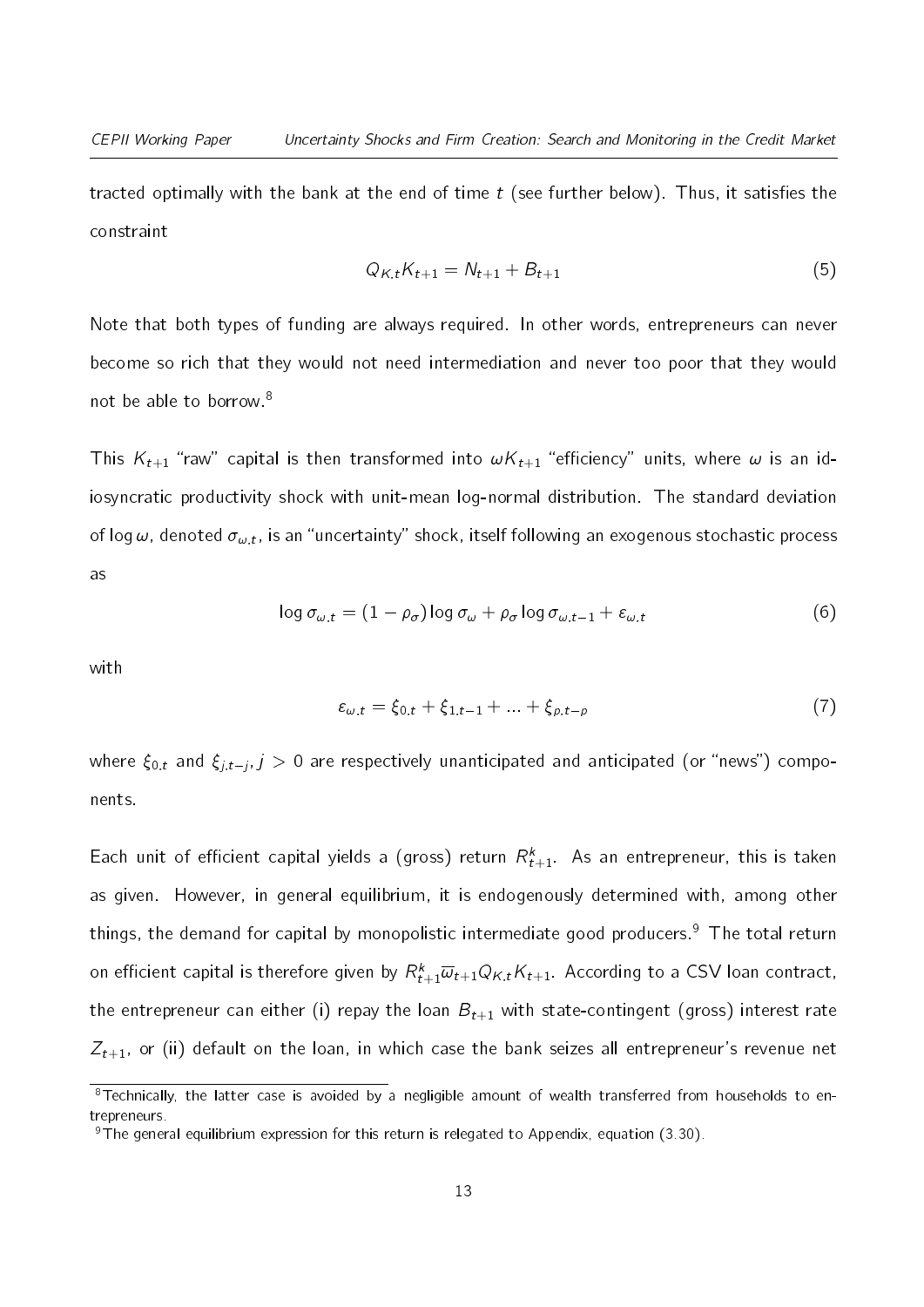of a fraction  $\mu$  spent on monitoring costs. Thus, there is a threshold value  $\overline{\omega}$  such that an entrepreneur pays back the loan if  $\omega > \overline{\omega}_{t+1}$ , and default otherwise, i.e such that

<span id="page-13-1"></span><span id="page-13-0"></span>
$$
R_{t+1}^{k} \overline{\omega}_{t+1} Q_{K,t} K_{t+1} = B_{t+1} Z_{t+1}
$$
\n(8)

The value of this default threshold is a control variable in the financial contract as an entrepreneur optimally decides whether to default or not in equilibrium (see Section [2.3.2\)](#page-16-0). Note that, despite the long-term nature of the lending relationship, the loan  $B_{t+1}$  is contracted for one period only, and renegotiated in each of the following periods. However, we assume that, in case of default, a lending relationship may be exogenously severed, with probability  $s^c$ , which gives an additional long-term penalty as compared to BGG specification.

Therefore, at the end of period  $t$ , the asset value of a matched entrepreneur is

$$
\mathcal{E}_{t}^{m} = \mathsf{E}_{t} \left\{ \int_{\overline{\omega}_{t+1}}^{\infty} \left[ R_{t+1}^{k} \omega_{t} \left( N_{t+1} + B_{t+1} \right) - B_{t+1} Z_{t+1} \right] dF_{t} + (1 - \gamma_{t+1}) P_{t+1} C_{t+1}^{e} \right\} + \beta^{e} \mathsf{E}_{t} \left\{ \gamma_{t+1} \left[ \int_{\overline{\omega}_{t+1}}^{\infty} \mathcal{E}_{t+1}^{m} dF_{t} + s^{c} \int_{0}^{\overline{\omega}_{t+1}} \mathcal{E}_{t+1}^{u} dF_{t} + (1 - s^{c}) \int_{0}^{\overline{\omega}_{t+1}} \mathcal{E}_{t+1}^{m} dF_{t} \right] \right\}
$$
(9)

The first bracket in [\(9\)](#page-13-0) consists of the entrepreneur's profit net of loan reimbursement.<sup>[10](#page-2-0)</sup> Second,  $C_{t+1}^e$  is the consumption level of the matched entrepreneur who dies within the current period, with probability  $(1 - \gamma_{t+1})$ . This is the only source of consumption for an entrepreneur, taken as exogenous at the individual level, but determined by aggregate net entrepreneurial profits in each period (see Section [2.4\)](#page-18-0). The remaining terms in  $(9)$  are the entrepreneur's continuation value, determined by the level of the idiosyncratic draw. Indeed, a good draw implies to remain matched in the following period, while a bad draw may lead to separation with probability s<sup>c</sup>

 $10$ This value is positive for an idiosyncratic productivity draw above the threshold, and zero otherwise as the banker then seizes the entire value of production.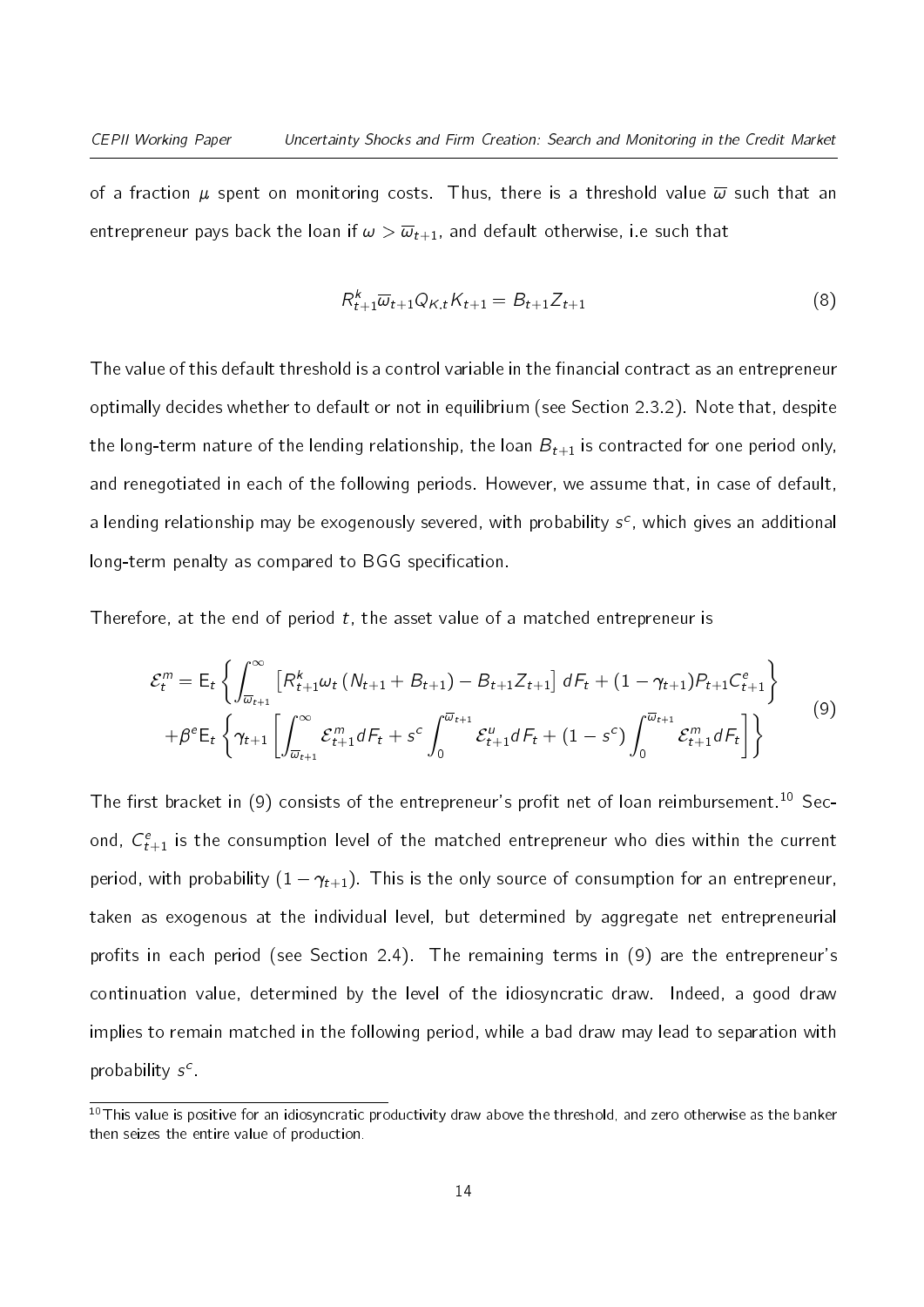Denoting  $F_t(\omega) \equiv F(\omega_{t+1}, \sigma_{\omega,t})$  the cumulative distribution function of  $\omega$  and  $\Gamma_t(\overline{\omega}_{t+1})$  the bank's share of entrepreneurial earnings, defined as

$$
\Gamma_t(\overline{\omega}_{t+1}) \equiv [1 - F_t(\overline{\omega}_{t+1})] \overline{\omega}_{t+1} + G_t(\overline{\omega}_{t+1}), \text{ with } G_t(\overline{\omega}_{t+1}) \equiv \int_0^{\overline{\omega}_{t+1}} \omega dF_t(\omega), \qquad (10)
$$

we can simplify [\(9\)](#page-13-0) as

<span id="page-14-1"></span><span id="page-14-0"></span>
$$
\mathcal{E}_{t}^{m} = \mathsf{E}_{t} \left\{ \left[ 1 - \Gamma_{t} \left( \overline{\omega}_{t+1} \right) \right] R_{t+1}^{k} \left( N_{t+1} + B_{t+1} \right) + (1 - \gamma_{t+1}) P_{t+1} C_{t+1}^{e} \right\} + \beta^{e} \mathsf{E}_{t} \left\{ \gamma_{t+1} \left[ \mathcal{E}_{t+1}^{m} - F_{t} (\overline{\omega}_{t+1}, \sigma_{t}) s^{c} \left( \mathcal{E}_{t+1}^{m} - \mathcal{E}_{t+1}^{u} \right) \right] \right\}
$$
\n(11)

In absence of separation  $(s^c=0)$ , this profit function would be identical to a search-frictionless economy, that we thus nest as a particular case of our model. However, whenever  $s^c>0$ , the additional term stands for the loss of surplus from severing a lending relationship.

# 2.2. Banks

Bankers' population is constant over time. As of time  $t$ , a fraction  $u_t^b$  is "unmatched", at no cost, while the rest is engaged in a lending relationship with an entrepreneur.<sup>[11](#page-2-0)</sup>

At the end of period  $t - 1$ , a banker's value of being unmatched is

<span id="page-14-2"></span>
$$
\mathcal{F}_{t-1}^{\nu} = E_t \beta_{t,t+1}^* \left[ \theta_t p_t^{\theta} \mathcal{F}_t^m + \left( 1 - \theta_t p_t^{\theta} \right) \mathcal{F}_t^{\nu} \right] = E_t \beta_{t,t+1}^* \left[ \theta_t p_t^{\theta} \left( \mathcal{F}_t^m - \mathcal{F}_t^{\nu} \right) + \mathcal{F}_t^{\nu} \right] \tag{12}
$$

where  $\theta_t\rho^\theta_t$  is the probability to match with an entrepreneur in period  $t$ ,  $\mathcal{F}_t^m$  is the value of being matched as of time  $t$ , and  $\pmb{\beta}^\star_{t,t+1}$  is the stochastic discount factor. $^{12}$  $^{12}$  $^{12}$ 

 $11$ We assume one-to-one matching without loss of generality here. Hence, there are as many matched bankers as matched entrepreneurs at the aggregate level,  $m_t$ , as of time  $t$ .

<sup>&</sup>lt;sup>12</sup>Unlike entrepreneurs, we assume that the banks are owned by households. Their full problem is derived in Appendix, and their stochastic discount factor given by equation [\(3.19\)](#page-64-0) in particular.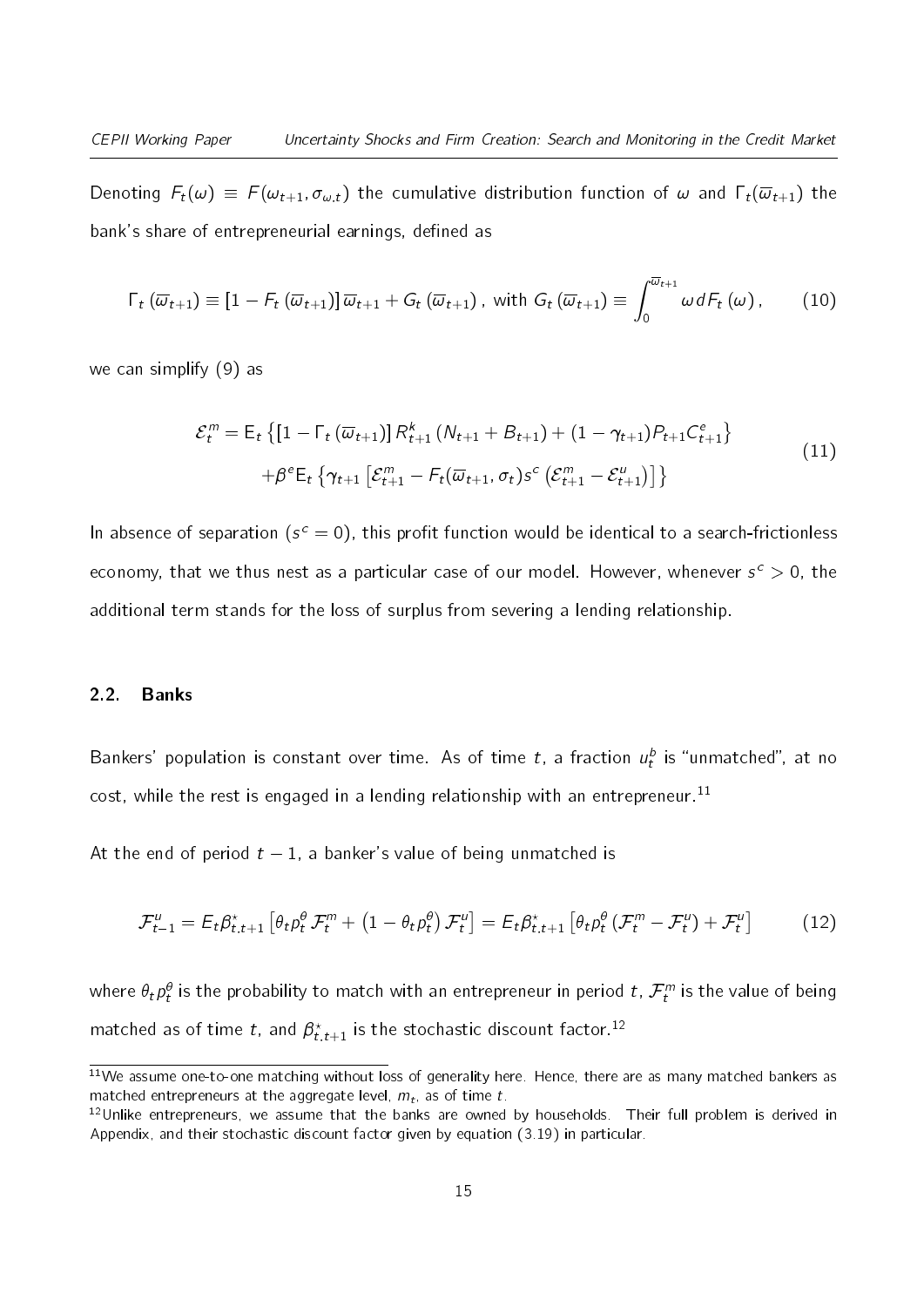Upon a match, the banker provides the entrepreneur with the one-period loan  $B_{t+1}$  at interest rate  $Z_{t+1}$ . The banker also pays for monitoring costs  $\mu$  in case of default. This corresponds to a periodic share of entrepreneurial incomes net of monitoring costs equal to  $\Gamma_t(\overline{\omega}_{t+1})-\mu G_t(\overline{\omega}_{t+1})$ with  $\Gamma_t(\overline{\omega}_{t+1})$  and  $G_t(\overline{\omega}_{t+1})$  defined in [\(10\)](#page-14-0). The contract terms are further renegotiated in each and every period as long as the lending relationship continues. The termination of the relationship arrives either with the entrepreneur's death, with probability  $(1 - \gamma_{t+1})$ , or with separation conditional on default, with probability  $\gamma_{t+1}$   $F_t$   $(\overline{\omega}_{t+1})$   $s^c$  . A banker's value of being matched to an entrepreneur is thus given by

<span id="page-15-0"></span>
$$
\mathcal{F}_{t}^{m} = \mathsf{E}_{t} \left\{ R_{t+1}^{k} Q_{K,t} K_{t+1} \left[ \Gamma_{t} \left( \overline{\omega}_{t+1} \right) - \mu G_{t} \left( \overline{\omega}_{t+1} \right) \right] - R_{t} B_{t+1} \right. \tag{13}
$$
\n
$$
+ \beta_{t,t+1}^{*} \left[ \gamma_{t+1} \mathcal{F}_{t+1}^{m} + \left( 1 - \gamma_{t+1} \right) \mathcal{F}_{t+1}^{u} - \gamma_{t+1} F_{t} \left( \overline{\omega}_{t+1} \right) s^{c} \left( \mathcal{F}_{t+1}^{m} - \mathcal{F}_{t+1}^{u} \right) \right] \right\}
$$

where  $R_t$  is the short-term risk-free rate at which the bank obtains the loan amount  $B_{t+1}$  from households. It is worth noting that the presence of monitoring costs implies a positive interest rate spread in spite of a perfectly competitive market here.

#### 2.3. Equilibrium

# 2.3.1. Entrepreneurs' free entry

Entrepreneurs who are not matched can decide either to search or to be passive, in which case they bear no cost and receive no revenue. Therefore, they prefer to search when the value of searching is at least as high as the value of being passive, i.e  ${\cal E}_t^u \geq 0,~\forall t.$  We assume that the population of entrepreneurs is large enough such that this condition holds with equality in equilibrium.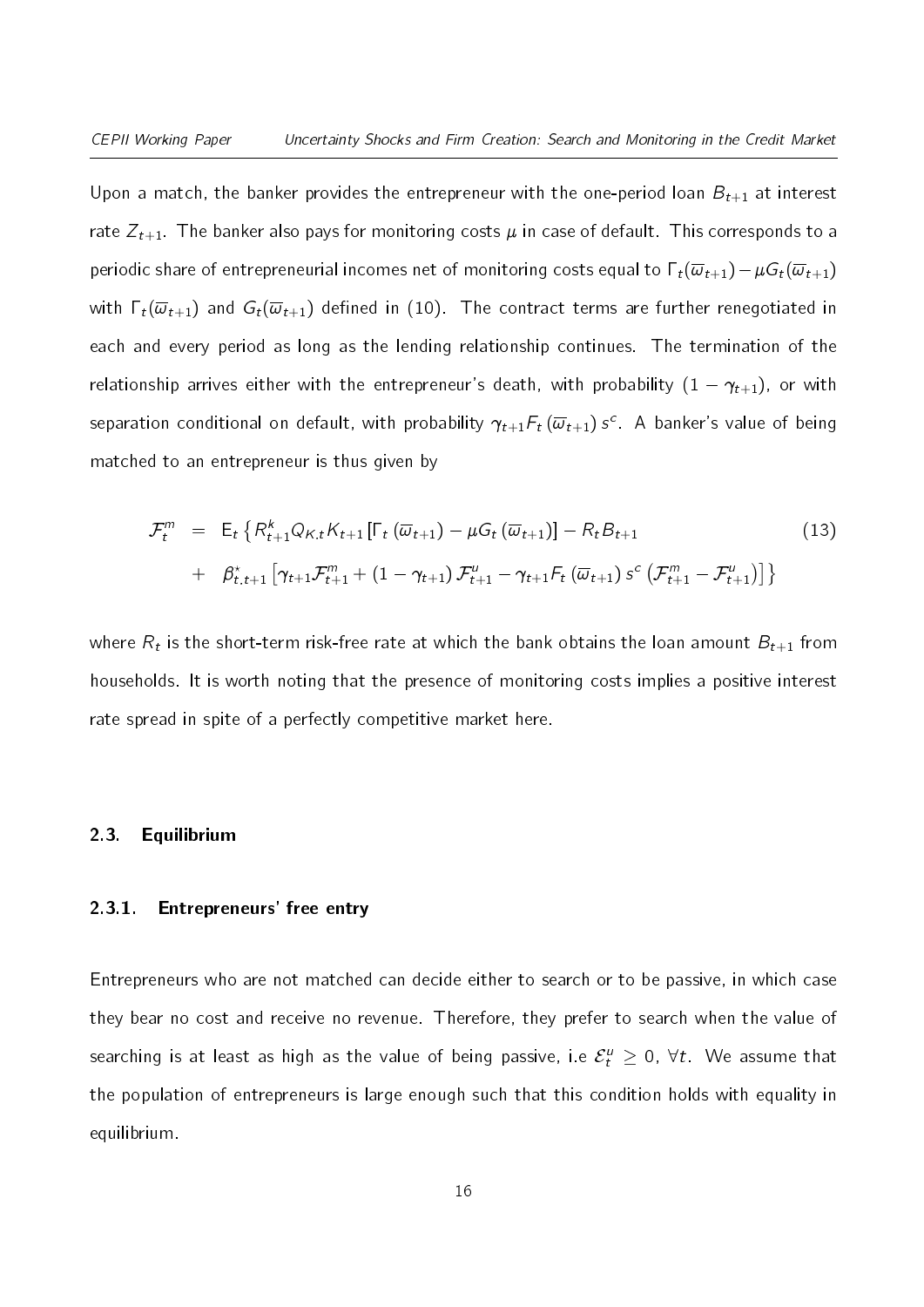This implies that equation [\(4\)](#page-11-0) can be rewritten as

<span id="page-16-1"></span>
$$
\frac{D_t^S}{p_t^\theta} = \gamma_t \beta^e \mathcal{E}_t^m \tag{14}
$$

and equation [\(11\)](#page-14-1), using equation [\(5\)](#page-12-0), becomes

<span id="page-16-2"></span>
$$
\mathcal{E}_{t}^{m} = \mathsf{E}_{t} \left\{ \left[ 1 - \Gamma_{t}(\overline{\omega}_{t+1}) \right] R_{t+1}^{k} Q_{K,t} K_{t+1} + \left( 1 - \gamma_{t+1} \right) P_{t+1} C_{t+1}^{e} + \left[ 1 - F_{t}(\overline{\omega}_{t+1}) s^{c} \right] \frac{D_{t+1}^{S}}{p_{t+1}^{0}} \right\}
$$
(15)

which, together with [\(14\)](#page-16-1), gives the equilibrium condition

<span id="page-16-3"></span>
$$
\frac{D_t^S}{\rho_t^{\theta}} = \gamma_t \beta^e E_t \left\{ \left[ 1 - \Gamma_t \left( \overline{\omega}_{t+1} \right) \right] R_{t+1}^k Q_{K,t} K_{t+1} + \left( 1 - \gamma_{t+1} \right) P_{t+1} C_{t+1}^e + \left[ 1 - \overline{P}_t \left( \overline{\omega}_{t+1} \right) s^c \right] \frac{D_{t+1}^S}{\rho_{t+1}^{\theta}} \right\} \tag{16}
$$

Hence, the expected cost of search (LHS) must be equal to the expected gain from search (RHS), given again by the share of production revenues received by an entrepreneur, the nonsurvival payoff, and the continuation value of the lending relationship.

# <span id="page-16-0"></span>2.3.2. The optimal financial contract

Let us now derive the optimality conditions of the financial contract. The terms of the contract are the level of the loan,  $B_{t+1}$ , the gross interest rate on the loan,  $Z_{t+1}$ , and the default threshold,  $\overline{\omega}_{t+1}$ . They are determined in a problem which consists in maximizing the expected present-value of a (matched) entrepreneur subject to participation of the banker.

In our economy with search frictions, a banker accepts to participate in the credit market if and only if the value of being matched is at least as high as the value of being unmatched, i.e until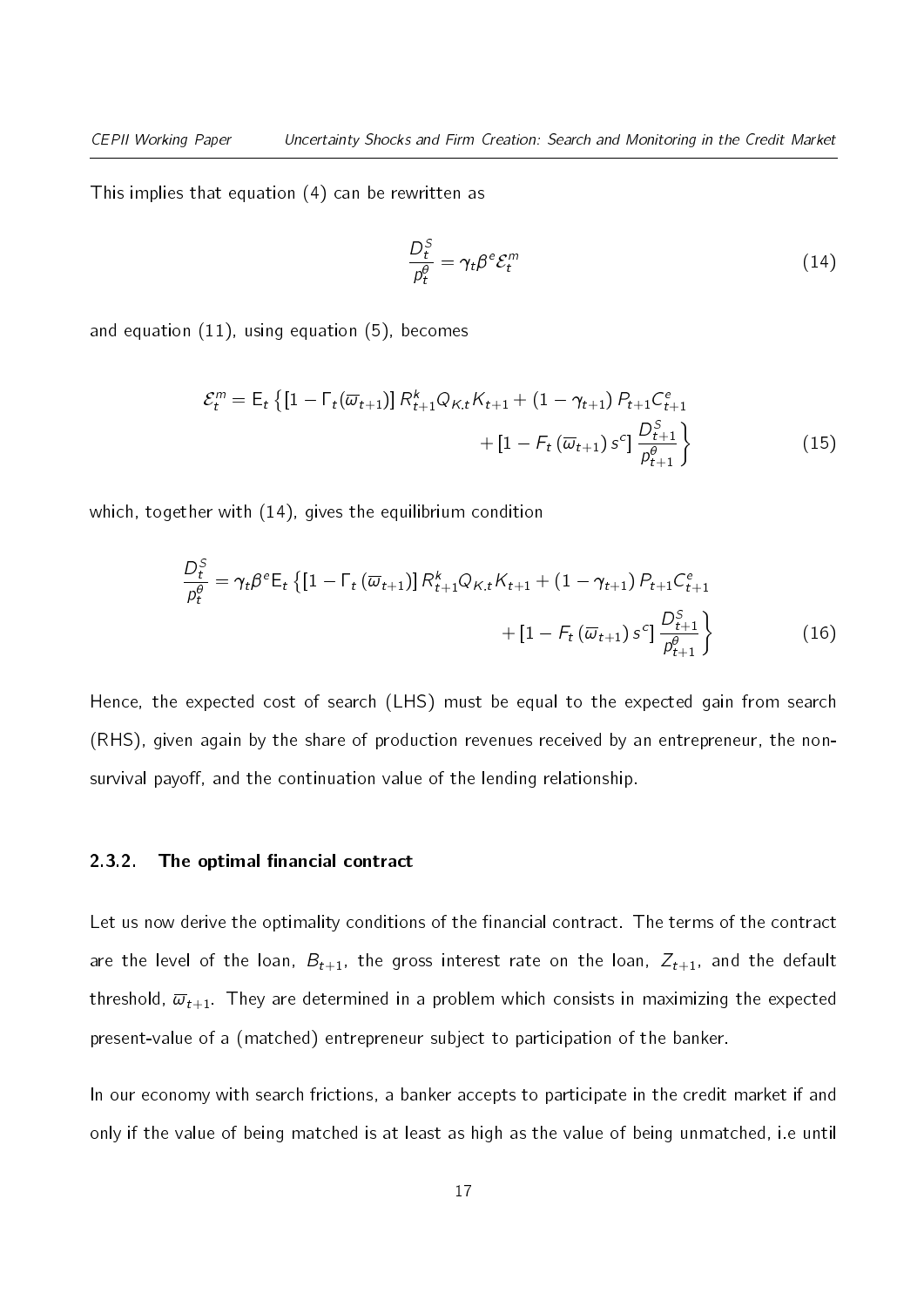$\mathcal{F}_t^m - \mathcal{F}_t^u = 0$ . Substituting [\(12\)](#page-14-2) and [\(14\)](#page-15-0), this can be rewritten as

<span id="page-17-0"></span>
$$
R_t B_{t+1} = R_{t+1}^k Q_{K,t} K_{t+1} \left[ \Gamma_t \left( \overline{\omega}_{t+1} \right) - \mu G_t \left( \overline{\omega}_{t+1} \right) \right]
$$
 (17)

where all the  $t + 1$  terms here are known at the end of period t. This expression turns out to be identical to the search-frictionless BGG-CMR economy. It expresses that a banker's cost of borrowing (LHS) must be equal, in equilibrium, to his/her expected share of the entrepreneurial incomes net of monitoring costs (RHS).

Therefore, an entrepreneur maximizes  $(15)$  subject to  $(17)$ . The first-order condition with respect to  $B_{t+1}$  is

<span id="page-17-2"></span><span id="page-17-1"></span>
$$
E_{t}\left\{ \left[1-\Gamma_{t}\left(\overline{\omega}_{t+1}\right)\right]\frac{R_{t+1}^{k}}{R_{t}}\right\} = E_{t}\left\{ \lambda_{t+1}^{c}\left\{1-\frac{R_{t+1}^{k}}{R_{t}}\left[\Gamma_{t}\left(\overline{\omega}_{t+1}\right)-\mu G_{t}\left(\overline{\omega}_{t+1}\right)\right]\right\} \right\}
$$
(18)

and the first-order condition with respect to  $\overline{\omega}_{t+1}$  is

$$
E_{t}\left\{R_{t+1}^{k}Q_{K,t}K_{t+1}\left[\lambda_{t+1}^{c}\left[\Gamma_{t}'\left(\overline{\omega}_{t+1}\right)-\mu G_{t}'\left(\overline{\omega}_{t+1}\right)\right]-\Gamma_{t}'\left(\overline{\omega}_{t+1}\right)\right]-\underbrace{F_{t}'\left(\overline{\omega}_{t+1}\right)s^{c}\frac{D_{t+1}^{S}}{p_{t+1}^{\theta}}}_{\text{search frictions}}\right\}=0
$$
\n(19)

with  $\Gamma'_t \equiv \frac{\partial \Gamma(\omega_{t+1},\sigma_{\omega,t})}{\partial \omega}|_{\omega=\overline{\omega}_{t+1}},$   $G'_t \equiv \frac{\partial G(\omega_{t+1},\sigma_{\omega,t})}{\partial \omega}|_{\omega=\overline{\omega}_{t+1}},$  and  $F'_t \equiv \frac{\partial F(\omega_{t+1},\sigma_{\omega,t})}{\partial \omega}|_{\omega=\overline{\omega}_{t+1}}$  and where  $\lambda_{t+1}^c$  denotes the Lagrange multiplier associated with the participation constraint. The third term of the optimal contract is the loan interest rate,  $Z_{t+1}$ , determined by [\(8\)](#page-13-1). The presence of credit search directly affects the contract through the last term in equation [\(19\)](#page-17-1), but leaves [\(17\)](#page-17-0) and [\(18\)](#page-17-2) unchanged as compared to a search frictionless but otherwise identical economy. This additional term shows that there exists a positive value associated with long-term lending relationships which comes from the fact that searching again (for a new relationship) would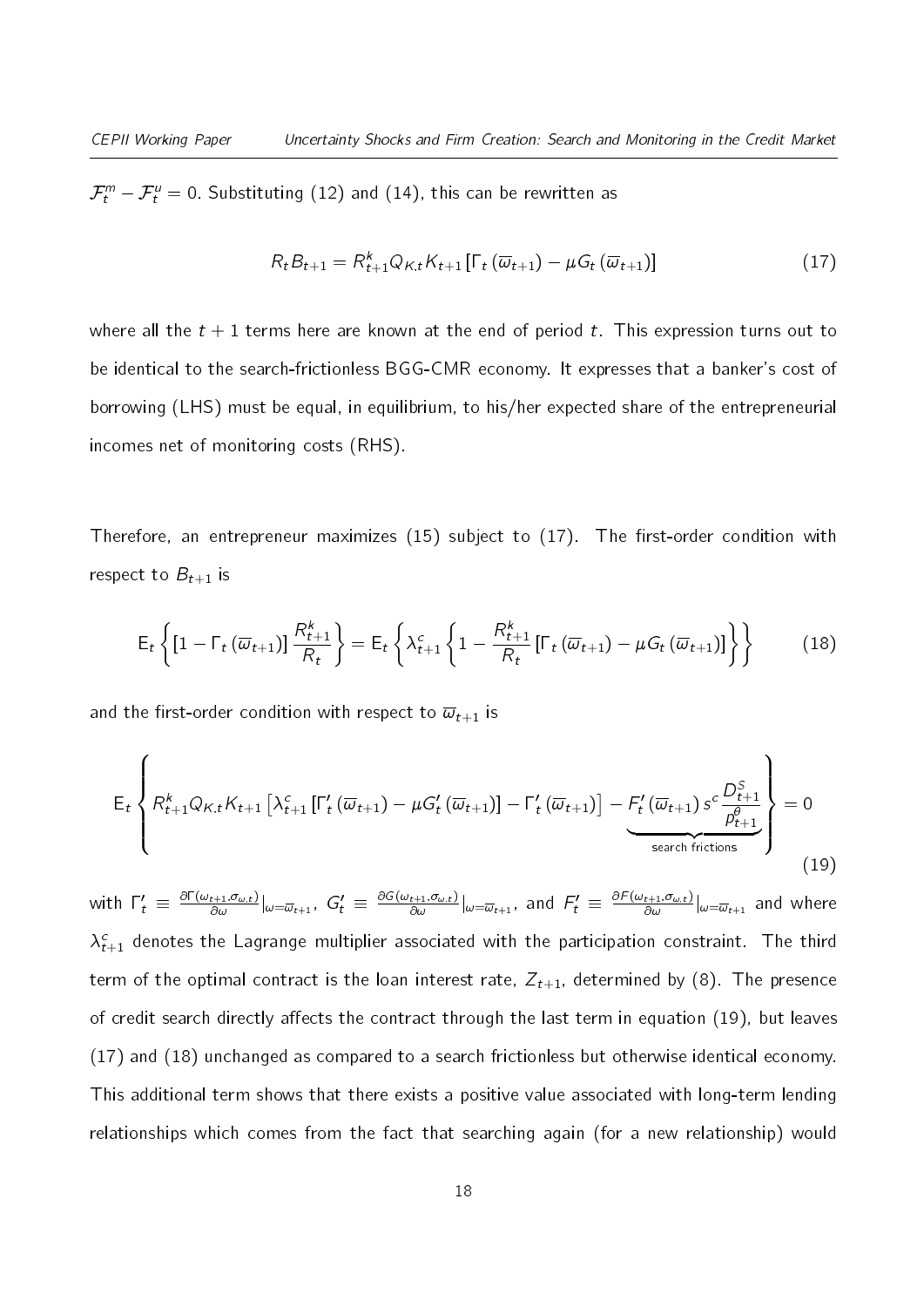be costly. Therefore, the optimal default threshold  $\bar{\omega}_{t+1}$  is lower when  $s^c > 0$  (search) versus  $s^c = 0$  (no search).

Finally, using [\(5\)](#page-12-0) and [\(17\)](#page-17-0), an individual entrepreneur's leverage can be written as

<span id="page-18-1"></span>
$$
L_{t} \equiv \frac{Q_{K,t}K_{t+1}}{N_{t+1}} = \frac{1}{1 - \frac{R_{t+1}^{k}}{R_{t}}\left[\Gamma_{t}\left(\overline{\omega}_{t+1}\right) - \mu G_{t}\left(\overline{\omega}_{t+1}\right)\right]}
$$
(20)

#### <span id="page-18-0"></span>2.4. Aggregation

Entrepreneurs across different states (passive, searching, and producing) and their relative masses affect aggregation. In particular, market-clearing for the physical capital requires  $\bar{K}_t =$  $m_t K_t$  where  $\bar{K}_t$  is the aggregate capital supply from households and  $m_t$  the number of matched entrepreneurs at time t. Similarly for credit,  $\bar{B}_t = m_t B_t$  and for the aggregation of net worth,  $\bar{N}_t = m_t N_t^{-13}$  $\bar{N}_t = m_t N_t^{-13}$  $\bar{N}_t = m_t N_t^{-13}$ 

Accordingly, the aggregate leverage is identical to the individual leverage [\(20\)](#page-18-1) since

<span id="page-18-2"></span>
$$
\bar{L}_t \equiv \frac{Q_{K,t}\bar{K}_{t+1}}{\bar{N}_{t+1}} = \frac{Q_{K,t}K_{t+1}m_{t+1}}{N_{t+1}m_{t+1}} = \frac{Q_{K,t}K_{t+1}}{N_{t+1}} = L_t
$$
\n(21)

Then, aggregate net worth is given by

$$
\bar{N}_{t+1} = \frac{m_{t+1}}{m_t} \left\{ \gamma_t \left[ 1 - \Gamma_{t-1} \left( \bar{\omega}_t \right) \right] R_t^k Q_{K,t-1} \bar{K}_t + \bar{W}_t^e \right\} \tag{22}
$$

where the first term in curly brackets are matched entrepreneurs' incomes at the end of period  $t-1$ , provided that they survive with probability  $\gamma_t$ . The second term  $\bar{W}^e_t \, \equiv \, m_t W^e_t$  is an aggregate transfer from households to matched entrepreneurs at the end of period  $t$ , set to a

 $^{13}$ The aggregate net worth  $\bar{N}_t$  is split among matched entrepreneurs at the end of each period  $t$ .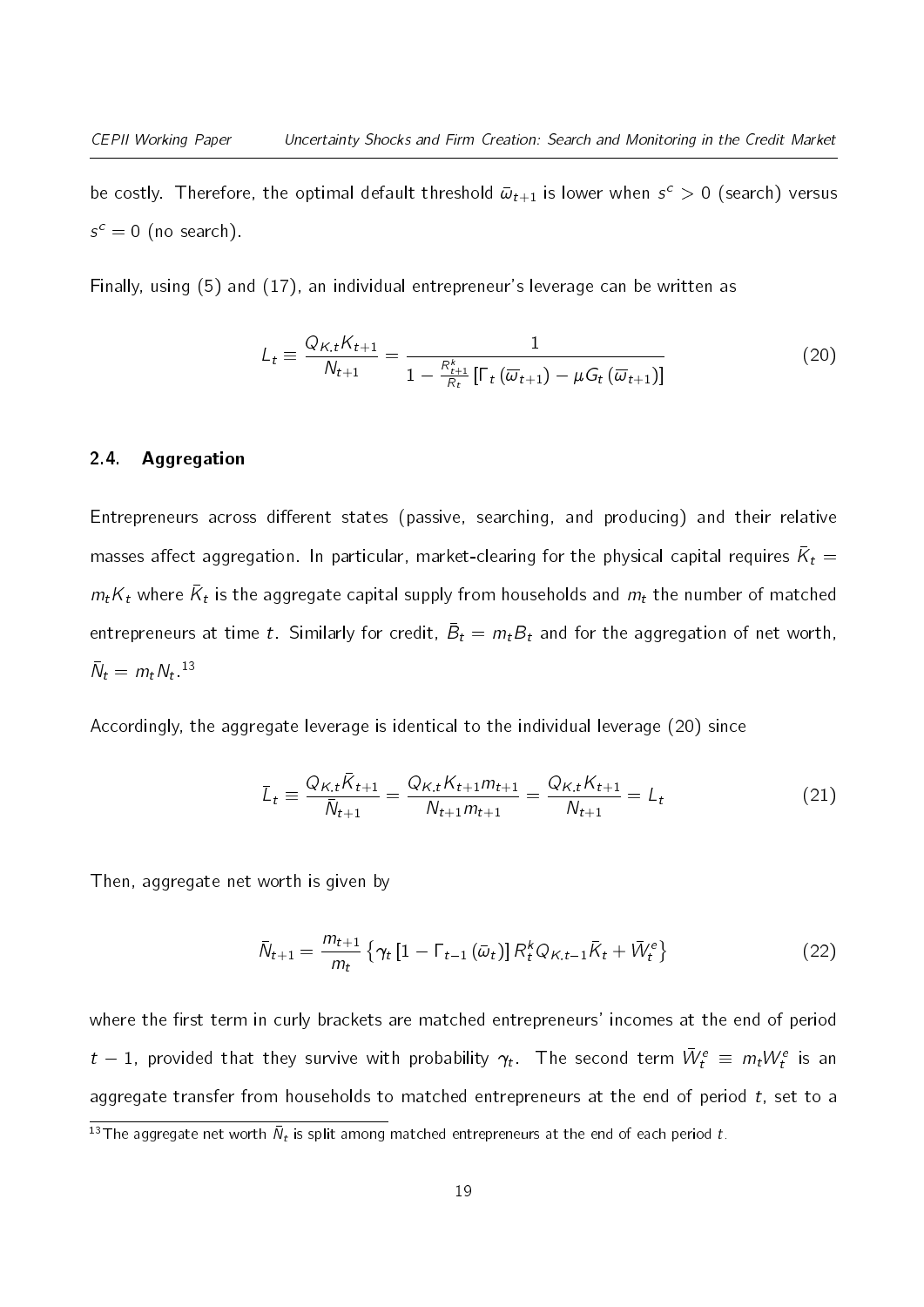negligible value in the calibration. Finally, the ratio  $\frac{m_{t+1}}{m_t}$  accounts for the growth of matched entrepreneurs between t and  $t + 1$ .

The aggregate resource constraint, expressed in real terms, is

$$
Y_t = C_t + G_t + \frac{I_t}{\gamma t \mu_{\gamma,t}} + a(u_t) \gamma^{-t} \overline{K}_t + \bar{D}_t^M + \overline{C}_t^e
$$
 (23)

where  $C$  is households' consumption,  $G$  public consumption,  $\frac{l_t}{\Upsilon^t\mu_{T,t}}$  households' investment in raw capital,  $a(u_t)\Upsilon^{-t}\overline{K}_t$  for capital utilization costs (all these being standard, see Appendix for details),  $\bar{D}_t^M$  monitoring costs, as a proportion of the mass of matched entrepreneurs, i.e

$$
\bar{D}_t^M = \mu G(\omega_t)(1 + R_t^k) \frac{Q_{t-1} \bar{K}_t}{P_t},
$$
\n(24)

and, finally, where  $\overline{\mathcal{C}}_t^e$  $\frac{1}{t}$  is the aggregate non-survival payoff, in real terms, as

$$
\bar{C}_t^e = \frac{1 - \gamma_t}{\gamma_t} \Theta \frac{\bar{N}_{t+1} \frac{m_t}{m_{t+1}} - \bar{W}_t^e - u_t^e D_t^S}{P_t}
$$
(25)

Indeed, we consider the aggregate level of entrepreneurial assets, hold by matched entrepreneurs, in nominal terms, at the end of period  $t$ ,  $[1-\Gamma_{t-1}(\overline{\omega}_t)]$   $R_t^kQ_{K,t-1}\bar{K}_t$ , which is equal to  $\left(\bar{N}_{t+1}\frac{m_t}{m_{t+1}}\right)$  $\frac{m_t}{m_{t+1}} - \bar{W}_t^e \Big) / \pmb{\gamma}_t$ by [\(22\)](#page-18-2), net of transfers  $u_t^e D_t^S$  to searching entrepreneurs. A fraction  $(1 - \gamma_t)$  of it is hold by those who die, and a fraction  $\Theta$  itself consumed. Equivalently, at the individual (matched entrepreneur) level,  $C_t^e=\overline{C}_t^e/m_t$  is thus the non-survival payoff entering the Bellman equations, from [\(9\)](#page-13-0) onward.

The total number of matched entrepreneurs evolves over time as

$$
m_{t+1} = \gamma_t \left\{ \left[ 1 - F_{t-1} \left( \overline{\omega}_t \right) s^c \right] m_t + z^c \left( u_t^e \right)^{\alpha^c} \left( u_t^b \right)^{1-\alpha^c} \right\} \tag{26}
$$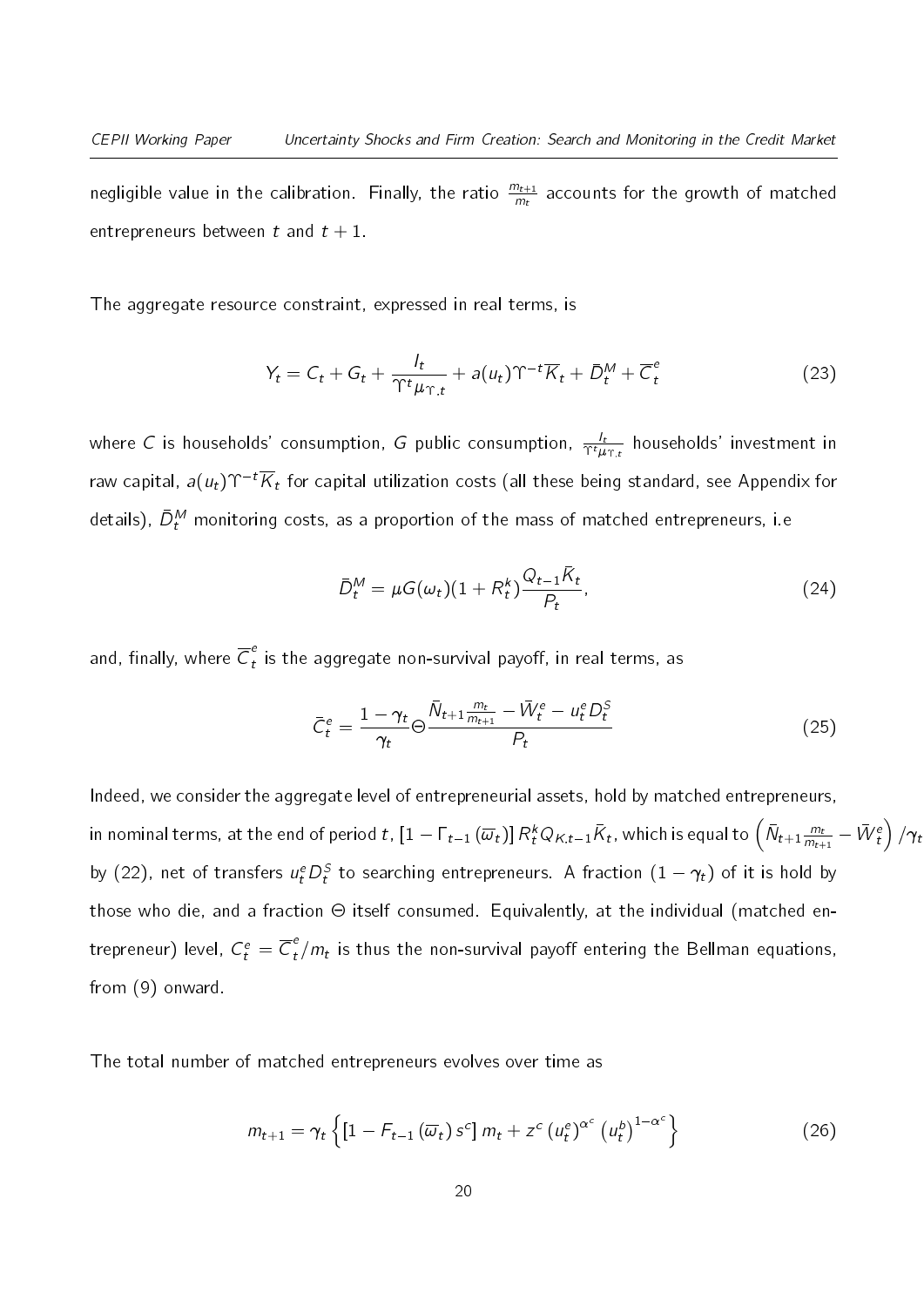i.e it is equal, at the beginning of period  $t + 1$ , to the sum of matched entrepreneurs that did not separate in period  $t$  and new matches in period  $t$  from equation [\(2\)](#page-11-1).

Net firm creation is thus given by

$$
net_t \equiv m_{t+1} - m_t = \underbrace{\gamma_t z^c (u_t^e)^{\alpha^c} (u_t^b)^{1-\alpha^c}}_{\text{gross firm creation}} - \underbrace{[(1-\gamma_t) + \gamma_t F_{t-1}(\overline{\omega}_t) s^c]}_{\text{gross firm destination}} m_t}_{\text{gross firm destination}} \tag{27}
$$

where, as of time t, 'gross firm creation' is the flow of new matches during period t which survive in t, and 'gross firm destruction' is the sum of dying firms, with probability  $(1 - \gamma_t)$ , and defaulting firms that separate, with probability  $F_{t-1}\left(\overline{\omega}_t\right) s^c.$ 

# <span id="page-20-0"></span>2.5. Shocks

As stated before, the full model is a general equilibrium DSGE model with infinitely-lived households  $-$  who own monopolistic intermediate producers, a competitive final good sector, and the banks  $-$ , as well as a public authority. While these formal parts are relegated to Appendix, we nevertheless list here all shocks to be included in the estimation (Section [3\)](#page-21-0). They follow an autoregressive process of order 1 in logs as

$$
\log\left(x_t/x\right) = \rho_x \log\left(x_{t-1}/x\right) + \epsilon_{x,t} \tag{28}
$$

where  $\rho_{\mathsf{x}}$  is the autocorrelation and  $\sigma_{\mathsf{x}}^2$  the variance of a shock  ${\mathsf x},$  and include

- The above mentioned risk shock, with unanticipated and anticipated components;
- A consumption preference shock;
- A price and a wage markup shocks;
- An investment price and an investment efficiency shocks;
- A persistent and a temporary technology shocks;
- An equity shock;
- A government spending shock;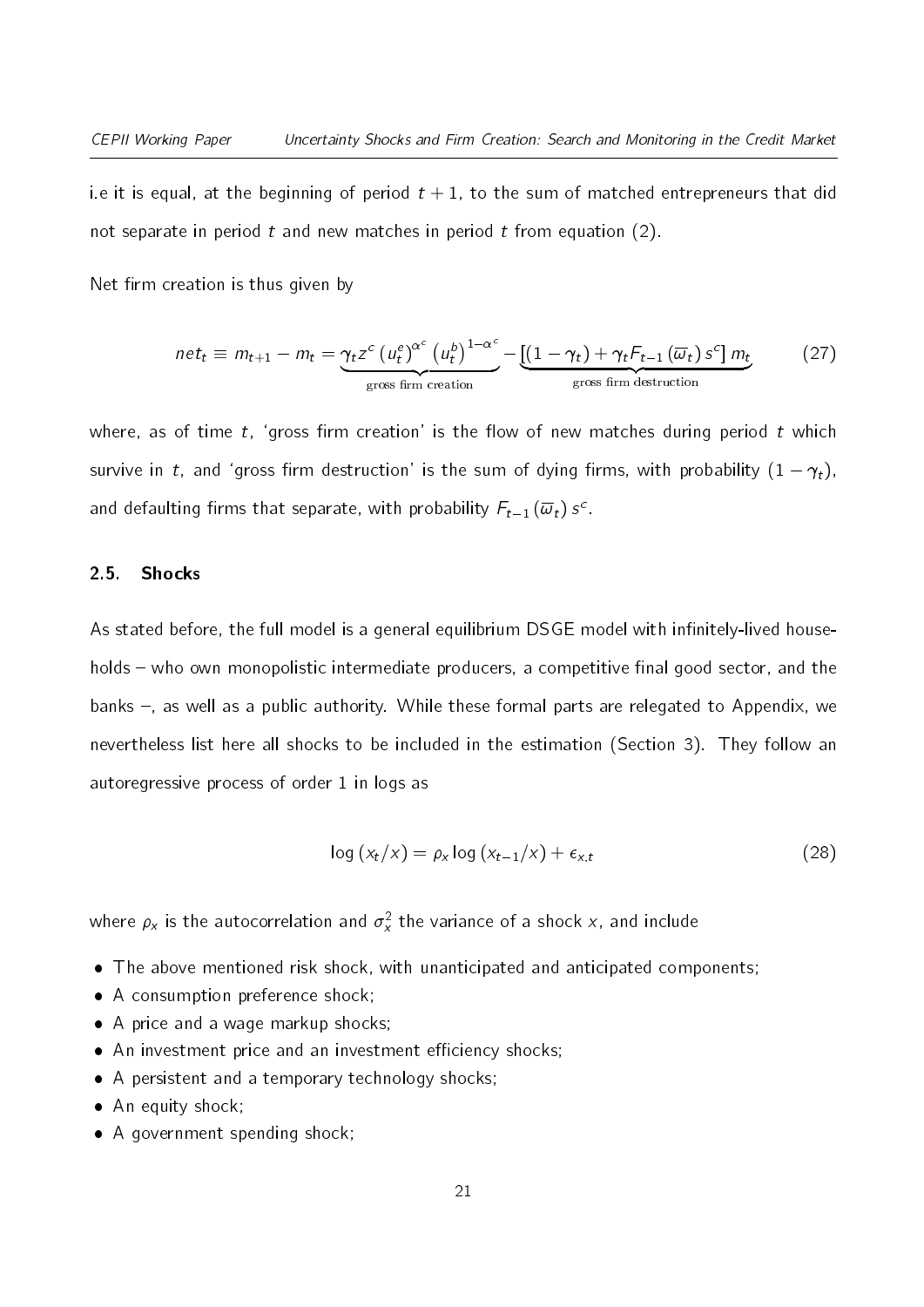A monetary policy (risk-free rate) shock.

For these shocks, the mean will be calibrated but their variance and autocorrelation estimated. In addition, we consider a (calibrated) target inflation rate shock and an (estimated) measurement error on entrepreneurs' net worth.

#### <span id="page-21-0"></span>3. Estimation

We especially aim at quantifying  $(i)$  the importance of credit search frictions and  $(ii)$  the sources of fluctuations in firm creation, including uncertainty shocks.

#### 3.1. Bayesian estimation methodology

The model is estimated with Bayesian methods, which may be decomposed into three steps. First, the linearized version of the model is solved, so that the dynamics are described in a statespace representation. Second, the posterior kernel of the model (i.e. the product of the prior densities and the likelihood of the model obtained by running a Kalman filter) is evaluated and maximized. Third, once the posterior mode is found, we obtain the entire posterior distribution by implementing a Metropolis-Hastings algorithm with 500,000 replications. For more details on the Bayesian methods, see the reviews by [An and Schorfeide](#page-43-7) [\(2007\)](#page-43-7) and [Fernandez-Villaverde](#page-45-7) [et al.](#page-45-7) [\(2016\)](#page-45-7). We use the Dynare software package by [Adjemian et al.](#page-43-8) [\(2011\)](#page-43-8) to simulate and estimate the model.

#### <span id="page-21-1"></span>3.2. Data

We use quarterly observations on 12 variables over the period  $1980$ -Q1 to  $2016$ -Q4. This first includes eight main macroeconomic aggregates, namely the growth rates of real GDP per capita, real consumption per capita, real investment per capita, price deflator (inflation), wages, the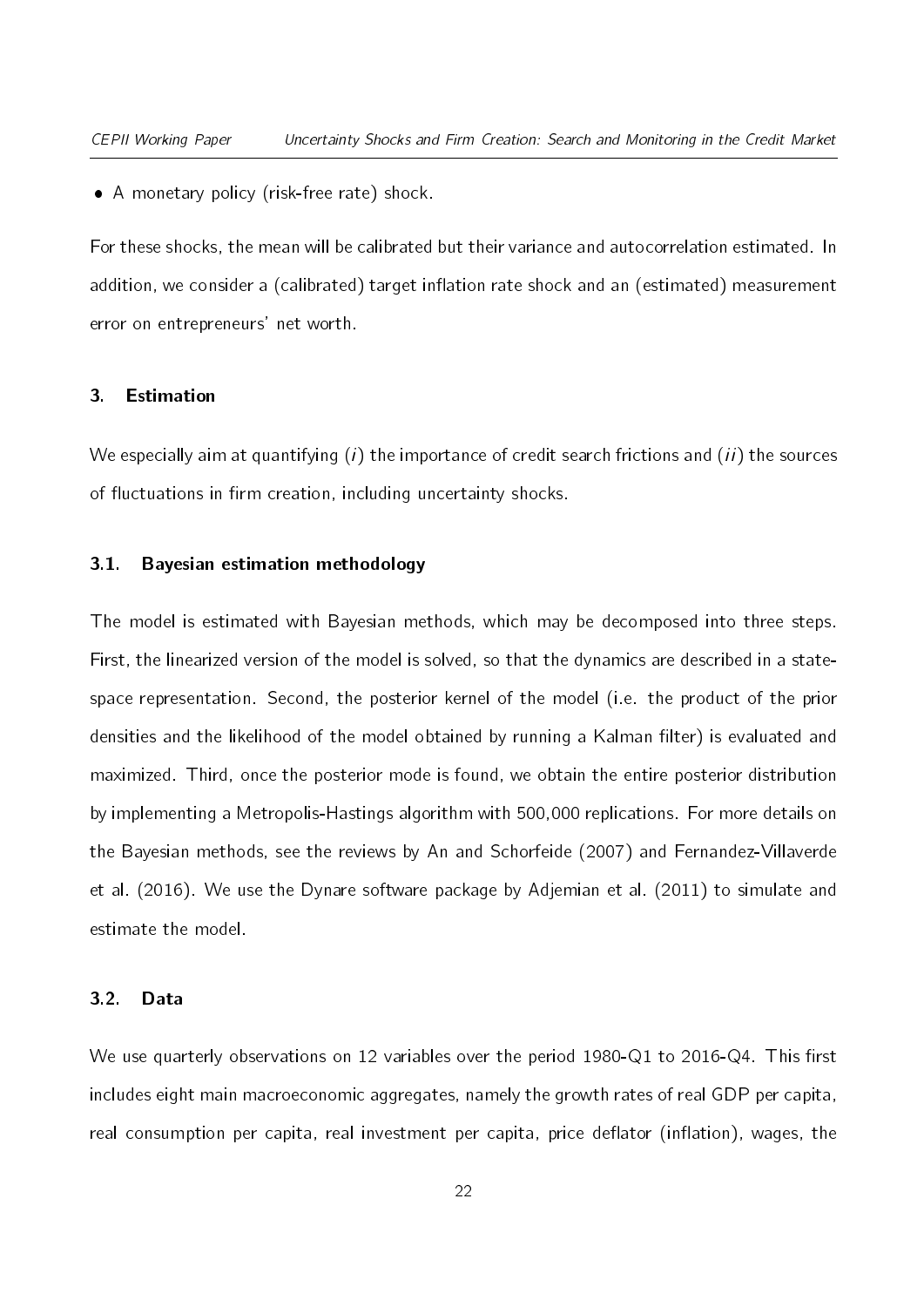price of investment, the level of hours worked, and the short-term risk-free interest rate which is either the effective federal funds rate when different from zero or [Wu and Xia](#page-48-2) [\(2016\)](#page-48-2)'s shadow rate during the zero lower bound period.<sup>[14](#page-2-0)</sup> Second, three financial variables include the growth rate of credit, the stock market capitalization (as a proxy of entrepreneurial net worth), and the credit spread between the yields of the BAA corporate bonds and the 10-year government bonds. Finally, we construct a series of firm creation from 1980 to today by combining two series on establishment births: new business incorporations from the Survey of Current Business, which ends in 1995, and the recent series of establishment births provided by the Bureau of Labor Statistics, which starts in 1992.<sup>[15](#page-2-0)</sup> This way, we are able to study firm dynamics on a long period, including the last recession.<sup>[16](#page-2-0)</sup> See Appendix [1](#page-3-0) for more data details and sources.

Thus, we define  $DATA_t$  as

$$
\text{DATA}_t = \left[ \begin{array}{c} \Delta \log \text{GDP}_t \\ \Delta \log \text{Consumption}_t \\ \Delta \log \text{Investment}_t \\ \Delta \log \text{Inrelation}_t \\ \Delta \log \text{InvestmentPrice}_t \\ \Delta \log \text{Wage}_t \\ \log \text{Hours}_t \\ \text{CreditSpread}_t \\ \Delta \log \text{Credit}_t \\ \Delta \log \text{NetWorth}_t \\ \log \text{Creaction}_t \end{array} \right]
$$

and the set of observable variables as the deviation of  $DATA_t$  from its empirical mean, i.e

$$
OBS_t = DATA_t - \overline{DATA}
$$

<sup>&</sup>lt;sup>14</sup>We also run estimations from 1980-Q1 to 2006-Q4 only. Results are discussed in Section [4.4.](#page-40-0)

<sup>&</sup>lt;sup>15</sup>An establishment is a single physical location where business is conducted or where services or industrial operations are performed.

<sup>&</sup>lt;sup>16</sup> Many papers use a data sample either ending in the mid-1990s ([Lewis and Poilly](#page-46-4) [\(2012\)](#page-46-4). [Lewis and Stevens](#page-46-5) [\(2015\)](#page-46-5), [Bergin et al.](#page-43-9) [\(2018\)](#page-43-9)), or starting in the mid-1990s [\(Poutineau and Vermandel](#page-47-5) [\(2015\)](#page-47-5)).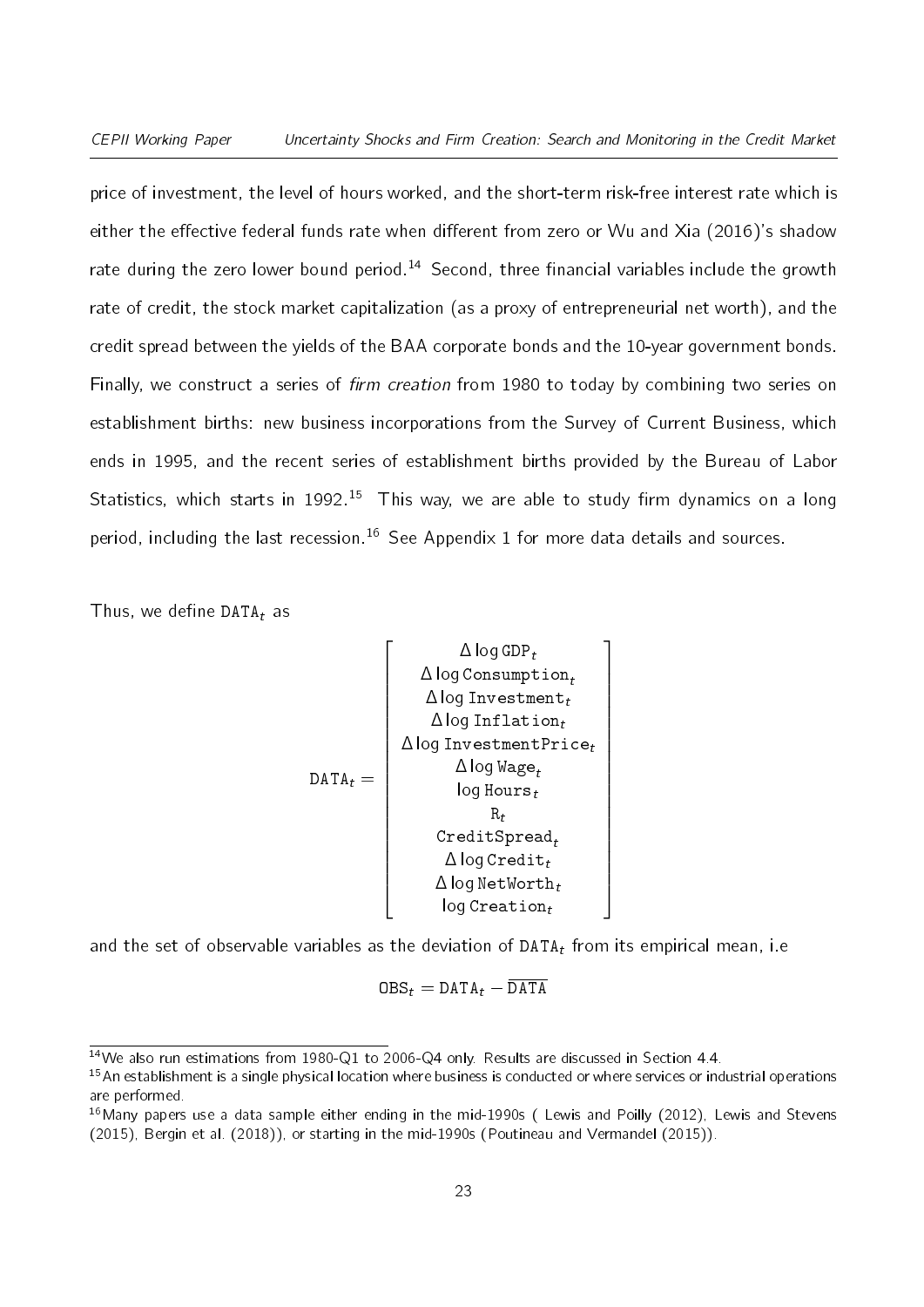# 3.3. Calibrated parameters

<span id="page-23-0"></span>Table [1](#page-23-0) summarizes parameters which are hold constant during the estimation.<sup>[17](#page-2-0)</sup> Most values follow DSGE standards over our estimation period (1980-2016).

| Households           |                                                       |              |
|----------------------|-------------------------------------------------------|--------------|
| $\sigma_L$           | Curvature of disutility of labor                      | 1            |
| $\delta$             | Capital depreciation rate                             | 0.025        |
| $\tau^c$             | Tax rate on consumption                               | 0.047        |
| $\tau^{k}$           | Tax rate on capital income                            | 0.32         |
| $\tau^l$             | Tax rate on labor income                              | 0.241        |
| Production sector    |                                                       |              |
| $\alpha$             | Capital share of output                               | 0.4          |
| $\lambda_w$          | Wage markup                                           | 1.05         |
| Υ                    | Technology growth, investment goods                   | 1.004        |
| $\lambda_f$          | Price markup, intermediate good sector (steady-state) | 1.20         |
| $\mu_{\Upsilon}$     | Investment good technology shock (steady-state)       | $\mathbf{1}$ |
| $\mu_{7}$            | Technology growth, final good sector (steady-state)   | 1.004        |
| <b>Entrepreneurs</b> |                                                       |              |
| $w^e$                | Transfer received by new entrepreneurs                | 0.005        |
| Θ                    | Share of assets consumed by entrepreneurs             | 0.005        |
| $\alpha^{c}$         | Elasticity of new matches to unmatched entrepreneurs  | 0.5          |
| pop <sup>b</sup>     | Total population of banks (matched and unmatched)     | 2            |
| $\gamma$             | Survival rate of entrepreneurs (steady-state)         | 0.985        |
| Public authority     |                                                       |              |
| R                    | Monetary policy interest rate (steady-state)          | 0.0113       |
| $\pi$ target         | Target inflation (gross rate) (steady-state)          | 1.00595      |
| G/Y                  | Government expenditure to GDP ratio (steady-state)    | 0.2          |

Table  $1 -$  Calibrated parameters (quarterly)

For households, the inverse of the Frisch elasticity of labor supply  $\sigma_L$  is fixed to 1, the depreciation rate of physical capital  $\delta$  is set to 2.5% per quarter, while tax rates follow CMR for the US economy.

The production sector is composed of both intermediate and final good producers (Appendix). The labor market markup is set to 1.05 and the intermediate good price markup to 1.2 [\(Chris-](#page-44-8)

<sup>&</sup>lt;sup>17</sup>[This includes the means of the exogenous shock processes presented in Section](#page-44-8) [2.5.](#page-20-0) However, both the standard deviations and autocorrelation coefficients of these processes will be estimated (see Table [2\)](#page-25-0). Means not re[ported here are either normalized to unity \(temporary technology shock, consumption preference shock, investment](#page-44-8) efficiency shock) or deducted from posterior means (risk shocks).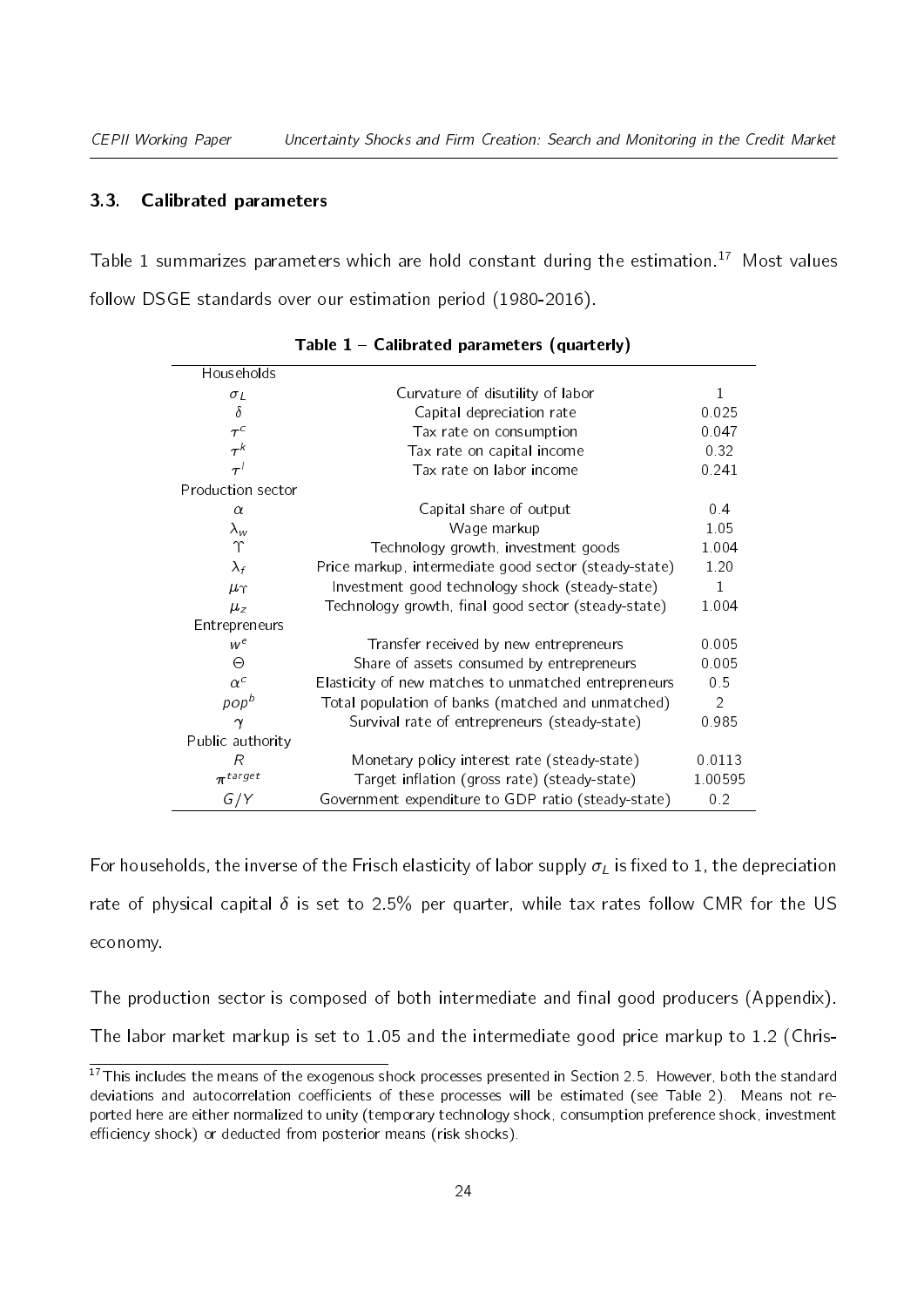[tiano et al.](#page-44-8) [\(2005\)](#page-44-8)), while the capital share  $\alpha$  is set to 0.40 in order to obtain an investment to GDP ratio close to its empirical value. The annual growth rate  $\mu_z$  of the unit-root technology shock and annual growth rate  $\Upsilon$  of investment-specific technological change are respectively set to 1.65 percent and 1.70 percent annually, in order to match the mean growth rates of real GDP per capita and price of investment goods on our sample.

As for entrepreneurs,  $\alpha^c$  is the elasticity of the matching function [\(1\)](#page-10-1), set up to half symmetrically. As bankers cannot enter or exit from the credit market, their total population must also be fixed arbitrarily, here to  $p \circ p^b = 2$  (while the number of lending relationships take a prior value of 1 in Table [2\)](#page-25-0). Finally, both the transfer from households and the non-survival consumption, respectively  $w^e$  and  $\Theta$ , are set to a computationally negligible value of 0.005, while the steady-state survival rate  $\gamma$  of entrepreneurs is 0.985, following CMR.

Finally, the monetary policy risk-free rate is 4.6% annually on our sample, and we set the target inflation rate  $\pi$  to 2.4% annually, such that households' discount factor is 0.9987.

### 3.4. Estimated parameters: priors and posteriors

Table [2](#page-25-0) reports priors and estimated posteriors together with their 90% confidence intervals. Our general equilibrium includes three types of frictions  $-$  real, nominal, and financial  $-$ , such that we estimate parameters in each one of these categories. Real friction parameters include the degree of habit formation and the curvatures of the investment adjustment and utilization cost technologies. Nominal friction parameters relate to price and wage stickiness, with Calvo probabilities and degrees of price indexation in particular. They also include the respective weights of output and inflation gaps in the monetary policy Taylor-type rule. Priors are aligned with the literature on Bayesian estimation of business cycle models, e.g [Smets and Wouters](#page-47-9) [\(2003,](#page-47-9) [2007\)](#page-47-10).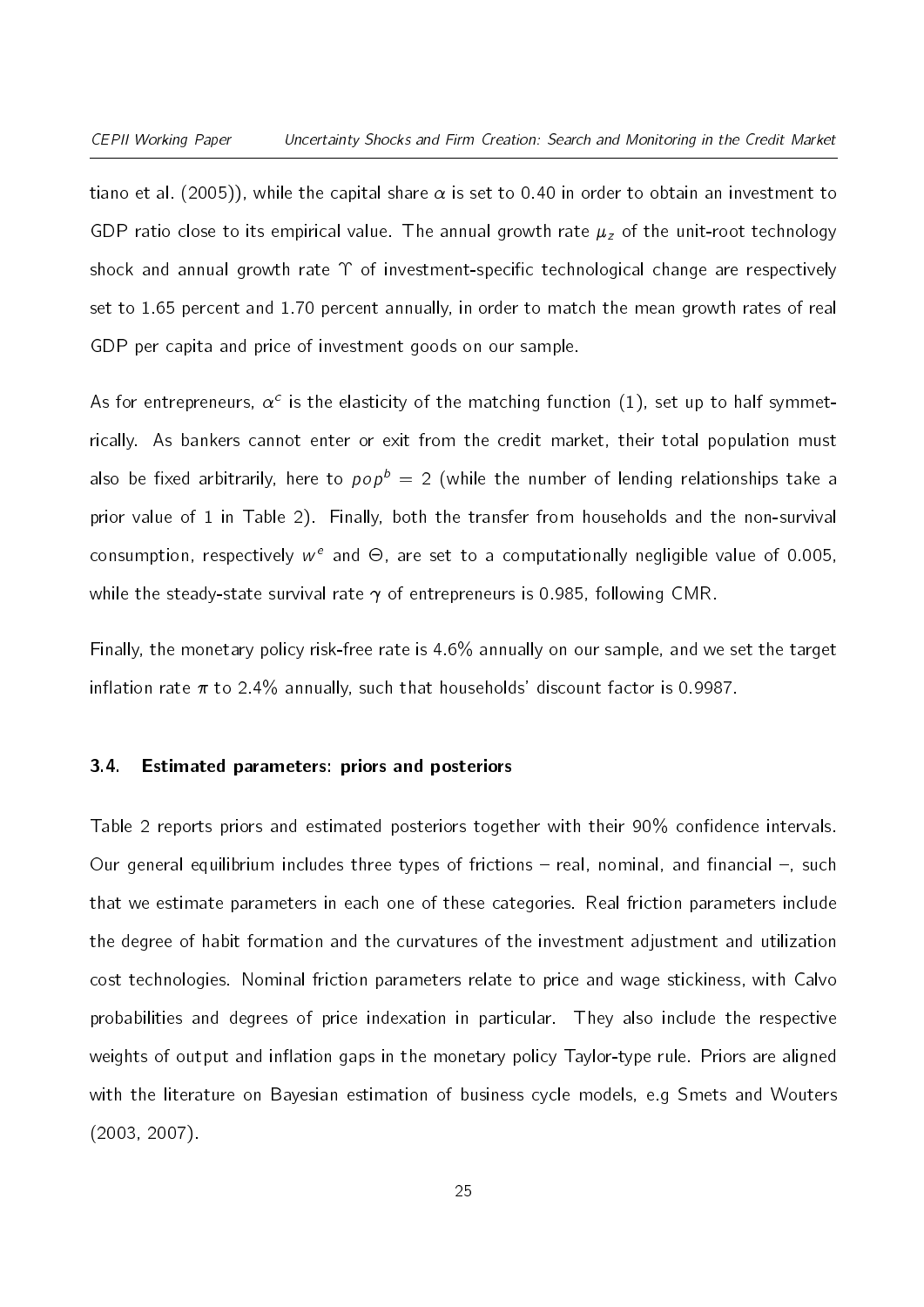<span id="page-25-0"></span>

|                                                      | Table 2                                       | - Prior and posterior                    |                   |            |                    |                           |                               |
|------------------------------------------------------|-----------------------------------------------|------------------------------------------|-------------------|------------|--------------------|---------------------------|-------------------------------|
|                                                      |                                               | Density                                  | <b>Prior mean</b> | Prior stdv | Post. mode         | モセ<br>$\mathbf{I}$<br>10% | $\frac{1}{\sigma}$<br>$%06 -$ |
| Monetary policy weight on output growth              | αΔy                                           | Gaussian                                 | 0.2500            | 0.1000     | 0.3502             | 0.1856                    | $\circ$<br>147                |
| Monetary policy weight on inflation                  | $\alpha_\pi$                                  | uerssner                                 | 1.5000            | 0.2500     | 26831              | 24242                     | 29382                         |
| Consumption habits                                   | $\sigma$                                      | Beta                                     | 00950             | 00010      | 06220              | 0.6824                    | 18110                         |
| Discount factor ratio                                | $\beta^e/\beta$                               | Beta                                     | 00520             | 00910      | 04244              | 0.2566                    | 0 5593                        |
| Steady state probability of default                  | $F(\omega)$                                   | Beta                                     | <b>92000</b>      | 0.0025     | 88000              | 75000                     | 0.0126                        |
| Price indexing weight on inflation target            | $\overline{\phantom{0}}$                      | Beta                                     | 00090             | 00510      | 0.8873             | 84870                     | 0.9525                        |
| Wage indexing weight on persistent technology growth | $t_{\mu}$                                     | Beta                                     | 00090             | 00910      | 05960              | 0 9302                    | 95860                         |
| Wage indexing weight on inflation target             | $\epsilon_{\rm w}$                            | Beta                                     | 00090             | 00510      | 0.2914             | 0.1326                    | 04779                         |
| Steady state matched entrepreneurs                   |                                               | Inverse Gamma 2                          | 10000             | 00090      | 15956              | 14386                     | 1.7070                        |
| Monitoring cost                                      | $N$ $\mathcal{L}$ $\mathcal{L}$ $\mathcal{I}$ | Beta                                     | 02500             | 00010      | 0.2219             | 0 1469                    | 0 3002                        |
| Steady state matching probability                    |                                               | Beta                                     | 00090             | 00020      | 0 5003             | 0.1616                    | 08167                         |
| Curvature, investment adjust cost                    |                                               | Gaussian                                 | 0000              | 30000      | 9.4517             | 6 2645                    | 13 2554                       |
| Steady state separation rate                         | $S_c$                                         | Beta                                     | 00090             | 00020      | 0.0112             | 61000                     | 00266                         |
| Curvature, utilization cost                          | $\sigma_{\rm a}$                              | Gaussian                                 | 1.0000            | 1.0000     | 3 2362             | 22782                     | 4 4587                        |
| Calvo price stickiness                               |                                               | Beta                                     | 00090             | 00010      | 89220              | 0 7438                    | 0.8112                        |
| Calvo wage stickiness                                | $\xi$ or $\xi$                                | Beta                                     | 0.7500            | 00010      | 59590              | 0.6281                    | tt690                         |
| Real net worth per capita                            | meas. error                                   | Weibull                                  | 00100             | 00009      | 70702              | 0.635                     | 18200                         |
| Autocorrelation, government consumption shock        | $\rho_g$                                      | Beta                                     | <b>0.500C</b>     | 00000      | 21790              | 60560                     | G9860                         |
| Autocorrelation, price markup shock                  | PXf                                           | Beta                                     | <b>0.500C</b>     | 00020      | 0 9385             | 21060                     | 0.9637                        |
| Autocorrelation, investment price shock              | PµT                                           | Beta                                     | 00090             | 00020      | 95860              | 70260                     | GS660                         |
| Autocorrelation, persistent technology growth shock  | $\rho_{\mu z}$                                | Beta                                     | 0.5000            | 00020      | 0.0476             | 60100                     | 0 1165                        |
| Autocorrelation, risk shock                          | $\rho_{\sigma}$                               | Beta                                     | <b>2005</b>       | 00020      | 88760              | 0.8864                    | G0960                         |
| Correlation among signals                            | $\rho_{\sigma,\eta}$                          | Gaussian                                 | 00000             | 00090      | 0.2773             | 0.1134                    | 04424                         |
| Autocorrelation, temporary technology shock          | $\varrho_{\varepsilon}$                       | Beta                                     | 00090             | 00020      | Gb <sub>16</sub> 0 | 0.9543                    | 16860                         |
| Autocorrelation, monetary policy shock               | $\rho_R$                                      | Beta                                     | 005200            | 0.1000     | 0.8606             | 0 8396                    | G0880                         |
| Autocorrelation, consumption preferences shock       | $\rho_{\zeta c}$                              | Beta                                     | 00090             | 00020      | 70960              | 0 9383                    | 80860                         |
| Autocorrelation, investment efficiency shock         | ρçi                                           | Beta                                     | 00090             | 0.2000     | 0 8655             | 26080                     | 0.9115                        |
| Std dev., government consumption                     | $\sigma_g$                                    | Inverse Gamma                            | 0 0023            | 0.0033     | 00195              | 0.0178                    | 0218                          |
| Std dev., price markup                               | $\sigma_{\lambda f}$                          | Inverse Gamma<br>$\sim$                  | 0 0023            | 0.0033     | 01100              | <b>C6000</b>              | 0.0138                        |
| Std dev, investment price                            | $\sigma_\mu \gamma$                           | Inverse Gamma<br>$\sim$                  | 00023             | 0.0033     | 0.0036             | 0 0033                    | 00040                         |
| Std dev., persistent technology                      | $\sigma_{\mu z}$                              | Inverse Gamma<br>$\sim$                  | 0.0023            | 0 0033     | 0 0102             | <b>26000</b>              | 0.0115                        |
| Std dev., unanticipated risk shock                   | $\sigma_{\sigma,0}$                           | Inverse Gamma<br>$\sim$                  | 0.0023            | 00033      | 0.0468             | 0377                      | GG <sub>30</sub> 0            |
| Std dev.,<br>anticipated risk shock                  | $\sigma_{\sigma,n}$                           | Inverse Gamma<br>$\sim$                  | 80000             | 0.0012     | 0.0218             | G610 <sup>0</sup>         | 0.0258                        |
| Std dev., temporary technology                       | $\sigma_{\varepsilon}$                        | Inverse Gamma<br>$\sim$                  | 0.0023            | 00033      | 09000              | GS00 0                    | 00067                         |
| Std dev., equity                                     | $\sigma_{\gamma}$                             | Inverse Gamma<br>$\overline{\mathsf{C}}$ | 0 0023            | 0.0033     | 0.0017             | 0.0015                    | 02000                         |
| Std dev, monetary policy                             | $\sigma_R$                                    | Inverse Gamma<br>$\sim$                  | 0.5833            | 03250      | 0764.0             | 1500                      | 16990                         |
| Std dev, consumption preferences                     | ्ट                                            | Inverse Gamma                            | 0.0023            | 0.0033     | 0.0465             | 0.0304                    | 0.0723                        |
| Std dev, investment efficiency                       | $\overline{o_{\zeta i}}$                      | nverse Gamma<br>$\sim$                   | 0.0023            | 0.0033     | 0.0531             | 0.0345                    | 8920                          |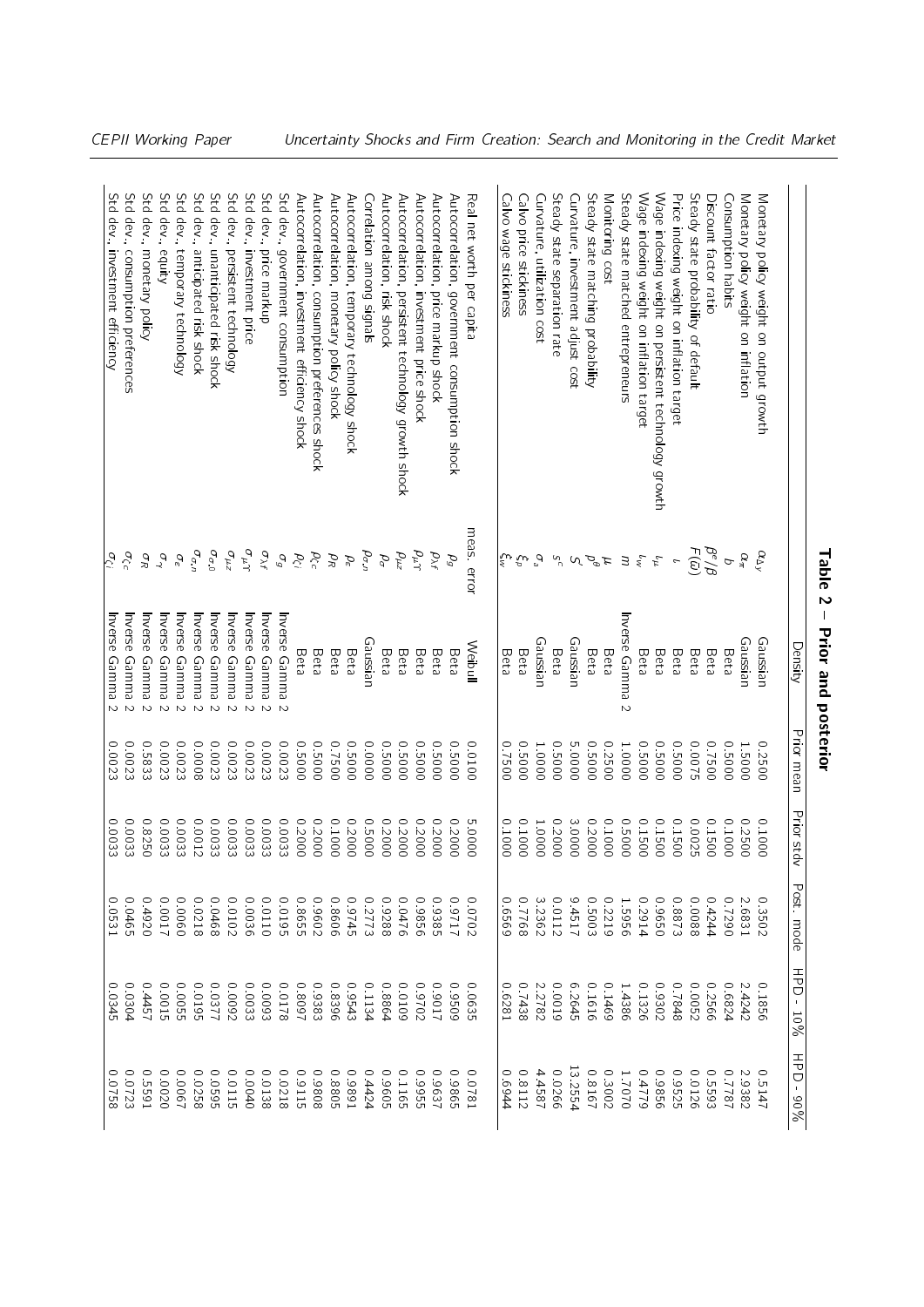Financial friction parameters relate to both the CSV contract and credit search activities. The former includes the estimation of the monitoring cost and the rate of default on loans, for which we use the same priors as in CMR. In contrast, credit search parameters have not yet been estimated with Bayesian techniques, and very little information is known from the empirical banking or macroeconomic literatures in general either.<sup>[18](#page-2-0)</sup> We therefore assume diffuse priors in order to let the data "speak" by themselves. In particular, both the matching probability  $\rho^\theta$  of a searching entrepreneur and the separation probability  $s^c$  of a defaulting matched entrepreneur can vary between 0 and 1, by definition. Therefore, we set both prior means to 0.5 and allow for large prior standard deviations of 0.2. Similarly, we set the ratio of entrepreneurs' to households' discount factors to 0.75, which is lower than [Carlstrom and Fuerst](#page-44-2) [\(1997\)](#page-44-2)'s 0.95 for instance, to allow for a large variance. Finally, the prior mean for the mass  $m$  of matched entrepreneurs is arbitrarily normalized to unity.

Let us now turn to posterior values. Real and nominal parameters are in line with the literature and therefore not discussed here. As far as financial parameters are concerned, the CSV posteriors, F and  $\mu$ , also result in values consistent with the literature. For instance, [Carlstrom and](#page-44-2) [Fuerst](#page-44-2) [\(1997\)](#page-44-2) find a range of 0.2 to 0.36 for direct monitoring costs. Our value of  $\mu$  at 0.22 falls down this range, but at the lower hand, suggesting that the search friction may susbstitute part of the CSV problem in our model credit market. Re-estimating our model absent of search friction, we indeed obtain  $\mu = 0.26$  (see Section [4\)](#page-33-0). Last but not least, as for credit search parameters, let us first notice the very different results for the two probabilities,  $\rho^\theta$  and  $s^c$ . On the one hand, the matching probability  $\rho^\theta$  is very close to its prior value, together with a very wide confidence interval from 0.16 to 0.82, suggesting that the data at hand is not particularly informative on the value of this specific parameter. On the other hand, the separation proba-

 $18$ For instance, [Levenson and Willard](#page-46-7) [\(2000\)](#page-46-7) argue that the duration of the credit application process is a key to credit rationing, yet do not provide an average duration of credit search.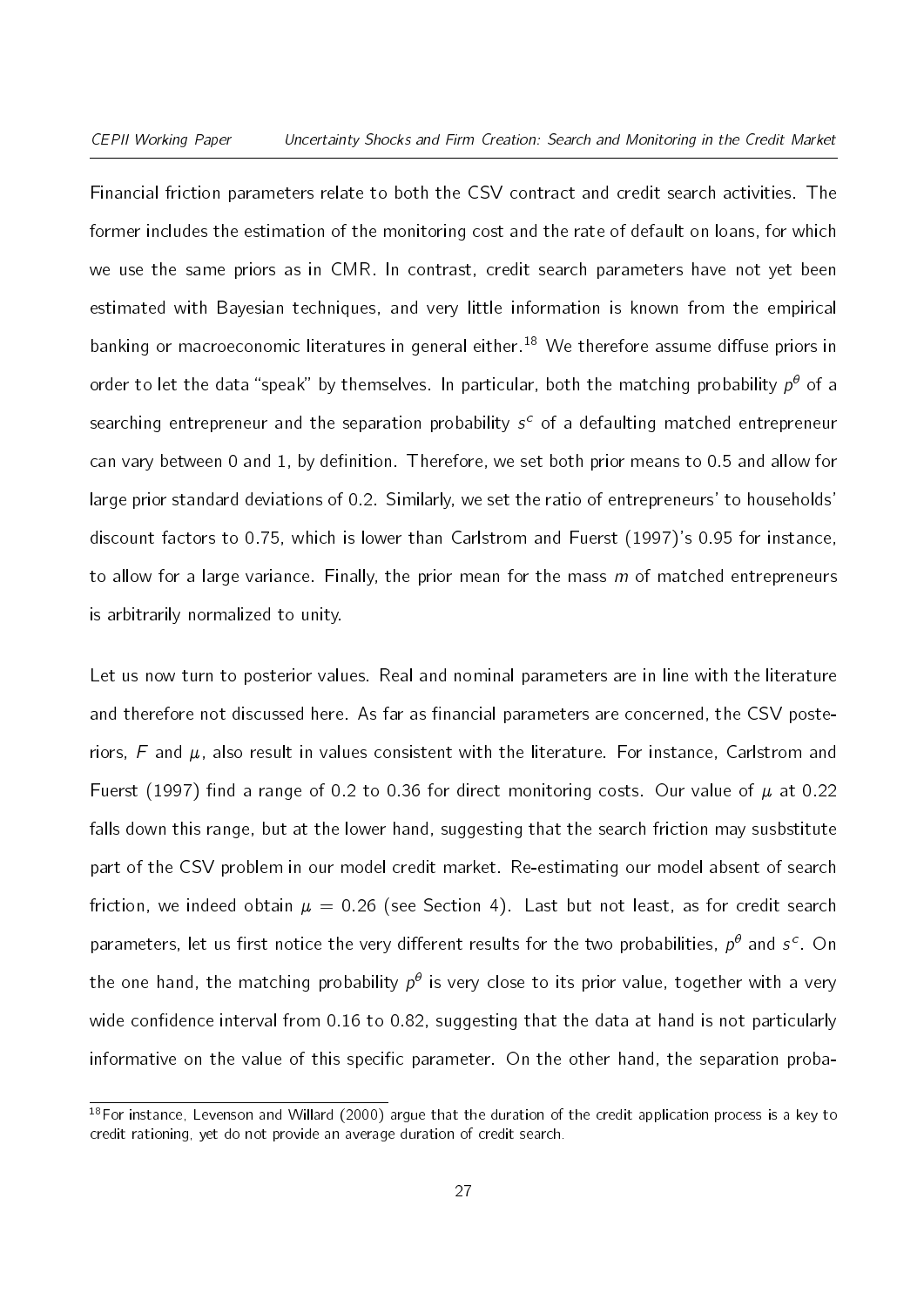bility  $s^c$  turns to a posterior value of  $1\%$ , together with a narrow confidence interval between 0.2% and 3%. This implies a duration of bank-entrepreneur lending relationships of 16 years on average in our sample. Finally, the ratio of entrepreneurs' to households' discount factors is 0.42. This value might seem low, yet it is consistent with entrepreneurs' forward-looking behavior in the presence of search on the credit market. Indeed, unlike the canonical BGG-CMR model where the CSV contract is purely static, search frictions make it dynamic here. This is because entrepreneurs know that the default choice today will affect their chance of staying in a lending relationship tomorrow. Hence, we get a positive discount factor, even though not as high as for households.

Combining the posterior results with steady-state values of endogenous variables, let us now give a feel for the size of credit search frictions in the economy. First, the ratio of total search costs over entrepreneurial periodic income (see equation  $(16)$ ) is 0.66.<sup>[19](#page-2-0)</sup> In order words, an average entrepreneur in our sample pays two third of a quarterly income over the search for its lending relationship. Finally, as we provide a joint estimation of both CSV and credit search frictions, we find that aggregate search costs represent  $5.4\%$  of output whereas aggregate monitoring costs represent 0.4% of output, on average per period. Hence, credit search frictions seem to be particularly sizeable relative to the traditional CSV problem. However, this figure should be interpreted carefully because of various transfers between households and entrepreneurs. At the aggregate level, the consumption of entrepreneurs represent less than  $1\%$  of final good.

# 3.5. Effects of an uncertainty shock

Figure [3](#page-28-0) plots Bayesian Impulse Response Functions of selected variables to an uncertainty shock. The shock increases the cross-sectional dispersion of entrepreneurs' productivity, making

<sup>&</sup>lt;sup>19</sup>The value of the periodic search cost  $d^s$  is not directly estimated, hence not in Table [1,](#page-23-0) but deducted from the posterior values of other parameters. In the baseline estimation, this is 3.13.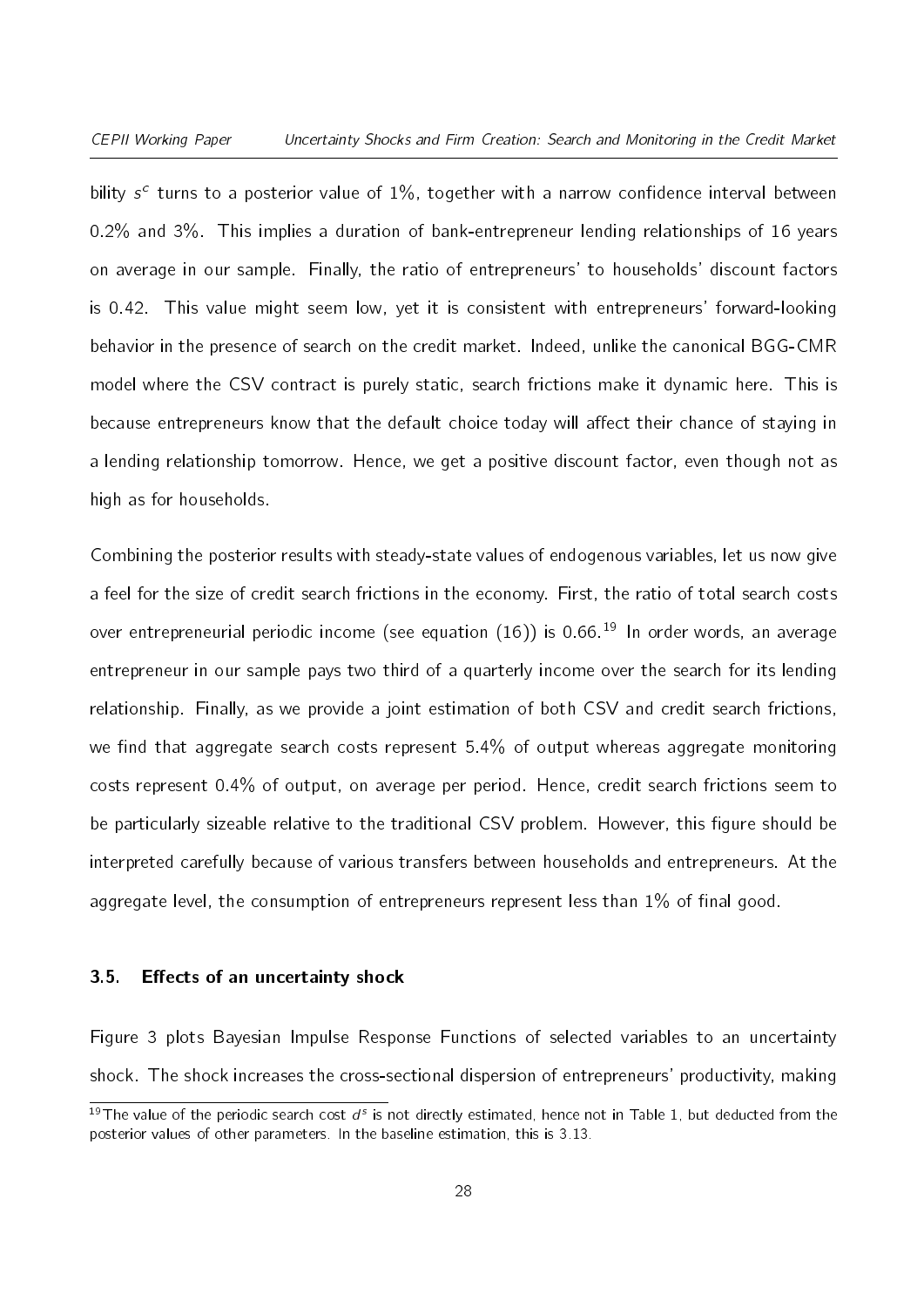the CSV problem more severe. In turn, the risk premium goes up to ensure the participation of bankers. As a consequence, the credit spread increases and the demand for credit falls, leading to a macroeconomic downturn, characterized by a fall in investment and production. In terms of firm dynamics, some entrepreneurs prefer to stay idle rather than searching for a bank as rising uncertainty deteriorates their potential profits, so that we observe a clear decrease in firm creation on impact. On the other hand, the loan default rate increases in uncertainty, and therefore so does firm destruction. The combination of lower creation and higher destruction contributes to a persistent decline in the number of productive firms ('matched entrepreneurs').

<span id="page-28-0"></span>

Figure  $3$  – Bayesian impulse response functions to a positive uncertainty shock, with highest posterior density interval at 90%, computed from 500,000 draws from the posterior distribution. Vertical axis in log-deviation, in percentage.

In order to explicit further the mechanism at play in our model, let us here recall the en-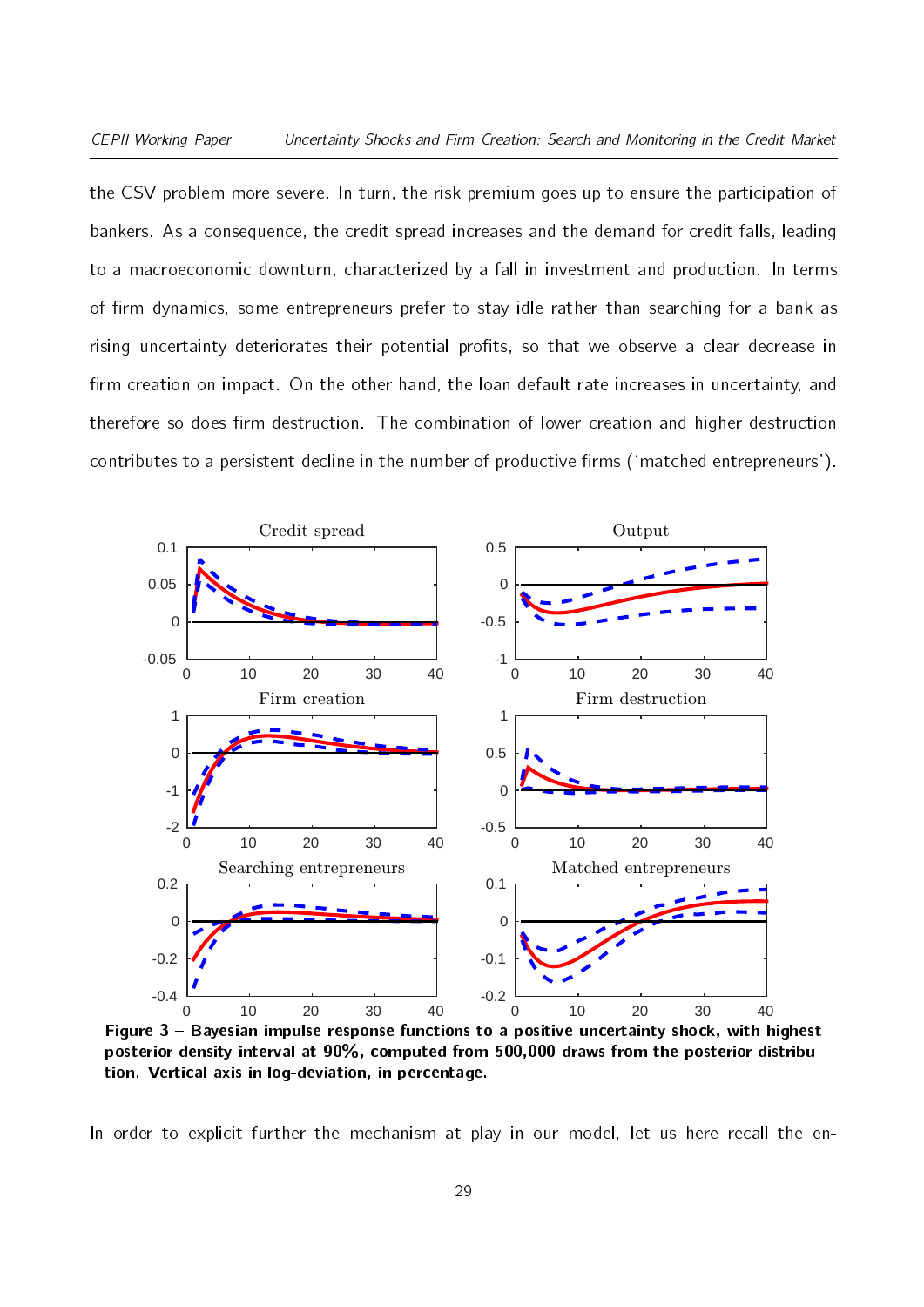<span id="page-29-1"></span>

Figure 4 - Bayesian impulse response functions to a positive uncertainty shock, with highest posterior density interval at 90%, computed from 500,000 draws from the posterior distribution. Vertical axis in log-deviation, in percentage.

trepreneurs' equilibrium condition under free entry [\(16\)](#page-16-3) as

<span id="page-29-0"></span>neurs' equilibrium condition under free entry (16) as  
\n
$$
D^{S}/\underbrace{\rho_{t}^{\theta}}_{\text{Matching probability}} = \beta^{e} \gamma_{t} E_{t} \left\{ \frac{\text{Current period income}}{[1 - \Gamma_{t} (\overline{\omega}_{t+1})] R_{t+1}^{k} Q_{K,t} K_{t+1} + (1 - \gamma_{t+1}) P_{t+1} C_{t+1}^{e}}_{\text{Probability of staying matched next period}} + \left[ 1 - \underbrace{\frac{F_{t} (\overline{\omega}_{t+1})}{F_{t+1}} S^{c}}_{\text{Default probability}} \right]_{\text{Continuation value}} \right\}
$$
\n(29)

On the right-hand side, a risk shock first decreases the entrepreneur's current period income. As the probability of loan default increases, the entrepreneur's share  $(1-\Gamma_t(\bar{\omega}_{t+1}))$  of the contract decreases. From households' investment decisions, the return on capital  $R^k_{t+1}Q_{\mathcal{K},t}K_{t+1}$  also decreases, such that the whole first term in [\(29\)](#page-29-0) goes down, as illustrated in the first cell of Figure [4.](#page-29-1) Then, the increase in default probability also generates separation of some lending relationships, by assumption. Since searching for a new bank is costly, while entrepreneurial activity pays less, many entrepreneurs decide to exit (or not to enter) the market, via the free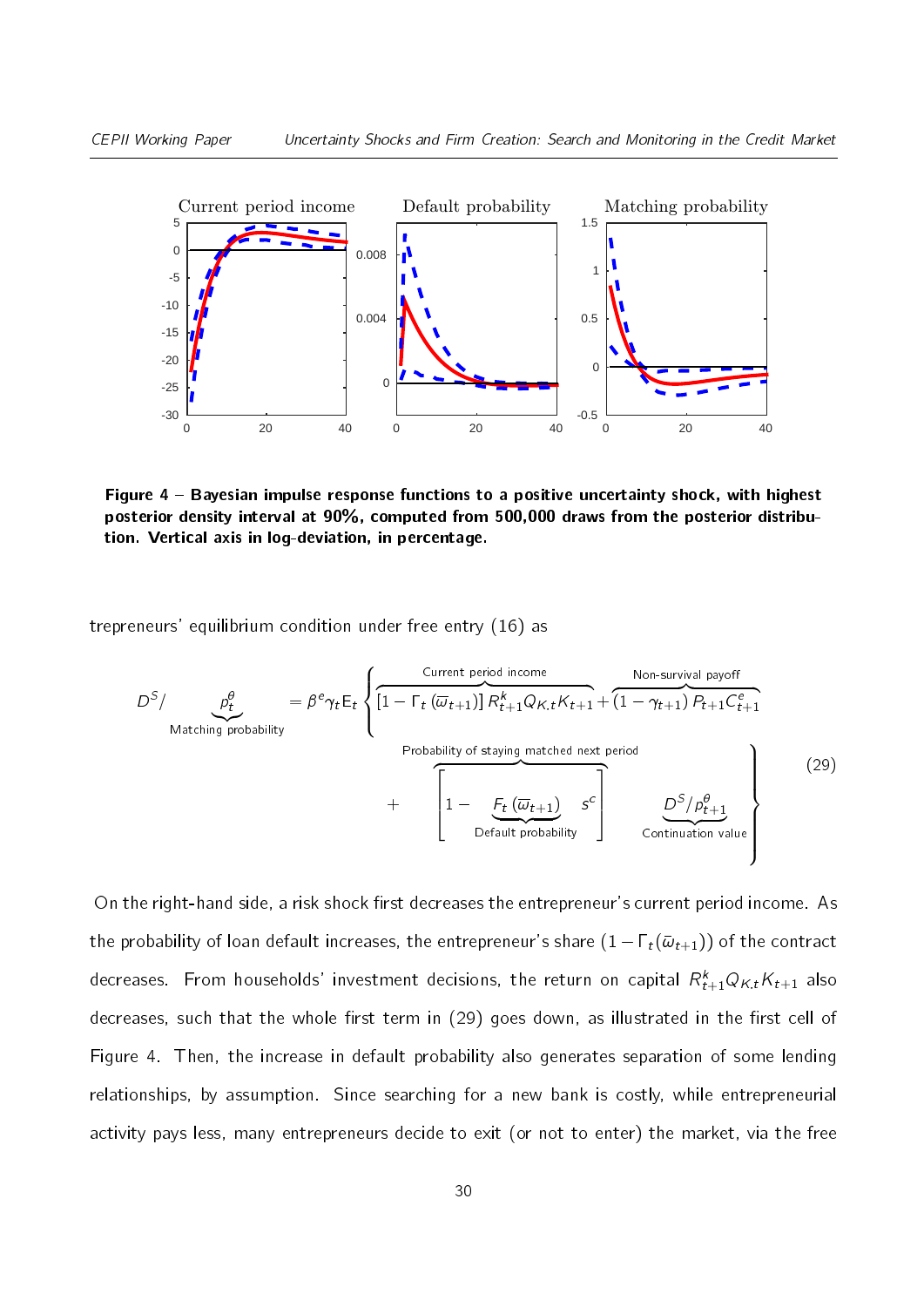entry condition. Yet, as the credit market congestion declines, the few remaning entrepreneurs have some higher probability to find a lending relationship ( $\rho^\theta$  increases), as shown in the last cell of Figure [4.](#page-29-1)

Overall, uncertainty shocks participate not only in the countercyclicality of credit spread, but also in the cyclical patterns of firm creation (procyclical) and firm destruction (countercyclical) observed in the data when search is at play in the model.

#### <span id="page-30-0"></span>3.6. Relative contributions of shocks

Table [3](#page-31-0) reports the contribution of shocks to the variance of the observed variables at business cycle frequencies. We find that uncertainty shocks are an important contributor to business cycles, in line with a growing literature, including [Bloom](#page-44-4) [\(2009\)](#page-44-4), [Fernández-Villaverde et al.](#page-45-1) [\(2015\)](#page-45-1), [Leduc and Liu](#page-46-0) [\(2016\)](#page-46-0), or [Basu and Bundick](#page-43-1) [\(2017\)](#page-43-1), just to cite a few. First, as far as financial series are concerned, risk shocks are clearly the main contributor to the variance, whether for the credit spread (96.4%), but also net worth (52.7%) and credit growth (44%). Second, turning to standard macroeconomic variables, risk shocks are also an important source of fluctuations, sometimes coming into second position when not in first. Notice in particular the contribution of risk shocks for the growth rates of real GDP, investment, hours worked, and the risk-free rate. Exceptions are consumption and wage growth rates, whose fluctuations are very little driven by uncertainty shocks. Last but not least, business cycle fluctuations in firm creation are also primarily driven by uncertainty shocks  $(49.6%)$ , just before investment efficiency shocks  $(41.27%)$ .

Let us now focus on the U.S Great Recession, a particularly interesting episode in the sample. In Figure [5,](#page-32-0) we show the contribution of selected shocks to the historical variance of credit spread, growth rate of real GDP, and flows of firm creation, in particular. Consistently with numerous

31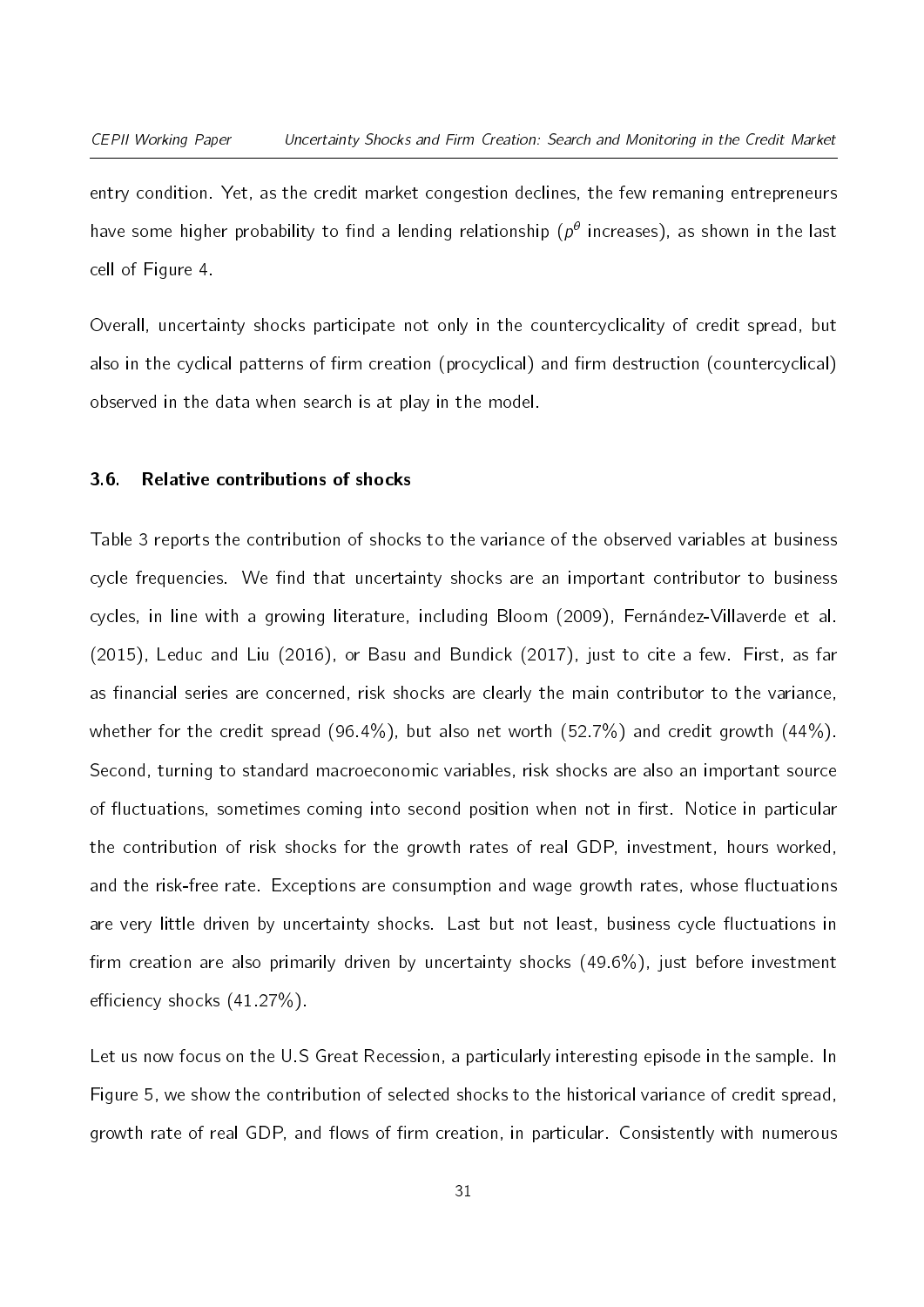|                                                                                                                                                                                                |              |                                       |                 |            | Table 3 - Variance decomposition at business cycle freque |            |                    | تەر<br>2                                                                                                                                            |                      |             |
|------------------------------------------------------------------------------------------------------------------------------------------------------------------------------------------------|--------------|---------------------------------------|-----------------|------------|-----------------------------------------------------------|------------|--------------------|-----------------------------------------------------------------------------------------------------------------------------------------------------|----------------------|-------------|
|                                                                                                                                                                                                | Uncertainty  | Equity                                | Investment      | Investment | Temporary                                                 | Persistent | Markup             | Consumption                                                                                                                                         | <b>Monetary</b>      | Government  |
|                                                                                                                                                                                                |              |                                       | price           | ethclency  | technology                                                | technology |                    | preference                                                                                                                                          | Sollcy               | spending    |
| ep<br>J                                                                                                                                                                                        | 22.25        | <b>C13</b>                            | 170             | 30.22      | 15 33                                                     | 543        | 14.96              | <b>506</b>                                                                                                                                          | 621                  | 4 55        |
| Consumptior                                                                                                                                                                                    | 3.77         | 0.03                                  | 0.01            | 11.16      | <b>28.84</b>                                              | 245        | 13.91              | 35 53                                                                                                                                               | 142                  | 582         |
| nvestment                                                                                                                                                                                      | 32.79        |                                       | <b>200</b>      | 57.20      | 1.65                                                      | 0.12       | 4.59               | 268                                                                                                                                                 | 69.0                 | 000         |
| nflation                                                                                                                                                                                       | 17.89        | 0.21                                  | 0.01            | 30.80      | 14.85                                                     | 98         | 22.53              | 686                                                                                                                                                 | 230                  | 990         |
| m price                                                                                                                                                                                        | 000          |                                       | 100.00          | 000        | 000                                                       | 000        | 0.00               |                                                                                                                                                     | 000                  | 000         |
| <b>Mage</b>                                                                                                                                                                                    | 1.39         | 0 0 0 0 0<br>0 0 0 0 0<br>0 0 0 0 0 0 |                 | 2.36       | 09 <sub>l</sub>                                           | 7642       | $\frac{11}{19}$ 84 |                                                                                                                                                     |                      |             |
| Hours worked                                                                                                                                                                                   | $18\ 02$     |                                       |                 | 41.20      |                                                           | 326        |                    |                                                                                                                                                     |                      |             |
| Riskfree rate                                                                                                                                                                                  | 24.51        |                                       |                 | 37.36      | 833                                                       | 0.85       | 10.62              |                                                                                                                                                     | 0<br>175<br>29<br>29 |             |
| Credit spread                                                                                                                                                                                  | 06.40        |                                       |                 | 2.26       |                                                           | 0.01       | <b>SL7</b>         |                                                                                                                                                     |                      |             |
| Credit                                                                                                                                                                                         | 44.02        | 15.22                                 | 0.03            | 23.29      | 0.04<br>5.37                                              | 0.26       | 4.39               |                                                                                                                                                     | 1.04                 |             |
| Net worth                                                                                                                                                                                      | <b>52.68</b> | 1.52                                  | GS <sub>D</sub> | 38.62      | <b>950</b>                                                | 0.06       | 297                |                                                                                                                                                     | 559                  | <b>D.O1</b> |
| Firm creation                                                                                                                                                                                  | 49.64        | <b>D.52</b>                           | <b>0.61</b>     | 4127       | 0.33                                                      | 344        | 228                | 0.25                                                                                                                                                | 1.62                 | <b>0.02</b> |
| Note: Rows correspond to the observed variables, as described in 3.2. Columns give the<br>n row of the various shocks considered in the estimation process. "Uncertainty" sums the anticipated |              |                                       |                 |            |                                                           |            | contribution       | and unanticipated components of the risk<br>In percent) to the variance of a variable                                                               |                      |             |
|                                                                                                                                                                                                |              |                                       |                 |            |                                                           |            |                    | shock. Mumbers in each row may not add up to 100 as we ignore correlations between shocks. Business cycle fraguency is measured with Bandbass sycle |                      |             |
| filter $(8, 32)$                                                                                                                                                                               |              |                                       |                 |            |                                                           |            |                    |                                                                                                                                                     |                      |             |

| ı<br>O<br>ť<br>l<br>Í                      |
|--------------------------------------------|
| Ī                                          |
| l<br>ׇ֠֕֡֡֡<br>i                           |
| j<br>í<br>֠<br>Ï                           |
| יינה היה ווהוחונה<br>ī<br>֠<br>ı<br>E<br>I |
|                                            |
| í<br>ı                                     |
| t<br>l                                     |
| ı<br>ļ<br>ī<br>֠                           |

<span id="page-31-0"></span>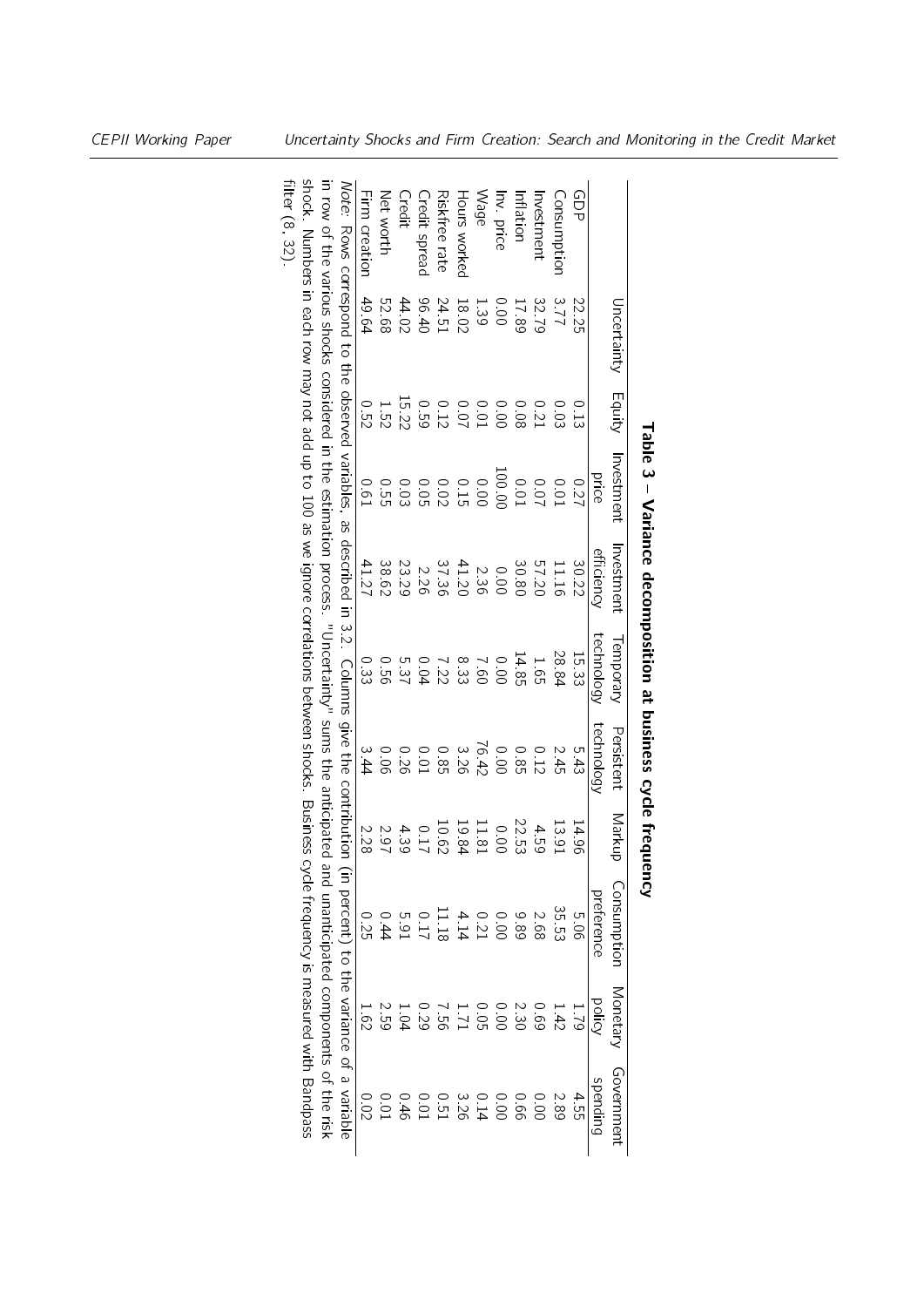<span id="page-32-0"></span>

Figure 5 - Historical data and historical contribution of selected shocks to credit spread (in deviation of percentage points from average and steady-state), output growth and firm creation (in log, percentage deviation from average and steady-state) during the Great Recession. "Uncertainty" stands for the risk shock (both anticipated and unanticipated components); "Technology" stands for the technology shock (both persistent and temporary components); "Investment" stands for the investment efficiency shock.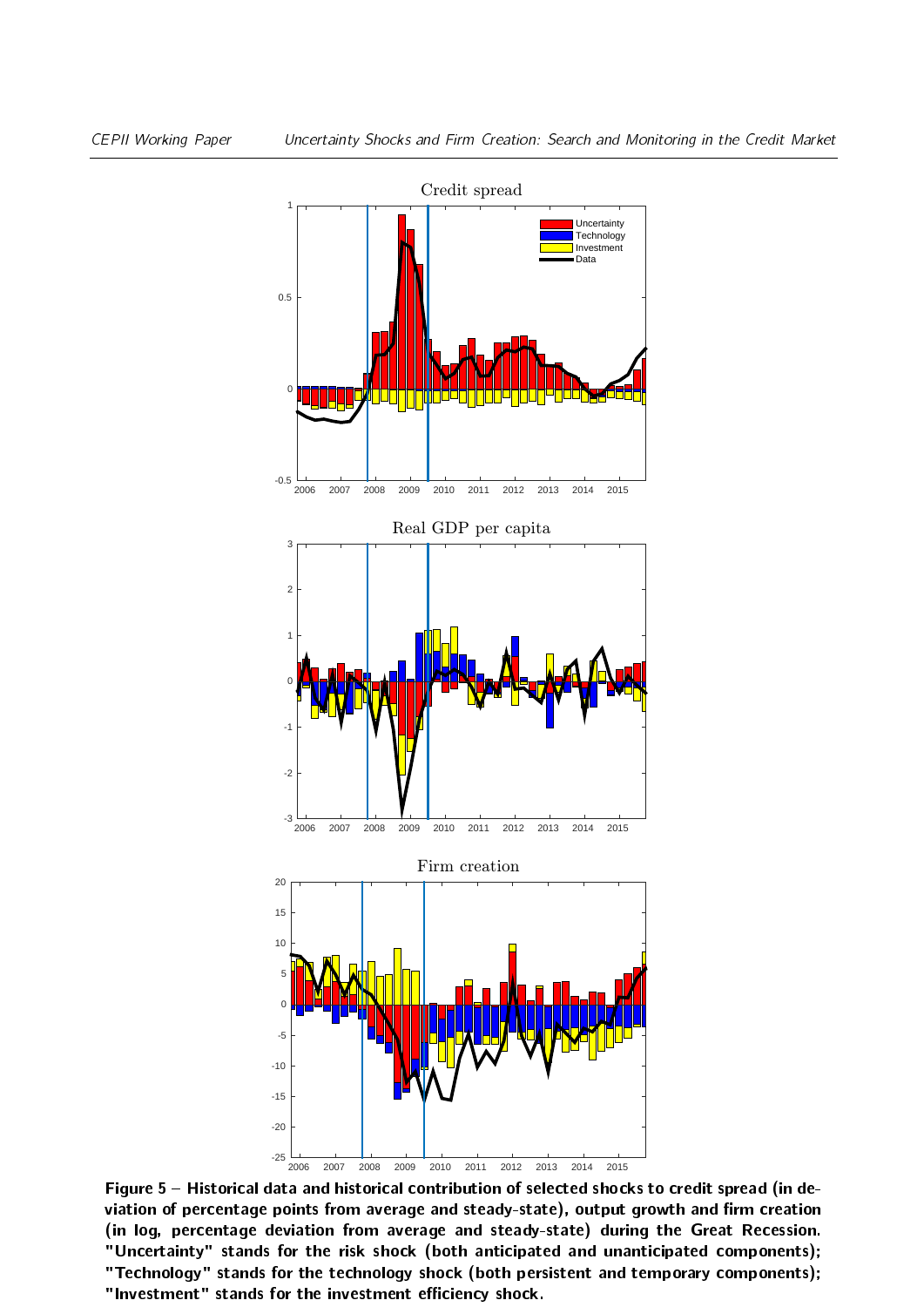narratives, uncertainty shocks are found to play a key role during this particular episode. The rise in uncertainty accounts for a sharp fall in production and investment in 2008 and 2009 in particular. When it comes to firm creation, uncertainty shocks seem to cause the bulk of the sharp initial drop, but much less in the aftermath of the crisis as productivity and investment efficiency shocks become more important. However, uncertainty shocks also generate a peak in firm destruction and a very sluggish recovery in the total number of firms in the economy (Figure [2.2\)](#page-52-0).

A widespread narrative of the Great Recession, and of US business cycles in general, is the key role of the housing market. [Liu et al.](#page-46-8) [\(2013\)](#page-46-8) build a model where land is used as a collateral by financially constrained firms. Then, a fall in house prices deteriorates the ability of these firms to reimburse their loans, triggering a recession. As there is no housing market in our model, it is worth noting that uncertainty shocks may capture part of the fluctuations induced by housing market shocks. Indeed, uncertainty (i.e higher cross-sectional productivity of firms) increases the loan default probability and thereby the credit spread in our setup. Hence, both mechanisms result in a tightening of credit conditions that is at the core of the Great Recession.

#### <span id="page-33-0"></span>4. Discussion

In this Section, we further discuss the role of three key elements of our model, namely  $(i)$  the credit search friction, (ii) risk shocks, and (iii) the CSV problem, by comparing our economy to alternative specifications where these are removed one after another. Then, we provide sectoral evidence on the link between uncertainty and firm dynamics.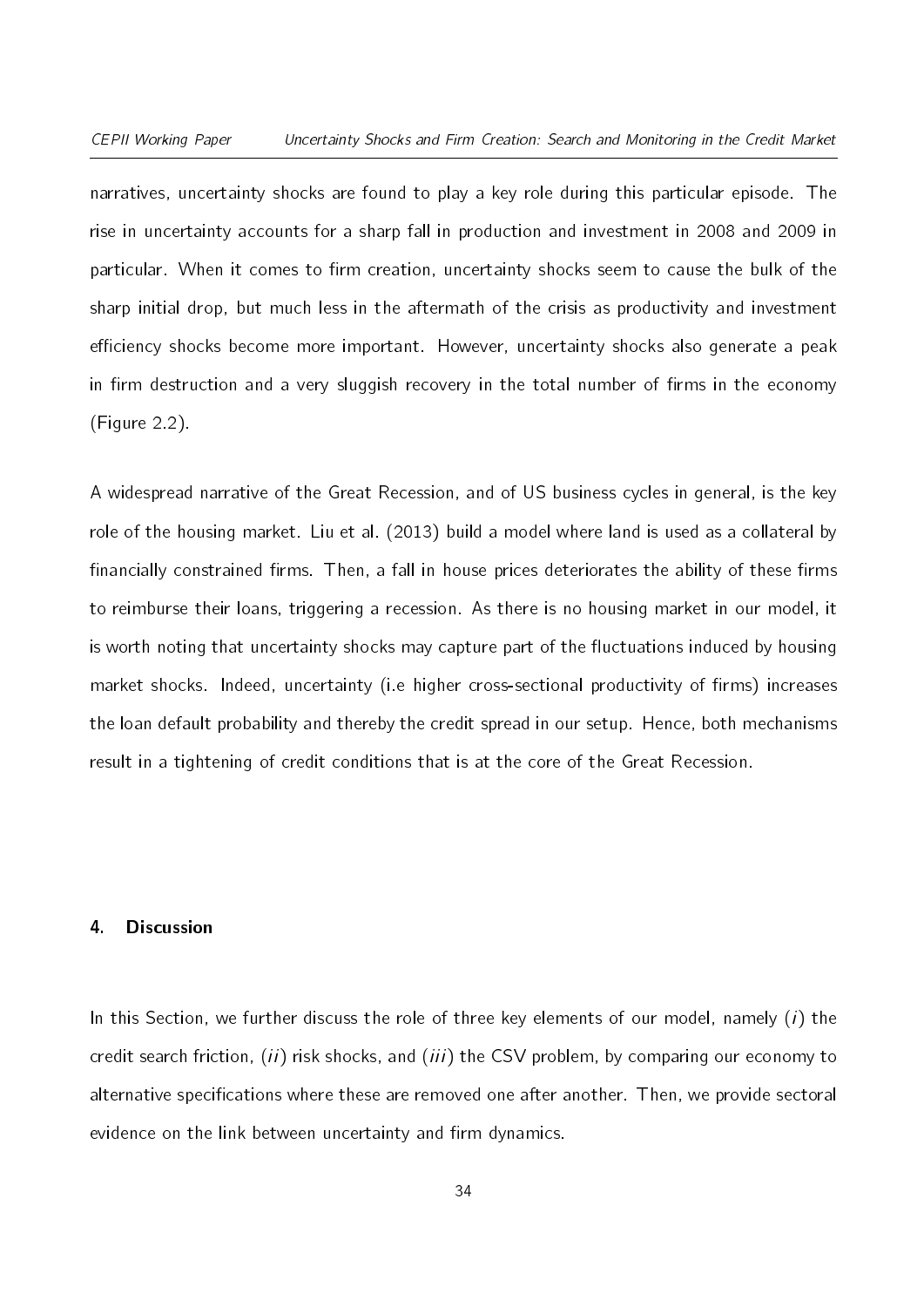## 4.1. The role of the credit search friction

Absent of search friction, the CSV problem remains the only friction at play on the credit market, as in CMR. In practice, this is obtained when the number  $m$  of matched entrepreneurs is hold constant in the economy, new born firms are directly matched, and the separation rate  $s^c$  is equal to  $0$  in the financial contract.

<span id="page-34-0"></span>

Figure 6 - Impulse response functions to a positive uncertainty shock. Vertical axis in logdeviation, in percentage. The "CSV only" case use posterior parameters reported in Table [2.1,](#page-53-0) whereas the baseline posterior parameters are those of Table [2](#page-25-0) except for the size and the persistence of the uncertainty shock process which here take the values given in Table [2.1](#page-53-0) for both cases.

Figure [6](#page-34-0) compares responses to an uncertainty shock in our baseline versus in the economy with CSV only.<sup>[20](#page-2-0)</sup> Both the credit spread and ouptut respond less to the shock in our baseline as compared to the CSV only case. In other words, the credit search friction tends to dampen aggregate fluctuations as compared to a similar economy but with CSV only. This is because, in response to a risk shock, the increase in the loan default rate is less important when default is associated with a positive probability for matched entrepreneurs to lose their lending relationship,

 $20$ Unlike Figure [3,](#page-28-0) there is no firm dynamics in the model without search friction, by definition.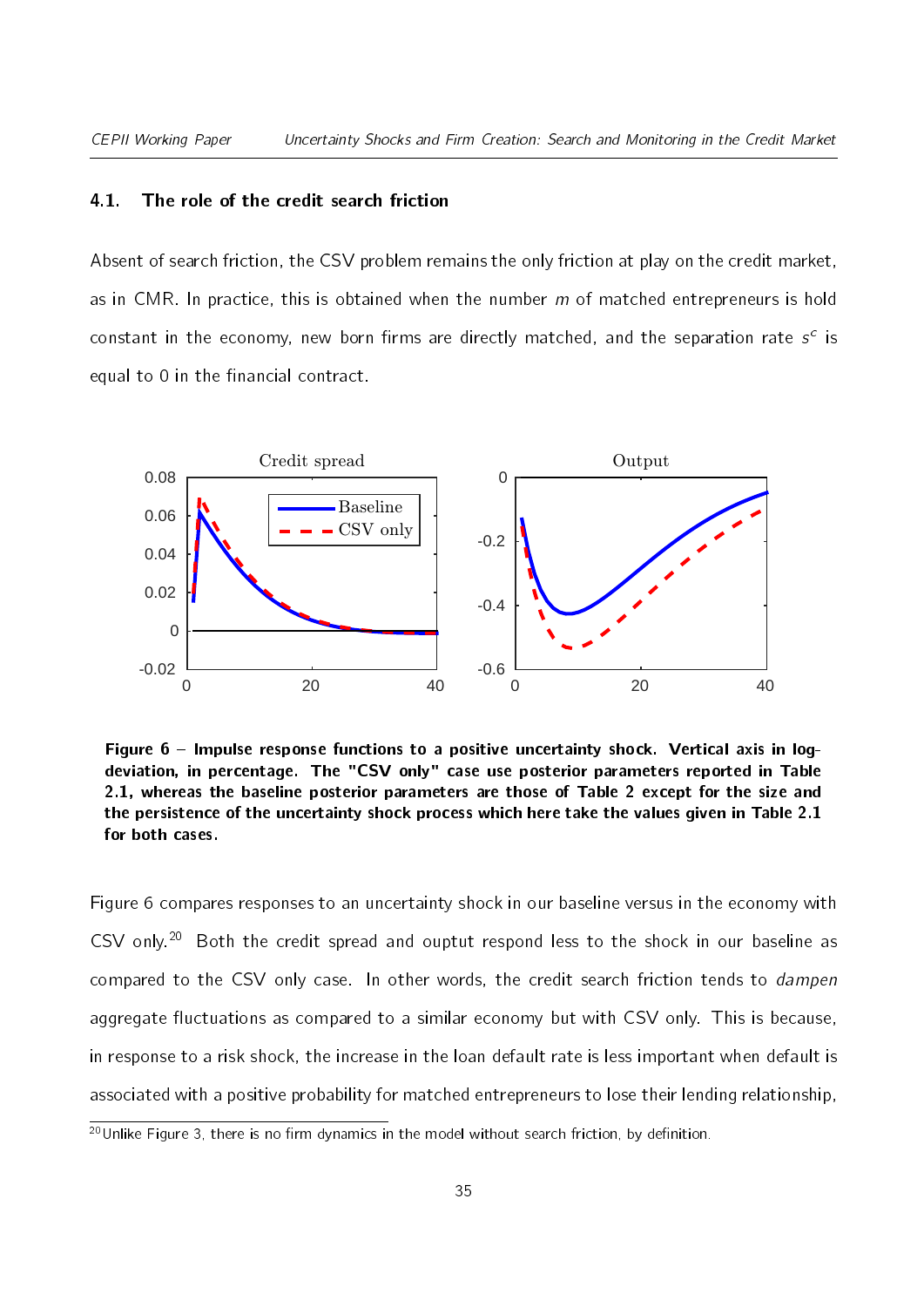given that searching again for a new one is costly. Therefore, a lower increase in defaults implies less monitoring and thus a lower increase in the risk premium. In turn, output decreases less in our model as compared to the CSV only case.

Furthermore, the variance decomposition in the CSV only case is reported in Table [2.2.](#page-54-0) Here, the role of the risk shock as a driver of fluctuations in the main macro-finance variables increases, as compared to Table [3.](#page-31-0) For instance, it accounts for 23% of GDP growth, versus 22% in the baseline, for 43% of investment versus 33% in the baseline, for 47% of credit versus 44% in the baseline, and for 79% of net worth versus 53% in the baseline. This may again suggest that credit search mitigates responses of the economy to fluctuations in risk shock. However, it is worth pointing out that there is no firm dynamics in the CSV only case and therefore estimation results can be affected.

# 4.2. The role of risk shocks

Let us now consider a scenario in which there is no risk shocks. Table [4](#page-36-0) provides the variance decomposition for this economy.<sup>[21](#page-2-0)</sup> It turns out that the equity shock, i.e the shock on the exogenous survival rate  $\gamma$  of entrepreneurs, now explains most of the variance of financial series  $-$  in particular total credit (84%) and credit spread (78%) –, while the main driver of most macroeconomic variables becomes the investment efficiency shock  $-$  in particular GDP (44%), investment (76%), hours worked (52%), and interest rate (35%). Firm creation is also now mostly driven by the investment efficiency shock (55%), followed by the equity shock (29%).

Hence the striking result here is that, without risk shocks, financial fluctuations, on the one hand, and macroeconomic fluctuations, on the other hand, seem to be driven by different exogenous sources. This suggests a disconnection between the financial and real spheres of the

 $\frac{1}{21}$ In addition, estimated values of structural parameters are reported in Table [2.3.](#page-55-0)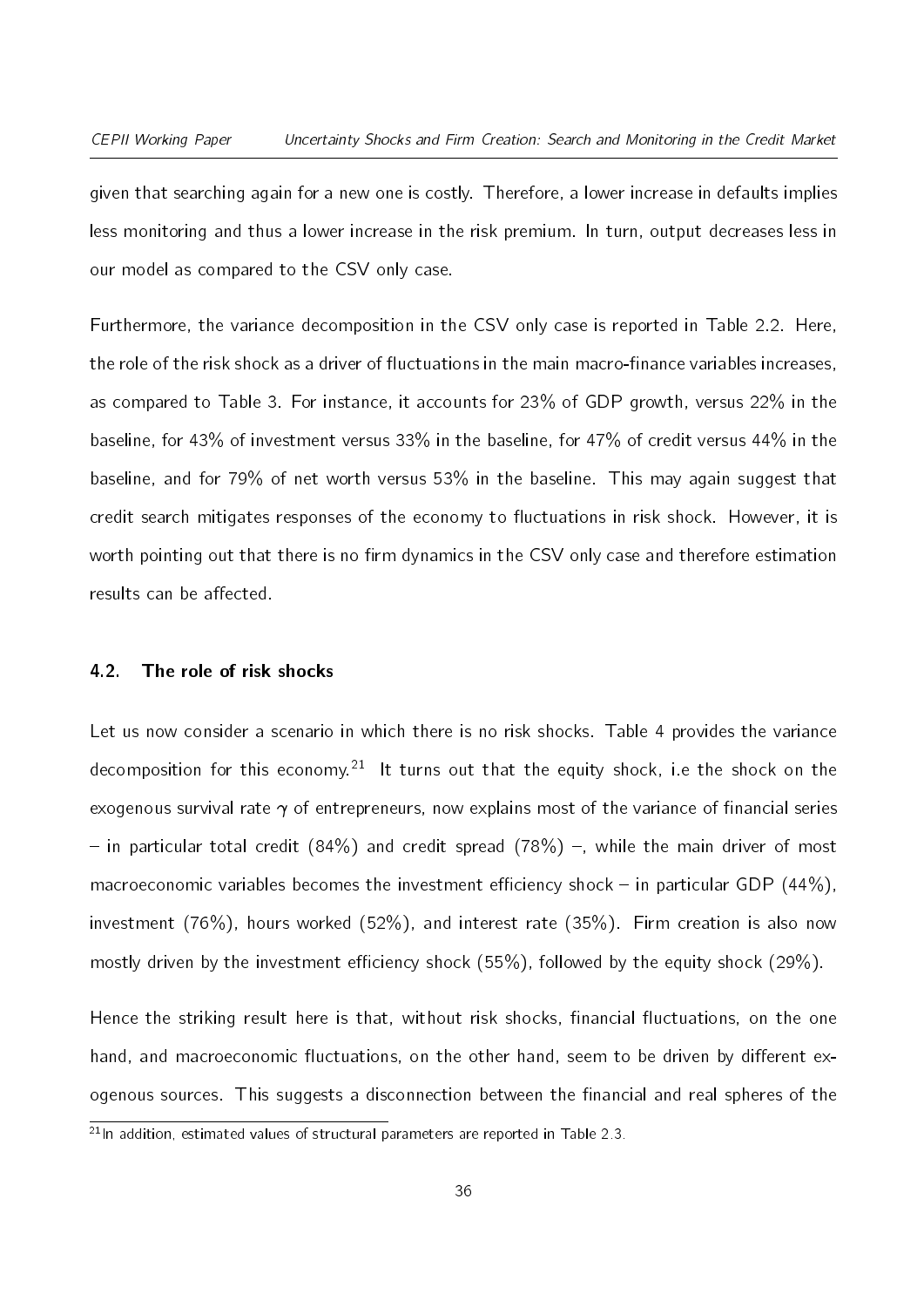|                                           |             | Table 4 – Variance |                                                     |                                             |               |                                                                      |                                             | decomposition at business cycle frequency, model without risk shock                                   |                         |                |
|-------------------------------------------|-------------|--------------------|-----------------------------------------------------|---------------------------------------------|---------------|----------------------------------------------------------------------|---------------------------------------------|-------------------------------------------------------------------------------------------------------|-------------------------|----------------|
|                                           | Uncertainty | Equity In          | restment                                            | nvestment                                   | Temporary     | Persistent                                                           | Markup                                      | Consumption                                                                                           | Monetary                | Government     |
|                                           |             |                    | price                                               | efficiency                                  | technology    | technology                                                           |                                             | preterence                                                                                            | Yollod                  | spending       |
| a<br>G                                    |             | 2.20               | 0.34                                                | 46.95                                       | 14.82         | 4.27                                                                 | 1708                                        | 6 22                                                                                                  | $\frac{30}{3}$          | 4.81           |
| Consumption                               |             | 0.37               | 0.01                                                | $\frac{33}{5}$                              | 21.09         |                                                                      | 12.69                                       | 57.04                                                                                                 | 1.23                    |                |
| nvestment                                 |             | 4.03               | $\begin{array}{c} 0.06 \\ 0.01 \\ 0.00 \end{array}$ | 76.76                                       | 3.72          | $\frac{41}{1000}$                                                    | 795                                         |                                                                                                       |                         |                |
| nflation                                  |             | 1900               |                                                     | 3165                                        | 1889          |                                                                      | 32.49                                       |                                                                                                       |                         |                |
| Inv. price                                |             |                    |                                                     |                                             |               |                                                                      |                                             |                                                                                                       |                         |                |
| Wage                                      |             | $\overline{0}$     | 0.00                                                | $\begin{array}{c} 0.00 \\ 1.91 \end{array}$ |               | 82.96                                                                |                                             |                                                                                                       |                         |                |
| Hours worked                              |             | 1.54               |                                                     | 54.50                                       |               |                                                                      |                                             | 462                                                                                                   | 2.96                    |                |
| Riskfree rate                             |             | 288                | 016<br>0000<br>0000                                 | 40.60                                       |               | $\begin{array}{c} 68 \\ 0.83 \\ 0.01 \\ 0.00 \\ 0.00 \\ \end{array}$ | 0 0 15<br>0 15<br>0 20 2<br>17<br>17<br>17  | 1213                                                                                                  | 14.26                   |                |
| Credit spread                             |             | 5327               |                                                     | 34 16                                       |               |                                                                      |                                             | 130                                                                                                   |                         |                |
| Credit                                    |             | 7192               |                                                     | 1518                                        |               |                                                                      | $\begin{array}{c} 2.36 \\ 4.13 \end{array}$ | 3.23                                                                                                  | $713$<br>$148$<br>$754$ |                |
| Net worth                                 |             | 2762               | 1.29                                                | 57.67                                       |               |                                                                      | 4.21                                        | 0.60                                                                                                  |                         |                |
| Firm creation                             |             | 1585               | 1.50                                                | 6772                                        | 0.74          | 3.79                                                                 | 379                                         | 0.48                                                                                                  | 6.05                    | 0 <sup>o</sup> |
| Note: Rows correspond to the observed va  |             |                    |                                                     | iriables, as described in                   | 3.2 Columns   |                                                                      |                                             | give the contribution (in percent) to the variance of a variable                                      |                         |                |
| n row of the various shocks considered in |             |                    |                                                     | the estimation process                      | "Uncertainty" | sums the anticipated                                                 |                                             | and unanticipated components of the risk                                                              |                         |                |
| shock. Numbers in each row may not add u  |             |                    |                                                     |                                             |               |                                                                      |                                             | p to 100 as we ignore correlations between shocks. Business cycle frequency is measured with Bandpass |                         |                |
| filter (8, 32)                            |             |                    |                                                     |                                             |               |                                                                      |                                             |                                                                                                       |                         |                |

Table 4 - Variance decomposition at business cycle frequency, model without risk shock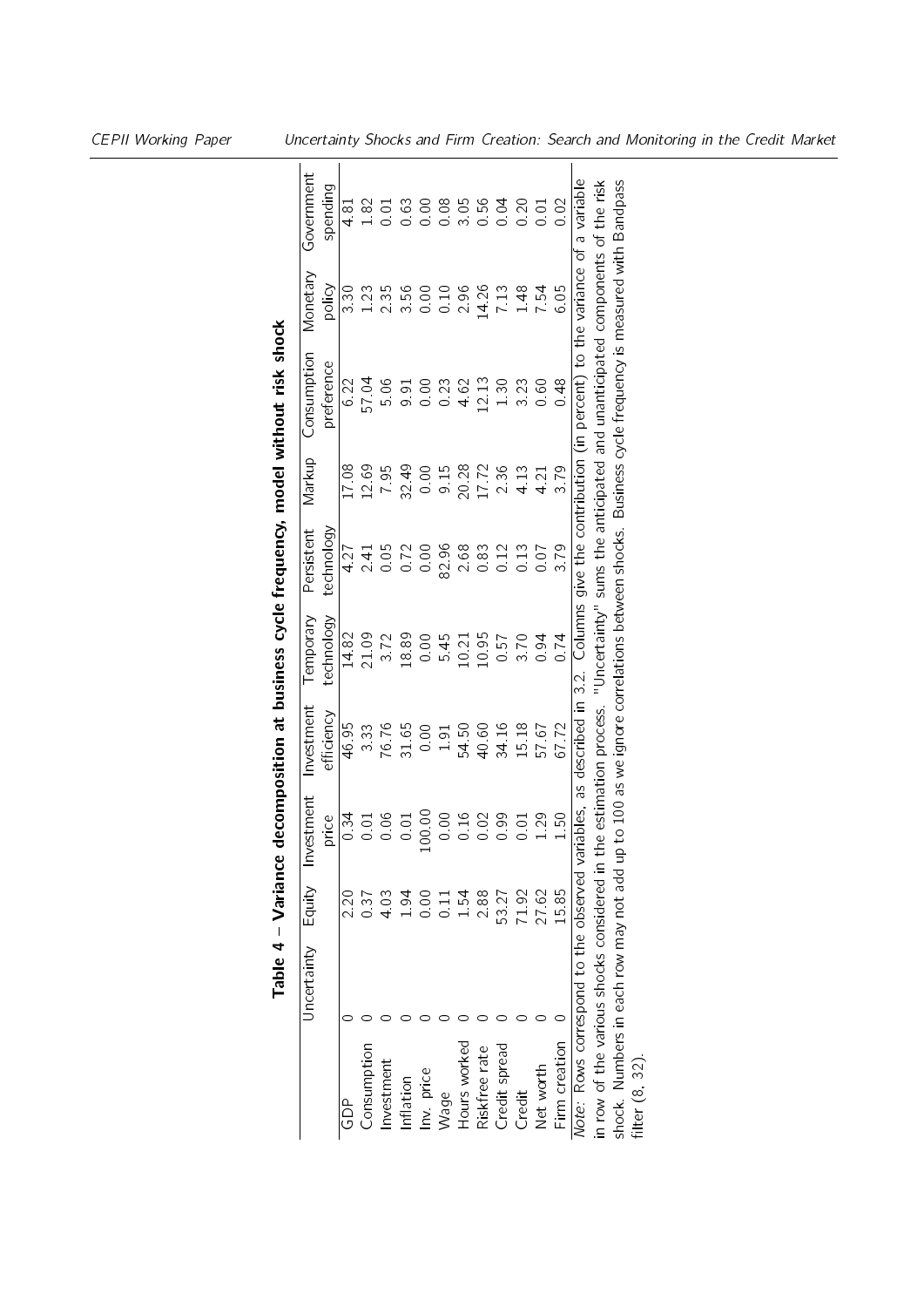#### CEPII Working Paper Uncertainty Shocks and Firm Creation: Search and Monitoring in the Credit Market

economy, which disappears when the risk shock comes into play. This result echoes CMR who show that risk shocks diminish the role otherwise played by equity and technology shocks. Previously, [Gertler and Kiyotaki](#page-45-0) [\(2010\)](#page-45-0) and [Gertler and Karadi](#page-45-1) [\(2011\)](#page-45-1) found that equity shocks can have important role during financial crisis by affecting the quantity of net worth in the hands of entrepreneurs, but unlike risk shocks, it has the counterfactual implication that credit is countercyclical. [Justiniano et al.](#page-46-0) [\(2010\)](#page-46-0) emphasized the role of technology shocks in the production of installed capital (marginal efficiency of investment). But here again, their importance is reduced when risk shocks and financial observations are also included in the estimation.

More generally, we thus contribute to the growing literature showing that risk shocks are important for the quantitative estimation of DSGE models with financial frictions. Indeed, before the Great Recession, canonical macroeconomic models did not include much of the early financial friction literature. A reason for that could have been the quantitatively disappointing results of estimated versions of the macro-finance models existing at the time, absent of the risk shock. For instance, [Meier and Müller](#page-46-1) [\(2006\)](#page-46-1) concluded that "the financial accelerator seems less important that we would have conjectured" and [Christensen and Dib](#page-44-0) [\(2008\)](#page-44-0) that "the importance of the financial accelerator for output fluctuations is relatively minor." However, the introduction of financial shocks has later revived the importance of financial frictions in DSGE models. These include CMR's risk shocks or [Jermann and Quadrini](#page-46-2) [\(2012\)](#page-46-2) among many others.

### 4.3. The role of the monitoring cost

Here, we compare our baseline economy to a case in which the monitoring cost  $\mu$  is set to a negligible value. Macro-financial variables react much less in response to a risk shock when monitoring costs are low, as illustrated in Figure [7](#page-38-0) (first line). This is the standard financial accelerator mechanism of the CSV contract. As far as firm dynamics are concerned (second and third lines), the responses seem very similar in both cases. However, this is due to two opposite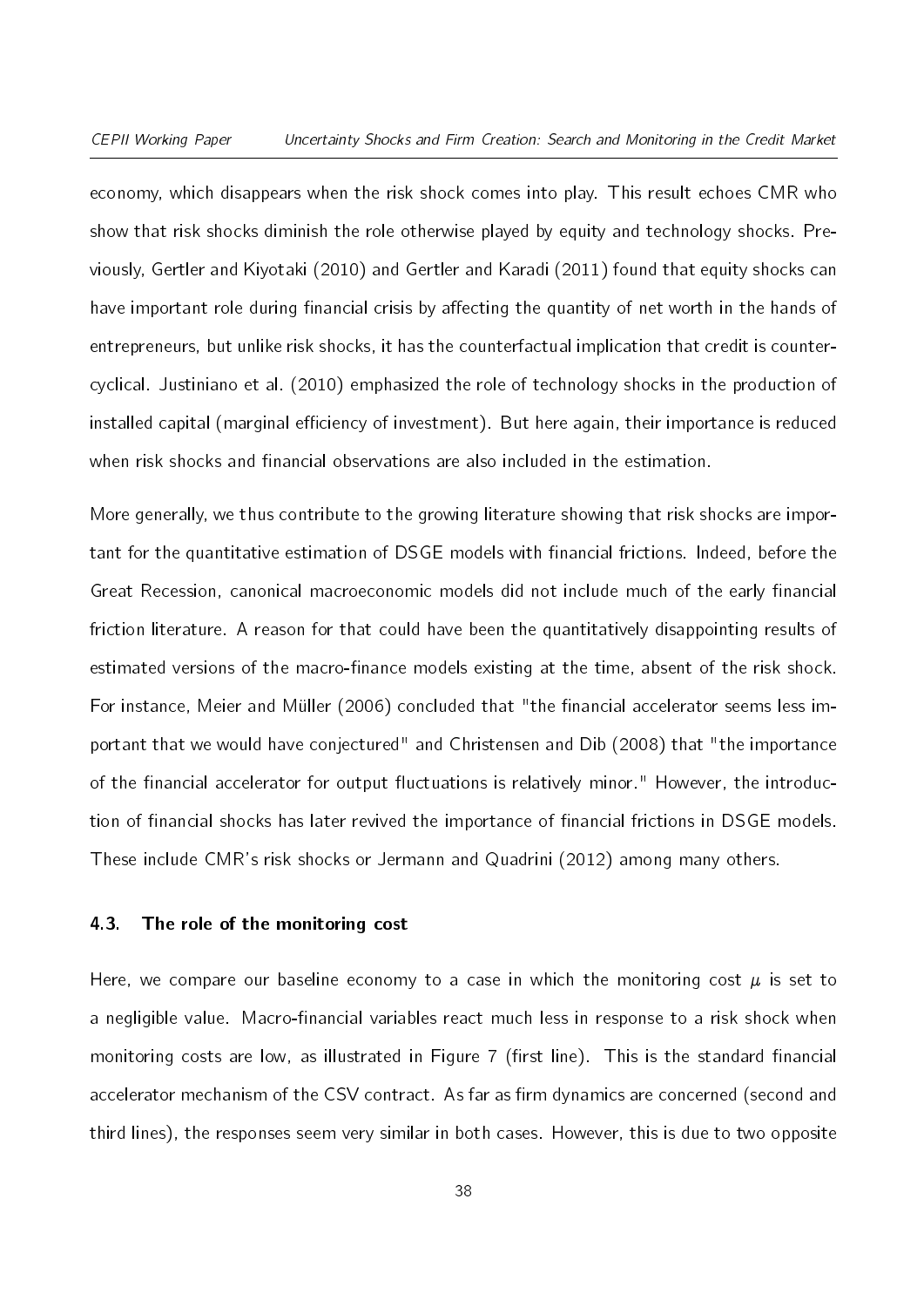<span id="page-38-0"></span>

Figure 7 - Impulse response functions to a positive uncertainty shock. Vertical axis in logdeviation, in percentage. The baseline value for  $\mu$  is 0.228 (posterior mean) and divided by 10 in the "low  $\mu$ " case.

effects which offset one another. On the one hand, a lower contraction in output in associated with a lower fall in the value of entrepreneur production, which limits the fall in firm entry, when  $\mu$  is low. On the other hand, the share of this value received by entrepreneurs (versus bankers) decreases more when  $\mu$  is low, as compared to the baseline case (given the lower rise of credit spread, the fall in borrowing is less pronounced). Overall, the fall in entrepreneurial incomes induced by the risk shock is almost the same in the two cases.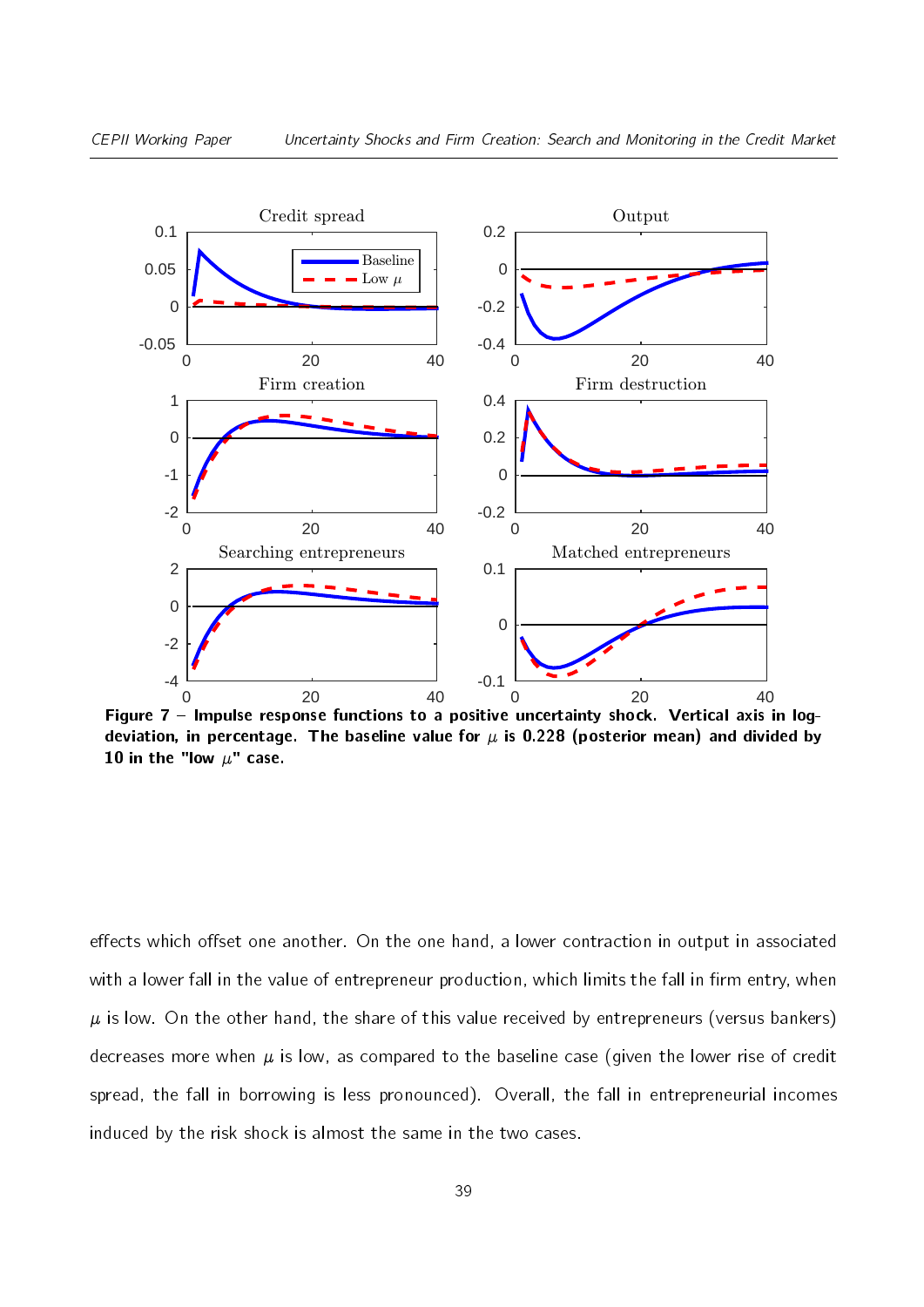|                                                                                                                                                                                                      | Table 5 - Variance decomposition at business cycle frequency, model without |              |             |                 |                               |               |              | the Great Recession                       |                   |                                                             |
|------------------------------------------------------------------------------------------------------------------------------------------------------------------------------------------------------|-----------------------------------------------------------------------------|--------------|-------------|-----------------|-------------------------------|---------------|--------------|-------------------------------------------|-------------------|-------------------------------------------------------------|
|                                                                                                                                                                                                      | Uncertainty                                                                 | Equity       | Investment  | Investment      | Temporary                     | Persistent    | Markup       | Consumption                               | <b>Monetary</b>   | Government                                                  |
|                                                                                                                                                                                                      |                                                                             |              | price       | efficiency      | technology                    | technology    |              | preference                                | <b>Solicy</b>     | spending                                                    |
| 95                                                                                                                                                                                                   | 16.80                                                                       | 010          | 670         | 2873            | <b>22.85</b>                  | $\frac{5}{1}$ | 14.78        | 96 <sup>G</sup>                           | 1.53              | သ<br>သ                                                      |
| Consumption                                                                                                                                                                                          | E8 <sub>9</sub>                                                             | 0.04         | 0.01        | 13.25           | 33 55                         | 1/1           | 12.53        | 27.81                                     | <b>1.19</b>       | 3.07                                                        |
| nvestment                                                                                                                                                                                            | <b>29.98</b>                                                                | 0.20         | <b>100</b>  | 61.04           | 226                           | <b>600</b>    | 385          |                                           | <b>D.52</b>       | <b>DO1</b>                                                  |
| nflation                                                                                                                                                                                             | 1715                                                                        | 200          | 0.03        | 33.46           | <b>1968</b>                   | 105           | 1848         | 17600580405<br>955054515146               | 1.94              | 220                                                         |
| m price                                                                                                                                                                                              | 00.00                                                                       | 00.00        | 100.00      | 0.00            | 000                           | 000           | 000          |                                           |                   | 000                                                         |
| <b>Mage</b>                                                                                                                                                                                          | $\frac{1}{7}$                                                               |              | 0.00        |                 | <b>10.57</b>                  | 69 22         | 10.63        |                                           | $\frac{20}{00}$   |                                                             |
| Hours worked                                                                                                                                                                                         | 14.45                                                                       | 0.01<br>0.06 | 810         | $402$<br>$4305$ |                               | 392           | 20 92        |                                           |                   |                                                             |
| Riskfree rate                                                                                                                                                                                        | 2583                                                                        | 0.74         | 0.03        | 41.42           | 7<br>4 2 2 9 8 1<br>4 2 9 8 9 | 1.03          | 898          |                                           | $1400$<br>0 3 3 4 | $\begin{array}{c} 0.23 \\ 0.05 \\ 0.07 \\ 0.01 \end{array}$ |
| Credit spread                                                                                                                                                                                        | 95.49                                                                       |              | <b>200</b>  | 2.94            |                               | 1000          | 6 I O        |                                           |                   |                                                             |
| Credit                                                                                                                                                                                               | 4212                                                                        | 14.99        | 0.03        | 26.10           |                               | 0.36          | 3.92         |                                           | $148$<br>237      | 0.46                                                        |
| Net worth                                                                                                                                                                                            | 49.89                                                                       | 221          | <b>0.67</b> | 40.44           |                               | <b>0.02</b>   | 2.97         |                                           |                   | 0.00                                                        |
| Firm creation                                                                                                                                                                                        | <b>50.40</b>                                                                | 202          | 520         | 38.77           | <b>Co.</b>                    | 374           | 1 95         | 0.30                                      | 1.42              | 0.01                                                        |
| Note: Rows correspond to the observed variables, as described in 3.2. Columns give the                                                                                                               |                                                                             |              |             |                 |                               |               | contribution | In percent) to the variance of a variable |                   |                                                             |
| filter $(8, 32)$<br>shock. Mumbers in each row may not add up to 100 as we ignore correlations between shocks. Business cycle fragency, in measured with Bandbass sycle frage is measured with $\mu$ |                                                                             |              |             |                 |                               |               |              |                                           |                   |                                                             |
|                                                                                                                                                                                                      |                                                                             |              |             |                 |                               |               |              |                                           |                   |                                                             |

| I                                                                                                                                                                                                                              |
|--------------------------------------------------------------------------------------------------------------------------------------------------------------------------------------------------------------------------------|
|                                                                                                                                                                                                                                |
| ׇ֚֡֕<br>֧֚֚֚֚֚֚֚֚֚֚֚֚֚֚֚֝<br>֧֚֚֝                                                                                                                                                                                              |
|                                                                                                                                                                                                                                |
| $\frac{1}{2}$ , and in the case of $\frac{1}{2}$ , and $\frac{1}{2}$ , and $\frac{1}{2}$                                                                                                                                       |
|                                                                                                                                                                                                                                |
|                                                                                                                                                                                                                                |
| -<br>-<br>-                                                                                                                                                                                                                    |
| it is a series of the contract of the contract of the contract of the contract of the contract of the contract of the contract of the contract of the contract of the contract of the contract of the contract of the contract |
|                                                                                                                                                                                                                                |
|                                                                                                                                                                                                                                |
| į<br>I                                                                                                                                                                                                                         |

<span id="page-39-0"></span>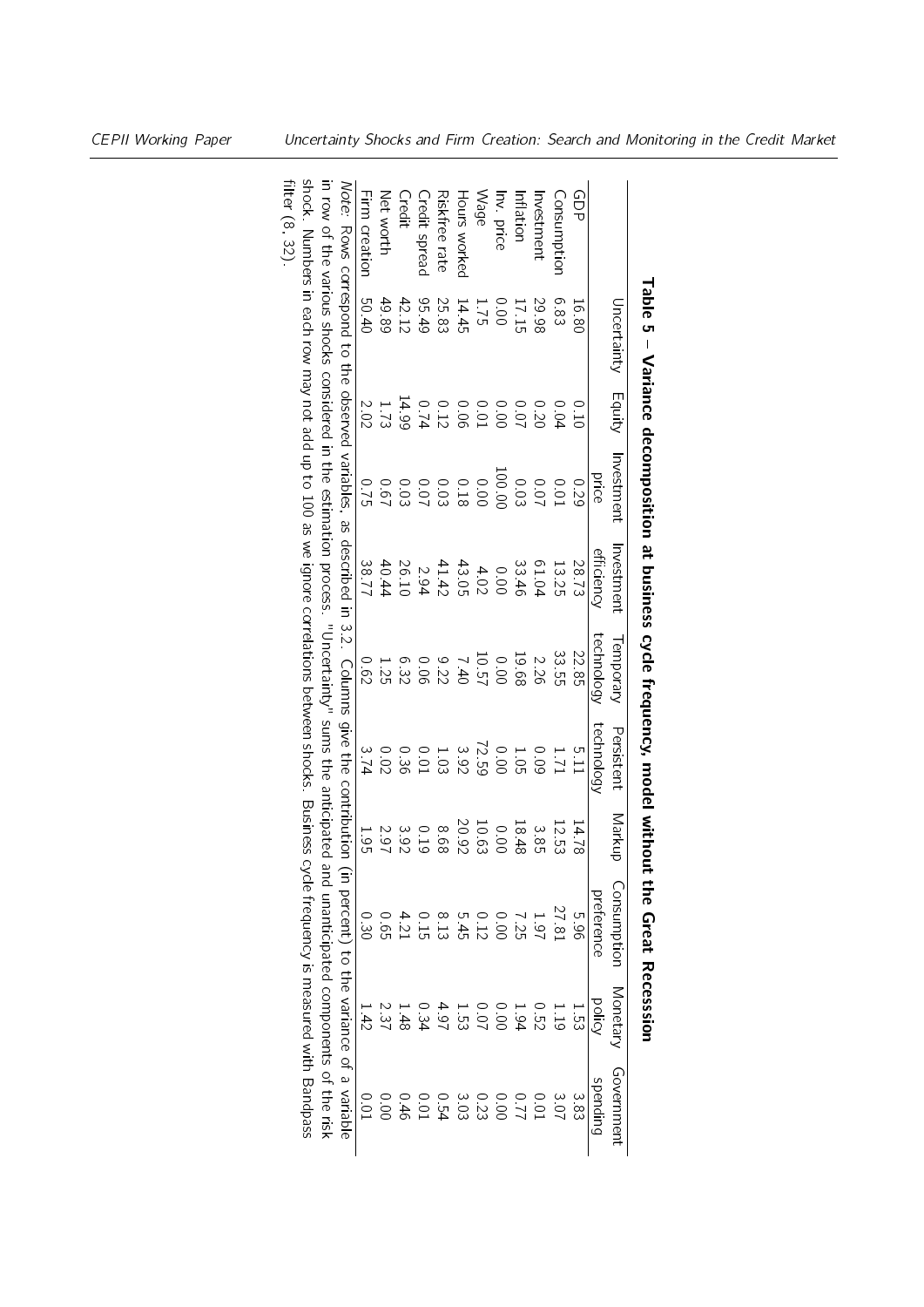#### 4.4. Estimation on a shorter sample

In this Section, we re-estimate the baseline model on a shorter sample, from 1980-Q1 to 2006-  $Q4$ , i.e without the Great Recession. This first provides an alternative to using the shadow rate to account for the zero-lower bound period, as we do in the baseline estimation. Second, it allows to check whether or not the importance of uncertainty shocks is excessively driven by this particular episode in our sample.

The variance decomposition in Table [5](#page-39-0) reveals that the overall importance of risk shocks is slightly reduced without the Great Recession, as expected. Yet, they still remain an important driver of aggregate (macroeconomic, financial, and firm dynamics) fluctuations. For instance, risk shocks account for  $17\%$  of output growth fluctuations when the Great Recession is absent of the sample against  $22\%$  in the baseline. For investment, this is  $30\%$  against  $33\%$ . For firm creation, the difference is almost nil between the two estimation samples (50.4% against 49.64% in the baseline). Estimated values of structural parameters (Table [2.4\)](#page-56-0) are also relatively close to the baseline case.

### 4.5. Additional evidence from sectoral-level data

As a last exercise, we document the relationship between firm creation and uncertainty using external data at the sectoral level. [Bloom et al.](#page-44-1) [\(2018\)](#page-44-1) provide empirical evidence of countercyclical micro-level uncertainty, complementing earlier results for macro-level uncertainty [\(Bloom](#page-44-2)  $(2014)$ ). In line with this analysis, we here aim at showing that the growth rate of firm establishments is negatively correlated with uncertainty.

On the one, we use SUSB (Statistics of U.S. Businesses) annual data tables by establishment industry, available since 1998 (US, 6-digit NAICS). As we do not have the flows of birth and death of establishments by industry, we directly compute the annual net growth rate of establishments.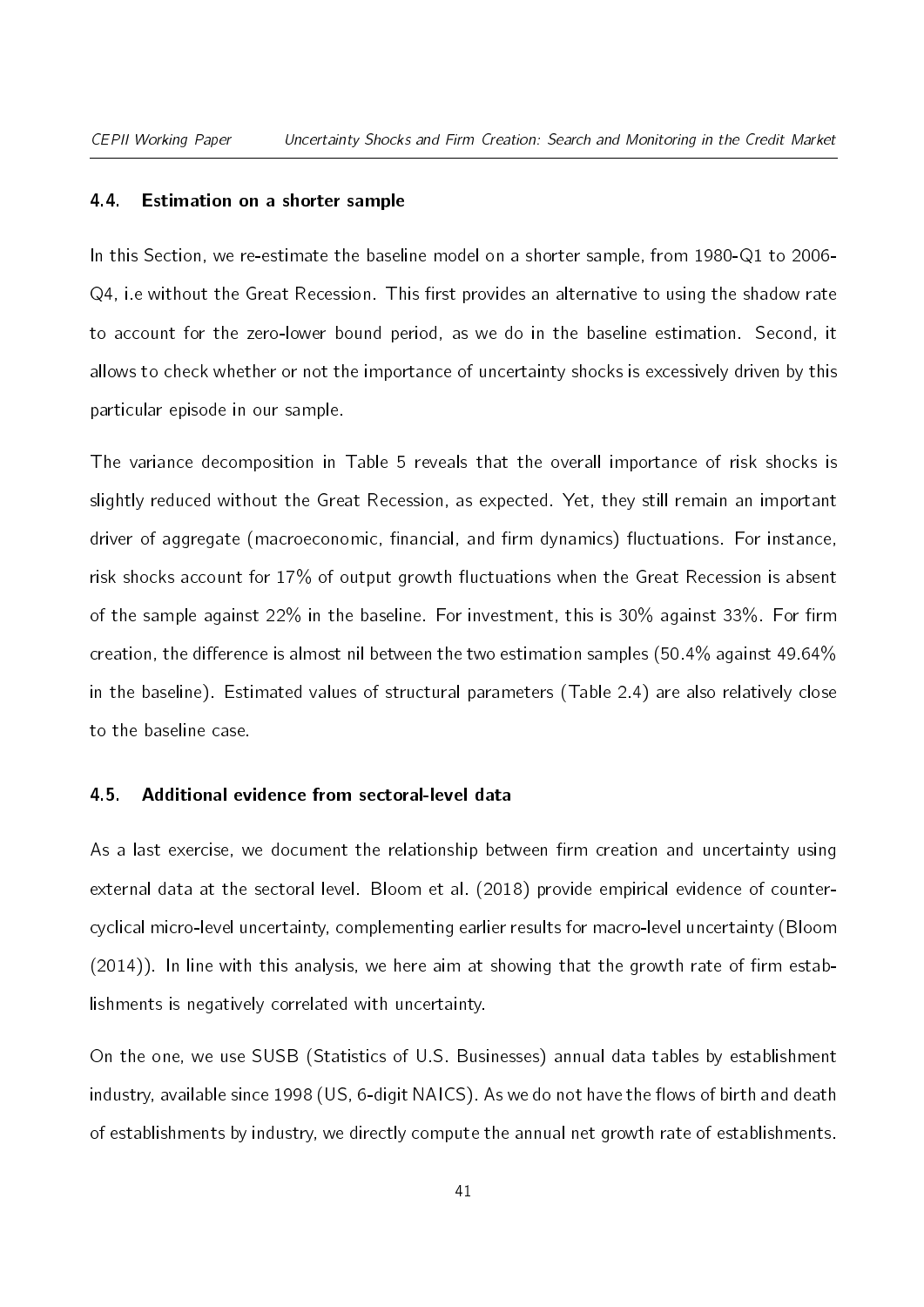<span id="page-41-0"></span>

|                       |             |                   |             |             | <b>Table 6 – Uncertainty and firm dynamics: Sectoral evidence</b><br>Establishments' growth the Hirms' growth |
|-----------------------|-------------|-------------------|-------------|-------------|---------------------------------------------------------------------------------------------------------------|
|                       | (1)         | $\left( 2\right)$ | (3)         | (4)         | $\left(5\right)$                                                                                              |
| Uncertainty           | $-0.020***$ | $-0.017***$       | $-0.018***$ | $-0.012*$   | $-0.012*$                                                                                                     |
|                       | (0.005)     | (0.005)           | (0.005)     | (0.007)     | (0.007)                                                                                                       |
| Investment            | $0.001**$   | $0.001**$         | $0.006***$  | $0.007***$  | $0.008***$                                                                                                    |
|                       | (0.0004)    | (0.0003)          | (0.002)     | (0.002)     | (0.002)                                                                                                       |
| Capital stock         | $-0.004$    | $-0.004$          | $-0.010**$  | $-0.012***$ | $-0.013***$                                                                                                   |
|                       | (0.003)     | (0.003)           | (0.004)     | (0.004)     | (0.005)                                                                                                       |
| Constant              | $-0.060***$ | $-0.037***$       | $-0.081***$ | $-0.063**$  | $-0.083**$                                                                                                    |
|                       | (0.010)     | (0.012)           | (0.030)     | (0.030)     | (0.033)                                                                                                       |
| Fixed Effect 'year'   | no          | yes               | no          | yes         | yes                                                                                                           |
| Fixed Effect 'sector' | no          | no                | yes         | yes         | yes                                                                                                           |
| Observations          | 749         | 749               | 749         | 749         | 749                                                                                                           |
| $R^2$                 | 0.033       | 0.095             | 0.187       | 0.255       | 0.237                                                                                                         |

 $S$ ignificance levels:  $p < 0.1$ ;  $p < 0.05$ ;  $p > 0.01$ .

On the other hand, industry-level uncertainty data has been computed in [Bloom et al.](#page-44-1) [\(2018\)](#page-44-1). More specifically, we use the standard-deviation of the monthly stock-returns of all CRSP (Center for Research in Security Prices) firms within the industry-year in the dataset.<sup>[22](#page-2-0)</sup> Eventually, we have a dataset of firms dynamics for 94 different sectors since 1999.

Our results are reported in Table [6.](#page-41-0) Each column reports a time-series ordinary least squares (OLS) regression point estimate (with standard error in parentheses) of establishments' growth rate on uncertainty. As expected, we find a significant negative relationship. This holds in the simple OLS case  $(1)$ , but also with fixed effects by year  $(2)$  or by sector  $(3)$  or by year and by sector ((4) and (5)). In our regressions, we also include investment and real capital stock from the NBER-CES Manufacturing Industry Database  $(1958-2009)^{23}$  $(1958-2009)^{23}$  $(1958-2009)^{23}$ , to control for cyclical variations in the size and activity of the sectors. Such regressors are very often significant in all the different cases. Eventually, in  $(5)$ , we replicate the same regression as in  $(4)$ , but with firms' growth rate instead of establishments' growth rate.<sup>[24](#page-2-0)</sup> The correlation remains negative

 $22$ So, for example, if 10 firms were in an industry then this would be the standard-deviation across the 120 months  $(12*10)$  of stock returns for that industry-year.<br><sup>23</sup> Built by Randy Becker. Wayne

<sup>&</sup>lt;sup>23</sup>Built by Randy Becker, Wayne Gray and Jordan Marvakov and available at http://www.nber.org/data/nberces5809.html

 $24$ According to SUSB, a firm is a business organization consisting of one or more domestic establishments in the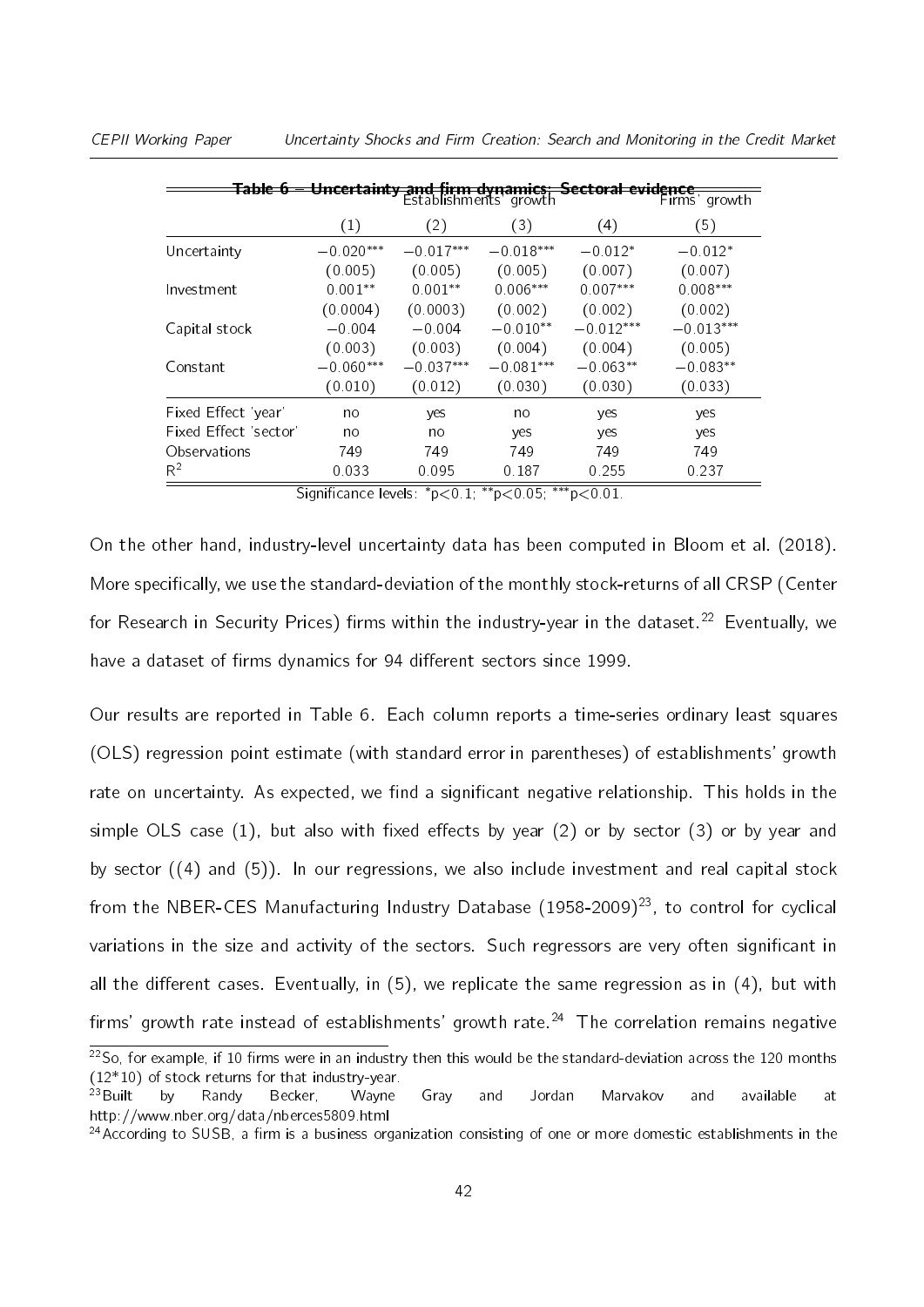and significant.

#### 5. Conclusion

This paper builds a general equilibrium model where the credit market is characterized by an interplay between two frictions. On the one hand, entrepreneurs must search for a lending relationship at a bank. On the other hand, an optimal debt contract involving monitoring costs (a costly state-verification contract). We find that search frictions increase the borrower's cost of default by impairing its long-run lending relationship. As a consequence, as an uncertainty shock hits, entrepreneurs tend to default more on their loans but less so when the search is at play. Therefore, the macro-financial effects of uncertainty shocks are dampened as compared to a searchless but otherwise identical economy. From the medium-scale DSGE Bayesian estimation on U.S data over the period 1980-2016, we show that uncertainty shocks are a prime contributor to business cycle fluctuations, not only for macro-financial aggregates but also for firm creation. The Great Recession is a particularly striking episode when risk shocks matter.

Further research could extend our analysis in several dimensions. For instance, transitory idiosyncratic shocks make all firms identical ex-ante here. A richer environment, with persistent idiosyncratic shocks, would be an interesting extension for firm heterogeneity. In particular, it could make the separation of lending relationships endogenous whereas it is only an exogenous fraction of defaulting entrepreneurs in our model. Moreover, banks could be given a more active role in the search process, or policy implications studied more explicitly. Finally, by considering the potential role of firm creation in innovation dynamics, we could investigate the link between the fall in firm creation during the Great recession and the subsequent deterioration in the productivity of factors in the final good and investment sectors.

same state and industry that were specified under common ownership or control.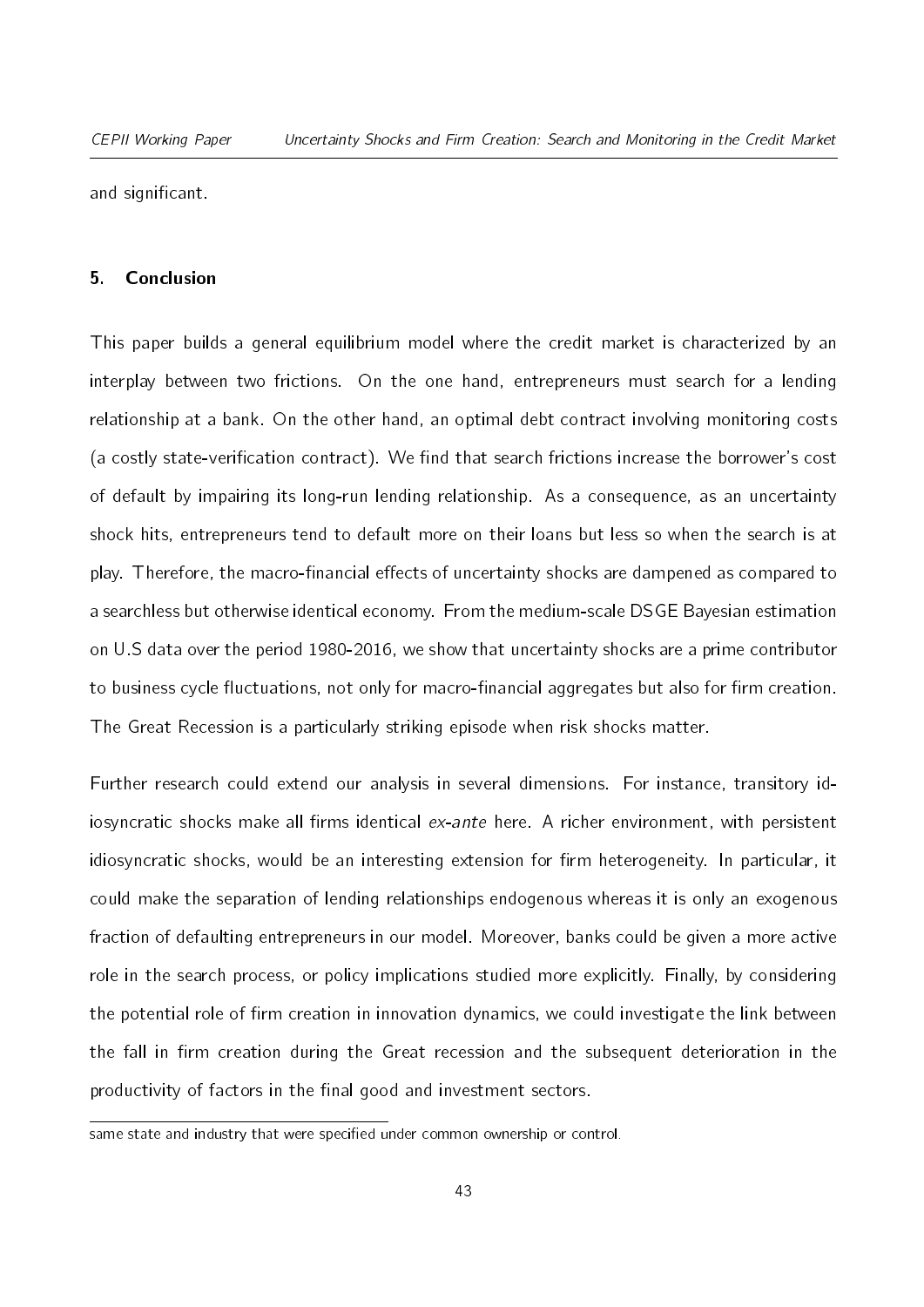#### References

- Adjemian, S., Bastani, H., Juillard, M., Mihoubi, F., Perendia, G., Ratto, M., and Villemot, S. (2011). Dynare: Reference manual, version 4.
- An, S. and Schorfeide, F. (2007). Bayesian analysis of DSGE models. Econometric Reviews, 26.113-172
- Arseneau, D. M., Rappoport, D., and Vardoulakis, A. (2017). Private and Public Liquidity Provision in Over-the-Counter Markets. Finance and Economics Discussion Series 2017- 033, Board of Governors of the Federal Reserve System (U.S.).
- Basu, S. and Bundick, B. (2017). Uncertainty shocks in a model of effective demand. Econometrica, 85(3):937-958.
- Beaubrun-Diant, K. E. and Tripier, F. (2015). Search frictions, credit market liquidity and net interest margin cyclicality. Economica, 82(325):79-102.
- Becsi, Z., Li, V. E., and Wang, P. (2013). Credit mismatch and breakdown. *European Economic* Review, 59:109-125.
- Bergin, P. R. and Corsetti, G. (2008). The extensive margin and monetary policy. Journal of Monetary Economics, 55(7): 1222-1237.
- Bergin, P. R., Feng, L., and Lin, C.-Y. (2018). Firm entry and financial shocks. The Economic Journal, (128): 510-540.
- Bernanke, B. S., Gertler, M., and Gilchrist, S. (1999). The financial accelerator in a quantitative business cycle framework. In Taylor, J. B. and Woodford, M., editors, Handbook of Macroeconomics, volume 1 of Handbook of Macroeconomics, chapter 21, pages 1341-1393. Elsevier.

Bilbiie, F. O., Ghironi, F., and Melitz, M. J. (2012). Endogenous Entry, Product Variety, and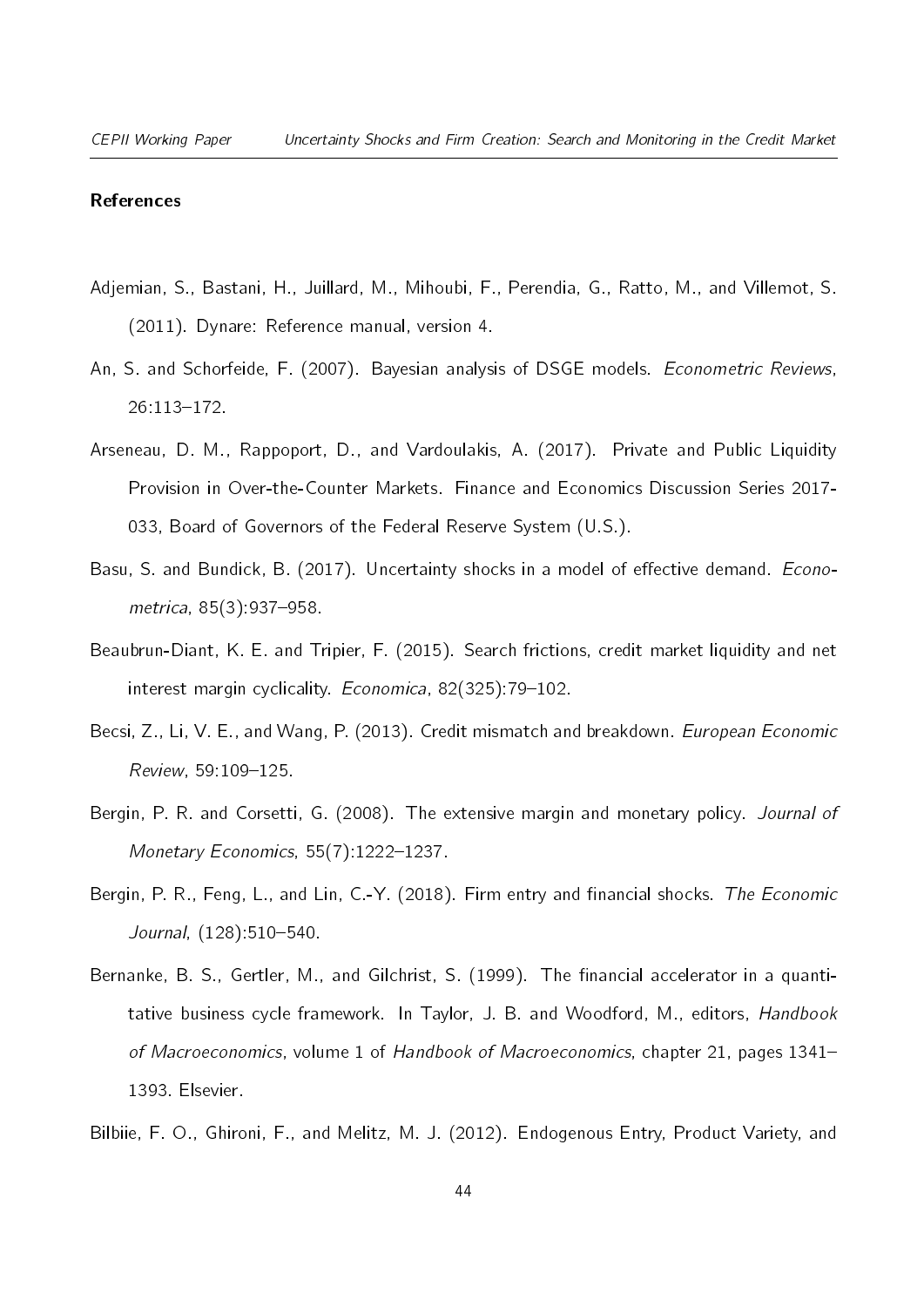Business Cycles. Journal of Political Economy, 120(2):304-345.

<span id="page-44-2"></span>Bloom, N. (2009). The Impact of Uncertainty Shocks. Econometrica, 77(3):623–685.

- Bloom, N. (2014). Fluctuations in uncertainty. The Journal of Economic Perspectives, 28(2):153-175.
- <span id="page-44-1"></span>Bloom, N., Floetotto, M., Jaimovich, N., Eksten, I. S., and Terry, S. J. (2018). Really Uncertain Business Cycles. Econometrica,  $86(3)$ : 1031-1065.
- Carlstrom, C. T. and Fuerst, T. S. (1997). Agency costs, net worth, and business fluctuations: A computable general equilibrium analysis. The American Economic Review, pages 893-910.
- Chamley, C. and Rochon, C. (2011). From search to match: when loan contracts are too long. Journal of Money, Credit and Banking, 43(s2):385-411.
- Chodorow-Reich, G. (2014). The Employment Effects of Credit Market Disruptions: Firmlevel Evidence from the 2008-9 Financial Crisis. The Quarterly Journal of Economics,  $129(1):1-59$ .
- <span id="page-44-0"></span>Christensen, I. and Dib, A. (2008). The Financial Accelerator in an Estimated New Keynesian Model. Review of Economic Dynamics,  $11(1)$ :155-178.
- Christiano, L. J., Eichenbaum, M., and Evans, C. L. (2005). Nominal rigidities and the dynamic effects of a shock to monetary policy. Journal of Political Economy,  $113(1)$ : 1-45.
- Christiano, L. J., Motto, R., and Rostagno, M. (2014). Risk Shocks. American Economic  $Review, 104(1):27-65.$
- Clementi, G. L. and Palazzo, B. (2016). Entry, exit, firm dynamics, and aggregate fluctuations. American Economic Journal: Macroeconomics, 8(3):1-41.
- Cooley, T. F. and Quadrini, V. (2001). Financial Markets and Firm Dynamics. American Economic Review, 91(5):1286-1310.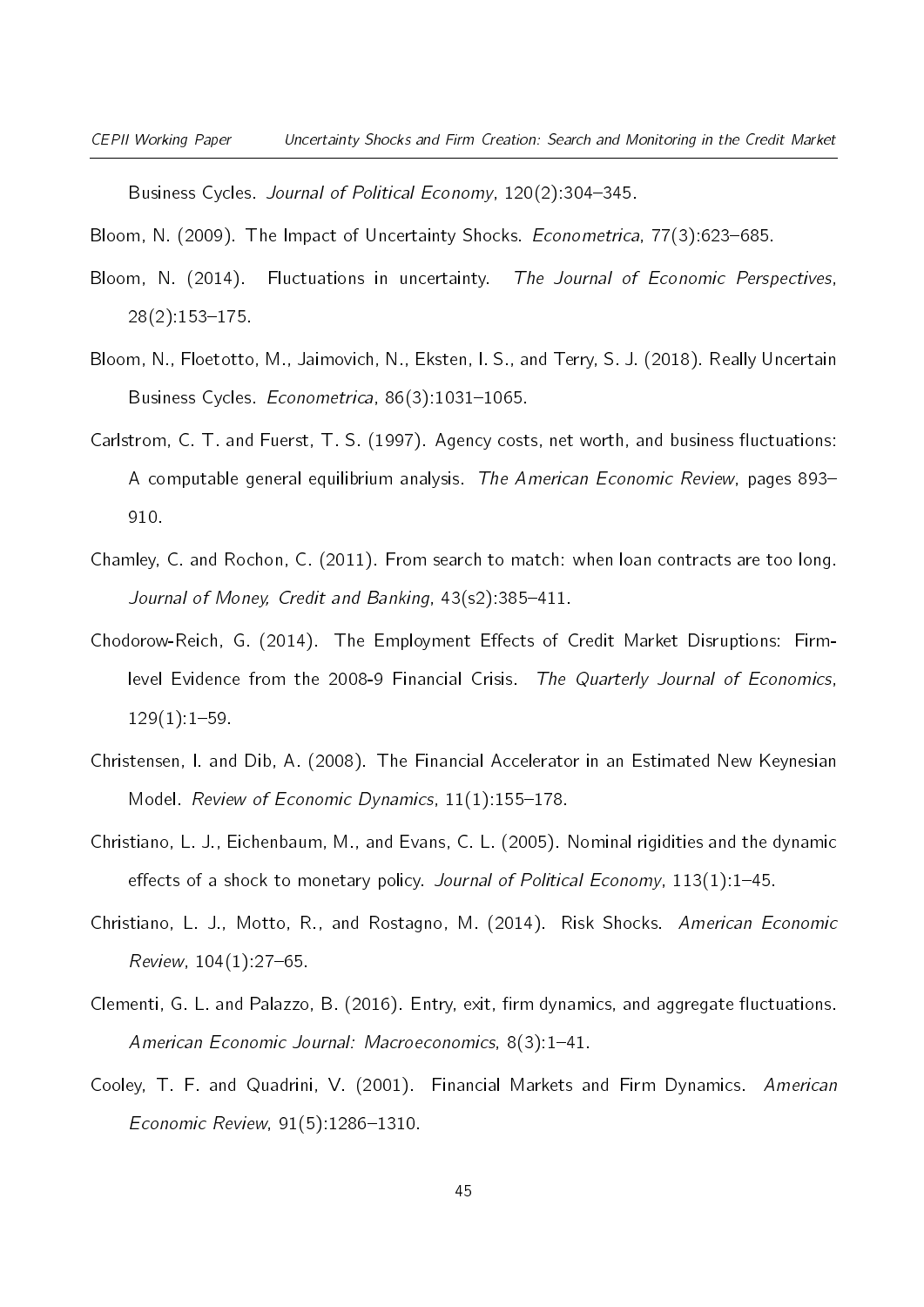- Craig, B. R. and Haubrich, J. G. (2013). Gross loan flows. Journal of Money, Credit and  $Banking, 45(2-3).401-421.$
- Darmouni, O. (2016). The effects of informational frictions on credit reallocation. Working Paper, Princeton University.
- Dell'Ariccia, G. and Garibaldi, P. (2005). Gross credit flows. The Review of Economic Studies,  $72(3)$ : 665-685.
- Den Haan, W. J., Ramey, G., and Watson, J. (2003). Liquidity flows and fragility of business enterprises. Journal of Monetary Economics, 50(6):1215-1241.
- Fernández-Villaverde, J., Guerrón-Quintana, P., Kuester, K., and Rubio-Ramírez, J. (2015). Fiscal volatility shocks and economic activity. The American Economic Review, 105(11):3352-3384.
- Fernandez-Villaverde, J., Rubio-Ramirez, J., and Schorfheide, F. (2016). Chapter 9 solution and estimation methods for DSGE models. volume 2 of Handbook of Macroeconomics, pages  $527 - 724$ . Elsevier.
- <span id="page-45-1"></span>Gertler, M. and Karadi, P. (2011). A model of unconventional monetary policy. Journal of Monetary Economics, 58(1):17-34.
- <span id="page-45-0"></span>Gertler, M. and Kiyotaki, N. (2010). Financial Intermediation and Credit Policy in Business Cycle Analysis. In Friedman, B. M. and Woodford, M., editors, Handbook of Monetary Economics, volume 3 of Handbook of Monetary Economics, chapter 11, pages 547-599. Elsevier.
- Gourio, F., Messer, T., and Siemer, M. (2016). Firm entry and macroeconomic dynamics: A state-level analysis. American Economic Review, 106(5):214-18.
- Herrera, A. M., Kolar, M., and Minetti, R. (2011). Credit reallocation. Journal of Monetary  $Economics, 58(6), 551-563.$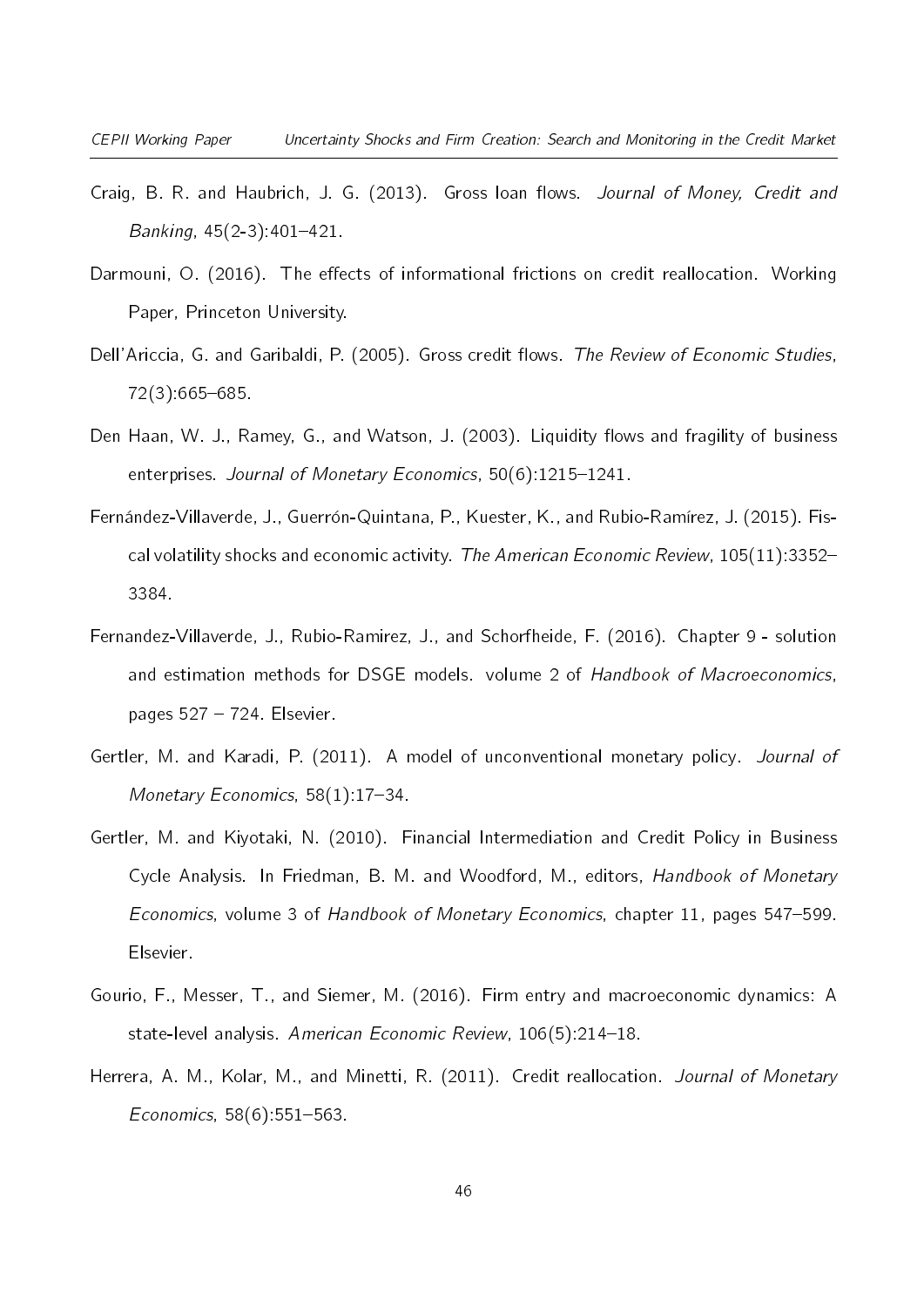- Hyun, J. and Minetti, R. (2014). Credit reallocation, deleveraging, and financial crises. Unpublished manuscript, Michigan State University.
- Jaimovich, N. and Floetotto, M. (2008). Firm dynamics, markup variations, and the business cycle. Journal of Monetary Economics,  $55(7)$ : 1238-1252.
- <span id="page-46-2"></span>Jermann, U. and Quadrini, V. (2012). Macroeconomic Effects of Financial Shocks. American Economic Review, 102(1):238-271.
- <span id="page-46-0"></span>Justiniano, A., Primiceri, G. E., and Tambalotti, A. (2010). Investment shocks and business cycles. Journal of Monetary Economics,  $57(2)$ : 132-145.
- Leduc, S. and Liu, Z. (2016). Uncertainty shocks are aggregate demand shocks. Journal of Monetary Economics, 82:20-35.
- Levenson, A. R. and Willard, K. L. (2000). Do firms get the financing they want? measuring credit rationing experienced by small businesses in the us. Small Business Economics,  $14(2):83-94.$
- Lewis, V. (2009). Business cycle evidence on firm entry. Macroeconomic Dynamics, 13(05):605-624.
- Lewis, V. and Poilly, C. (2012). Firm entry, markups and the monetary transmission mechanism. Journal of Monetary Economics, 59(7):670-685.
- Lewis, V. and Stevens, A. (2015). Entry and markup dynamics in an estimated business cycle model. European Economic Review, 74:14-35.
- Lewis, V. and Winkler, R. (2017). Government spending, entry and the consumption crowding-in puzzle. International Economic Review, 58(3):943-972.
- Liu, Z., Wang, P., and Zha, T. (2013). Land-price dynamics and macroeconomic fluctuations. Econometrica, 81(3):1147-1184.
- <span id="page-46-1"></span>Meier, A. and Müller, G. J. (2006). Fleshing out the Monetary Transmission Mechanism: Output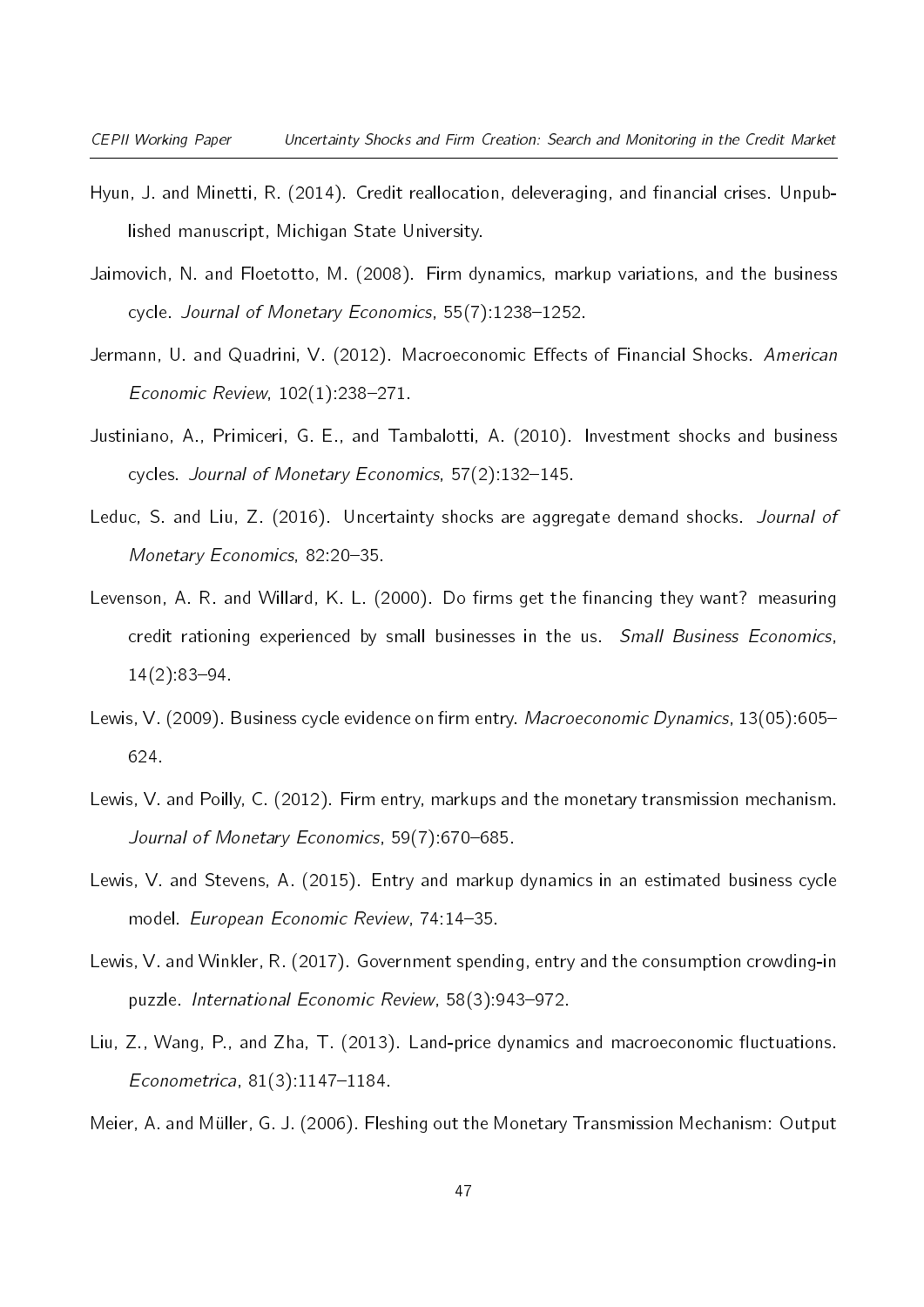Composition and the Role of Financial Frictions. Journal of Money, Credit and Banking, pages 2099-2133.

- Mortensen, D. T. and Pissarides, C. A. (1994). Job Creation and Job Destruction in the Theory of Unemployment. Review of Economic Studies, 61(3):397-415.
- Petrosky-Nadeau, N. and Wasmer, E. (2013). The cyclical volatility of labor markets under frictional financial markets. American Economic Journal: Macroeconomics, 5(1):193-221.
- Petrosky-Nadeau, N. and Wasmer, E. (2015). Macroeconomic dynamics in a model of goods, labor, and credit market frictions. Journal of Monetary Economics, 72:97-113.
- Poutineau, J.-C. and Vermandel, G. (2015). Financial frictions and the extensive margin of activity. Research in Economics, 69(4):525-554.
- Rocheteau, G., Wong, R., and Zhang, C. (2017). Lending Relationships, Banking Crises and Optimal Monetary Policies. Technical report.
- Rossi, L. (2016). Productivity Shocks and Uncertainty Shocks in a Model with Endogenous Firms Exit and Inefficient Banks. DEM Working Papers Series 128, University of Pavia, Department of Economics and Management.
- Schaal, E. (2017). Uncertainty and unemployment. Econometrica, 85(6):1675-1721.
- Sette, E. and Gobbi, G. (2015). Relationship lending during a financial crisis. Journal of the European Economic Association, 13(3):453-481.
- Smets, F. and Wouters, R. (2003). An estimated dynamic stochastic general equilibrium model of the euro area. Journal of the European Economic Association, 1(5):1123-1175.
- Smets, F. and Wouters, R. (2007). Shocks and frictions in us business cycles: A bayesian dsge approach. The American Economic Review, 97(3):586-606.
- Taylor, J. B. (2014). The Role of Policy in the Great Recession and the Weak Recovery. American Economic Review, 104(5): 61-66.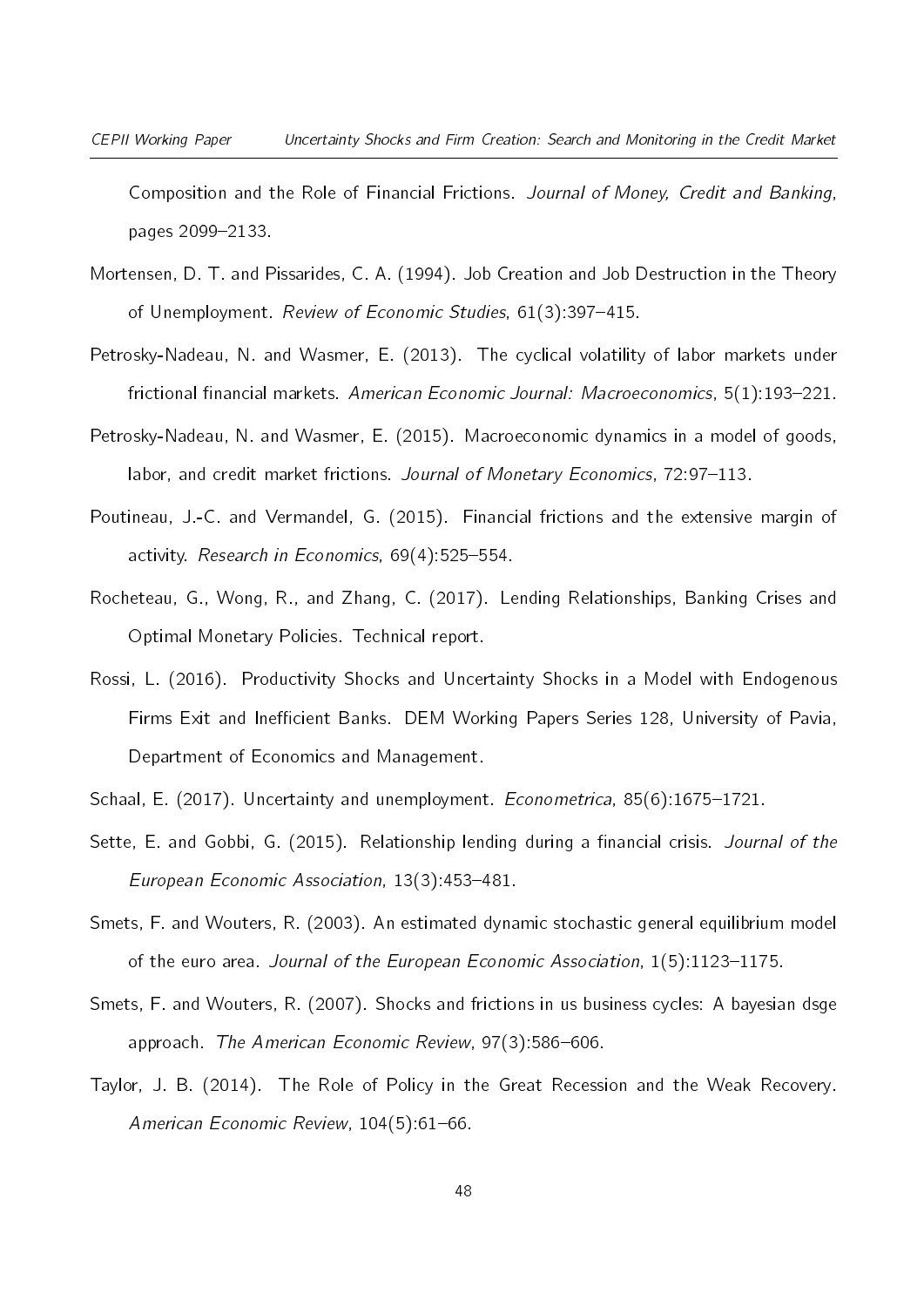- Townsend, R. M. (1979). Optimal contracts and competitive markets with costly state verification. Journal of Economic Theory,  $21(2)$ :265-293.
- Wasmer, E. and Weil, P. (2004). The Macroeconomics of Labor and Credit Market Imperfections. American Economic Review, 94(4):944-963.
- Wu, J. C. and Xia, F. D. (2016). Measuring the macroeconomic impact of monetary policy at the zero lower bound. Journal of Money, Credit and Banking, 48(2-3):253-291.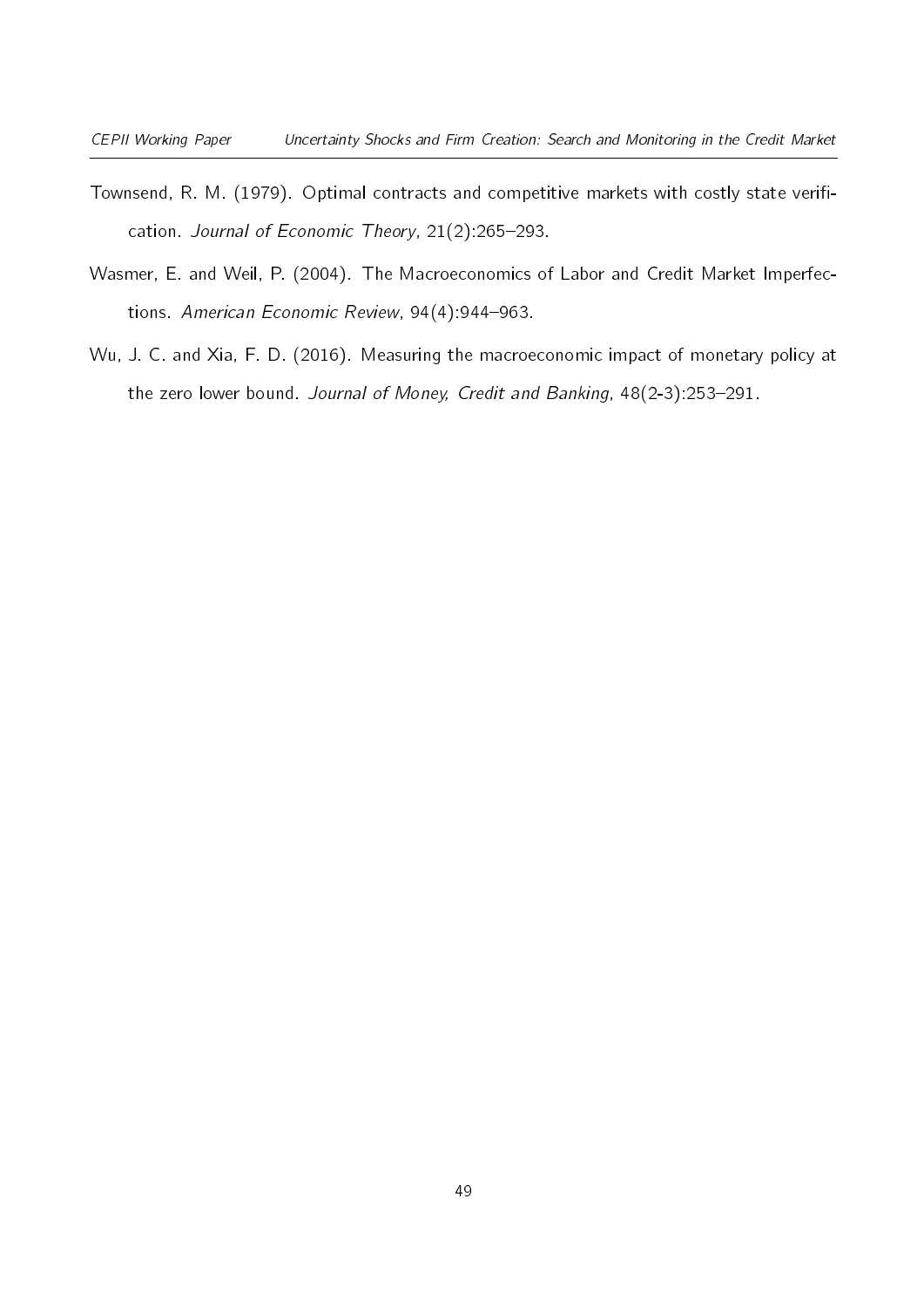### Appendix

### Appendix

### 1. Data

### A. Firm creation and destruction series

The series of firm creations combine two sources from the US, chained and depicted in Figure [1.1,](#page-50-0) as follows

- Creation (part 1): "New Business Incorporations" from the Survey of Current Business, 1996 (Table 13), FRED, available at [https://fraser.stlouisfed.org.](https://fraser.stlouisfed.org/scribd/?item_id=9911&filepath=/files/docs/publications/SCB/1990-99/SCB_011996.pdf&start_page=1#scribd-open) Monthly data from 1948M1 to 1994M12. We construct a quarterly sample and divide by population.
- Creation (part 2): "Number of establishments births" (total private sector) from the Bureau of Labor Statistics, available at [https://www.bls.gov.](https://www.bls.gov/web/cewbd/table9_1.txt) Data is quarterly and seasonally adjusted, we divide it by population.

For firm destructions, the source is the same as for firm creation (part 2), i.e

- Destruction: "Number of establishments births" (total private sector) from the Bureau of Labor Statistics, available at [https://www.bls.gov.](https://www.bls.gov/web/cewbd/table9_1.txt) Data is quarterly and seasonally adjusted, we divide it by population.
- Firms: "Number of Private Sector Establishments" from the Bureau of Labor Statistics (see the [table\)](https://www.bls.gov/bdm/us_age_naics_00_table5.txt). We construct a quarterly sample and divide by population.

# B. Other series: Macroeconomic and financial variables

All series are for the US, as follows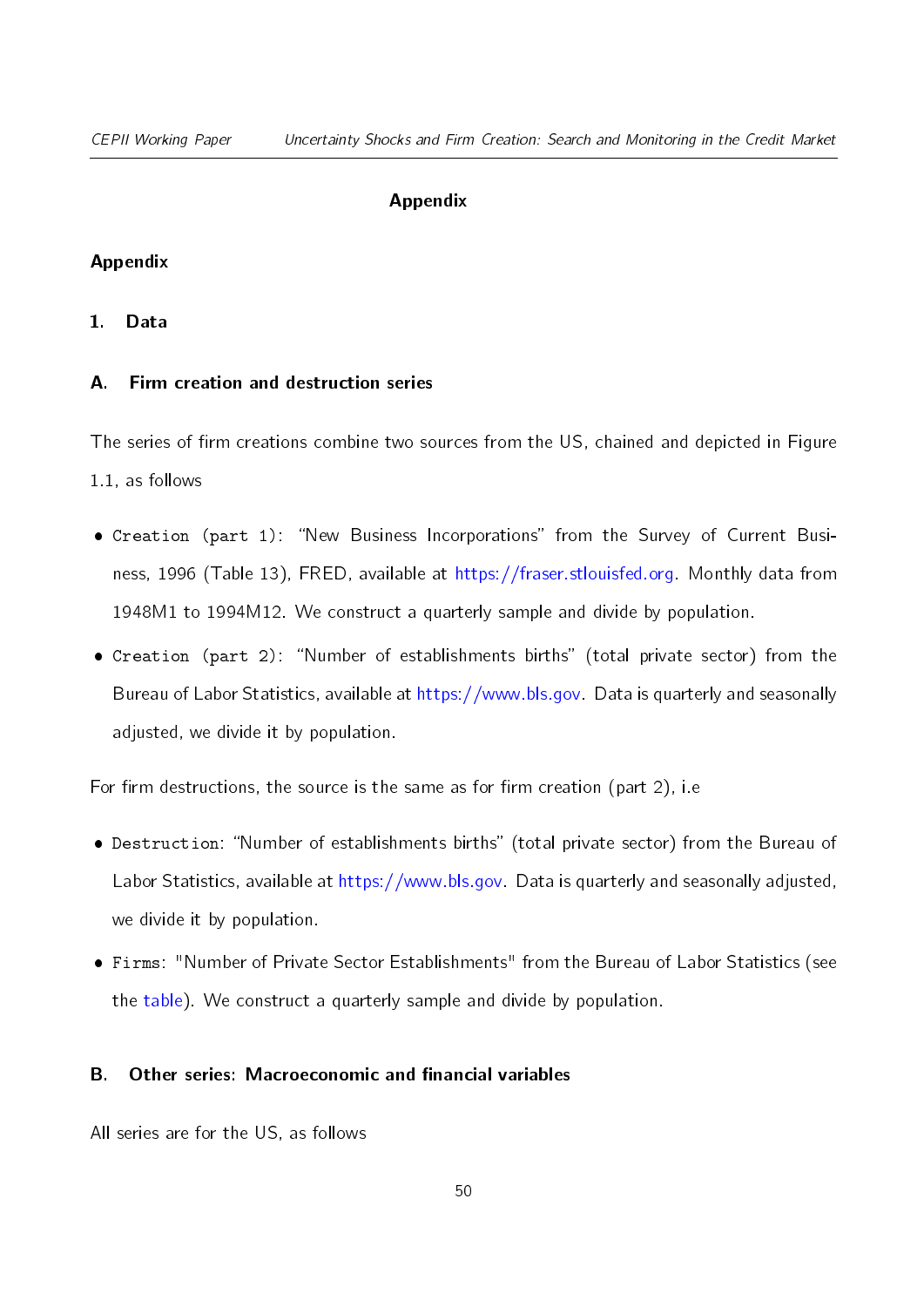<span id="page-50-0"></span>

Figure  $1.1$  – Firm creation series

- GDP: Real Gross Domestic Product, Billions of Chained 2009 Dollars, Quarterly, Seasonally Adjusted Annual Rate (Fred [series\)](http://research.stlouisfed.org/fred2/series/GDPC1), divided by population.
- Consumption: Real Personal Consumption Expenditures: Nondurable Goods + Real Personal Consumption Expenditures: Services, Billions of Chained 2009 Dollars, Quarterly, Seasonally Adjusted Annual Rate (Fred [series1](http://research.stlouisfed.org/fred2/series/PCNDGC96) + [series2](http://research.stlouisfed.org/fred2/series/PCESVC96) and before 1999, BEA [NIPA Table 2.3.3\)](http://www.bea.gov/iTable/iTable.cfm?ReqID=9&step=1#reqid=9&step=1&isuri=1), divided by population.
- Investment: Real Personal Consumption Expenditures: Durable Goods + Real Gross Private Domestic Investment, Billions of Chained 2009 Dollars, Quarterly, Seasonally Adjusted Annual Rate (Fred [series1](http://research.stlouisfed.org/fred2/series/PCDGCC96) + [series2](http://research.stlouisfed.org/fred2/series/GPDIC1) and before 1999, BEA [NIPA Table 2.3.3\)](http://www.bea.gov/iTable/iTable.cfm?ReqID=9&step=1#reqid=9&step=1&isuri=1), divided by population.
- Inflation: GDP Implicit Price Deflator, Index 2009=100, Quarterly, Seasonally Adjusted (Fred [series\)](http://research.stlouisfed.org/fred2/series/GDPDEF), logarithmic first difference.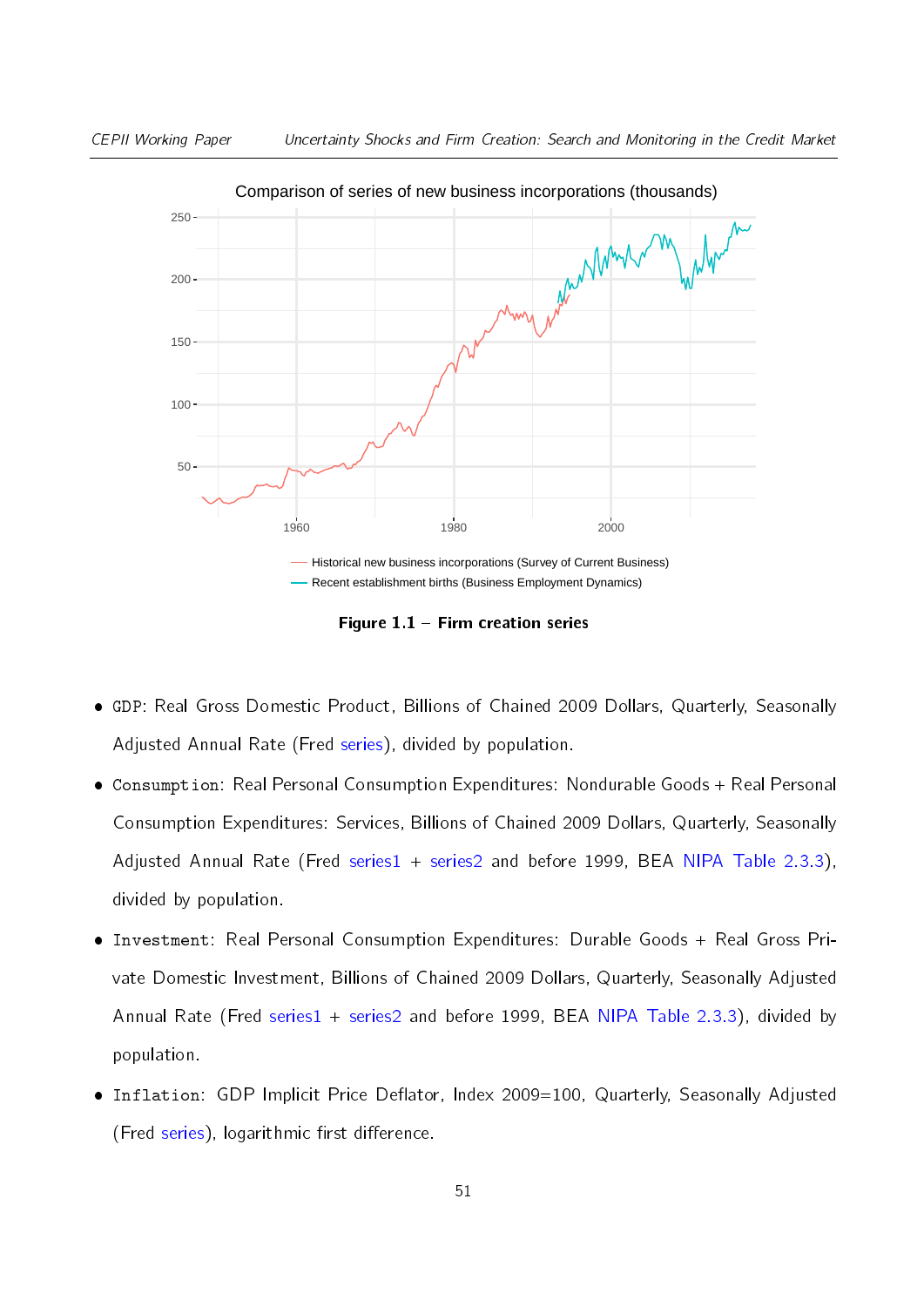- $\bullet$  InvestmentPrice: Gross Private Domestic Investment Implicit Price Deflator, Index 2009=100, Quarterly, Seasonally Adjusted (Fred [series\)](http://research.stlouisfed.org/fred2/series/A006RD3Q086SBEA), divided by GDP Deflator.
- Hours: Nonfarm Business Sector: Hours of All Persons, Index 2009=100, Quarterly, Seasonally Adjusted (Fred [series\)](http://research.stlouisfed.org/fred2/series/HOANBS).
- Wage: Nonfarm Business Sector: Compensation Per Hour, Index 2009=100, Quarterly, Seasonally Adjusted (Fred [series\)](http://research.stlouisfed.org/fred2/series/COMPNFB), divided by GDP Deflator.
- R for the short-term risk-free rates: Effective Federal Funds Rate, Percent, Quarterly, Not Seasonally Adjusted (Fred [series\)](http://research.stlouisfed.org/fred2/series/DFF).
- Credit: Nonfinancial Noncorporate Business; Credit Market Instruments; Liability + Nonfinancial Corporate Business; Credit Market Instruments; Liability, Level, Billions of Dollars, Quarterly, Not Seasonally Adjusted (Fred [series1](http://research.stlouisfed.org/fred2/series/NNBTCMDODNS)  $+$  [series2\)](http://research.stlouisfed.org/fred2/series/TCMILBSNNCB), divided by GDP Deflator, divided by population.
- CreditSpread: Moody's Seasoned Baa Corporate Bond Yield, Percent, Quarterly, Not Seasonally Adjusted (Fred [series\)](http://research.stlouisfed.org/fred2/series/BAA), less 10-year Government Bond Yield.
- NetWorth for entrepreneurial net worth: Wilshire 5,000 Total Market Index, Quarterly, Not Seasonally Adjusted (Fred [series\)](http://research.stlouisfed.org/fred2/series/WILL5000IND), divided by GDP Deflator.
- Population: Working Age Population: Aged 15-64: All Persons for the United States, Persons, Quarterly, Seasonally Adjusted (Fred [series\)](http://research.stlouisfed.org/fred2/series/LFWA64TTUSQ647S).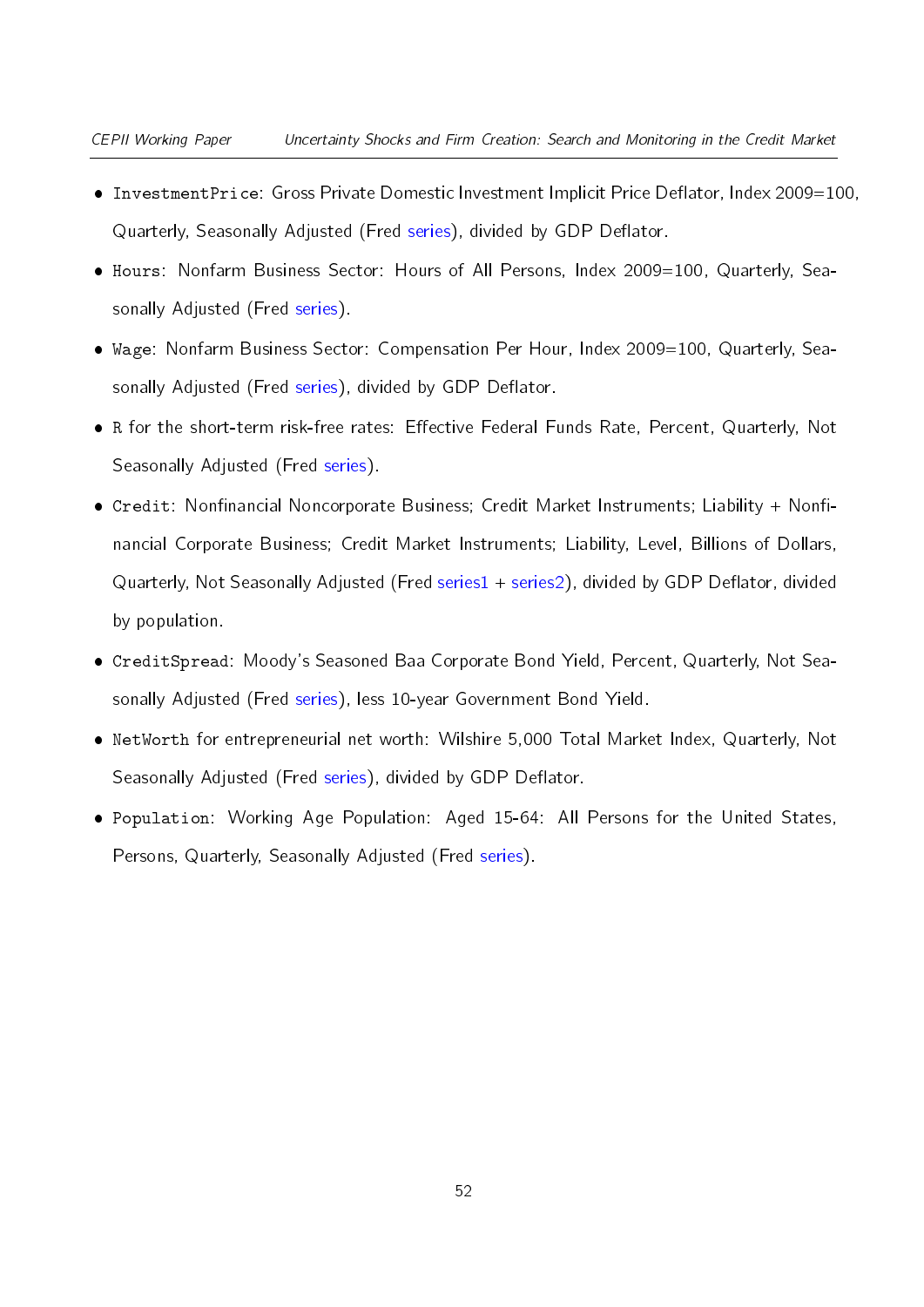

### 2. Additional Figures and Tables

Figure 2.2 - Historical data and historical contribution of selected shocks to firm destruction and number of active firms ("matched entrepreneurs") (in log, percentage deviation), during the Great Recession. "Uncertainty" stands for the risk shock (both anticipated and unanticipated components); "Technology" stands for the technology shock (both persistent and temporary components); "Investment" stands for the investment efficiency shock. The two series of firm destruction and active firm (matched entrepreneurs) are not directly included in the estimation.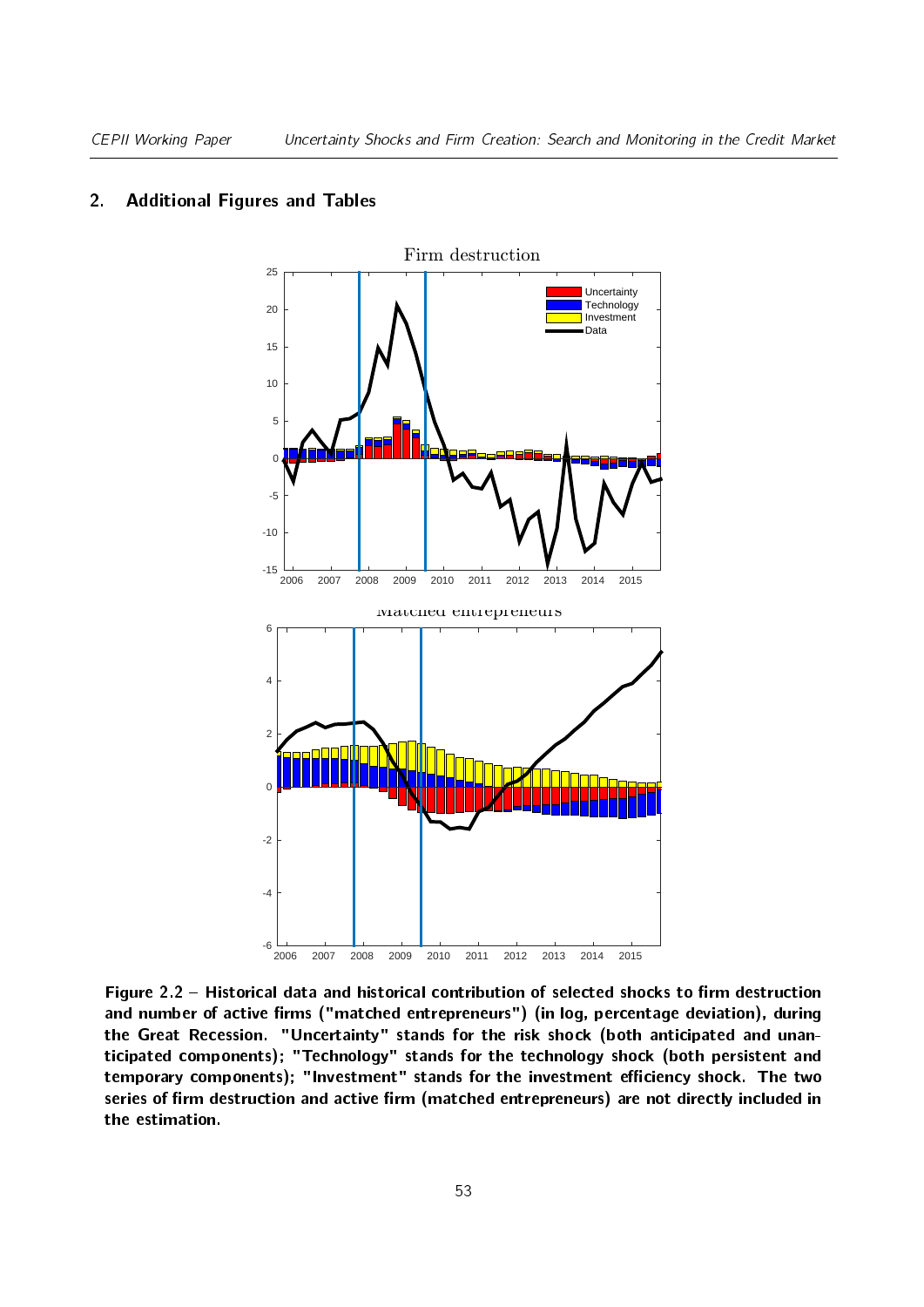|                                                      |                                | Table 2.1 – Prior and posterior, model without search fric |               |            | tion                                                                   |                                                                                            |                                                           |
|------------------------------------------------------|--------------------------------|------------------------------------------------------------|---------------|------------|------------------------------------------------------------------------|--------------------------------------------------------------------------------------------|-----------------------------------------------------------|
|                                                      |                                | Density                                                    | Prior mean    | Prior stdv | Post mode                                                              | 舌口<br>$\mathbf{I}$<br>10%                                                                  | $\overline{d}$<br>$\overline{1}$<br>%06                   |
| Monetary policy weight on output growth              | ŒΔy                            | Gaussian                                                   | 02500         | 0.1000     |                                                                        | 0 1699                                                                                     | 0.4904                                                    |
| Monetary policy weight on inflation                  | $\alpha_\pi$                   | Gaussian                                                   | 1.5000        | 00520      | 0.3282<br>2.5082                                                       | 2 2246                                                                                     | 28225                                                     |
| Consumption habits                                   | $\sigma$                       | Beta                                                       | 00090         | 0.1000     |                                                                        |                                                                                            | 84780                                                     |
| Steady state probability of default                  | $F(\bar{\omega})$              | Beta                                                       | G20000        | 0.0025     | 0 7799                                                                 | 0 7248                                                                                     | 0.0119                                                    |
| Price indexing weight on inflation target            | $\overline{r}$                 | Beta                                                       | 00090         | 00510      | 0 8738                                                                 | 11920                                                                                      |                                                           |
| Wage indexing weight on persistent technology growth | $t_{\mu}$                      | Beta                                                       | 00090         | 00510      |                                                                        | 0 9235                                                                                     |                                                           |
| Wage indexing weight on inflation target             | $\epsilon_{\nu\alpha}$         | Beta                                                       | 00090         | 00510      | 0 9625<br>0 3455                                                       | 0.1411                                                                                     | $\begin{array}{c} 0.9444 \\ 0.9850 \\ 0.5285 \end{array}$ |
| Monitoring cost                                      |                                | Beta                                                       | 0.2500        | 00010      | 0.2603                                                                 | 0.1830                                                                                     | 03482                                                     |
| Curvature,<br>investment adjust cost                 | $\check{\omega}$ $\mathcal{L}$ | Gaussian                                                   | <b>5.000C</b> | 30000      | 128726                                                                 | 200006                                                                                     | <b>157566</b>                                             |
| Curvature, utilization cost                          | $\sigma_{\theta}$              | Gaussian                                                   | 1.0000        | 1.0000     | 27477                                                                  | 12021                                                                                      | 38951                                                     |
| Calvo price stickiness                               |                                | Beta                                                       | 0.500C        | 0.1000     | 0 8267                                                                 | 78970                                                                                      | 0.8612                                                    |
| Calvo wage stickiness                                | ىق بىخ                         | Beta                                                       | 00920         | 0.1000     | 0 8014                                                                 | 08820                                                                                      | 08573                                                     |
| Real net worth per capita                            | meas. error                    | Weibul                                                     | 0.010         | 0000       |                                                                        |                                                                                            |                                                           |
| Autocorrelation, government consumption shock        | $\rho_g$                       | Beta                                                       | <b>0.500C</b> | 00020      |                                                                        | 0.0509                                                                                     | 0.0651                                                    |
| Autocorrelation, price markup shock                  | PXf                            | Beta                                                       | <b>0000</b>   | 00020      | 0.0572<br>0.8677<br>0.8678<br>0.9878                                   | 0 8088                                                                                     | 76060                                                     |
| Autocorrelation, investment price shock              | $\rho_\mu$ T                   | Beta                                                       | <b>0.500C</b> | 00020      |                                                                        | 0 9738                                                                                     | 0 9964                                                    |
| Autocorrelation, persistent technology growth shock  | $\rho_{\mu z}$                 | Beta                                                       | <b>0.500C</b> | 00020      | 0360                                                                   | 0 0067                                                                                     | 06600                                                     |
| Autocorrelation, risk shock                          | $\rho_\sigma$                  | Beta                                                       | 00090         | 00020      | 0.9704                                                                 | 0 9393                                                                                     | 01660                                                     |
| Correlation among signals                            | $\rho_{\sigma,n}$              | Gaussian                                                   | 0.0000        | 00090      |                                                                        | $-0.020$                                                                                   | 04132                                                     |
| Autocorrelation, temporary technology shock          | $\varphi_{\varepsilon}$        | Beta                                                       | 00090         | 00020      | $\begin{array}{c} 0.1867 \\ 0.9238 \\ 0.8772 \\ 0.9184 \\ \end{array}$ | $\begin{array}{l} 0.8714 \\ 0.85719 \\ 0.08578 \\ 0.0174 \\ 0.01109 \\ 0.0109 \end{array}$ | 96560<br>69680<br>88960                                   |
| Autocorrelation, monetary policy shock               | $\rho_R$                       | Beta                                                       | 00520         | 00010      |                                                                        |                                                                                            |                                                           |
| Autocorrelation, consumption preferences shock       | $\rho_\zeta c$                 | Beta                                                       | 00090         | 00020      |                                                                        |                                                                                            |                                                           |
| Autocorrelation, investment efficiency shock         | ρçi                            | Beta                                                       | 00090         | 00020      | 0.3825                                                                 |                                                                                            | 0 6439                                                    |
| Std dev., government consumption                     | $\sigma_g$                     | Inverse Gamma<br>$\sim$                                    | 0.0023        | 00033      |                                                                        |                                                                                            | 0.0213                                                    |
| <b>Std</b><br>I dev.,<br>price markup                | $\sigma_{\lambda f}$           | Inverse Gamma<br>$\sim$                                    | 0.0023        | 0.0033     | 0.0162                                                                 |                                                                                            | 0.0243                                                    |
| Std<br>dev.<br>mvestment price                       | $\sigma_\mu \gamma$            | Inverse Gamma<br>$\sim$                                    | 0.0023        | 00033      | 0.0036                                                                 | 0 0033                                                                                     | 0 0040                                                    |
| Std<br>dev.<br>persistent technology                 | $\sigma_{\mu z}$               | Inverse Gamma<br>$\sim$                                    | 0.0023        | 00033      | <b>C</b> 0092                                                          | $00085$                                                                                    | SOI00                                                     |
| Std<br>dev.<br>unanticipated risk shock              | $\sigma_{\sigma,0}$            | Inverse Gamma<br>$\sim$                                    | 0.0023        | 0.0033     | 0.0372                                                                 | 0 0302                                                                                     |                                                           |
| <b>Std</b><br>dev.,<br>anticipated risk shock        | $\sigma_{\sigma,n}$            | Inverse Gamma<br>$\sim$                                    | 80000         | 0.0012     | 0 0 144                                                                | 00122                                                                                      |                                                           |
| Std<br>dev., temporary technology                    | $\sigma_{\varepsilon}$         | Inverse Gamma<br>$\sim$                                    | 0.0023        | 0.0033     | 0.0056                                                                 | 15000                                                                                      | 00462<br>00175<br>00063                                   |
| Std<br>I dev.<br>Annbe                               | $\sigma_{\gamma}$              | Inverse Gamma<br>$\sim$                                    | 0.0023        | 0033       | 0 0031                                                                 | 0.0024                                                                                     | 00000                                                     |
| Std<br>dev, monetary policy                          | $\sigma_R$                     | Inverse<br>Gamma<br>$\sim$                                 | 05833         | 03280      | 0.5122                                                                 | 04617                                                                                      | 60890                                                     |
| Std<br>dev.,<br>consumption preferences              | ०८८                            | nverse<br>Gamma<br>$\sim$                                  | 0.0023        | 0.0033     | 0 0307                                                                 | 0.0243                                                                                     | 0.0423                                                    |
| Std dev, investment efficiency                       | σći                            | nverse Gamma<br>$\sim$                                     | 0.0023        | 0033       | 0 020 1                                                                | 0.0166                                                                                     | 0 0253                                                    |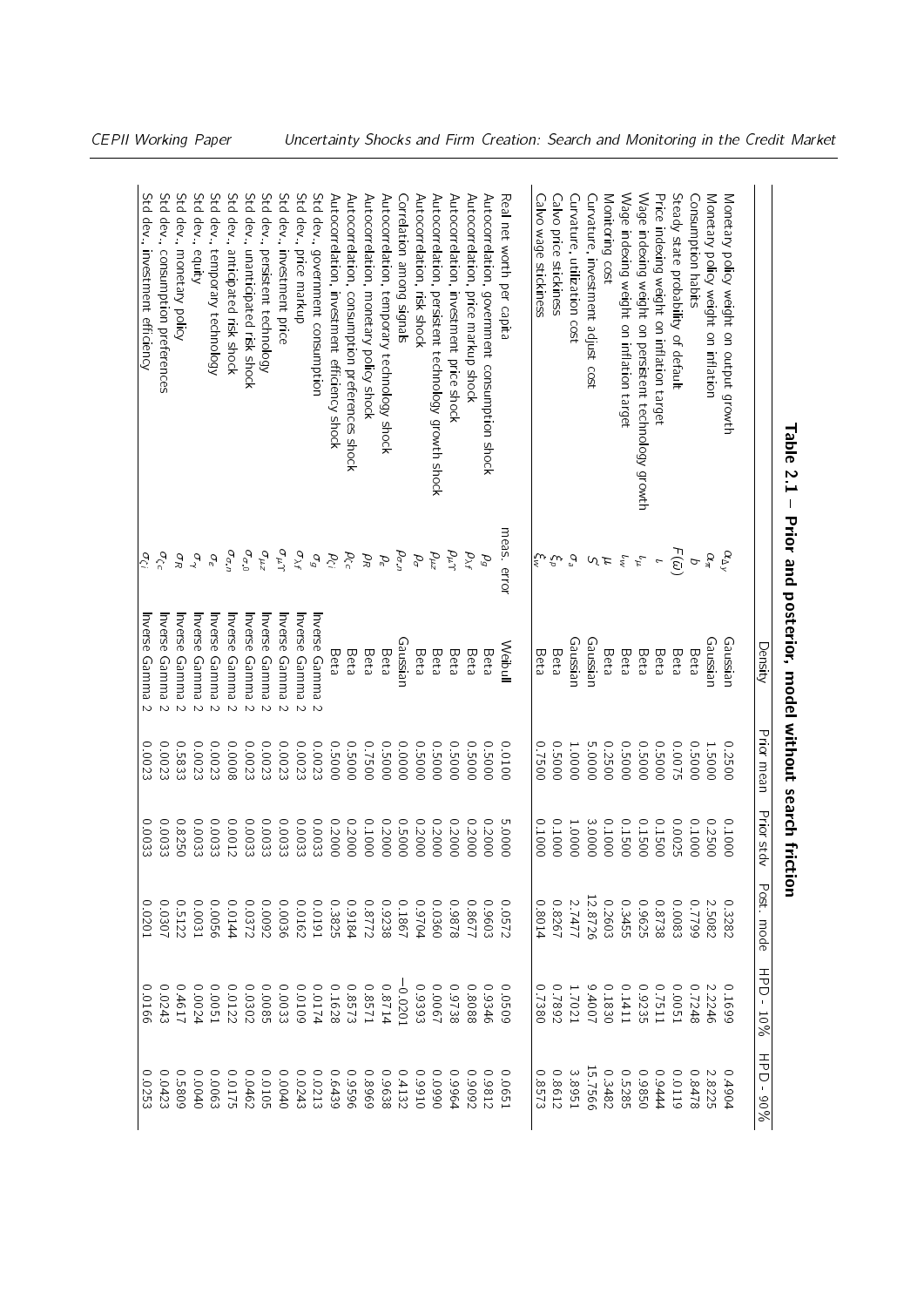|                                                                                                                                               | Table 2.2 – Variance d |            |          |                        |                   |            |                  | lecomposition at business cycle frequency, model without search friction |          |                      |
|-----------------------------------------------------------------------------------------------------------------------------------------------|------------------------|------------|----------|------------------------|-------------------|------------|------------------|--------------------------------------------------------------------------|----------|----------------------|
|                                                                                                                                               | Jncertainty            | Equity Inv | restment | nvestment              | lemporary         | Persistent | Markup           | Consumption                                                              | Monetary | Government           |
|                                                                                                                                               |                        |            | price    | efficiency             | technology        | technology |                  | preterence                                                               | policy   | spending             |
| a<br>G                                                                                                                                        | 23.24                  | 0.26       | 0.37     | 25.24                  | 735               | 4.45       | 1433             | 1392                                                                     | 378      | <b>ZO</b>            |
| Consumption                                                                                                                                   | 0.68                   | 0.01       | 0.01     | 0.77                   | 1293              | 0.95       | 14.95            | 64.56                                                                    | 3.27     |                      |
| Investment                                                                                                                                    | 43.00                  | 0.53       | 016      | 45.24                  |                   | 0.22       | 642              | 0.81                                                                     | 2.07     | $\frac{187}{000}$    |
| Inflation                                                                                                                                     | 1228                   | 0.14       | 0.02     | $0.88$<br>$0.88$       | $\frac{1}{17}$ 57 | 1.35       | 52.76            | <b>LO.55</b>                                                             | 232      | 0.84                 |
| Inv. price                                                                                                                                    | 0.00                   | 0.00       | 0000     |                        |                   | 0.00       | 0.00             | 0.00                                                                     | 0.00     |                      |
| Wage                                                                                                                                          | 0.59                   | 0.01       | 0.00     |                        | $0.00$<br>3.07    | 8572       | $1012$<br>$1871$ | 0.11                                                                     | 0.05     |                      |
| Hours worked                                                                                                                                  | 1943                   | 0.18       | 0.18     | 2133                   | 1418              | 378        |                  | 1347                                                                     | 380      |                      |
| Riskfree rate                                                                                                                                 | 1842                   | 0.21       | 0.05     | 2.26                   | 12.06             | 1.65       | 31.27            | 1347                                                                     | 1975     | $0.0400$<br>$0.0400$ |
| Credit spread                                                                                                                                 | 97.07                  | 117        | 0.08     | 0.35                   | 0.08              | 0.05       | 0.26             | 0.10                                                                     | 0.83     |                      |
| Credit                                                                                                                                        | 47.57                  | 1932       | 0.17     | 5.06                   | 813               | 0.63       | 12.98            | 4.99                                                                     | 0.56     | 0.59                 |
| Net worth                                                                                                                                     | 78.95                  | 341        | 0.96     | 252                    | 0.38              | 0.28       | 507              | $\overline{0}$                                                           | 821      | 0.06                 |
| Note: Rows correspond to the observed variables, as described in 3.2. Columns                                                                 |                        |            |          |                        |                   |            |                  | give the contribution (in percent) to the variance of a variable         |          |                      |
| n row of the various shocks considered in t                                                                                                   |                        |            |          | he estimation process. | "Uncertainty"     |            |                  | sums the anticipated and unanticipated components of the risk            |          |                      |
| shock. Numbers in each row may not add up to 100 as we ignore correlations between shocks. Business cycle frequency is measured with Bandpass |                        |            |          |                        |                   |            |                  |                                                                          |          |                      |
| filter $(8, 32)$                                                                                                                              |                        |            |          |                        |                   |            |                  |                                                                          |          |                      |
|                                                                                                                                               |                        |            |          |                        |                   |            |                  |                                                                          |          |                      |

Table 2.2 - Variance decomposition at business cycle frequency, model without search friction

CEPII Working Paper Uncertainty Shocks and Firm Creation: Search and Monitoring in the Credit Market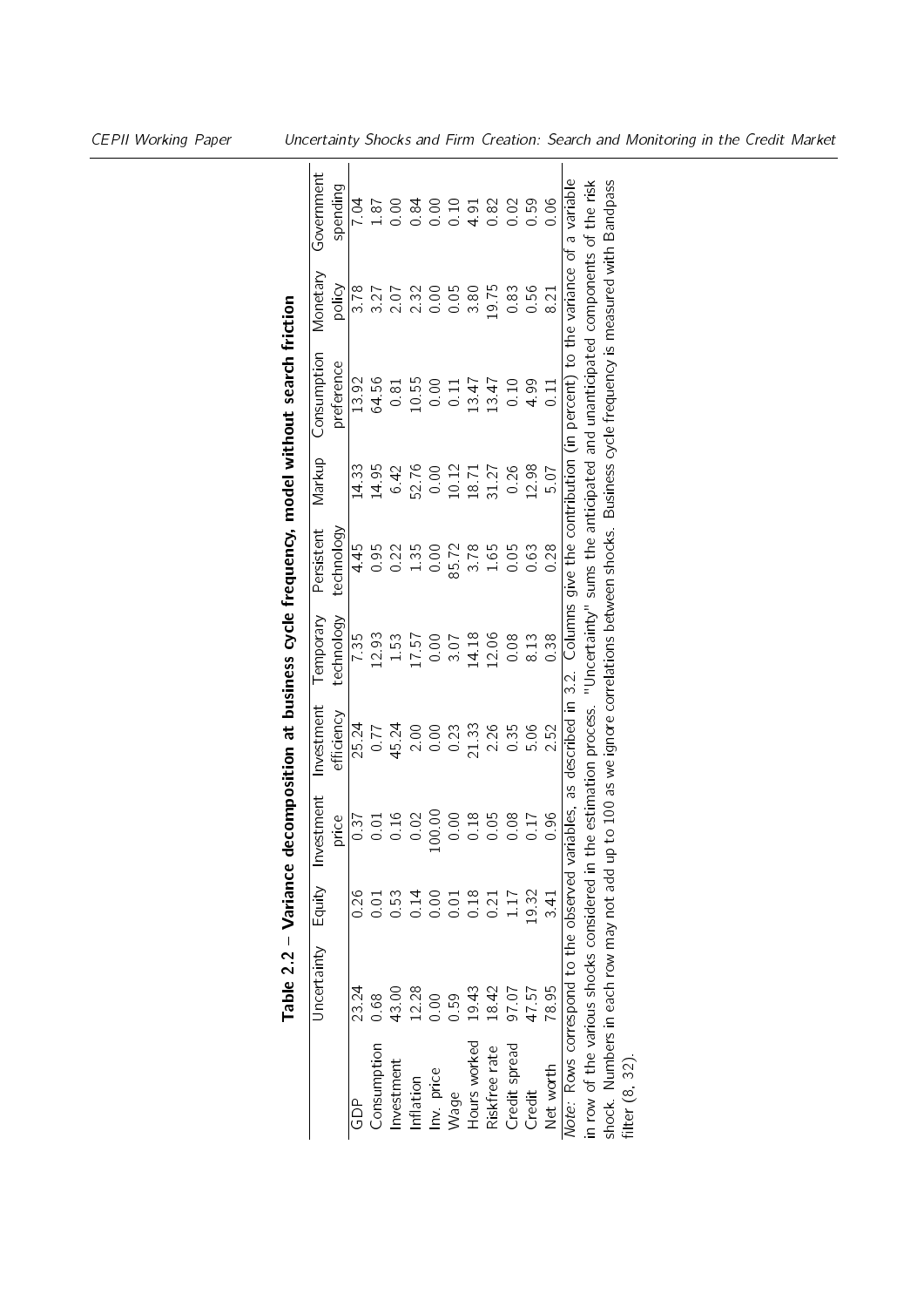|                                                      |                                                                                                                                      | Density                        | Prior mean    | Prior stdv | Post<br>mode      | 吉己<br>$\mathbf{I}$<br>10% | 공모<br>$\mathbf{I}$<br>9606 |
|------------------------------------------------------|--------------------------------------------------------------------------------------------------------------------------------------|--------------------------------|---------------|------------|-------------------|---------------------------|----------------------------|
| Monetary policy weight on output growth              | αΔy                                                                                                                                  | Gaussian                       | 0.2500        | 001000     | O<br>2953         | 0.18<br>G                 | $\circ$<br>4110            |
| Monetary policy weight on inflation                  | $\alpha_\pi$                                                                                                                         | Gaussian                       | 1.5000        | 0.2500     | 27052             | 24334                     | 28666                      |
| Consumption habits                                   | $\sigma$                                                                                                                             | Beta                           | <b>0.500C</b> | 0.1000     | 07612             | 0.7294                    | 0.8185                     |
| Discount factor ratio                                |                                                                                                                                      | Beta                           | 00920         | 0.1500     | 16140             | 0.1830                    | 2617                       |
| Steady state probability of default                  | $\begin{array}{l} \beta^e/\beta \ \digamma(\omega) \end{array}$                                                                      | Beta                           | 52000         | 0.0025     | 0.0074            | 0.0037                    | 06000                      |
| Price indexing weight on inflation target            | $\overline{\phantom{0}}$                                                                                                             | Beta                           | 00000         | 0031500    | 0.8524            | 08+80                     | 10960                      |
| Wage indexing weight on persistent technology growth |                                                                                                                                      | Beta                           | 00000         | 00510      | 9615              | 19260                     | 02860                      |
| Wage indexing weight on inflation target             | $\mathcal{L}_\mu$ is $\mathcal{L}_\mu$                                                                                               | Beta                           | 00090         | 0.1500     | 0.2884            | 0.1377                    | 0.4166                     |
| Steady state matched entrepreneurs                   |                                                                                                                                      | Inverse Gamma 2                | 10000         | 0.5000     | 04782             | 04261                     | 05060                      |
| Monitoring cost                                      | $\mathcal{L}% _{A}=\mathcal{L}_{A}\!\left( A;B\right) ,\ \mathcal{L}_{A}\!\left( A;B\right) ,\ \mathcal{L}_{A}\!\left( A;B\right) ,$ | Beta                           | 0.2500        | 00010      | 87810             | 0.0416                    | 0.2543                     |
| Steady state matching probability                    | $\mathcal{P}^{\theta}$                                                                                                               | Beta                           | 00090         | 00020      | 0 4037            | 0 3276                    | 0 8083                     |
| Curvature, investment adjust cost                    | $\sim$                                                                                                                               | Gaussian                       | <b>5.0000</b> | 30000      | 8 1512            | 6 8426                    | 10.1928                    |
| Steady state separation rate                         | s <sub>c</sub>                                                                                                                       | Beta                           | 00090         | 00020      | 0.512             | 0 0822                    | 0.1685                     |
| Curvature, utilization cost                          | $\sigma_{\sigma}$                                                                                                                    | Gaussian                       | 1.0000        | 1.0000     | 16443             | 1 0327                    | 2 3330                     |
| Calvo price stickiness                               |                                                                                                                                      | Beta                           | <b>0.500C</b> | 0.1000     | 05779             | 68920                     | 0.8256                     |
| Calvo wage stickiness                                | ىپى ئ                                                                                                                                | Beta                           | 00520         | 00000      | 0.7218            | 0.6936                    | 89920                      |
| Real net worth per capita                            | meas error                                                                                                                           | Weibul                         | 0.010         | 00005      | 69900             | 60900                     | $\circ$<br>1920            |
| Autocorrelation, government consumption shock        | $\mathcal{O}_g$                                                                                                                      | Beta                           | <b>0.500C</b> | 0.2000     | <b>t6960</b>      | 0.9445                    | C9860                      |
| Autocorrelation, price markup shock                  | PXf                                                                                                                                  | Beta                           | 00090         | 0.2000     | 12127             | 66280                     | 0 9424                     |
| Autocorrelation, investment price shock              | PµT                                                                                                                                  | Beta                           | <b>0.500C</b> | 0.2000     | 0 9813            | 0.9664                    | 82660                      |
| Autocorrelation, persistent technology growth shock  | $\rho_{\mu z}$                                                                                                                       | Beta                           | <b>0.500C</b> | 0.2000     | 0.0461            | 80100                     | 0.1121                     |
| Autocorrelation,<br>temporary technology shock       | $\varphi_{\varepsilon}$                                                                                                              | Beta                           | 00000         | 0.2000     | 88960             | 86760                     | 0.9803                     |
| Autocorrelation, monetary policy shock               | $\rho_R$                                                                                                                             | Beta                           | 00520         | 0.1000     | 64280             | 0 8452                    | 0.8913                     |
| Autocorrelation,<br>consumption preferences shock    | $\rho_{\zeta c}$                                                                                                                     | Beta                           | 00090         | 00020      | 0.9548            | 0330                      | 19960                      |
| Autocorrelation, investment efficiency shock         | ρçi                                                                                                                                  | Beta                           | 00000         | 00020      | 0.8405            | 10880                     | 18784                      |
| Std dev., government consumption                     | $\sigma_g$                                                                                                                           | <b>hverse Gamma</b><br>$\sim$  | 0.0023        | 0.0033     | 0 0193            | 0.0174                    | 0 0207                     |
| Std dev., price markup                               | $\sigma_{\lambda f}$                                                                                                                 | Inverse Gamma<br>$\sim$        | 0.0023        | 0 0033     | G010 <sup>0</sup> | <b>00022</b>              | 00140                      |
| Std<br>dev, investment price                         | σμΥ                                                                                                                                  | Inverse Gamma<br>$\sim$        | 0.0023        | 00033      | 0036              | 00033                     | 0.0041                     |
| Std<br>dev.<br>persistent technology                 | $\sigma_{\mu z}$                                                                                                                     | nverse<br>Gamma<br>$\mathbb N$ | 0.0023        | 00033      | 96000             | 18000                     | 90100                      |
| Std<br>dev.,<br>temporary technology                 | $\sigma_{\varepsilon}$                                                                                                               | nverse<br>Gamma<br>$\sim$      | 0 0023        | 00033      | 09000             | 0.0054                    | 99000                      |
| Std<br>dev.,<br>Anthe                                | σγ                                                                                                                                   | nverse<br>Gamma<br>$\sim$      | 0.0023        | 00033      | 19000             | 85000                     | 82000                      |
| Std<br>dev, monetary policy                          | σR                                                                                                                                   | nverse<br>Gamma<br>$\sim$      | 0.5833        | 03250      | 04793             | 04437                     | 0.5511                     |
| Std dev, consumption preferences                     | ०८८                                                                                                                                  | Inverse Gamma<br>$\sim$        | 0 0023        | 0.0033     | 0.0498            | 0.0424                    | 0.0542                     |
| Std dev,<br>investment ethclency                     | σći                                                                                                                                  | Inverse Gamma                  | 0 0023        | 0 0033     | <b>OS12</b>       | 86+00                     | 0632                       |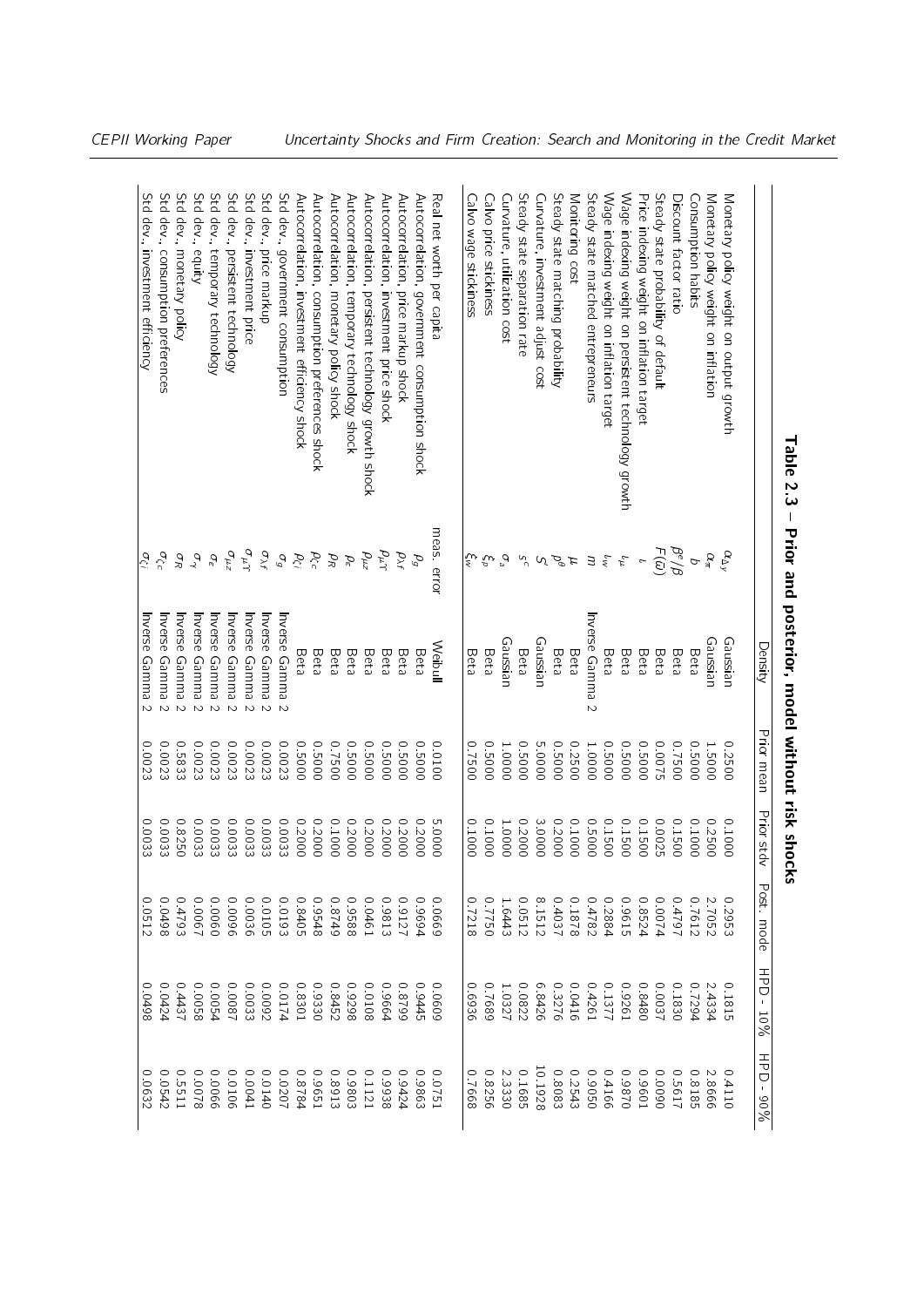<span id="page-56-0"></span>

| $\mathbf{I}$<br>24<br>Table                                         |                             | Prior and posterior, model without the Great Recession |            |            |           |                      |           |
|---------------------------------------------------------------------|-----------------------------|--------------------------------------------------------|------------|------------|-----------|----------------------|-----------|
|                                                                     |                             | Density                                                | Prior mean | Prior stdy | Post mode | $-10%$<br><b>OdH</b> | HPD - 90% |
| Monetary policy weight on output growth                             | $\alpha_{\Delta y}$         | Gaussian                                               | 02500      | 0.1000     | 03329     | 0.1693               | 0487      |
| Monetary policy weight on inflation                                 | $\alpha_\pi$                | Gaussian                                               | 15000      | 0.2500     | 2.5059    | 22667                | 28214     |
| Consumption habits                                                  | $\sigma$                    | Beta                                                   | 0.5000     | 0.1000     | 0.6549    | 0.6010               | 07302     |
| Discount factor ratio                                               | $\beta^e/\beta$ $F(\omega)$ | Beta                                                   | 07500      | 0.1500     | 05207     | 03210                | 0.6128    |
| Steady state probability of default                                 |                             | Beta                                                   | 00075      | 0.0025     | 0.0073    | 0.0042               | 0.0086    |
| Price indexing weight on inflation target                           | $\overline{a}$              | Beta                                                   | 0.5000     | 0.1500     | 08147     | 0.6544               | 0.9260    |
| gy growth<br>Wage indexing weight on persistent technolo            | $t_{\mu}$                   | Beta                                                   | 0.5000     | 0.1500     | 09487     | 0.9000               | 0.9797    |
| Wage indexing weight on inflation target                            | $\mathcal{L}_{\mathcal{W}}$ | Beta                                                   | 0.5000     | 0.1500     | 03703     | 0.1594               | 0.5573    |
| Steady state matched entrepreneurs                                  | $\tilde{z}$                 | $\sim$<br>Inverse Gamma                                | 1.0000     | 0.5000     | 1,6830    | 16135                | 17645     |
| Monitoring cost                                                     |                             | Beta                                                   | 0.2500     | 0.1000     | 02162     | 0.1698               | 03280     |
| Steady state matching probability                                   | $\sim\!\mathcal{S}$         | Beta                                                   | 0.5000     | 0.2000     | 05349     | 0.1456               | 0.5847    |
| Curvature, investment adjust cost                                   |                             | Gaussian                                               | 5.0000     | 3 0000     | 93375     | 88333                | 103484    |
| Steady state separation rate                                        | $S^{\mathsf{C}}$            | Beta                                                   | 0.5000     | 0.2000     | 00245     | 0.0096               | 0.0494    |
| Curvature, utilization cost                                         | $\sigma_a$                  | Gaussian                                               | 1.0000     | 1.0000     | 3 2010    | 21160                | 38139     |
| Calvo price stickiness                                              |                             | Beta                                                   | 0.5000     | 0.1000     | 0.6937    | 06418                | 07425     |
| Calvo wage stickiness                                               | ش ب                         | Beta                                                   | 0.7500     | 0.1000     | 0.6894    | 06499                | 07333     |
| Real net worth per capita                                           | meas error                  | Weibull                                                | 0.0100     | 5.0000     | 0.0641    | 00572                | 0.728     |
|                                                                     |                             |                                                        |            |            |           |                      |           |
| Autocorrelation, government consumption shock                       | $\rho_g$                    | Beta                                                   | 0.5000     | 0.2000     | 09711     | 09487                | 0.9861    |
| Autocorrelation, price markup shock                                 | $\rho_{\lambda f}$          | Beta                                                   | 0.5000     | 0.2000     | 0.9598    | 0.9322               | 09796     |
| Autocorrelation, investment price shock                             | $\rho_{\mu}\gamma$          | Beta                                                   | 0.5000     | 0.2000     | 0.9871    | 0.9709               | 09961     |
| Autocorrelation, persistent technology growth shock                 | $\rho_{\mu z}$              | Beta                                                   | 0.5000     | 0.2000     | 0 1425    | 00531                | 0.2614    |
| Autocorrelation, risk shock                                         | $\rho_{\sigma}$             | Beta                                                   | 0.5000     | 0.2000     | 09335     | 08847                | 09648     |
| Correlation among signals                                           | $\rho_{\sigma, n}$          | Gaussian                                               | 0.0000     | 0.5000     | 03667     | 01962                | 0.5441    |
| Autocorrelation, temporary technology shock                         | $\mathcal{O}_{\mathcal{C}}$ | Beta                                                   | 0.5000     | 0.2000     | 0.9806    | 0.9595               | 0.9929    |
| Autocorrelation, monetary policy shock                              | $\rho_{\mathcal{R}}$        | Beta                                                   | 0.7500     | 0.1000     | 08262     | 0.8001               | 0.8563    |
| $\breve{\mathrm{c}}$<br>Autocorrelation, consumption preferences sh | $\rho_{\zeta\,c}$           | Beta                                                   | 0.5000     | 0.2000     | 0.9356    | 08843                | 09719     |
| Autocorrelation, investment efficiency shock                        | $\rho_{\zeta i}$            | Beta                                                   | 0.5000     | 0.2000     | 0.8415    | 07672                | 08732     |
| Std dev, government consumption                                     | $\sigma_g$                  | $\sim$<br>nverse Gamma                                 | 0.0023     | 0.0033     | 00178     | 0.0159               | 0.0204    |
| Std dev., price markup                                              | $\sigma_{\lambda f}$        | $\sim$<br>nverse Gamma                                 | 0.0023     | 0.0033     | 0.0073    | 0.0062               | 0.0089    |
| Std dev, investment price                                           | $\sigma_\mu \gamma$         | $\sim$<br>Inverse Gamma                                | 0.0023     | 0.0033     | 0.0034    | 0.0030               | 0.0038    |
| Std dev , persistent technology                                     | $\sigma_{\mu z}$            | $\sim$<br>Inverse Gamma                                | 0.0023     | 0 0033     | 0.0083    | 0.0074               | 0.0096    |
| Std dev, unanticipated risk shock                                   | $\sigma_{\sigma,0}$         | $\sim$<br>Inverse Gamma                                | 0.0023     | 0.0033     | 00365     | 0.0275               | 0.0484    |
| Std dev, anticipated risk shock                                     | $\sigma_{\sigma,n}$         | $\sim$<br>Gamma<br>nverse                              | 0.0008     | 0.0012     | 0.0179    | 0.0152               | 0.0217    |
| Std dev, temporary technology                                       | $\varphi_{\rm c}$           | $\sim$<br>Inverse Gamma                                | 0.0023     | 0 0033     | 0.0052    | 0.0047               | 0.0060    |
| Std dev, equity                                                     | $\sigma_{\gamma}$           | $\sim$<br>nverse Gamma                                 | 0.0023     | 0.0033     | 0.0017    | 0.0014               | 0.0022    |
| Std dev, monetary policy                                            | $\sigma$ R                  | $\sim$<br>Inverse Gamma                                | 05833      | 08250      | 04796     | 0.4277               | 05584     |
| Std dev, consumption preferences                                    | $\sigma_{\zeta\,c}$         | $\sim$<br>nverse Gamma                                 | 0.0023     | 0 0033     | 0.0260    | 00171                | 00386     |
| Std dev, investment efficiency                                      | δ                           | $\sim$<br>Inverse Gamma                                | 0.0023     | 0.0033     | 00481     | 0.0351               | 0.0550    |
|                                                                     |                             |                                                        |            |            |           |                      |           |

CEPII Working Paper Uncertainty Shocks and Firm Creation: Search and Monitoring in the Credit Market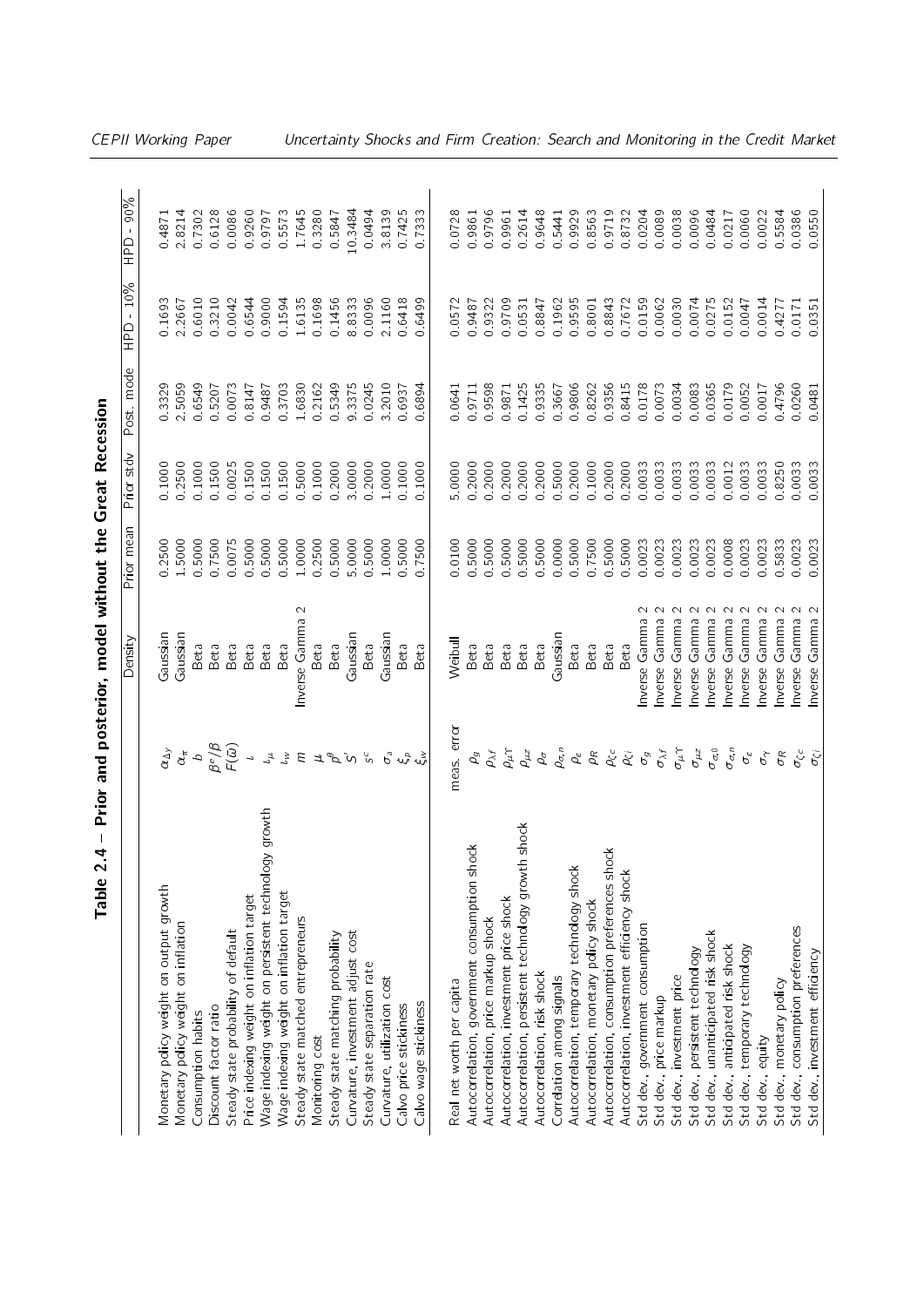# 3. Full model

### A. Monopolistic producers

# A.1. Cost minimization

Monopolistic producers, indexed by  $j$ , demand capital and labor in order to maximize their cost of production subject to the demand function for their good, i.e

$$
\min P_t \tilde{r}_t^k u_t \bar{K}_{j,t} + W_t I_{j,t}
$$

$$
\text{s.t} \quad Y_{j,t} = \varepsilon_t (u_t \bar{K}_{j,t})^{\alpha} (z_t I_{j,t})^{1-\alpha} - \varphi z_t^* \tag{3.1}
$$

<span id="page-57-0"></span>with u the utilization rate of capital (determined further below),  $\varphi$  a fixed cost of production,  $z_{t}^{\ast}$  and  $\varepsilon_{t}$  persistent and temporary technology shocks. The first-order conditions are

$$
(K_{j,t} :) \quad P_t \tilde{r}_t^k = \Lambda_t^p \alpha \varepsilon_t \left( \frac{z_t I_{j,t}}{u_t \overline{K}_{j,t}} \right)^{1-\alpha}
$$

and

$$
(l_{j,t} :) \quad W_t = \Lambda_t^p (1-\alpha) \varepsilon_t z_t \left( \frac{z_t l_{j,t}}{u_t \overline{K}_{j,t}} \right)^{-\alpha}
$$

where  $\Lambda^p_t$  denotes the Lagrange multiplier associated with [\(3.1\)](#page-57-0), interpreted as nominal marginal costs. Since all firms choose identical capital-labor ratios, we have

<span id="page-57-1"></span>
$$
\tilde{r}_t^k = \lambda_t^{\rho} \alpha \varepsilon_t \left( \frac{z_t l_t}{u_t \bar{K}_t} \right)^{1-\alpha} \tag{3.2}
$$

<span id="page-57-2"></span>and

$$
W_t = \lambda_t^p P_t (1 - \alpha) \varepsilon_t z_t \left(\frac{z_t I_t}{u_t \bar{K}_t}\right)^{-\alpha} \tag{3.3}
$$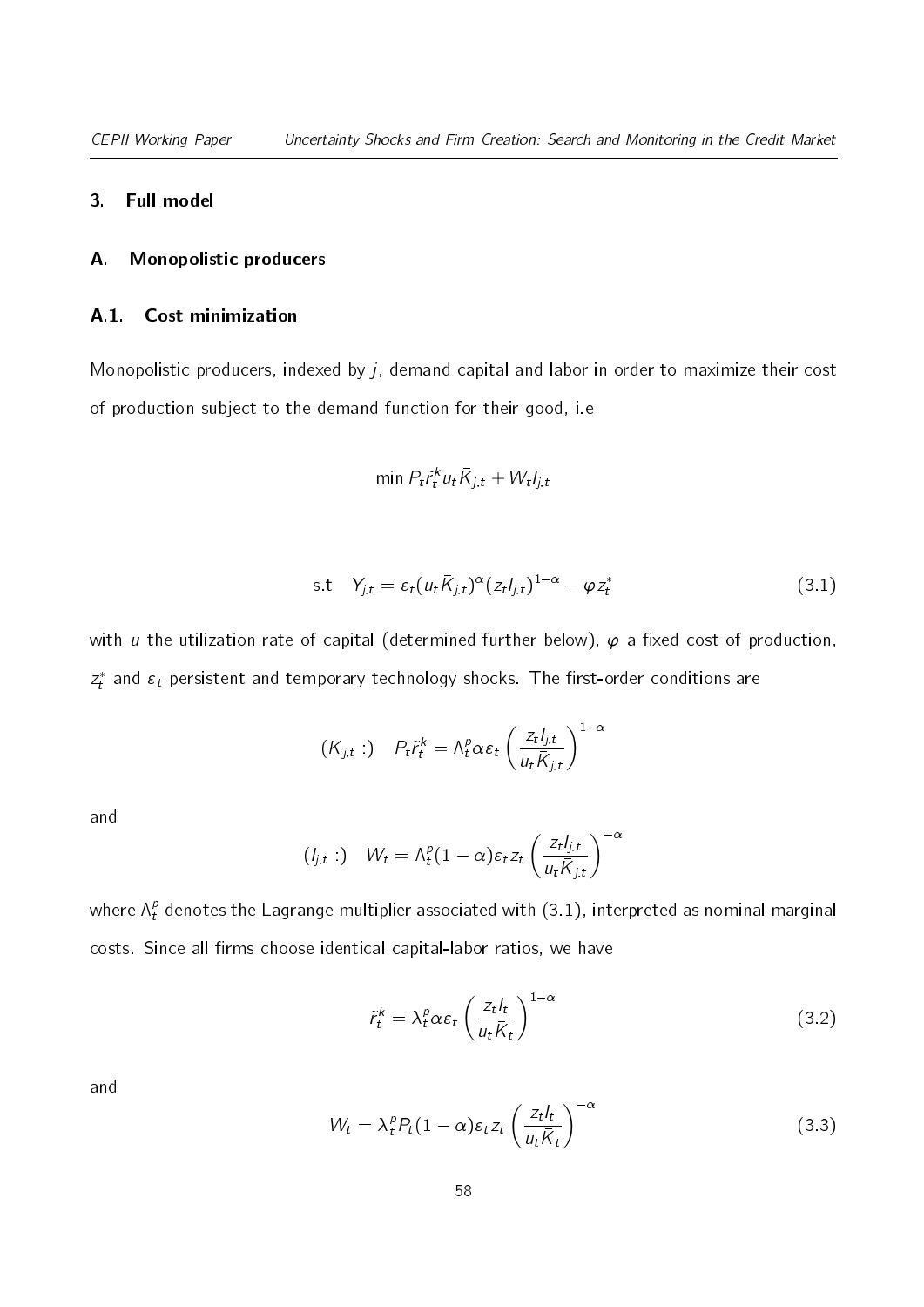where  $\lambda_t^p\equiv\frac{\Lambda_t^p}{P_t}$  are real marginal costs. Combining [\(3.2\)](#page-57-1) and [\(3.3\)](#page-57-2) in order to eliminate the capital-labor ratio, we get real marginal costs as

$$
\lambda_t^p = \frac{1}{\varepsilon_t} \left(\frac{\tilde{r}_t^k}{\alpha}\right)^{\alpha} \left(\frac{W_t}{z_t P_t (1 - \alpha)}\right)^{1 - \alpha} \tag{3.4}
$$

### A.2. Profit maximization

The good j producer faces a Dixit-Stiglitz demand as

$$
Y_{j,t} = Y_t \left(\frac{P_{j,t}}{P_t}\right)^{-\frac{\lambda_{f,t}}{\lambda_{f,t}-1}}
$$

where  $\lambda_{f,t}$ , the elasticity of substitution among intermediate goods, is subject to a 'price markup shock'. Therefore, its nominal profit flows can be written as

$$
E_t\left\{\sum_{k=0}^{\infty}(\beta\xi_p)^k\zeta_{c,t+k}\Lambda_{t+k}P_{t+k}Y_{t+k}\left[\left(\frac{P_{j,t}}{P_t}\right)^{1-\frac{\lambda_{f,t}}{\lambda_{f,t}-1}}-\lambda_{t+k}^p\left(\frac{P_{j,t}}{P_t}\right)^{-\frac{\lambda_{f,t}}{\lambda_{f,t}-1}}\right]\right\}
$$

where  $\xi_p$  is the Calvo probability of not being able to change its price. Denoting  $y_{z,t} \equiv Y_t/z_t^*$ and  $\lambda_{z,t} \equiv \Lambda_t P_t z_t^*$ , this can be rewritten as

$$
E_t\left\{\sum_{k=0}^{\infty}(\beta\xi_p)^k\zeta_{c,t+k}\lambda_{t+k}y_{t+k}\left[\left(\frac{P_{j,t}}{P_t}\right)^{1-\frac{\lambda_{f,t}}{\lambda_{f,t}-1}}-\lambda_{t+k}^p\left(\frac{P_{j,t}}{P_t}\right)^{-\frac{\lambda_{f,t}}{\lambda_{f,t}-1}}\right]\right\}
$$

Further, let us define the optimal relative price to be reset at time  $t$  as

$$
\tilde{p}_t \equiv \frac{P_{j,t}}{P_t}
$$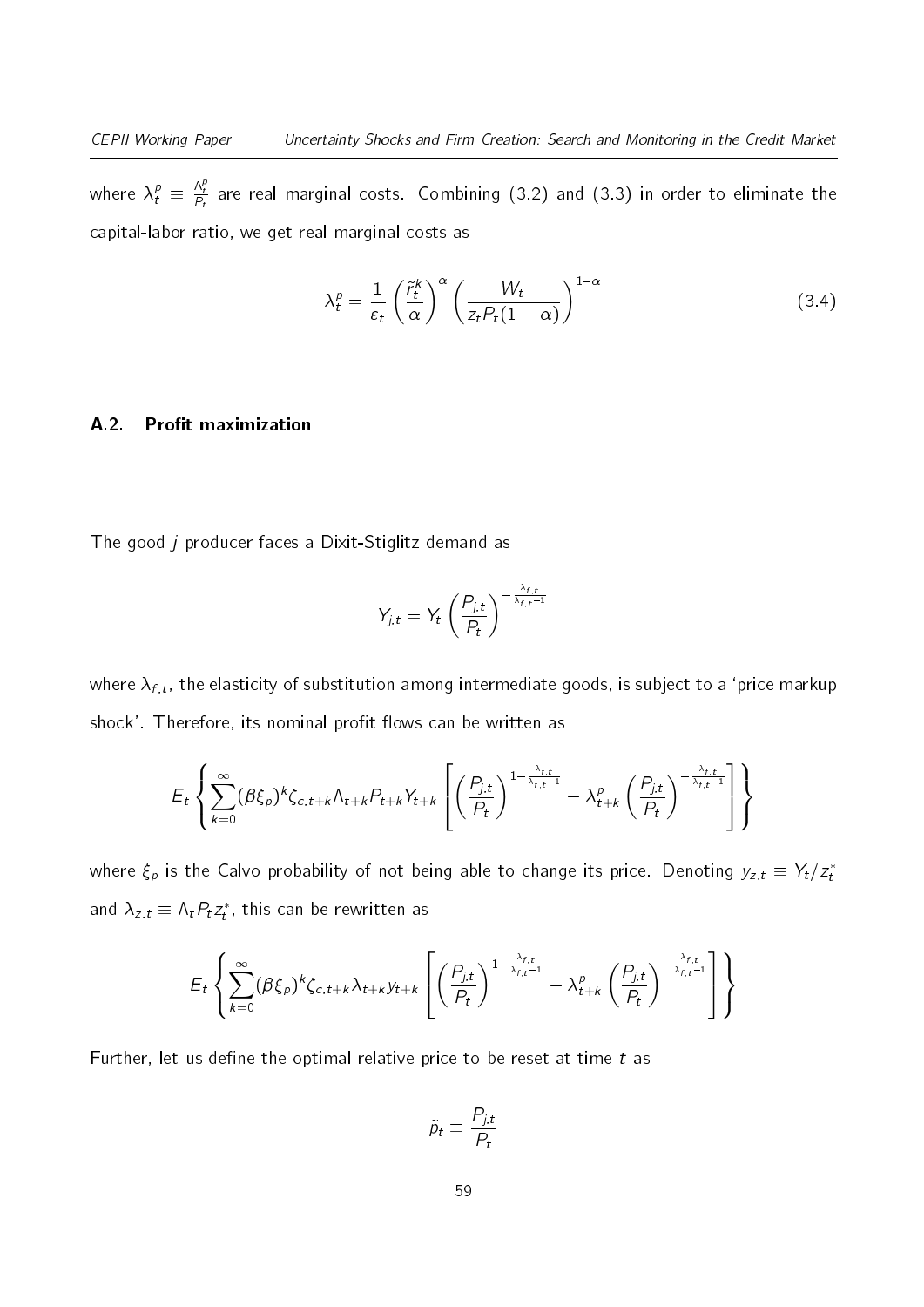such that we can also write

$$
\frac{P_{i,t+k}}{P_{t+k}} = \tilde{p}_t X_{t,k}
$$

where

$$
X_{t,k} = \begin{cases} 1 & \text{if } k = 0 \\ \frac{\tilde{\pi}_{t+1} \cdots \tilde{\pi}_{t+k}}{\pi_{t+1} \cdots \pi_{t+k}}, \quad \forall k > 0, \quad \text{otherwise.} \end{cases}
$$

Therefore, the good  $j$  producer's objective function is

$$
\max_{\tilde{\rho}_t} E_t \left\{ \sum_{k=0}^{\infty} (\beta \xi_p)^k \zeta_{c,t+k} \lambda_{t+k} y_{t+k} \left[ (\tilde{\rho}_t X_{t,k})^{1-\frac{\lambda_f}{\lambda_f-1}} - \lambda_{t+k}^p (\tilde{\rho}_t X_{t,k})^{-\frac{\lambda_f}{\lambda_f-1}} \right] \right\}
$$

The first-order condition is

$$
E_t\left\{\sum_{k=0}^{\infty}(\beta\xi_p)^k\zeta_{c,t+k}\lambda_{z,t+k}y_{z,t+k}\left[\left(1-\frac{\lambda_f}{\lambda_f-1}\right)(\tilde{\rho}_tX_{t,k})^{-\frac{\lambda_f}{\lambda_f-1}}X_{t,k}+\frac{\lambda_f}{\lambda_f-1}\lambda_{t+k}^p(\tilde{\rho}_tX_{t,k})^{-\frac{\lambda_f}{\lambda_f-1}-1}X_{t,k}\right]\right\}
$$

$$
\Leftrightarrow \quad \tilde{p}_t = \frac{E_t \left\{ \sum_{k=0}^{\infty} (\beta \xi_p)^k \zeta_{c,t+k} \lambda_{z,t+k} y_{z,t+k} (X_{t,k})^{\frac{\lambda_f}{1-\lambda_f}} \lambda_f \lambda_{t+k}^{\rho} \right\}}{E_t \left\{ \sum_{k=0}^{\infty} (\beta \xi_p)^k \zeta_{c,t+k} \lambda_{z,t+k} y_{z,t+k} (X_{t,k})^{\frac{\lambda_f}{1-\lambda_f}} X_{t,k} \right\}}
$$

This expression can be written in terms of auxiliary recursive variables as

<span id="page-59-0"></span>
$$
\tilde{p}_t = \frac{K_{p,t}}{F_{p,t}}\tag{3.5}
$$

 $=$ 

with

$$
K_{p,t} = \zeta_{c,t} \lambda_{z,t} y_{z,t} \lambda_f \lambda_t^p + E_t \left[ \beta \xi_p \left( \frac{\tilde{\pi}_{t+1}}{\pi_{t+1}} \right)^{\frac{\lambda_f}{1-\lambda_f}} K_{p,t+1} \right]
$$
(3.6)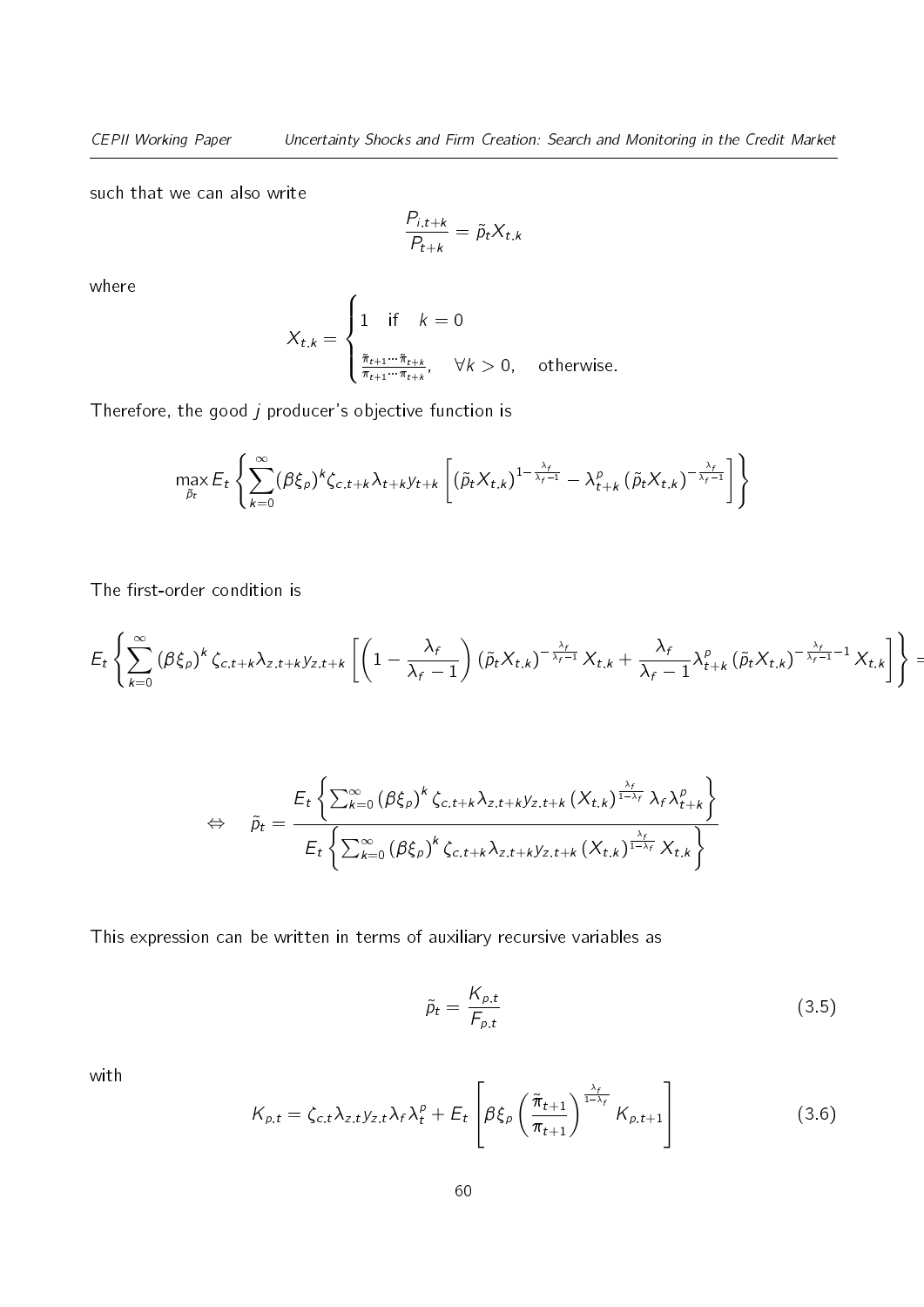and

$$
F_{p,t} = \zeta_{c,t} \lambda_{z,t} y_{z,t} + E_t \left[ \beta \xi_p \left( \frac{\tilde{\pi}_{t+1}}{\pi_{t+1}} \right)^{\frac{1}{1-\lambda_f}} F_{p,t+1} \right]
$$
(3.7)

# A.3. Aggregate price index

Given all intermediate good prices, the aggregate price index is

$$
P_t = \left(\int_0^1 P_{j,t}^{\frac{1}{1-\lambda_{f,t}}} df\right)^{1-\lambda_{f,t}}
$$

<span id="page-60-0"></span>In terms of old and optimal price setters, it can be written as

$$
P_t = \left[ \int_{1-\xi_p} (\tilde{\rho}_t P_t)^{\frac{1}{1-\lambda_{f,t}}} df + \int_{\xi_p} (P_{j,t-1} \tilde{\pi}_t)^{\frac{1}{1-\lambda_{f,t}}} df \right]^{1-\lambda_{f,t}}
$$
  
\n
$$
\Leftrightarrow \quad P_t = \left[ (1-\xi_p)(\tilde{\rho}_t P_t)^{\frac{1}{1-\lambda_{f,t}}} + \xi_p (P_{t-1} \tilde{\pi}_t)^{\frac{1}{1-\lambda_{f,t}}} \right]^{1-\lambda_{f,t}}
$$

by the law of large numbers, and with the rule of thumb

$$
\tilde{\pi}_t \equiv (\pi^{target})^{\iota_p} (\pi_{t-1})^{1-\iota_p} \tag{3.9}
$$

(3.8)

where  $\pi^{target}$  is the target inflation rate of the monetary authority.

Alternatively, define the aggregate price index as

$$
P_t^* = \left(\int_0^1 P_{j,t}^{\frac{\lambda_{f,t}}{1-\lambda_{f,t}}} df\right)^{\frac{1-\lambda_{f,t}}{\lambda_{f,t}}}
$$

Then, we can define the real auxiliary price index  $\rho_t^*$  as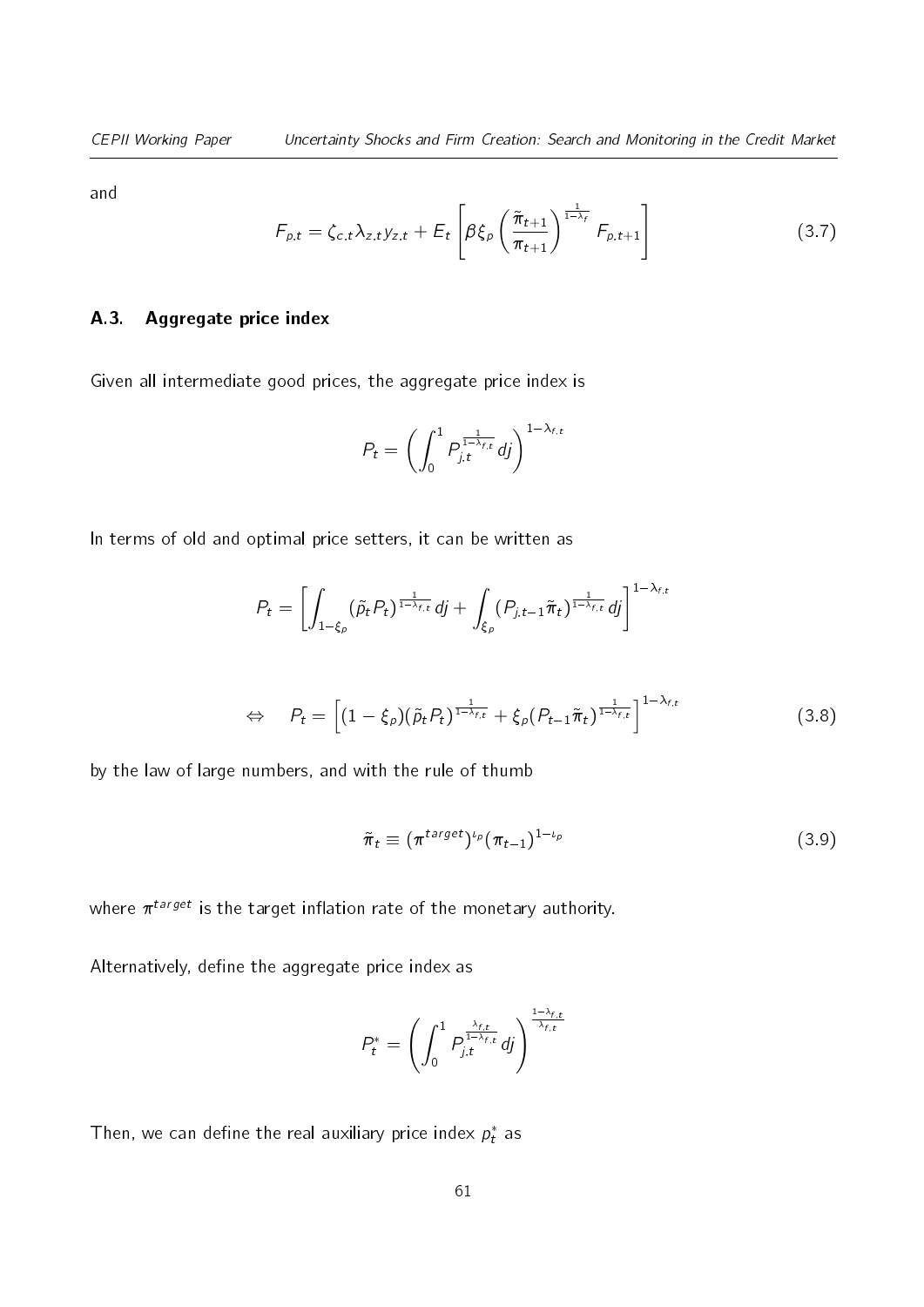$$
p_t^* \equiv \frac{P_t^*}{P_t} = \left[ \int_0^1 \left( \frac{P_{j,t}}{P_t} \right)^{\frac{\lambda_{f,t}}{1-\lambda_{f,t}}} dj \right]^{\frac{1-\lambda_{f,t}}{\lambda_{f,t}}}
$$

In terms of old and optimal price setters, it can be written as

$$
\rho_t^* = \left[ \int_{1-\xi_\rho} (\tilde{\rho}_t)^{\frac{\lambda_{f,t}}{1-\lambda_{f,t}}} df + \int_{\xi_\rho} \left( \frac{P_{j,t-1} \tilde{\pi}_t}{P_{t-1} \pi_t} \right)^{\frac{\lambda_{f,t}}{1-\lambda_{f,t}}} df \right]^{\frac{1-\lambda_{f,t}}{\lambda_{f,t}}} \right]
$$
  
\n
$$
\Leftrightarrow \quad \rho_t^* = \left[ (1-\xi_\rho) \left( \frac{K_{\rho,t}}{F_{\rho,t}} \right)^{\frac{\lambda_{f,t}}{1-\lambda_{f,t}}} + \xi_\rho \left( \rho_{t-1}^* \frac{\tilde{\pi}_t}{\pi_t} \right)^{\frac{\lambda_{f,t}}{1-\lambda_{f,t}}} \right]^{\frac{1-\lambda_{f,t}}{\lambda_{f,t}}} \tag{3.10}
$$

by the law of large numbers and using [\(3.5\)](#page-59-0).

Finally, using [\(3.5\)](#page-59-0), note that [\(3.8\)](#page-60-0) can be rewritten as

$$
P_{t} = \left( (1 - \xi_{p}) \left( \frac{K_{p,t}}{F_{p,t}} P_{t} \right)^{\frac{1}{1 - \lambda_{f}}} + \xi_{p} \left( \tilde{\pi}_{t} P_{t-1} \right)^{\frac{1}{1 - \lambda_{f}}} \right)^{1 - \lambda_{f}}
$$
  
\n
$$
\Leftrightarrow 1 = (1 - \xi_{p}) \left( \frac{K_{p,t}}{F_{p,t}} \right)^{\frac{1}{1 - \lambda_{f}}} + \xi_{p} \left( \frac{\tilde{\pi}_{t}}{\pi_{t}} \right)^{\frac{1}{1 - \lambda_{f}}}
$$
  
\n
$$
\Leftrightarrow \left( \frac{K_{p,t}}{F_{p,t}} \right)^{\frac{1}{1 - \lambda_{f}}} = \frac{1 - \xi_{p} \left( \frac{\tilde{\pi}_{t}}{\pi_{t}} \right)^{\frac{1}{1 - \lambda_{f}}}}{(1 - \xi_{p})}
$$
  
\n
$$
\Leftrightarrow K_{p,t} = F_{p,t} \left( \frac{1 - \xi_{p} \left( \frac{\tilde{\pi}_{t}}{\pi_{t}} \right)^{\frac{1}{1 - \lambda_{f}}}}{(1 - \xi_{p})} \right)^{1 - \lambda_{f}}
$$
(3.11)

which no longer incorporates  $\tilde{\rho}_t$  itself.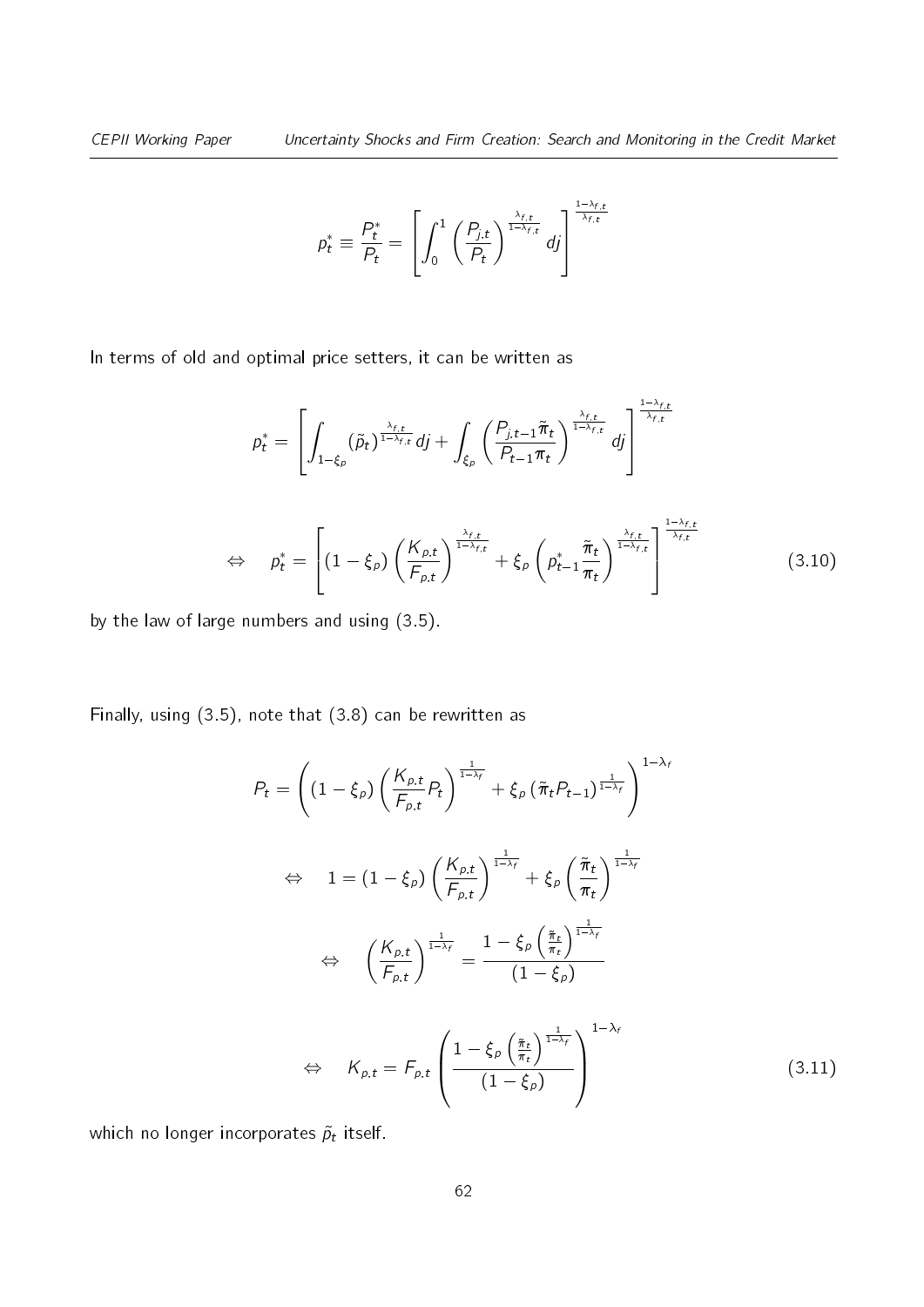### A.4. Aggregate production function

Integrating over individual goods, the aggregate quantity index is

$$
Y_{t}^{*} = \int_{0}^{1} Y_{j,t} df = \int_{0}^{1} Y_{t} \left(\frac{P_{t}}{P_{j,t}}\right)^{\frac{\lambda_{f,t}}{\lambda_{f,t}-1}} df = Y_{t} P_{t}^{\frac{\lambda_{f,t}}{\lambda_{f,t}-1}} \int_{0}^{1} P_{j,t}^{\frac{\lambda_{f,t}}{1-\lambda_{f,t}}} df = Y_{t} P_{t}^{\frac{\lambda_{f,t}}{\lambda_{f,t}-1}} (P_{t}^{*})^{\frac{\lambda_{f,t}}{1-\lambda_{f,t}}} = Y_{t} (p_{t}^{*})^{\frac{\lambda_{f,t}}{1-\lambda_{f,t}}} \tag{3.12}
$$

Using the production function, we also have

$$
Y_t^* = \int_0^1 Y_{j,t} df = \int_0^1 \left[ \varepsilon_t \left( u_t \overline{K}_{j,t} \right)^{\alpha} \left( z_t I_{j,t} \right)^{1-\alpha} - \varphi z_t^* \right] dj = \varepsilon_t \left( u_t \overline{K}_t \right)^{\alpha} \left( z_t I_t \right)^{1-\alpha} - \varphi z_t^*
$$

since all firms choose identical input ratios and inputs are homogeneous. Combining both expressions, we get

$$
Y_t = (p_t^*)^{\frac{\lambda_{f,t}}{\lambda_{f,t}-1}} \left[ \varepsilon_t \left( u_t \bar{K}_t \right)^{\alpha} \left( z_t I_t \right)^{1-\alpha} - \varphi z_t^* \right] \tag{3.13}
$$

# B. Households

There is a unit mass of identical infinitely-lived households. They own the competitive producers of final goods, the monopolistic producers of intermediate goods, and the competitive financial intermediation sector. They derive utility from consumption and leisure. They provide differentiated labor services to the intermediate good firms. Households have two savings vehicles, raw capital and short-term bonds. Finally, they pay taxes to a public authority.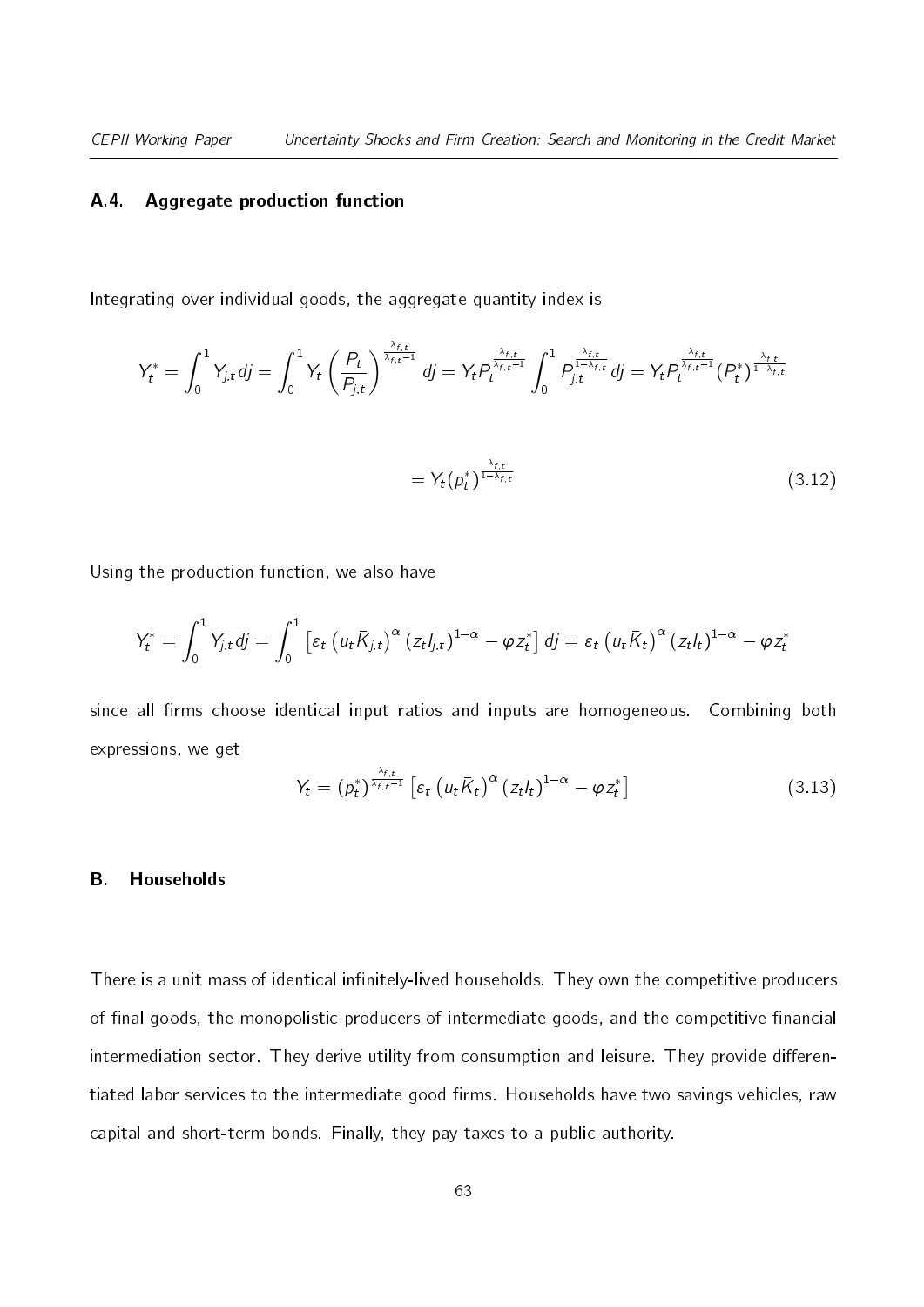# B.1. Consumption, bonds, and investment decisions

A representative household maximizes the expected discounted sum of utilities given by

$$
\mathsf{E}_0 \sum_{t=0}^{\infty} \beta^t \zeta_{c,t} \left\{ \log \left( C_t - b C_{t-1} \right) - \psi_L \int_0^1 \frac{h_{i,t}^{1+\sigma_L}}{1+\sigma_L} d i \right\}
$$

subject to the law of capital accumulation

$$
\bar{K}_{t+1} = (1-\delta)\bar{K}_t + \left[1 - S\left(\zeta_{l,t}\frac{l_t}{l_{t-1}}\right)\right]l_t
$$
\n(3.14)

and the budget constraint

$$
R_t B_t + (1 - \tau^t) \int_0^1 W_{i,t} h_{i,t} dt + Q_{K,t} \overline{K}_{t+1} + \Pi_t = B_{t+1} + (1 + \tau^c) P_t C_t + Q_{K,t} (1 - \delta) \overline{K}_t + \frac{P_t}{\gamma t \mu_{\gamma,t}} I_t
$$

where C stands for consumption, P the price of consumption, h hours worked, K capital,  $Q_K$  the price of capital, *I* investment, *B* one-period bonds, *R* the nominal interest rate on these bonds,  $W$  the wage,  $\beta$  the discount factor,  $b$  the degree of habit formation,  $\tau^c$  and  $\tau^{\prime}$  are consumption and labor tax rates,  $\zeta_c$  a consumption preference shock,  $\zeta_l$  a shock on the marginal efficiency of investment in producing capital, and  $S(x)$  an investment adjustment cost function of the form

$$
S(x_t) = e^{\sqrt{(S''/2)}(x_t - x)} + e^{-\sqrt{(S''/2)}(x_t - x)} - 2
$$
\n(3.15)

with  $S''$  a curvature parameter and  $\mathsf{x}_t \equiv \left(\zeta_{l,t} \frac{l_t}{l_t} \right)$  $1_{t-1}$ ) with steady-state level  $x$ .

Replace  $Q_{K,t}[K_t - (1-\delta)K_{t-1}]$  with  $Q_{K,t}[1-S(\zeta_{I,t}I_t/_I_{t-1})]I_t$  from the capital accumulation into the budget constraint, denote  $\Lambda^h$  the Lagrange multiplier associated with the single constraint remaining in the household's problem, and derive the first-order conditions with respect to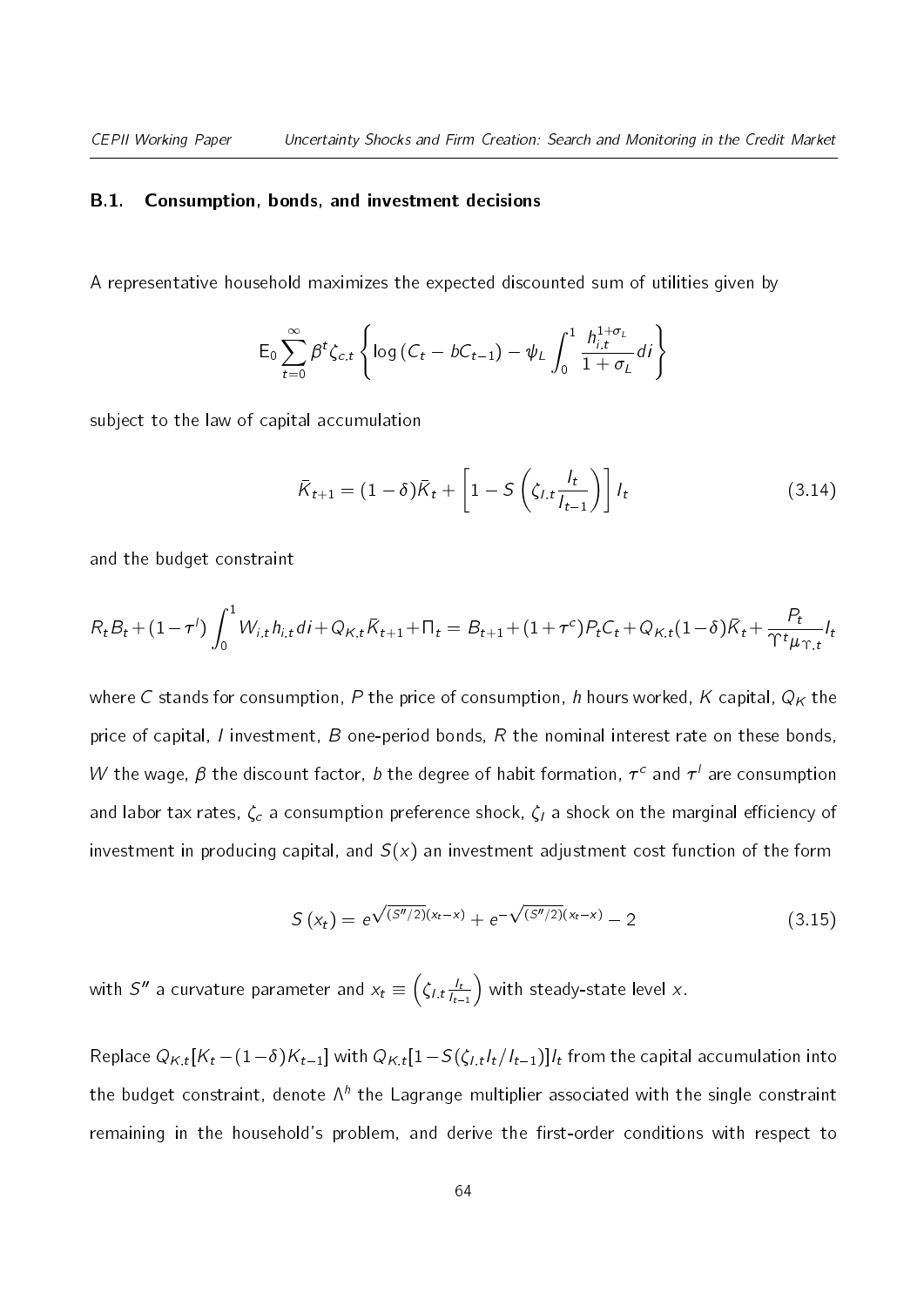<span id="page-64-0"></span>consumption, bonds, and investment, respectively as

$$
(C_t:) \quad \frac{\zeta_{c,t}}{C_t - bC_{t-1}} - \beta E_t \left( \frac{b\zeta_{c,t+1}}{C_{t+1} - bC_t} \right) = \Lambda_t^h \zeta_{c,t} P_t (1 + \tau^c)
$$
\n(3.16)

$$
(B_t: ) \quad \Lambda_t^h \zeta_{c,t} = \beta E_t (\Lambda_{t+1}^h \zeta_{c,t+1} R_{t+1}) \tag{3.17}
$$

$$
(l_{t}) \quad \Lambda_{t}^{h} \zeta_{c,t} \left[ \frac{P_{t}}{\gamma t_{\mu_{\Upsilon,t}}} - Q_{K,t} \left( 1 - S_{t} - S_{t}' \zeta_{l,t} \frac{l_{t}}{l_{t-1}} \right) \right]
$$

$$
= \beta E_{t} \left[ \Lambda_{t+1}^{h} \zeta_{c,t+1} Q_{K,t+1} S_{t+1}' \zeta_{l,t+1} \left( \frac{l_{t+1}}{l_{t}} \right)^{2} \right]
$$
(3.18)

Furthermore, from [\(3.17\)](#page-64-0), the stochastic discount factor is

$$
\beta_{t,t+1}^{\star} \equiv \beta \frac{\Lambda_{t+1}^h}{\Lambda_t^h} \frac{\zeta_{c,t+1}}{\zeta_{c,t}} = \frac{1}{R_{t+1}}
$$
(3.19)

### B.2. Labor decisions and wages

#### • The labor contractor problem

Households' differentiated labor services are aggregated by a "labor contractor" into homogeneous labor supply as

$$
I_t = \left[ \int_0^1 (h_{t,i})^{\frac{1}{\lambda_w}} di \right]^{\lambda_w}
$$

with  $\lambda_w \ge 1$  the elasticity of substitution of the *i* labor types. This homogeneous labor is sold to monoplistic producers at wage  $W_t$  whereas each worker's type *i* is paid a wage  $W_{t,i}$ . Therefore,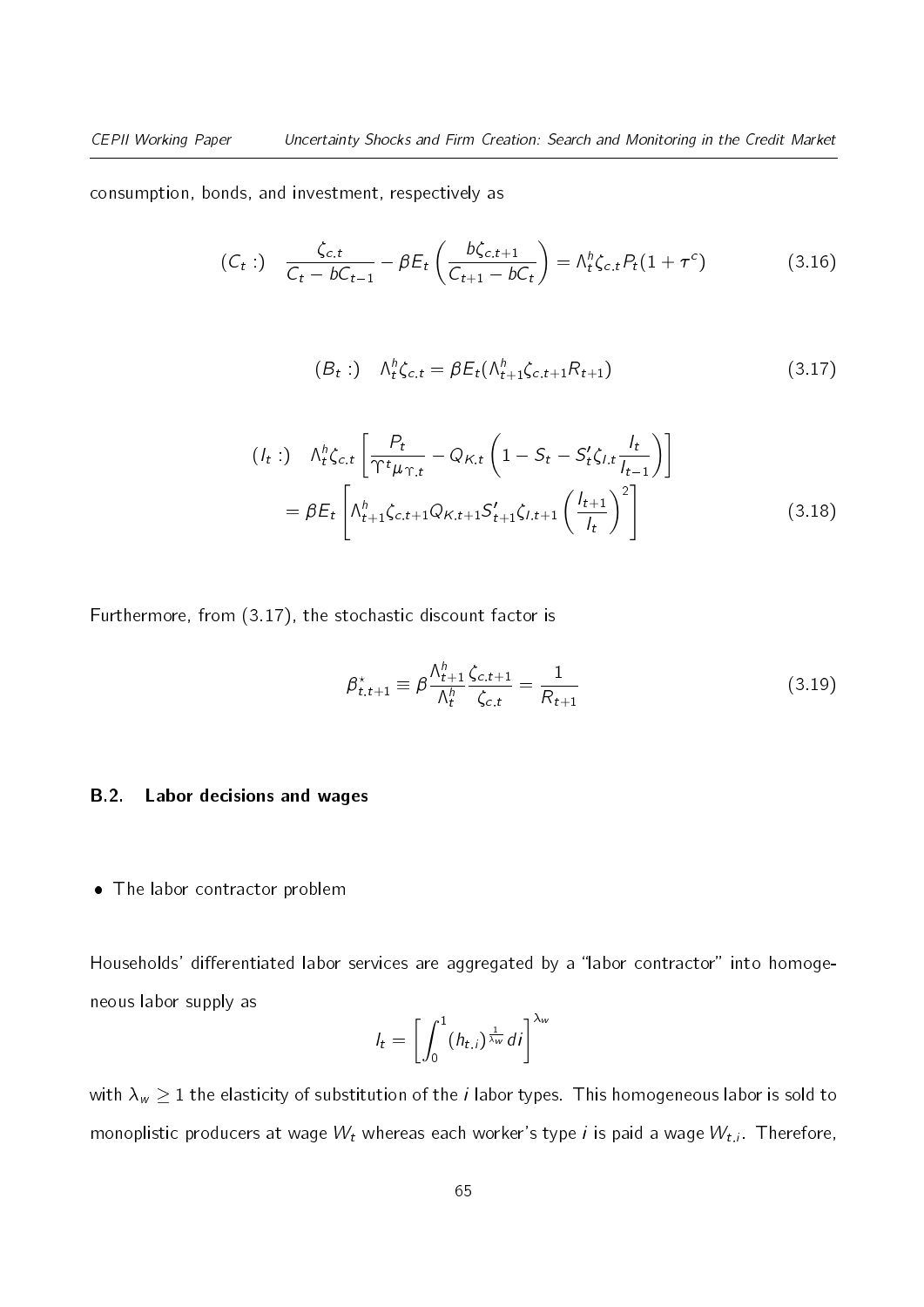the contractor choses the quantity of each labor *i* type,  $h_{i,t}$ , such that

$$
\max_{h_{i,t}} W_t l_t - \int_0^1 W_{t,i} h_{t,i} di
$$

The first-order condition gives the demand for labor type  $i$  as

$$
h_{t,i} = l_t \left(\frac{W_t}{W_{t,i}}\right)^{\frac{\lambda_W}{\lambda_W - 1}}
$$

• The aggregate wage index and hours

For each labor type, workers are represented by a monopoly union setting up the wage of their type  $W_{t,i}$ , subject to a Calvo-type friction. At each date t, a fraction  $\xi_w$  cannot reoptimize their wage but update it as

$$
W_{t,i} = (\mu_{z,t}^*)^{\iota_{\mu}} (\mu_z^*)^{1-\iota_{\mu}} \tilde{\pi}_{w,t} W_{i,t-1}
$$

<span id="page-65-0"></span>with

$$
\tilde{\pi}_{w,t} = (\pi_t^{\text{target}})^{\iota_w} (\pi_{t-1})^{1-\iota_w} \tag{3.20}
$$

while the  $1-\xi_w$  part is able to chose an optimal wage level  $\tilde{W}_t$ , to be determined further below. Therefore, the aggregate wage index is

$$
W_t = \left[\int_0^1 (W_{t,i})^{\frac{1}{1-\lambda_w}} di\right]^{1-\lambda_w}
$$
  
\n
$$
\Leftrightarrow \quad W_t = \left\{ (1-\xi_w)(\tilde{W}_t)^{\frac{1}{1-\lambda_w}} + \xi_w \left[ (\mu_{z,t}^*)^{\iota_\mu} (\mu_z^*)^{1-\iota_\mu} \tilde{\pi}_{w,t} W_{t-1} \right]^{\frac{1}{1-\lambda_w}} \right\}^{1-\lambda_w}
$$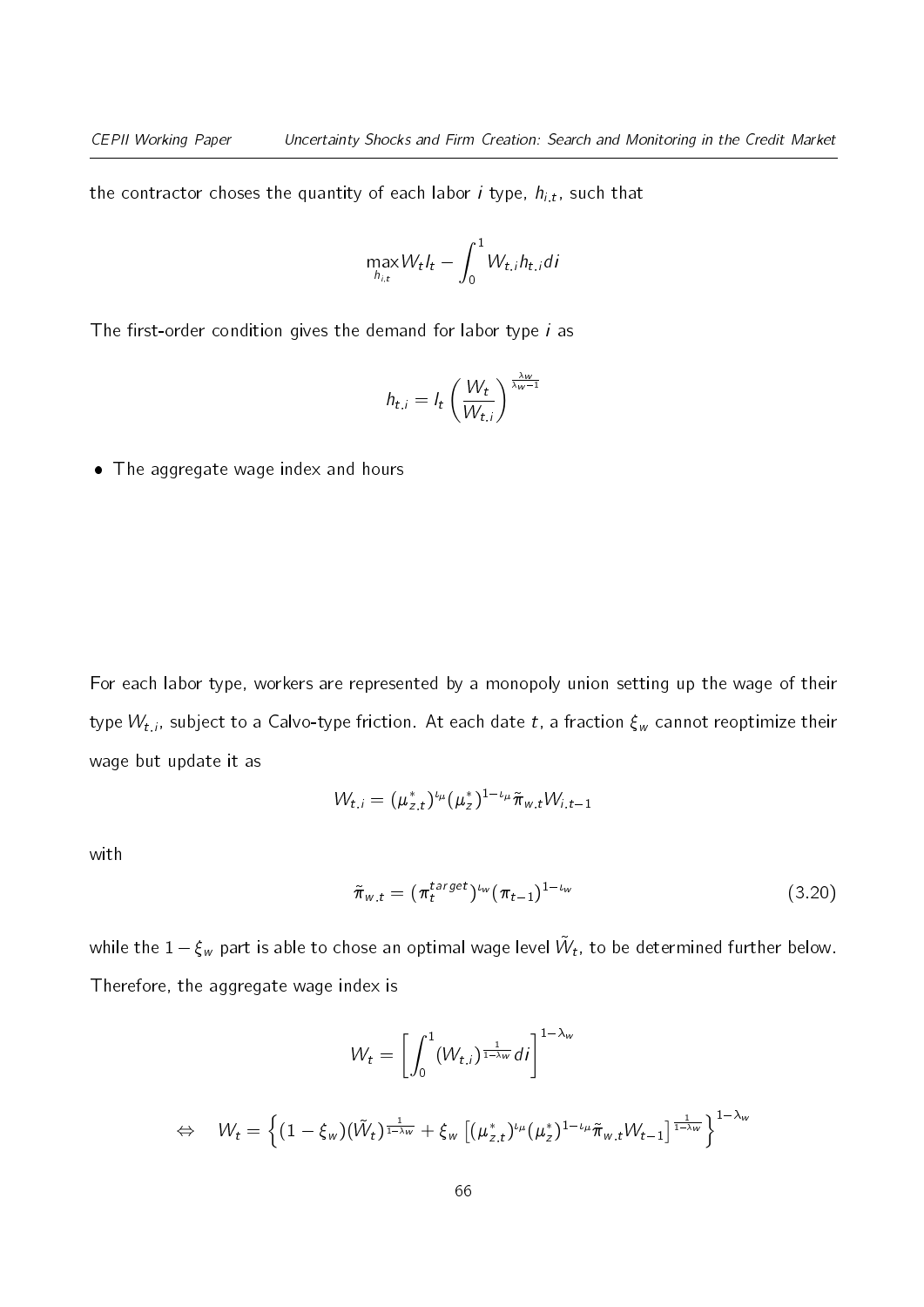Denoting  $\tilde{w}_t \equiv \tilde{W}_t / W_t$ , this can be reexpressed as

$$
\tilde{w}_t = \left\{\frac{1-\xi_w\left[\frac{\tilde{\pi}_{w,t}}{\pi_{w,t}}(\mu^*_{z,t})^{\iota_\mu}(\mu^*_z)^{1-\iota_\mu}\right]^{\frac{1}{1-\lambda_w}}}{1-\xi_w}\right\}^{1-\lambda_w}
$$

with

$$
\pi_{w,t} \equiv \frac{W_t}{W_{t-1}} \tag{3.21}
$$

the growth rate of the nominal wage.

Alternatively, we can write the aggregate wage index as

$$
W_t^* = \left[ \int_0^1 (W_{t,i})^{\frac{\lambda_W}{1-\lambda_W}} di \right]^{\frac{1-\lambda_W}{\lambda_W}}
$$
  
=  $\left\{ (1-\xi_w)(\tilde{W}_t)^{\frac{\lambda_W}{1-\lambda_W}} + \xi_w \left[ (\mu_{z,t}^*)^{\iota_\mu} (\mu_z^*)^{1-\iota_\mu} \tilde{\pi}_{w,t} W_{t-1} \right]^{\frac{\lambda_W}{1-\lambda_W}} \right\}^{\frac{1-\lambda_W}{\lambda_W}}$ 

Denoting  $w_t^* \equiv W_t^* / W_t$ , we have

$$
w_t^* = \left\{ (1-\xi_w)(\tilde{w}_t)^{\frac{\lambda_w}{1-\lambda_w}} + \xi_w \left[ (\mu_{z,t}^*)^{\iota_\mu} (\mu_z^*)^{1-\iota_\mu} \frac{\tilde{\pi}_{w,t}}{\pi_{w,t}} w_{t-1}^* \right]^{\frac{\lambda_w}{1-\lambda_w}} \right\}^{\frac{1-\lambda_w}{\lambda_w}}
$$

Substituting in [\(B.2\)](#page-65-0), we can rewrite it as

$$
w_{t}^{*} = \left[ (1 - \xi_{w}) \left( \frac{1 - \xi_{w} \left( \frac{\tilde{\pi}_{w,t}}{\pi_{w,t}} (\mu_{z^{*}})^{1 - \iota_{\mu}} (\mu_{z_{t}^{*}})^{\iota_{\mu}} \right)^{\frac{1}{1 - \lambda_{w}}}}{1 - \xi_{w}} \right)^{\lambda_{w}} + \xi_{w} \left( \frac{\tilde{\pi}_{w,t} (\mu_{z^{*},t})^{\iota_{\mu}} (\mu_{z^{*}})^{1 - \iota_{\mu}}}{\pi_{w,t}} w_{t-1}^{*} \right)^{\frac{\lambda_{w}}{1 - \lambda_{w}}} \right] \tag{3.22}
$$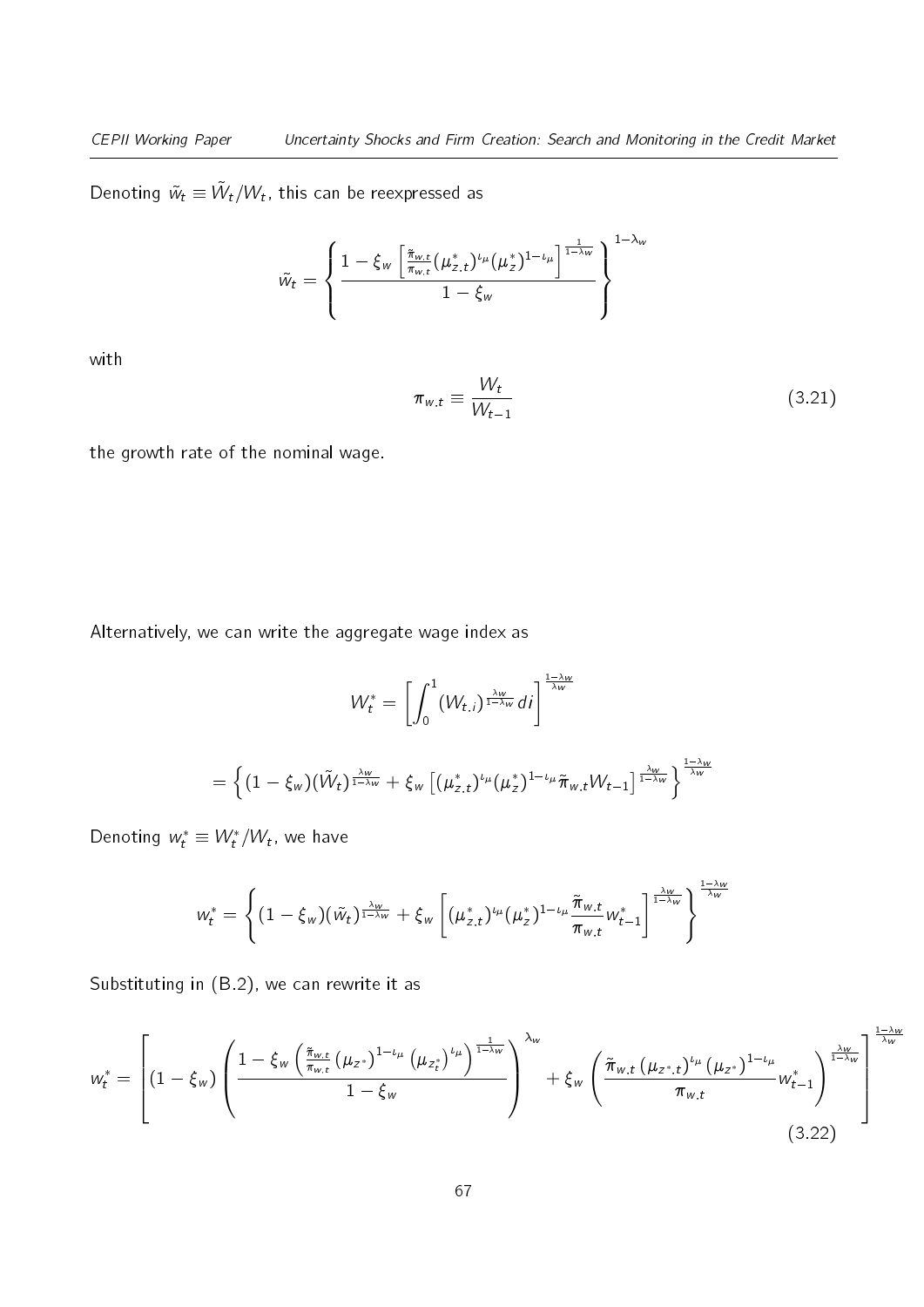Aggregating over hours and using the same notations, we have

$$
h_t = \int_0^1 h_{i,t}di = I_t W_t^{\frac{\lambda_w}{\lambda_w - 1}} \int_0^1 (W_{t,i})^{\frac{\lambda_w}{1 - \lambda_w}}di = I_t W_t^{\frac{\lambda_w}{\lambda_w - 1}} (W_t^*)^{\frac{\lambda_w}{1 - \lambda_w}}
$$

$$
\Leftrightarrow \quad h_t = l_t(w_t^*)^{\frac{\lambda_W}{1-\lambda_W}} \tag{3.23}
$$

• The intertemporal wage optimization

Households maximize their labor own labor type  $i$  supply subject to the corresponding wage. Considering again their maximization problem, now with the Calvo signal, gives a Lagrangian as

$$
\mathcal{L} = \mathcal{E}_t \left\{ \sum_{k=0}^{\infty} (\beta \xi_w)^k \zeta_{c,t+k} \left( \Lambda_{t+k}^h (1 - \tau_L) \int_0^1 W_{i,t+k} h_{i,t+k} \, di - \psi_L \int_0^1 \frac{(h_{i,t+k})^{1+\sigma_L}}{1 + \sigma_L} \, di \right) \right\}
$$

From previous results, we have  $h_{i,t}=l_t$   $(W_t)^{\frac{\lambda_W}{\lambda_W-1}}$   $(W_{i,t})^{\frac{\lambda_W}{1-\lambda_W}}$  and  $W_{i,t}h_{i,t}=l_t$   $(W_t)^{\frac{\lambda_W}{\lambda_W-1}}$   $(W_{i,t})^{\frac{\lambda_W}{1-\lambda_W}+1}$ which can be substituted in as

$$
\mathcal{L} = \mathcal{E}_t \left\{ \sum_{k=0}^{\infty} \left( \beta \xi_w \right)^k \zeta_{c,t+k} \left[ \Lambda_{t+k} W_{t+k} (1 - \tau_L) I_{t+k} \int_0^1 (W_{t+k})^{\frac{\lambda_w}{\lambda_w - 1} - 1} (W_{i,t+k})^{1 - \frac{\lambda_w}{\lambda_w - 1}} di - \psi_L \frac{(I_{t+k})^{1 + \sigma_L}}{1 + \sigma_L} \int_0^1 \left( \frac{W_{t+k}}{W_{i,t+k}} \right)^{\frac{\lambda_w}{\lambda_w - 1} (1 + \sigma_L)} di \right] \right\}
$$

which can be simplified, and using the  $w_t$  and  $\tilde{w}_t$  notations, rewritten as

$$
\mathcal{L} = E_t \left\{ \sum_{k=0}^{\infty} (\beta \xi_w)^k \zeta_{c,t+k} \left[ \lambda_{z,t+k} w_{t+k} (1 - \tau_L) I_{t+k} \left( \tilde{w}_t X_{t,k} \right)^{1 - \frac{\lambda_w}{\lambda_w - 1}} - \psi_L \frac{(I_{t+k})^{1 + \sigma_L}}{1 + \sigma_L} \left( \tilde{w}_t X_{t,k} \right)^{-\frac{\lambda_w}{\lambda_w - 1} (1 + \sigma_L)} \right] \right\}
$$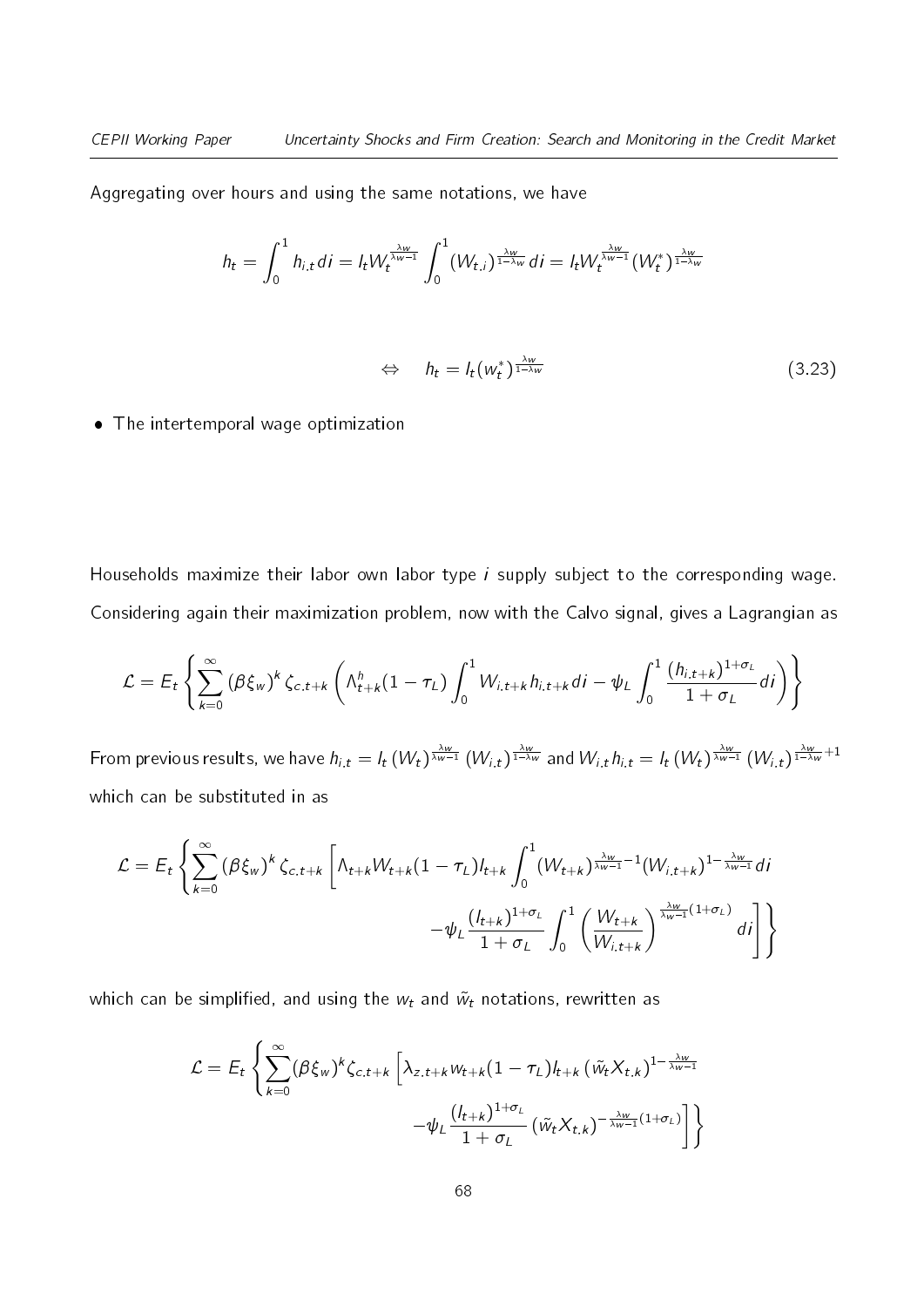with

$$
X_{t,k} = \frac{\tilde{\pi}_{w,t+k} \left(\mu_{z,t+k}^*\right)^{\iota_{\mu}} \left(\mu_{z}^*\right)^{1-\iota_{\mu}} \cdots \tilde{\pi}_{w,t+1} \left(\mu_{z,t+1}^*\right)^{\iota_{\mu}} \left(\mu_{z}^*\right)^{1-\iota_{\mu}}}{\pi_{w,t+k} \cdots \pi_{w,t+1}}
$$

The first-order condition with respect to  $\tilde{w_t}$  is

$$
E_t \left\{ \sum_{k=0}^{\infty} (\beta \xi_w)^k \zeta_{c,t+k} \lambda_{z,t+k} w_{t+k} (1 - \tau_L) I_{t+k} \left( 1 - \frac{\lambda_w}{\lambda_w - 1} \right) (\tilde{w}_t X_{t,k})^{-\frac{\lambda_w}{\lambda_w - 1}} X_{t,k} \right\}
$$
  
= 
$$
E_t \left\{ \sum_{k=0}^{\infty} (\beta \xi_w)^k \zeta_{c,t+k} \psi_L \frac{(I_{t+k})^{1+\sigma_L}}{1+\sigma_L} \left[ -\frac{\lambda_w}{\lambda_w - 1} (1 + \sigma_L) \right] (\tilde{w}_t X_{t,k})^{-\frac{\lambda_w}{\lambda_w - 1} (1 + \sigma_L) - 1} X_{t,k} \right\}
$$

which can be simplified as

$$
E_t\left\{\sum_{k=0}^{\infty}(\beta\xi_w)^k\zeta_{c,t+k}\lambda_{z,t+k}\frac{1-\tau_L}{\lambda_w}\frac{w_{t+k}}{w_t}I_{t+k}(X_{t,k})^{1-\frac{\lambda_w}{\lambda_w-1}}\right\}
$$
  
=  $\frac{\psi_L}{w_t}(\tilde{w}_t)^{-\frac{\lambda_w}{\lambda_w-1}\sigma_L-1}E_t\left\{\sum_{k=0}^{\infty}(\beta\xi_w)^k\zeta_{c,t+k}(I_{t+k})^{1+\sigma_L}(X_{t,k})^{\frac{\lambda_w}{1-\lambda_w}(1+\sigma_L)}\right\}$ 

$$
\Leftrightarrow \quad F_{w,t} = \frac{\psi_L}{w_t} (\tilde{w}_t)^{-\frac{\lambda_w}{\lambda_w - 1} \sigma_L - 1} K_{w,t} \tag{3.24}
$$

<span id="page-68-0"></span>with

$$
F_{w,t} = \zeta_{c,t} \lambda_{z,t} \frac{(1 - \tau_L)}{\lambda_w} I_t + E_t \left\{ \beta \xi_w \zeta_{c,t+1} \lambda_{z,t+1} \frac{(1 - \tau_L)}{\lambda_w} \frac{w_{t+1}}{w_t} I_{t+k1} \left( \frac{\tilde{\pi}_{w,t+1} \left( \mu_{z,t+1}^* \right)^{t_\mu} \left( \mu_z^* \right)^{1-t_\mu}}{\pi_{w,t+1}} \right)^{\frac{1}{1 - \lambda_w}} + \dots \right\}
$$

and

$$
K_{w,t} = \zeta_{c,t} (l_t)^{1+\sigma_L} + E_t \left\{ \beta \xi_w \zeta_{c,t+1} (l_{t+1})^{1+\sigma_L} \left( \frac{\tilde{\pi}_{w,t+1} (\mu_{z,t+1}^*)^{\iota_{\mu}} (\mu_z^*)^{1-\iota_{\mu}}}{\pi_{w,t+1}} \right)^{\frac{\lambda_w}{1-\lambda_w} (1+\sigma_L)} + \dots \right\}
$$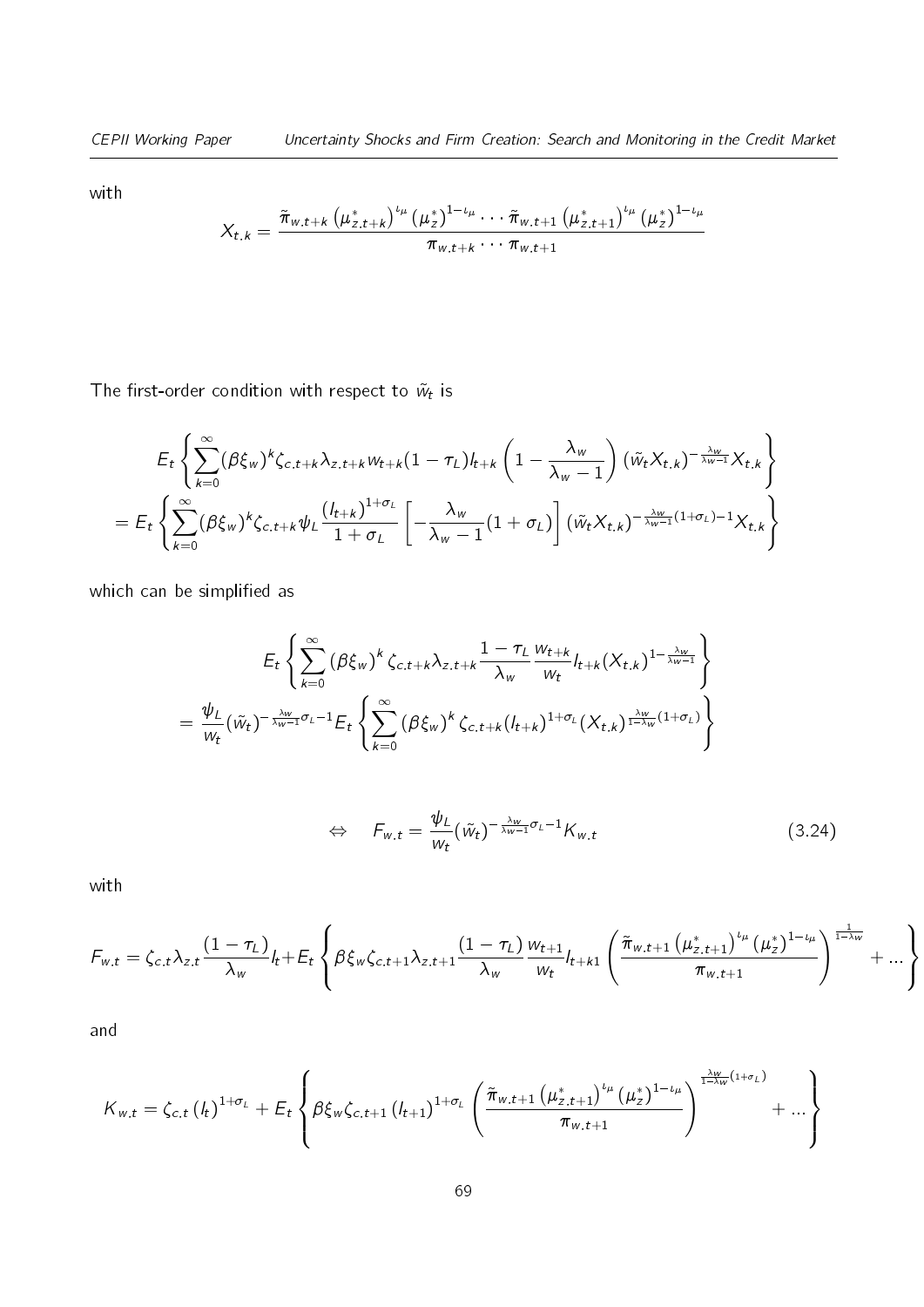The last two expressions can be rewritten recursively as

$$
F_{w,t} = \zeta_{c,t} \lambda_{z,t} \frac{(1 - \tau_L)}{\lambda_w} I_t + E_t \left[ \beta \xi_w (\mu_z^*)^{\frac{1 - \mu_u}{1 - \lambda_w}} (\mu_{z,t+1}^*)^{\frac{\mu_u}{1 - \lambda_w} - 1} \frac{(\tilde{\pi}_{w,t+1})^{\frac{1}{1 - \lambda_w}}}{\pi_{t+1} (\pi_{w,t+1})^{\frac{\lambda_w}{1 - \lambda_w}}} F_{w,t+1} \right] \quad (3.25)
$$

and

$$
K_{w,t} = \zeta_{c,t}(l_t)^{1+\sigma_L} + E_t \left[ \beta \xi_w \left( \frac{\tilde{\pi}_{w,t+1} \left( \mu_{z,t+1}^* \right)^{\iota_\mu} \left( \mu_z^* \right)^{1-\iota_\mu}}{\pi_{w,t+1}} \right)^{\frac{\lambda_w}{1-\lambda_w} \left( 1+\sigma_L \right)} K_{w,t+1} \right] \tag{3.26}
$$

Finally, rearrange [\(3.24\)](#page-68-0) as

$$
K_{w,t} = \frac{F_{w,t}w_t}{\psi_L} (\tilde{w}_t)^{1+\frac{\lambda_w}{\lambda_w-1}\sigma_L}
$$

and use [\(B.2\)](#page-65-0) to obtain

$$
K_{w,t} = \frac{w_t F_{w,t}}{\psi_L} \left\{ \frac{1 - \xi_w \left[ \frac{\tilde{\pi}_{w,t}}{\pi_{w,t}} (\mu_{z,t}^*)^{\iota_\mu} (\mu_z^*)^{1-\iota_\mu} \right]^{\frac{1}{1-\lambda_w}}}{1 - \xi_w} \right\}^{1 - \lambda_w (1 + \sigma_L)}
$$
(3.27)

# C. Entrepreneurs

# C.1. Return on capital and utilization rate of capital

Once the idiosyncratic productivity shock is realized, entrepreneurs rent capital to the monopolistic producers. Before capital income tax, this yields

$$
u_t r_t^k - a(u_t)
$$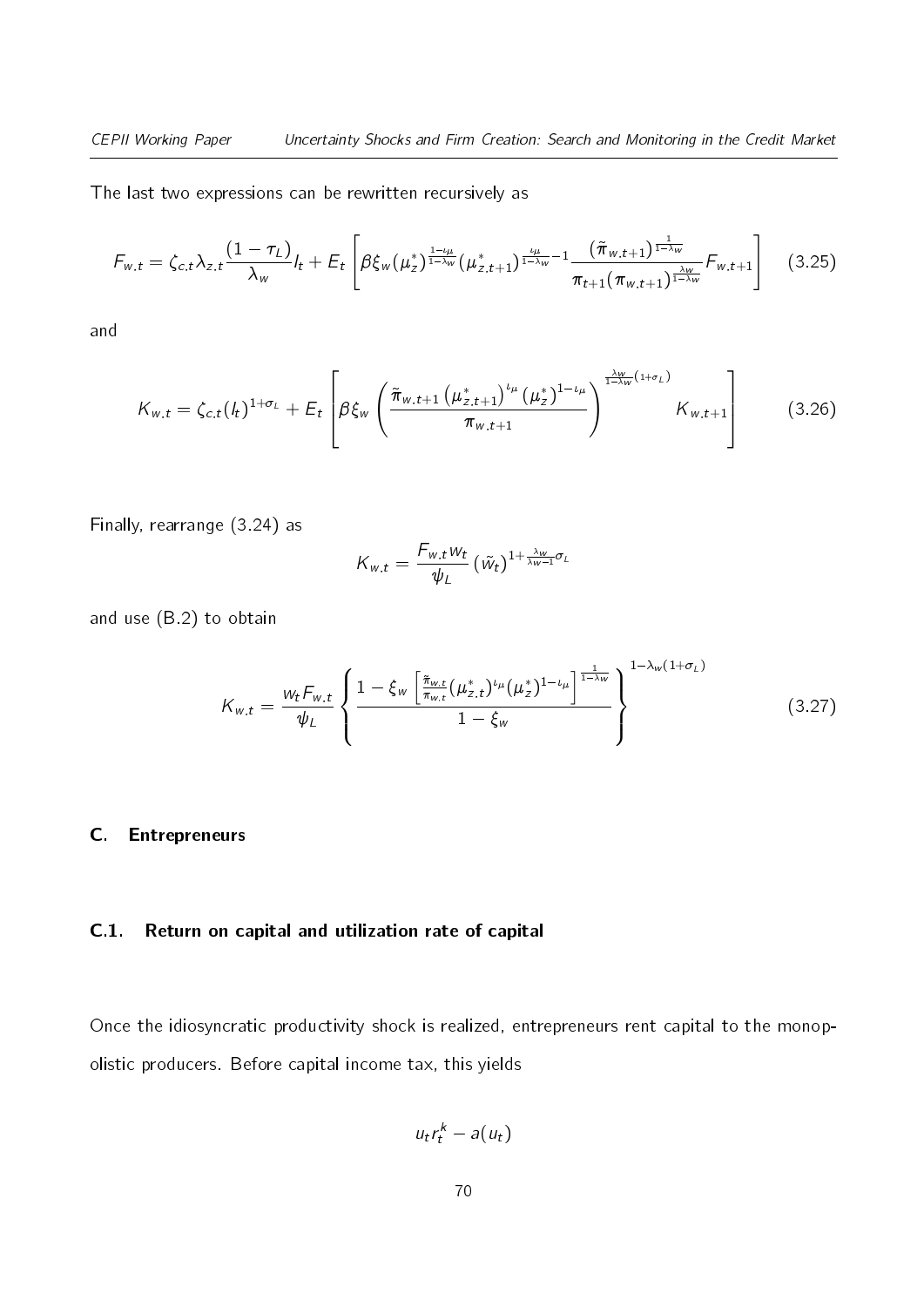where  $r_{t}^{k}$  is the rental rate per unit of utilized capital  $u_{t}$  in period  $t$  and where  $\overline{a}(.)$  is a convex capital utilization cost function as

$$
a_t = \frac{r^k}{\sigma_a} [e^{\sigma_a(u_t - 1)} - 1] \tag{3.28}
$$

with  $r^k$  the steady-state value of the rental rate and  $\sigma_a$  a parameter. In steady-state,  $u=1$ , and therefore  $a = 0$  regardless the value of  $\sigma_a$ . The first-order condition with respect to the capital utilization rate  $u_t$  is

$$
r_t^k = r^k e^{\sigma_a(u_t - 1)} \tag{3.29}
$$

Across periods, the capital stock is then sold back to households and brings the difference between the market values of capital at date t and  $t-1$ . Therefore, the return on capital can be defined as the after-tax net gain on capital rental plus the value of buying/selling capital across periods, i.e

$$
R_t^k \equiv \frac{\left(1 - \tau^k\right) \left(u_t r_t^k - a(u_t)\right) \frac{P_t}{\Upsilon^t} + (1 - \delta) Q_{\bar{K},t} + \tau^k \delta Q_{\bar{K},t-1}}{Q_{\bar{K},t-1}}
$$
(3.30)

### C.2. Financial contract

In the main text of the paper, we derived the three equations of the optimal financial contract, namely the participation constraint of bankers, [\(17\)](#page-17-0), and the first-order conditions with respect to the borrowing amount, [\(18\)](#page-17-1), and the default threshold, [\(19\)](#page-17-2), respectively.

In addition, we use the following definitions,

$$
F_t = normcdf\left(\frac{\log(\bar{\omega}_t) + \frac{\sigma_{\omega,t-1}^2}{2}}{\sigma_{\omega,t-1}}\right)
$$
\n(3.31)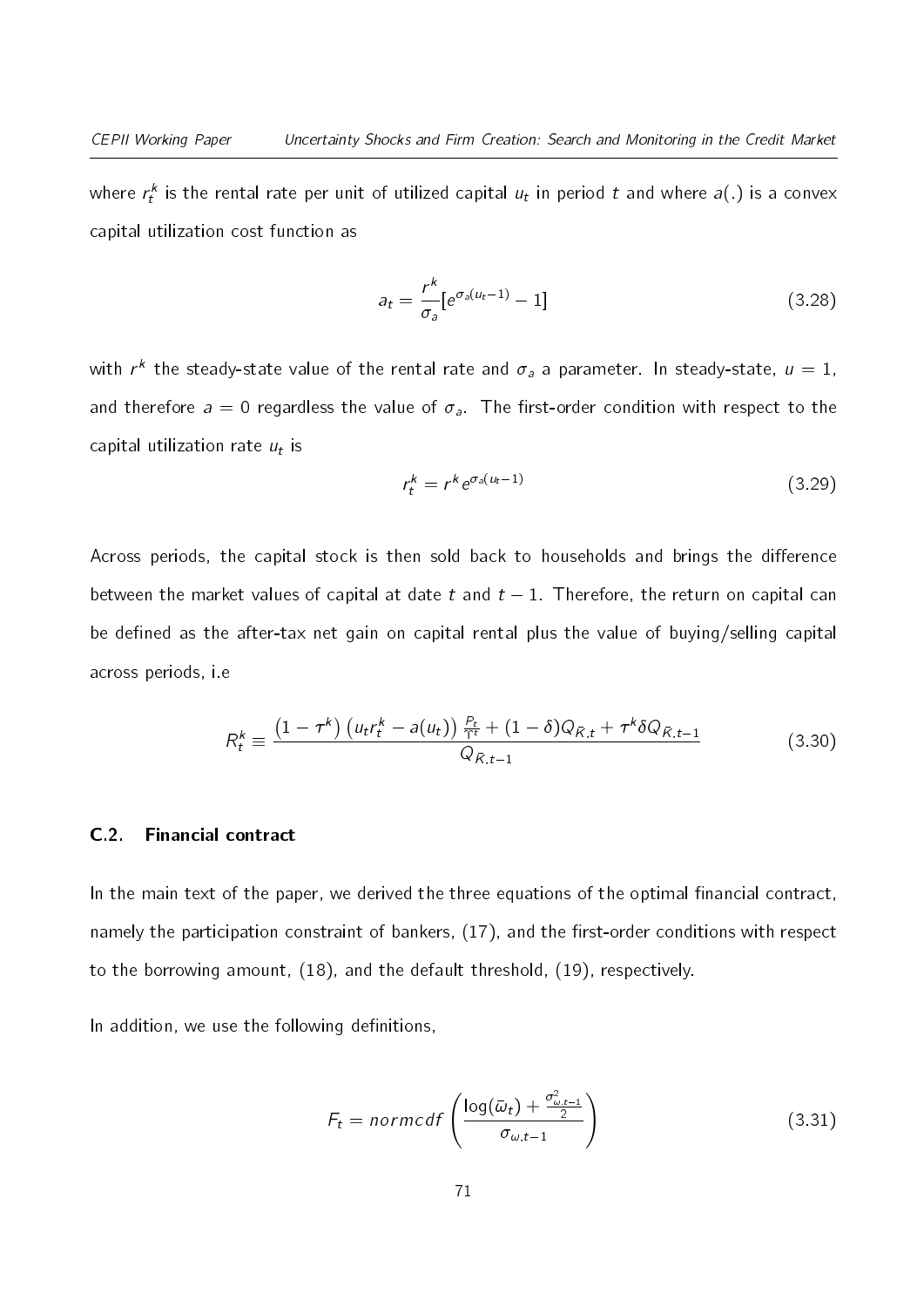$$
G_t = normcdf\left(\frac{\log(\bar{\omega}_t) + \frac{\sigma_{\omega,t-1}^2}{2}}{\sigma_{\omega,t-1}} - \sigma_{\omega,t-1}\right)
$$
(3.32)

$$
G'_{t} = \frac{1}{\sqrt{2\pi}\sigma_{\omega,t-1}}e^{-\frac{1}{2}\left(\frac{\log(\tilde{\omega}_{t}) + \frac{\sigma_{\omega,t-1}^{2}}{\sigma_{\omega,t-1}}}{\sigma_{\omega,t-1}}\right)^{2}}
$$
(3.33)

$$
H_t = normcdf\left(\left(\log(\bar{\omega}_t) + \frac{\sigma_{\omega,t-1}^2}{2}\right)\sigma_{\omega,t-1} - 2\sigma_{\omega,t-1}\right)
$$
(3.34)

$$
\Gamma_t = \bar{\omega}_t (1 - F_t) + G_t \tag{3.35}
$$

$$
\Gamma'_t = 1 - F_t \tag{3.36}
$$

### C.3. Equations from the search friction

From the main text, we have the definition of the entrepreneur's endogenous probability to find a bank,  $(2)$ , the definition of the credit market tightness,  $(3)$ , the free-entry condition of entrepreneurs, [\(16\)](#page-16-0), and the law of motion for the number of matched entrepreneurs, [\(26\)](#page-19-0). Finally, the number of unmatched bankers is

$$
u_t^b = \rho \circ p^b - m_t \tag{3.37}
$$

where  $\rho \, o \rho^{b}$  is a parameter for the total number of banks in the economy.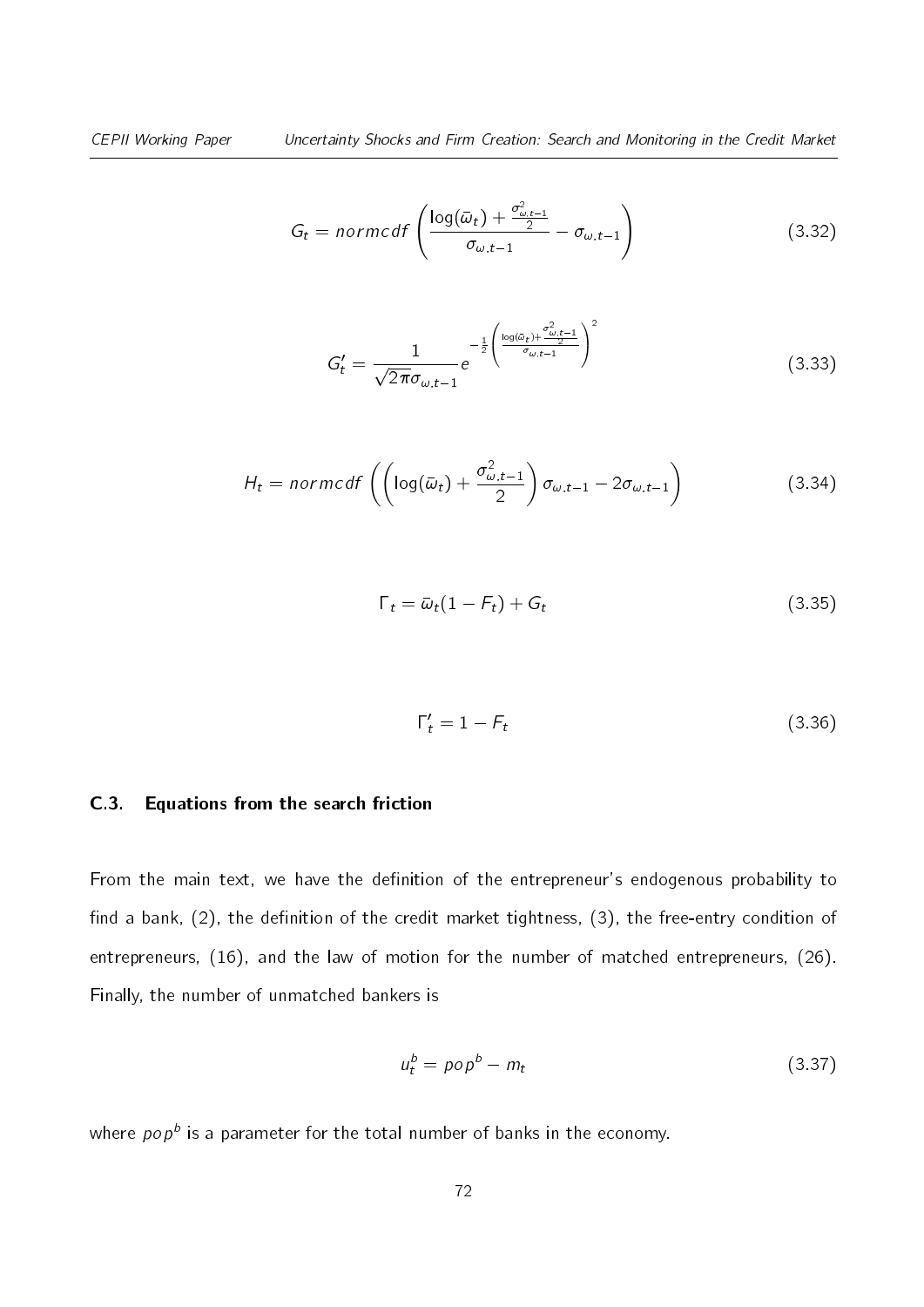## D. Market clearing

At the aggregate level, net worth evolves as [\(22\)](#page-18-0), the resource constraint is [\(23\)](#page-19-0), montoring costs are  $(24)$ , and the non-survival payoff is  $(25)$ .

## E. Public authority

It raises taxes, issue bonds, sets the nominal interest rate according to a Taylor-type rule, and consume some final good. The monetary policy rule is

<span id="page-72-0"></span>
$$
R_t - R = \rho_p (R_{t-1} - R) + (1 - \rho_p) \left[ \alpha_\pi (\pi_{t+1} - \pi_t^*) + \frac{\alpha_{\Delta y}}{4} (g_{y,t} - \mu_z^*) \right] + \frac{\varepsilon_t^R}{400} \tag{3.38}
$$

## F. Stationarization and final system

Besides inflation  $\pi_t \equiv P_t/P_{t-1}$ , there are two other trends in this model, namely technical progress in the final good sector,  $z_t^*$ , and technical progress in the sector of physical capital accumulation,  $\Upsilon^t$ . Let us denote  $\mu_{z^*,t} \, \equiv \, z^*_t/z^*_{t-1}$  the output productivity growth rate, and re-define the variables in real stationarized terms as follows:

- $y_t \equiv Y_t / z_t^*$ ,  $c_t \equiv C_t / z_t^*$ ,  $i_{z,t} \equiv I_t / (z_t^* \Upsilon^t)$ , and  $g_t \equiv G_t / z_t^*$  for (Real) output, consumption, investment, and public expenditures, respectively;
- $\lambda_{z,t} \equiv \Lambda_t^h z_t^* P_t$  for the marginal utility of consumption;
- $\bullet$   $\bar{k}_{t+1} \equiv \bar{K}_{t+1}/(z_t^* \Upsilon^t)$ ,  $\bar{b}_{t+1} \equiv \bar{B}_{t+1}/(z_t^* P_t)$ , and  $\bar{n}_{t+1} \equiv \bar{N}_{t+1}/(z_t^* P_t)$ , for aggregate capital, bonds, and entrepreneurial net worth, respectively;
- $q_t \equiv Q_{K,t} \Upsilon^t/P_t$  the price of capital, such that  $q_t \overline{k}_{t+1} \equiv Q_{K,t} \overline{K}_{t+1}/(P_t z_t^*)$  are stationarized capital purchases;
- $\bullet$   $w_t \equiv W_t / (z_t^* P_t)$  and  $r_t^k \equiv \tilde{r}_t^k \Upsilon^t$  for the wage and rental rate of capital, respectively;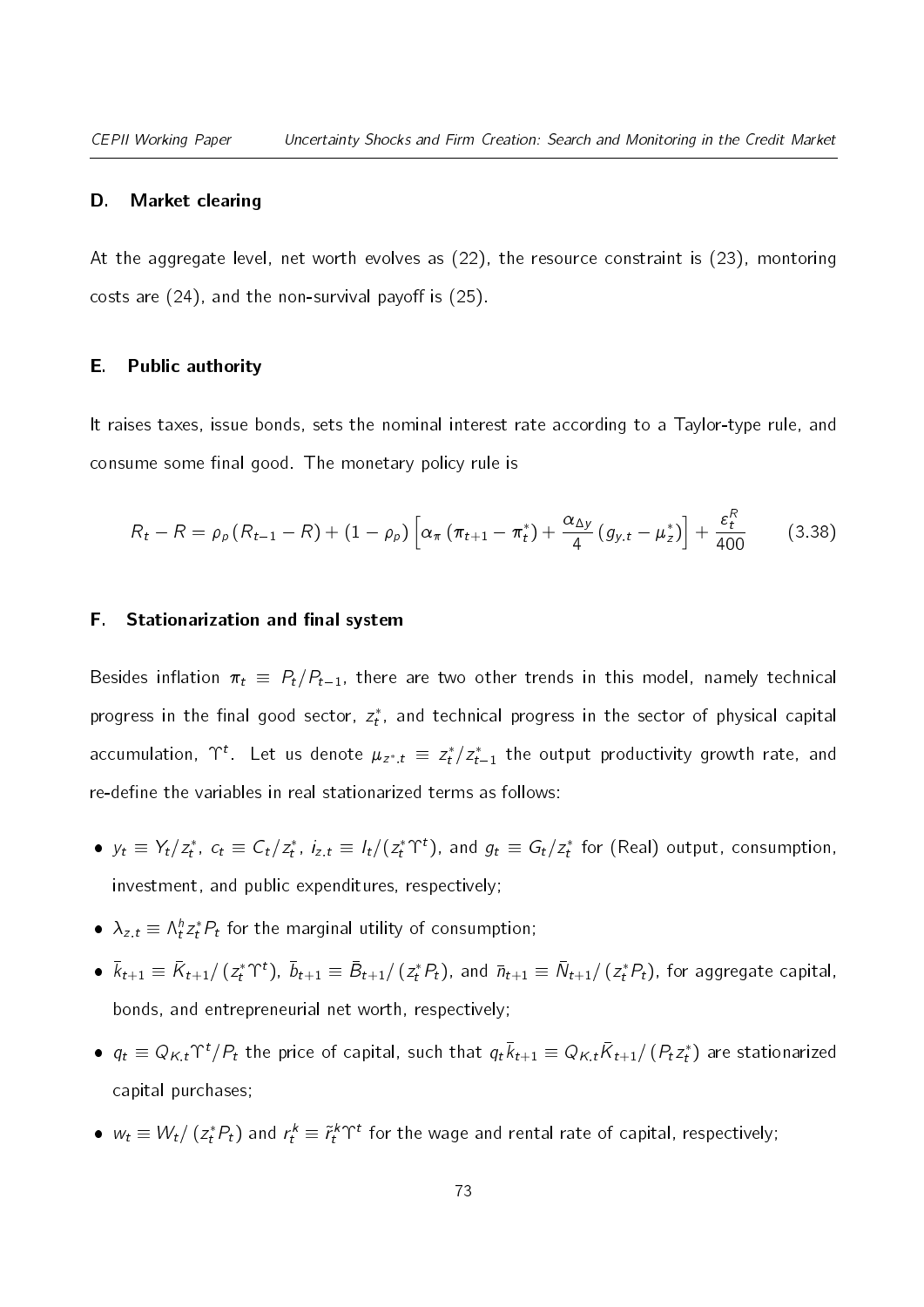- $z_t \equiv z_t^* \Upsilon^{-\frac{\alpha t}{1-\alpha}}$  for the trend of the fixed production cost;
- $\bar{c}_t^e \equiv \bar{C}_t^e/z_t^*$  for the non-survival real consumption payoff;
- $\bar{d}_t^M \equiv \bar{D}_t^M/z_t^*$  for real monitoring costs;
- $\bullet \;\; w^e \equiv W^e_t \,/\, (z^*_t P_t)$  for the net transfer from households to each matched entrepreneur, set as a fixed parameter (see Table  $1$ );
- $\bullet$   $d^S \equiv D_t^S/(z_t^* P_t)$  for individual periodic search cost (free entry condition), with value deducted from other estimated parameters.

This gives the following stationarized equilibrium system: [\(3.14\)](#page-63-0) becomes

$$
\overline{k}_{t+1} = (1 - \delta) \frac{1}{\mu_{z,t}^* \gamma} \overline{k}_t + \left[ 1 - S \left( \frac{\zeta_{i,t} i_t \mu_{z,t}^* \gamma}{i_{t-1}} \right) \right] i_t
$$
(3.39)

[\(3.15\)](#page-63-1) becomes

$$
S(x_t) = e^{\sqrt{(S''/2)} \left( \zeta_{i,t} \mu_{z,t}^* \gamma \frac{i_t}{i_{t-1}} - \mu_z^* \gamma \right)} + e^{-\sqrt{(S''/2)} \left( \zeta_{i,t} \mu_{z,t}^* \gamma \frac{i_t}{i_{t-1}} - \mu_z^* \gamma \right)} - 2 \tag{3.40}
$$

with first-order derivative

$$
S'(x_t) = \sqrt{(S''/2)} \left( e^{\sqrt{(S''/2)} \left( \zeta_{i,t} \mu_{z,t}^* \Upsilon \frac{i_t}{i_{t-1}} - \mu_z^* \Upsilon \right)} + e^{-\sqrt{(S''/2)} \left( \zeta_{i,t} \mu_{z,t}^* \Upsilon \frac{i_t}{i_{t-1}} - \mu_z^* \Upsilon \right)} - 2 \right)
$$
(3.41)

[\(3.16\)](#page-64-0) becomes

$$
\frac{\mu_{z,t}^*\zeta_{c,t}}{c_t\mu_{z,t}^*-bc_{t-1}} - (1+\tau^c)\,\zeta_{c,t}\lambda_{z,t} = b\beta \mathsf{E}_t\left(\frac{\zeta_{c,t+1}}{c_{t+1}\mu_{z,t+1}^*-bc_t}\right) \tag{3.42}
$$

[\(3.17\)](#page-64-1) becomes

$$
\zeta_{c,t}\lambda_{z,t} = \beta E_t \left( \frac{\zeta_{c,t+1}\lambda_{z,t+1}}{\pi_{t+1}\mu_{z,t+1}^*}R_{t+1} \right)
$$
(3.43)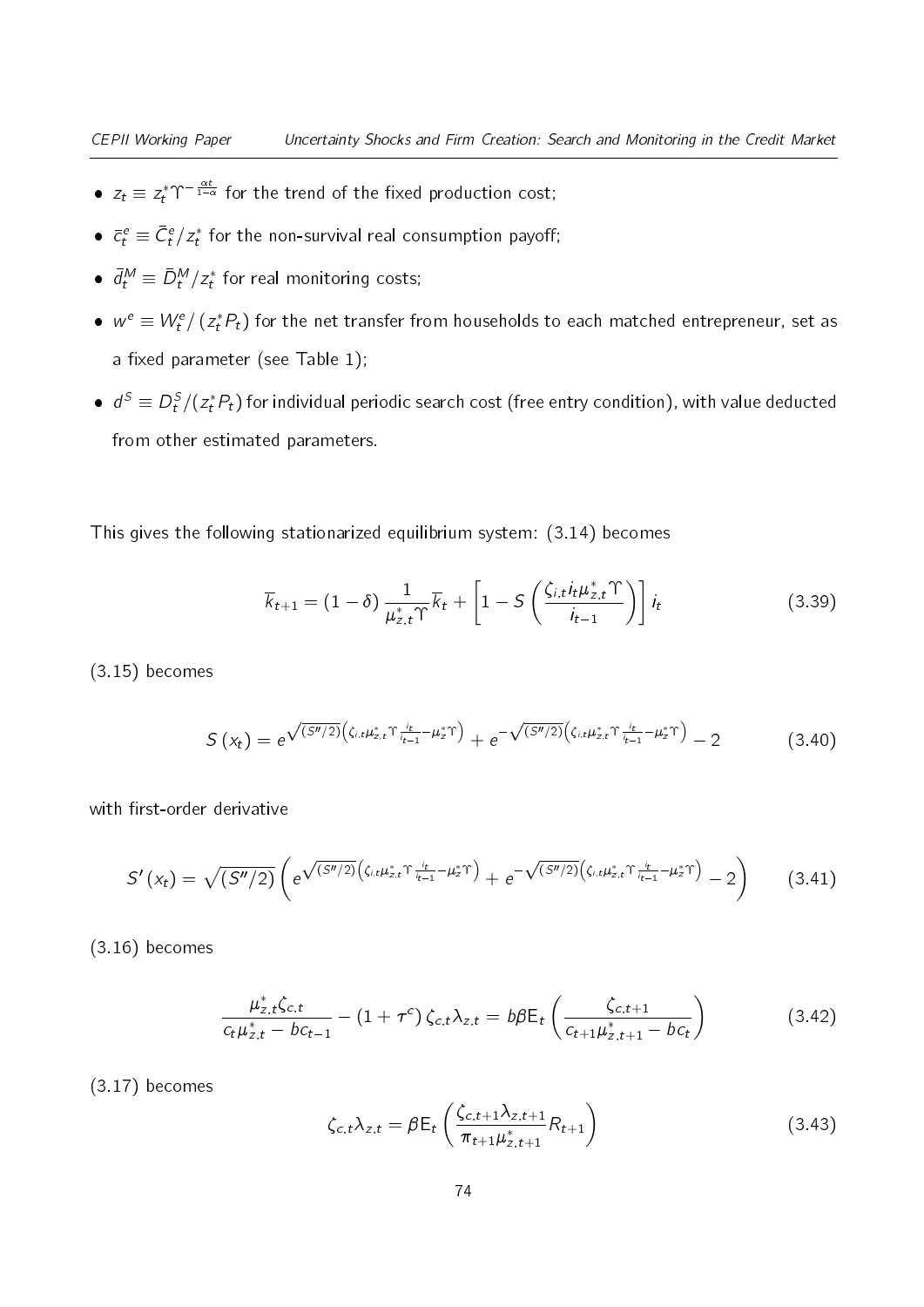## [\(3.18\)](#page-64-2) becomes

$$
\frac{1}{\mu_{\Upsilon,t}} - q_t \left[ 1 - S \left( \frac{\zeta_{l,t} \mu_{z,t}^* \Upsilon_{i_t}}{i_{t-1}} \right) - S' \left( \frac{\zeta_{l,t} \mu_{z,t}^* \Upsilon_{i_t}}{i_{t-1}} \right) \frac{\zeta_{l,t} \mu_{z,t}^* \Upsilon}{i_{t-1}} \right]
$$
\n
$$
= \beta \mathsf{E}_t \left[ \frac{\zeta_{c,t+1} \lambda_{z,t+1}}{\zeta_{c,t} \lambda_{z,t}} \frac{q_{t+1}}{\mu_{z,t+1}^* \Upsilon} S' \left( \frac{\zeta_{l,t+1} \mu_{z,t+1}^* \Upsilon_{i_{t+1}}}{i_t} \right) \zeta_{l,t+1} \left( \frac{\mu_{z,t+1}^* \Upsilon_{i_{t+1}}}{i_t} \right)^2 \right]
$$
\n(3.44)

[\(3.19\)](#page-64-3) becomes

$$
\beta_{t,t+1}^* = \beta \frac{1}{\mu_{z,t+1}^*} \frac{\zeta_{c,t+1} \lambda_{z,t+1}}{\zeta_{c,t} \lambda_{z,t}}
$$
(3.45)

[\(3.2\)](#page-57-0) becomes

$$
r_t^k = \alpha \varepsilon_t \left( \frac{\Upsilon \mu_{z_t^*} h_t \left( w_t^* \right)^{\frac{\lambda_W}{\lambda_W - 1}}}{u_t \bar{k}_t} \right)^{1 - \alpha} \lambda_t^p \tag{3.46}
$$

[\(3.3\)](#page-57-1) becomes

$$
w_t = (1 - \alpha)\varepsilon_t \left( \frac{\Upsilon \mu_{z_t^*} h_t(w_t^*)^{\frac{\lambda_w}{\lambda_w - 1}}}{u_t \bar{k}_t} \right)^{-\alpha} \lambda_t^{\rho}
$$

[\(3.4\)](#page-58-0) becomes

$$
\lambda_t^p = \frac{1}{\varepsilon_t} \left(\frac{r_t^k}{\alpha}\right)^{\alpha} \left(\frac{w_t}{1-\alpha}\right)^{1-\alpha} \tag{3.47}
$$

[\(3.5\)](#page-59-0), [\(3.6\)](#page-59-1), and [\(3.7\)](#page-60-0) stay as such.

[\(3.13\)](#page-62-0) becomes

$$
y_{z,t} = (p_t^*)^{\frac{\lambda_{f,t}}{\lambda_{f,t}-1}} \varepsilon_t \left[ \left( \frac{u_t k_t}{\mu_{z,t} \gamma} \right)^{\alpha} \left( h_t \left( w_t^* \right)^{\frac{\lambda_W}{\lambda_W - 1}} \right)^{1-\alpha} - \varphi \right]
$$
(3.48)

[\(3.23\)](#page-67-0) remains as such;

[\(3.28\)](#page-70-0) and [\(3.29\)](#page-29-0) remain as such; [\(3.30\)](#page-70-1) gives

$$
R_t^k = \frac{(1 - \tau^k)(u_t r_t^k - a(u_t)) + (1 - \delta)q_t}{\Upsilon q_{t-1}} \pi_t + \tau^k \delta \tag{3.49}
$$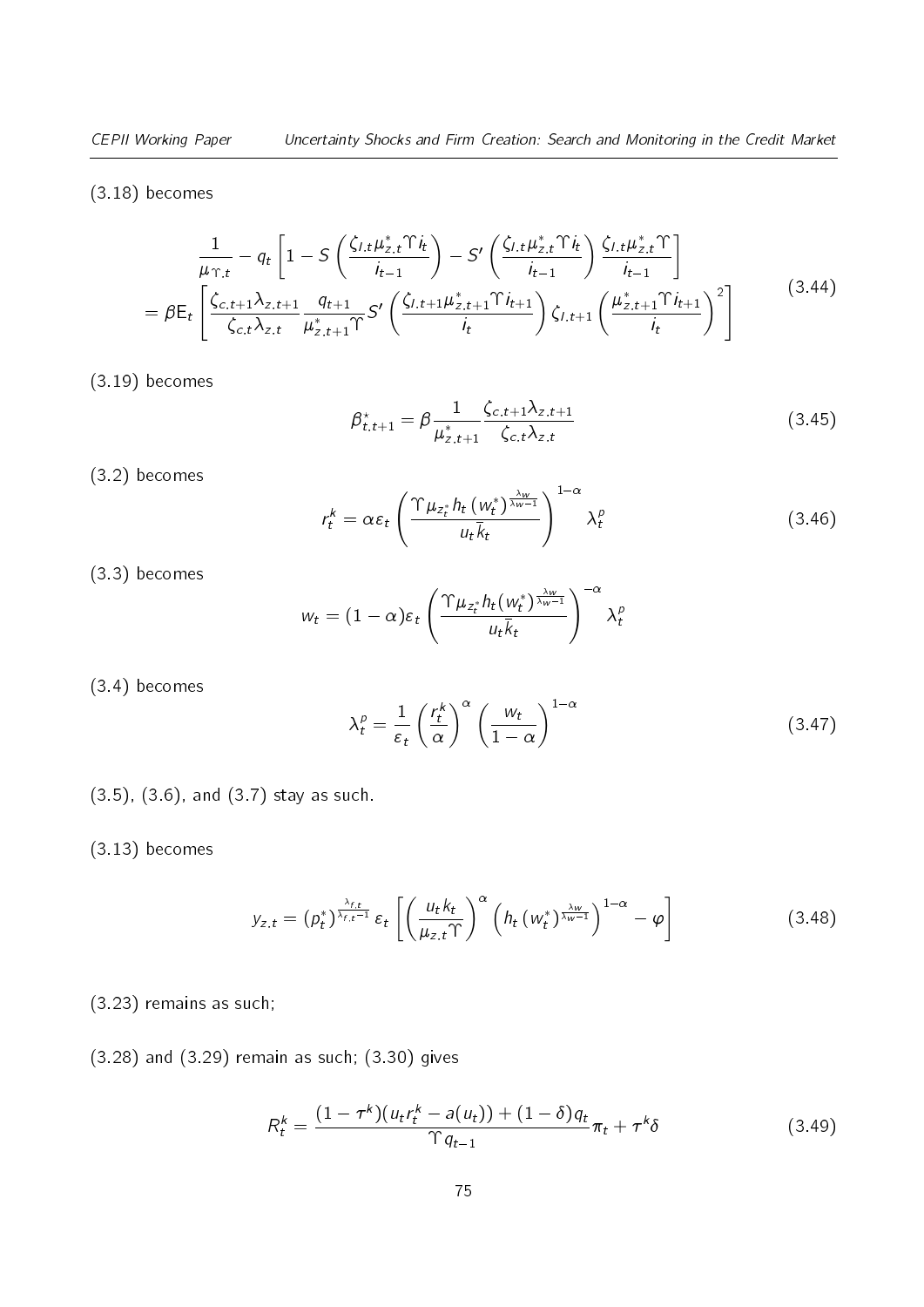As for the financial contract equations, bankers' zero profit condition  $(17)$ , using  $(3.35)$ , becomes

$$
\frac{q_t \overline{k}_{t+1}}{\overline{n}_{t+1}} \frac{R_{t+1}^k}{R_t} \left[ \bar{\omega}_t (1 - F_t) + G_t (1 - \mu) \right] - \frac{q_t \overline{k}_{t+1}}{\overline{n}_{t+1}} + 1 = 0 \tag{3.50}
$$

[\(18\)](#page-17-1) becomes

$$
E_{t}\left\{ \left[1-\Gamma_{t}\left(\overline{\omega}_{t+1}\right)\right] \frac{R_{t+1}^{k}}{R_{t}}-\lambda_{t+1}^{c}\left[1-\frac{R_{t+1}^{k}}{R_{t}}\left[\Gamma_{t}\left(\overline{\omega}_{t+1}\right)-\mu G_{t}\left(\overline{\omega}_{t+1}\right)\right]\right] \right\} = 0 \tag{3.51}
$$

[\(19\)](#page-17-2) becomes

$$
E_{t}\left\{R_{t}^{k}q_{t}\frac{\bar{k}_{t+1}}{m_{t+1}}\left\{\lambda_{t+1}^{c}\left[\Gamma_{t}'\left(\overline{\omega}_{t+1}\right)-\mu G_{t}'\left(\overline{\omega}_{t+1}\right)\right]-\Gamma_{t}'\left(\overline{\omega}_{t+1}\right)\right\}\right\} = E_{t}\left\{\frac{G_{t}'\left(\overline{\omega}_{t+1}\right)}{\overline{\omega}_{t+1}}s^{c}\frac{d_{t+1}^{S}}{\rho_{t+1}^{\theta}}\right\}
$$
\nwith  $\frac{G_{t}'(\overline{\omega}_{t+1})}{\overline{\omega}_{t+1}} = F_{t}'\left(\overline{\omega}_{t+1}\right).$ 

\n(3.52)

 $\frac{d(\omega_{t+1})}{\omega_{t+1}} = F'_t(\overline{\omega}_{t+1}).$ 

As for the search equations, [\(2\)](#page-11-0), [\(3\)](#page-11-1), [\(26\)](#page-19-3), and [\(3.37\)](#page-71-1) remain as such, while [\(16\)](#page-16-0) becomes

$$
\frac{d_t^S}{\gamma_t \rho_t^\theta} = \beta^e E_t \left\{ \left[ 1 - \Gamma_t \left( \overline{\omega}_{t+1} \right) \right] R_{t+1}^k q_t \frac{\overline{k}_{t+1}}{m_{t+1}} + \pi_{t+1} \mu_{z,t+1}^* \left[ (1 - \gamma_{t+1}) \frac{\overline{c}_{t+1}^e}{m_{t+1}} + \left[ 1 - F_t \left( \overline{\omega}_{t+1} \right) s^c \right] \frac{d_{t+1}^S}{\rho_{t+1}^\theta} \right] \right\}
$$
\n(3.53)

After plugging in the participation constraint [\(17\)](#page-17-0), [\(22\)](#page-18-0) is stationarized as

$$
\overline{n}_{t+1} = \frac{m_{t+1}}{m_t} \left\{ \frac{\gamma_t}{\mu_{z,t}^* \pi_t} \left\{ q_{t-1} \overline{k}_t \left[ R_t^k - R_{t-1} - \mu G_{t-1} \left( \bar{\omega}_t \right) R_t^k \right] + \overline{n}_t R_{t-1} \right\} + \overline{w}_t^e \right\} \tag{3.54}
$$

The aggregate resource constraint [\(23\)](#page-19-0) becomes

$$
y_{z,t} = g_t + c_t + \frac{i_t}{\mu_{\Upsilon,t}} + a(u_t) \frac{\overline{k}_t}{\Upsilon \mu_{z,t}^*} + \overline{d}_t^M + \overline{c}_t^e, \qquad (3.55)
$$